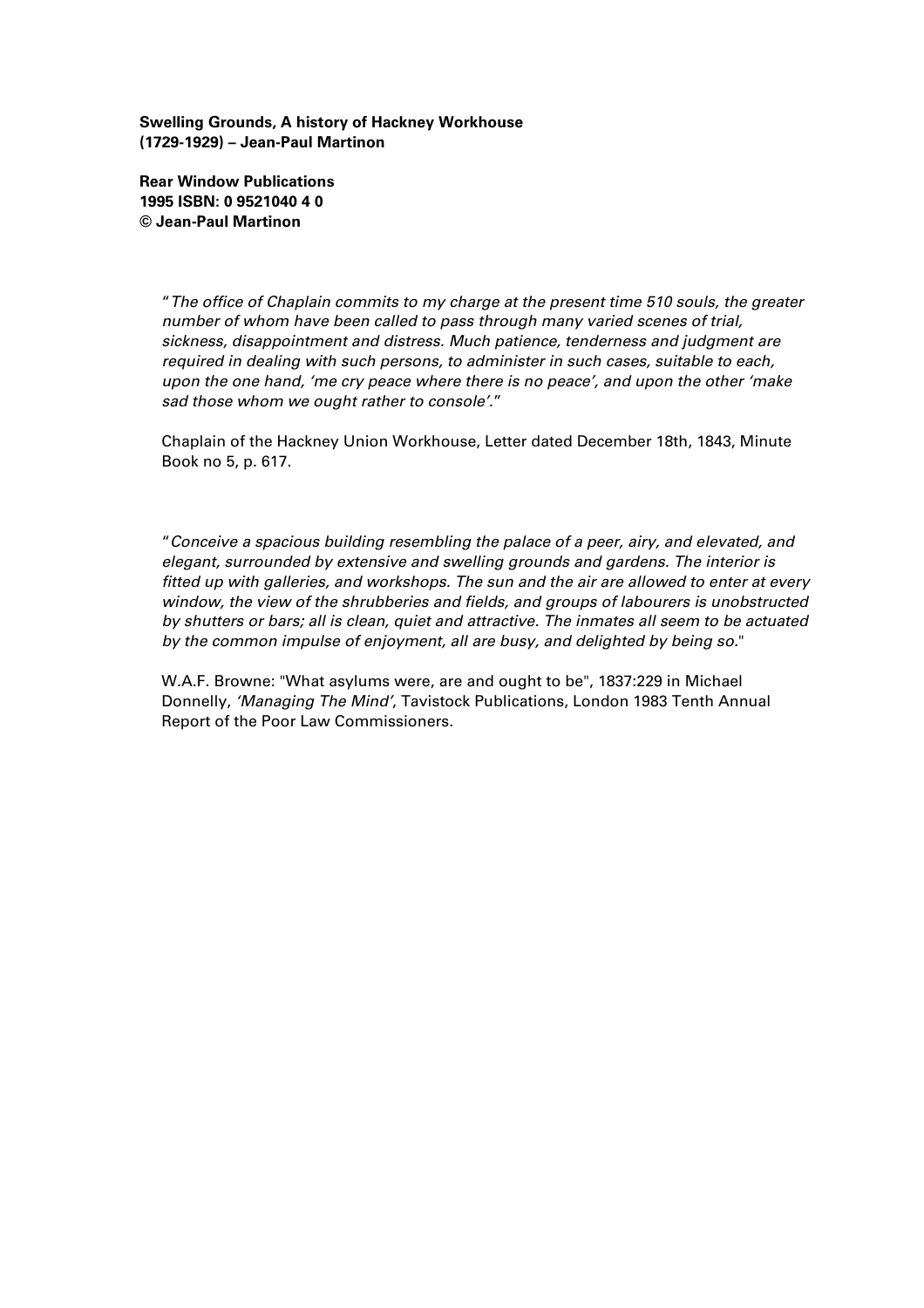#### **Foreword**

The Hackney Gazette in June 1994 compared Hackney Hospital, "this 140-yeart old workhouse," to "a crumbling Victorian rat pit." This comparison formed the starting point of this study. It proposes to trace the history of the Hackney Workhouse and hopefully to show that it has never, at least before becoming a general Hospital in 1929, been a rat pit.

Hackney's workhouse, with its random tales of happy moments and inevitable misfortunes, has a particular history separate from its counterparts in the East End. Unfortunately, having not yet attracted passionate writers to dwell over its history, the amount of information on it is limited. A lot of archives and memories have over the years been lost. The main sources available are the minutes of its various administrations.

It is the particular history found in these particular minutes which is outlined in the following pages. *Swelling Ground* only represents a bird's eye view over 200 years in the life of a particular institution in London. It does not pretend to be more than that. Its ambition, however, is to become the basis for another writer's more thorough research, a more scholarly publication.

By being a bird's eye view, this study covers only the main streams and topographical features which constitute its history. It does not cover all aspects of the work of the Trustees, Overseers, and Guardians of the Hackney and Stoke Newington Parishes. It mainly focuses on their duties towards the administration of Poor Relief and of the workhouse. It maps out the administration which was implemented by the Poor Laws and briefly outlines the steps that led an institution dedicated to fighting poverty to become a local general hospital committed to fighting, or at least dealing with, illness.

Considering the scale and ambition of the project and the shortage of time available to complete it, it is important in this introduction to present exactly which areas have not been covered. With regard to administration, there are no indications in this survey of the Trustees' or Guardians' work and commitments to the various children's homes, schools, churches, alms houses, nursing schools, marriages, funerals, or cemetery management, sewage and lighting contracts, etc. There is no analysis either of their work regarding the vaccination of local paupers, their participation in the establishment of the Easter Hospital, of the local ambulance station or the fire station, not even their participation in the establishment of London Fields or Victoria Part. In other words, this study does not intend to be an exhaustive analysis of the administration of the Hackney Parish, but just a survey of the history of a particular area of administrative work: the running of the workhouse.

In terms of Poor Laws, the only three acts which have shaped its history and which are described here at the Poor Relief Act of 1601, the Poor Law Amendment Act of 1834, and the Metropolitan Poor Law Act of 1867. Both acts are cornerstones in the development of Hackney Workhouse, Infirmary and Hospital. The other Acts (some of which determined massive changes in the life and work of paupers, but which received little attention in Hackney), are briefly presented here and there. There are the famous and various Education Acts (1870-1902), Factory Acts (1819-1901), Trade Union Acts (1871-1913), and other national and local Acts which enhanced the living and working conditions of the British working class. Overall, the choice of legislation has been provided by the history of Hackney Workhouse itself.

This history, as we have already said, was provided by the Minutes of the Trustees, Overseers, and then Guardians of Hackney. These constitute two large sets of documents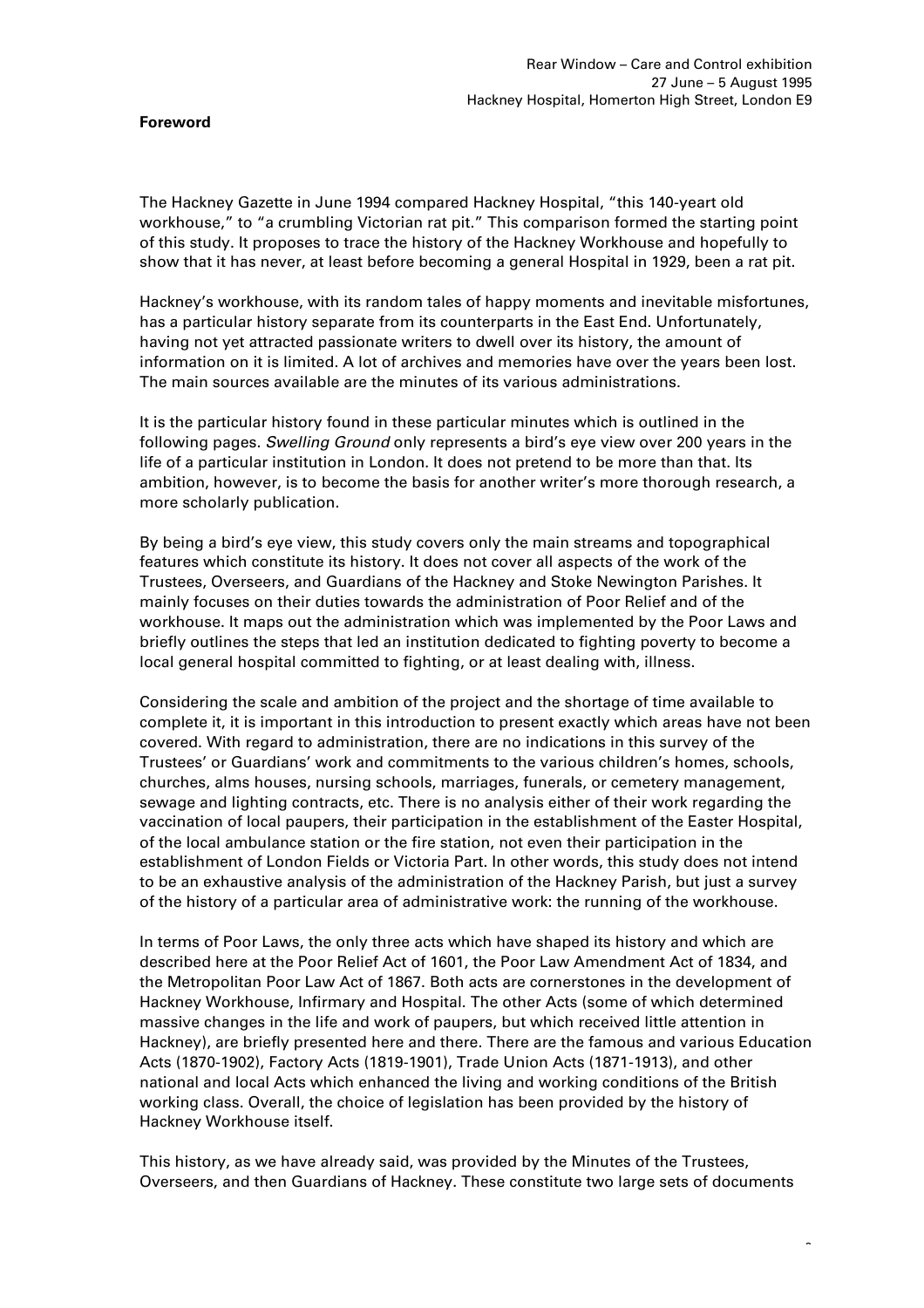and bound books held at the Hackney Archive and at the Greater London Council Record Office.

Overall, this study either offers a precise and detailed account of a small portion of history (which at the time did not represent much, but had huge consequences), or it only briefly touches an enormous area of concern which received a lot of attention at the time, for example, vaccination. This imbalance is inevitable in 100 pages; however, it leaves a hypothetical future writer of the fully unabridged history of the Hackney Workhouse ample space to develop.

Two more points require elucidation here:

The structure used in this study, contrary to what one expects from local history books, does not follow the traditional thematic pattern of chapters. The basis of my structure is exclusively chronological. It starts in 1729 with the Poor House and finishes in 1929 with the Central Institution. This inevitably creates problems, the main ones being repetition and progression. The chronological choice then is justified in its honesty: it follows the path of discovery of documents. In a way the following pages are processed data found between June  $6^{\text{th}}$  1994 and February 12 $^{\text{th}}$  1995, in records dated October 30 $^{\text{th}}$ , 1729 to March 31 $^{\text{st}}$ , 1929. Any additional material only complements, enhances or highlights the discovery made in these records.

The second point is semiological. Any history book which attempts to cover two century inevitably faces problems of terminology in describing those who are poor and suffer and those who care. It would be anachronistic to use our modern term "service users" in the context of the eighteenth century. This book therefore chooses to describe poor people and people with mental health problems by using the terminology in favour at the particular time under discussion.

Finally, it is necessary to point out that this study ends with an irresolvable paradox: Hackney Workhouse (1729-1929) is the antithesis of Hackney Hospital 1995. While the Workhouse dealt with one Parish (Hackney), one class (paupers), one remedy (relief), one solution (work), Hackney Hospital deals with hundred of nationalities, several social classes, innumerable remedies and therapies and fluctuating solutions. This dichotomy renders the task of anyone writing about the history of Hackney Hospital un unbearably daunting experience. Its subject being so dissociated from today's life.

Or is it? Analysed in a different way, Hackney Workhouse is nothing more, nothing less than pre-history. Hackney Hospital is today a psychiatric institution; its "clients" are "service users." Hackney Workhouse was an institution of relief—which is in a way equivalent—and its "clients" were paupers. The disused term "pauper" is defined in the Oxford Dictionary in its edition of 1944 as a person who lives off charity and, specially, off official charity.

To resolve this paradox, the question this book should ask is perhaps this: Does the etymology of the term "service user" rest in the word "pauper"? The answer will not be provided here. What is certain, however, is that the concept service, which forms the basis of Christian charity and social welfare, has not changed. It persists in our brand new concept of "Care in the Community."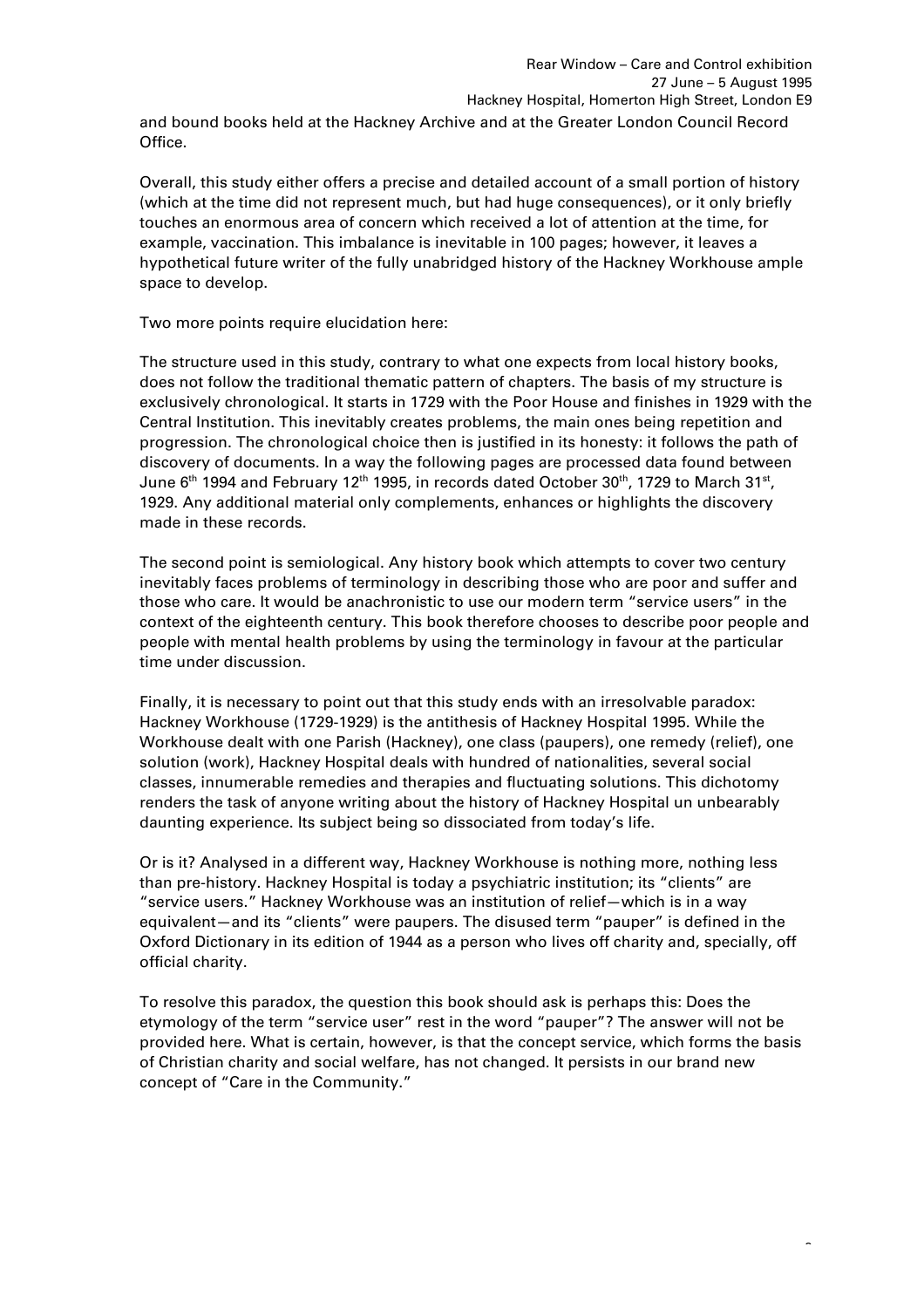4

# **Part 1: Hackney Poor House - 1729-1834**

**Part 2: Hackney Union Workhouse - 1834-1867**

**Part 3: Hackney Central Institution - 1867-1930**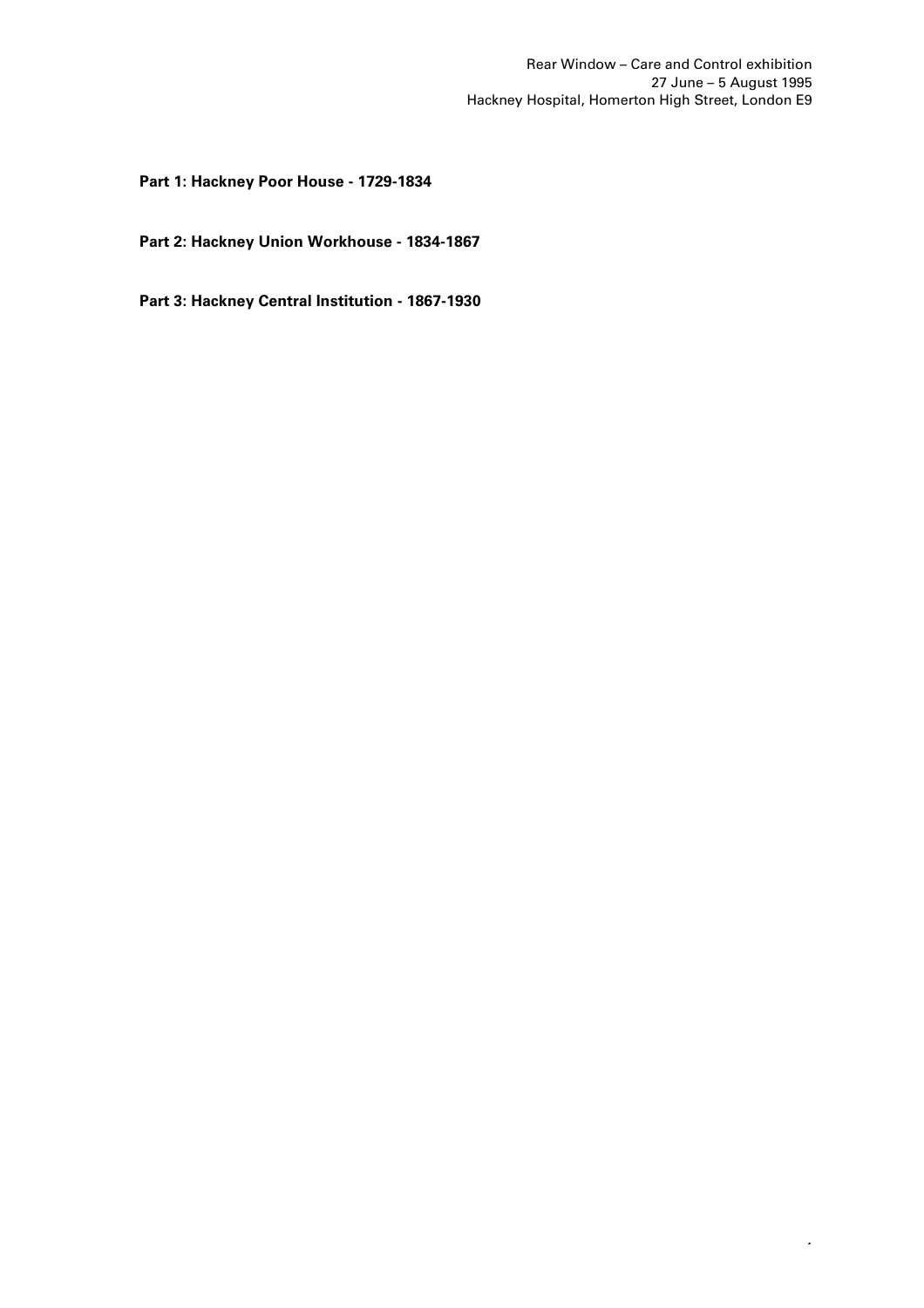**PART I**

**HACKNEY POOR HOUSE 1729-1834**

- **1. Ideologies**
- **2. The Establishment of Hackney's First Poor House**
- **3. The Administration of the Poor House by the Trustees 1729-1834**
- **4. The Poor Rates at Hackney between 1720 and 1837**
- **5. The Poor House Population 1720-1840**
- **6. Outdoor Relief before 1834**
- **7. Health Care in Hackney before 1834**
- **8. Insanity Overview**
- **9. Insanity at the Poor House**
- **10. Poor Hackney Children 1720-1840**
- **11. Life in the Poor House**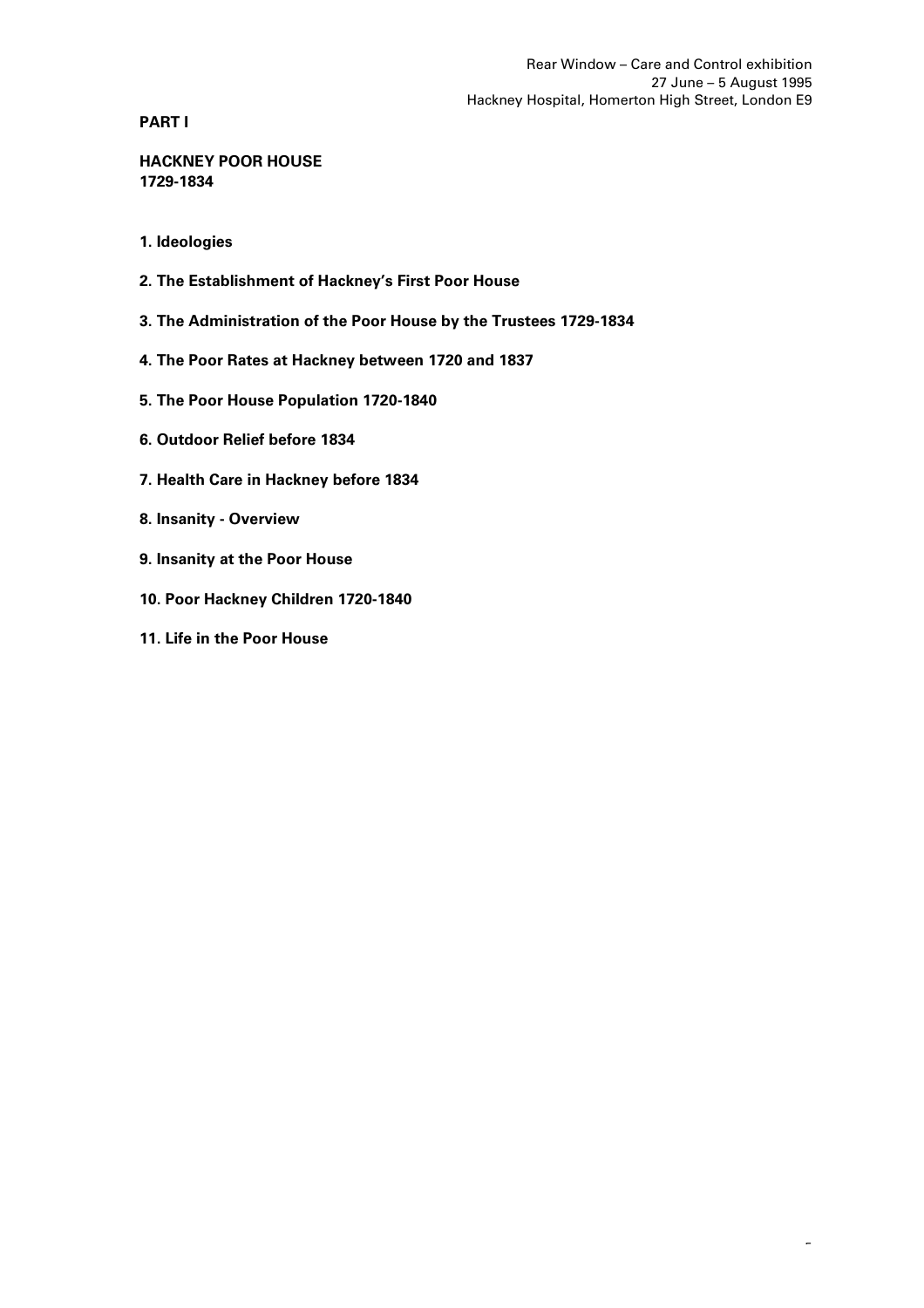## **Wednesday June 8th**

# **Ideologies**

Before describing the history, structure, and daily life of an institution like the Hackney Poor House, it is important to look at the ideological and legal foundations that set it in place.

1. The idea of "poor relief":

The idea of poor relief originated in the sixteenth century. At that time, the fact of providing money for the poor was based on local custom un-ratified by Parliament. Each parish had its own system of collection and distribution, which generally took place outside the church. It was the result of the benevolent work of vestrymen and charitable members of the parish. By the turn of the century, there was a general recognition that it was the community, rather than the church or the family that ought to support its poorest members. The concept was new: Relief was a parochial responsibility.

This recognition led to three parliamentary acts, which were to legalise the old form of Christian charity: the Vagrancy Act of 1595 and the Poor Law Relief Acts of 1595 and 1601. These acts provided a legal and uniform system of collection and distribution. The care of the poor became everywhere entrusted to unpaid "Overseers of the Poor". Their task was to levy a Poor Rate destined to relieve either medically, in money or in kind the impotent or the lame, to settle the able-bodied to work and to apprentice poor children.

These acts did not constitute a radical social reform. They provided small communities as well as major cities with a local tax for the poor.

2. The idea of a "workhouse":

The real reform will take some sixty years later with the implementation of the notion of workhouse. This notion appeared progressively throughout the seventeenth century. Although the 1595 and 1601 Acts provided that houses to shelter the poor could be built at parish expense on waste or common land, the actual start of the workhouse system did not occur until the beginning of the next century. It needed a more careful legislation and structure.

These were provided by the Settlement Act of 1662, which established that everyone had a parish of settlement, and by the Workhouse Test Act of 1723 (also known as the Knatchbull Act), which provided a structure for the employment of local paupers. Both acts were in fact a major moral reform. They recognised the economic utility of labour discipline provided by settlement and institution, and started the workhouse system, which was to last more than 200 years.

The workhouse was from then onwards defined as a place where the "idle but ablebodied" local paupers were compelled to work. The management of these new institutions was given to unpaid Trustees and supervised by the Overseers of the Poor and the Church Wardens. The establishment of a workhouse therefore meant that parishes were resolving the problem of poverty by providing both food or money outside, and work inside.

In fact, the implementation of such complex system of "legalised charity" was only possible because Tudor England was a country where local authority was not yet bound by central government. It created a unique system which, with the increase in the powers of central government, would become obsolete and prove to be economically disastrous.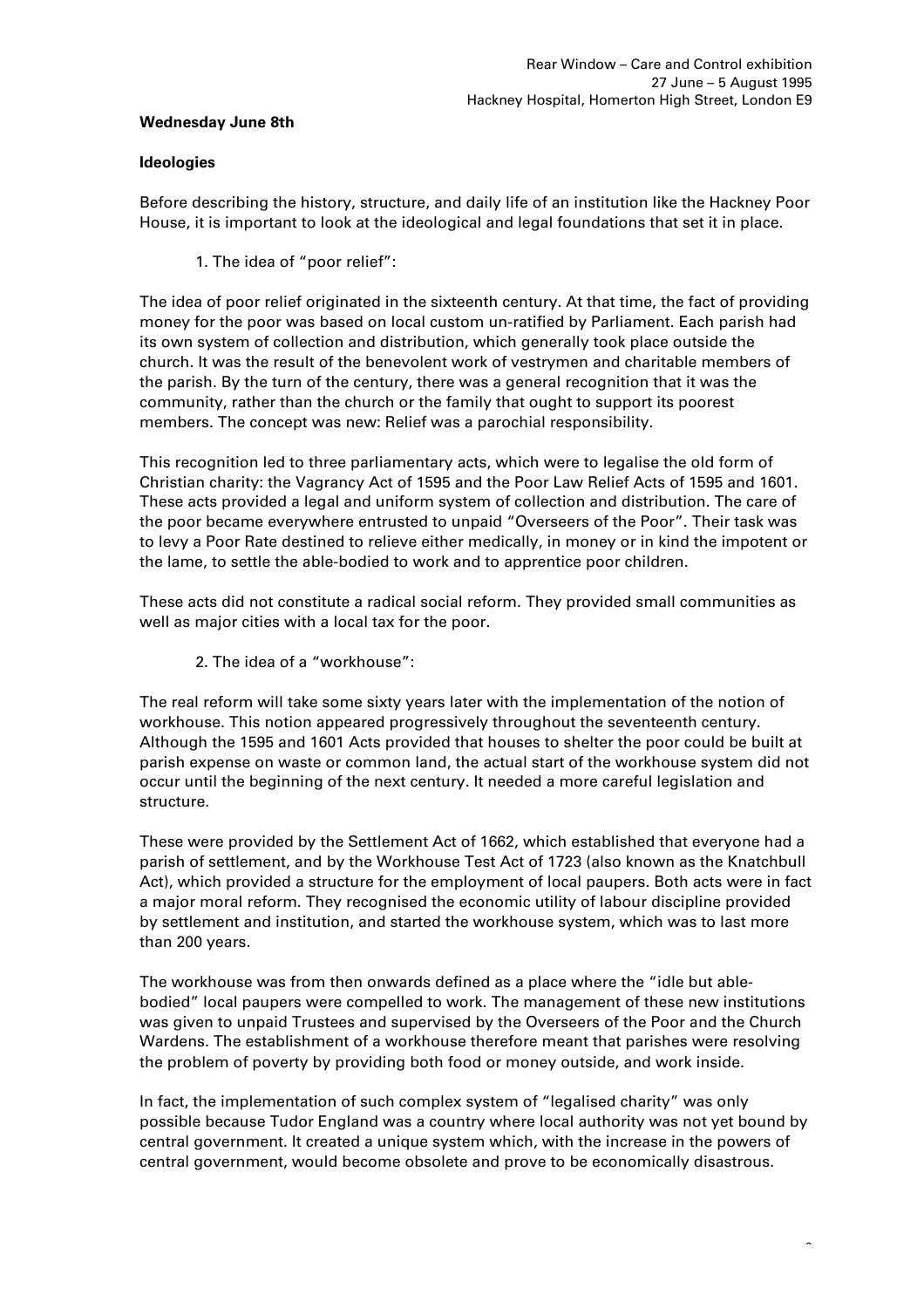# **Saturday June 25th**

## **The Establishment of Hackney Poor House:**

1. Hackney and its first Poor House:

Until the nineteenth Century, Hackney was considered a quiet, healthy and agreeable provincial place three miles from London with one church, three meeting houses, six boarding schools and several alms houses. Since George I, it was a popular suburb amongst tradesmen from London.

The Hackney Poor House has its origins in the first half of the eighteenth Century just after The Knatchbull Act of Parliament of 1722.

It was during the winter of 1728-29 that the vestry of Hackney Parish rented a house on the north side of Homerton High Street. Little is known of this first Poor House. Local observers of the time give it the image of a country cottage. It was rented from John Evans and progressively repaired by the Parish. It housed 15 paupers - the local poor.

# 2. A new building:

In 1741, the vestry moved its paupers (for unspecified reasons, probably due to an increase in their numbers) to its present location, on the south side of Homerton High Street, to a large house overlooking the river Lea, belonging to George Milbourne. It housed 30 paupers.

It was a Tudor cottage surrounded by functional sheds. A local historian described the building as having "gable ends and quaint corners and facing a tavern called 'Adam & Eve'"1 . The main building had numerous tall chimneys and narrow roofs. There was an inner courtyard paved with stones and a wooden fence. This courtyard was often threatened to be cut in half. A Report given on August 5th 1822 by a Trust Committee claims that "there have been a lot of illegitimate children that have been begotten and born in the House, and therefore recommend that the communication between the female and male wards should be forthwith prevented and that a wall should be created from the Master's house down the middle of the Yard to the building at the bottom." This recommendation was never approved by the Trustees for practical reasons. The Yard stayed the same until its demolition in 1841.

Overall, the general appearance of the building is the one of functionality: a house in which to sleep and to work.

3. Inventories and Inspections:

There are numerous description in the Minutes Book of the old Poor House.

An inspection of the Poor House held on March 25th 1834, provides us with a clear view of each room: There was a school room for boys and another one for girls, close to the women's ward; there was a combing room and a knitting and needle room. Next to the infirmary with its two wards, there was a nursery and a mother's room. The building facing the high street housed the Master of the Poor House, the men's and women's dining rooms, and next to the main entrance there was the shoemaker's shop.

Behind the men's ward was the stone yard. Between the wards, at the end of the inner court yard was the Manufacture of the Poor House. And finally, tucked in a corner were the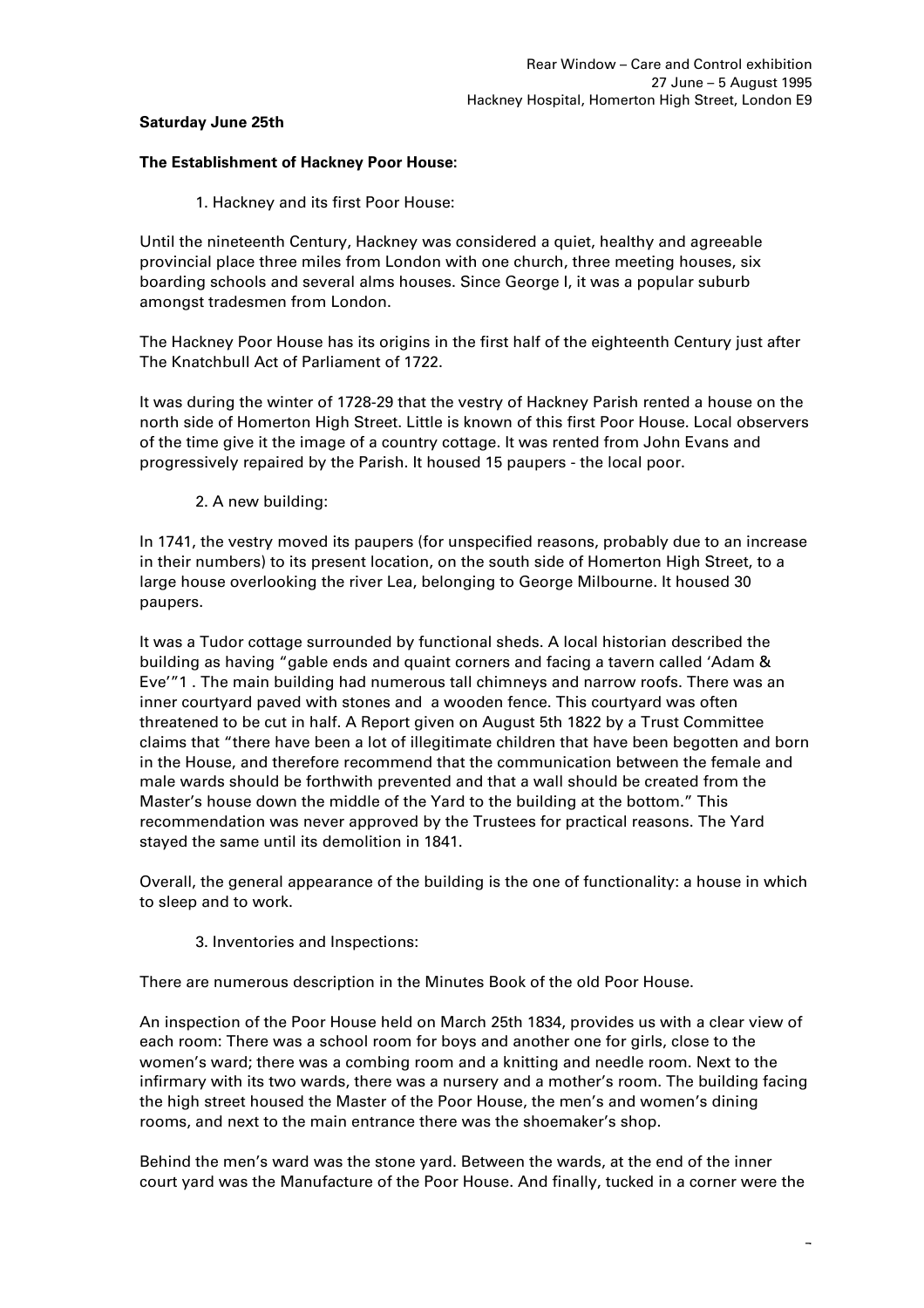$\overline{a}$ 

"privies". A Trust Committee once reported that the privies on the "women's side are wholly exposed to general observation (...) from the men and boys common and is in the most filthy state and without any division of the seat."

According to an Inventory of the Poor House led by the Parish in 1764, there were exactly 48 beds (most of them flock beds). The average room housed ten paupers. The kitchen had a large range of pewter dishes, plates, brass kettles, lead tobacco pots, copper pans, irons, lead weight, heaters, candlesticks, boxes, pots, &c. The wash house had two washing copper forms, seven water/wash tubs, clothes horses, wheel barrows but no heaters. The inventory does not, however, give the condition of the objects described.

All through the eighteenth Century and until the change of legislation in 1834, the Poor House was under constant pressure to open up new sheds, to buy more land to shelter the ever-growing number of paupers who would rise from 30 when the Poor House first opened in 1741 to 380 in 1834.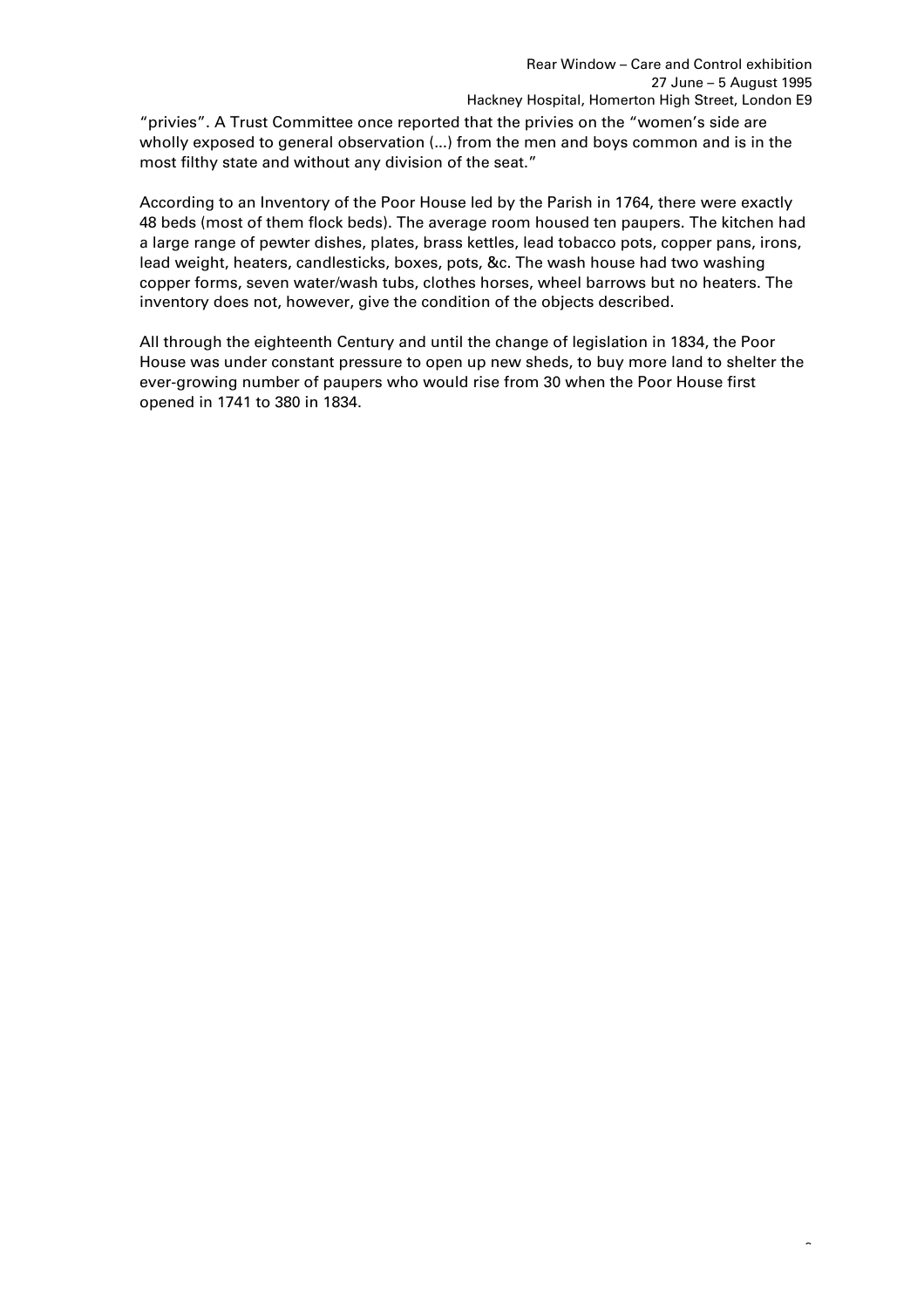## **Wednesday June 19th**

# **The administration of the Poor House before 1834:**

1. The Master and Matron of the Poor House:

The central figure in the Poor House was the Master of the House. He was appointed by the Trustees after a rigorous selection procedure. The Trustees generally looked for a married couple who could read and write, who would be severe and respectful of the rules and regulations and who would create a pleasant, but hard-working environment in the Poor House. The reason for the appointment of a couple was simple: The man dealt with male inmates, the woman with females and children.

The Master's tasks were to control the admission and release procedure, to provide work, shelter and food. The Matron's tasks were to look after pregnant women and the sick and to educate children.

There is a very precise account of the Master's duties in a Report by a Trust Committee of May 27th, 1834: "The Master should consider himself placed in a situation of great importance and conscientiously perform every part of his trust. He will have to discharge all the various duties of a Christian. He must be a faithful servant and a good master, humane and attentive to the sick, and act as a father towards those poor children committed to his care." The Report then recommends the Master to be "an example, to never leave the premises, to admit anyone sick without an order from the Trustees, to ensure that everyone goes to Church and to always consult the Clerk".

The Matron was, as expected, totally subservient to her husband. Although her role was crucial in maintaining a good atmosphere and order in the Poor House, her position is nearly non-existent in the Minutes. Only once are her duties clearly outlined: She had to check the clothing of all inmates, check the needle and weaving work by female inmates, educate the girls, make a good stock of garments and other pieces of clothing, rule the small Infirmary and the kitchen, give orders to nurses and cooks and always check that the meat was properly salted.

The possibility of a career improvement for either the Matron or the Master was close to none. The only option was to become Trustees themselves, but the fact of not being able to earn a living was not an appealing prospective. (Only one, Mr Fieldwick, Master for 10 years (1810-1820) was appointed Trustee at his retirement.)

Above this crucial position were the Trustees, who were liable to the government, the Overseers of the Poor, who were generally local benefactors and the Church Warden, who ruled over the spiritual life of the Parish.

# 2. The Trustees and Overseers:

The Trustees generally were local gentlemen interested in politics and desirous to have their say in the administration of the Parish. Their numbers vary through the centuries. In Hackney, from 6 in 1716 to more than 72 in 1833. Until the Poor Law Amendment Act, the system used to rule the Trustees remained almost identical.

It was originally put in place by a Resolution in a "Bread Book" of the Poor House in 1792. The Trustees decided then to establish a system of rotation of Trustees in charge of the management of the Poor House and of outdoor paupers. The rotation proposed clearly marked the Parish's preference for large numbers of Trustees: The 34 Trustees were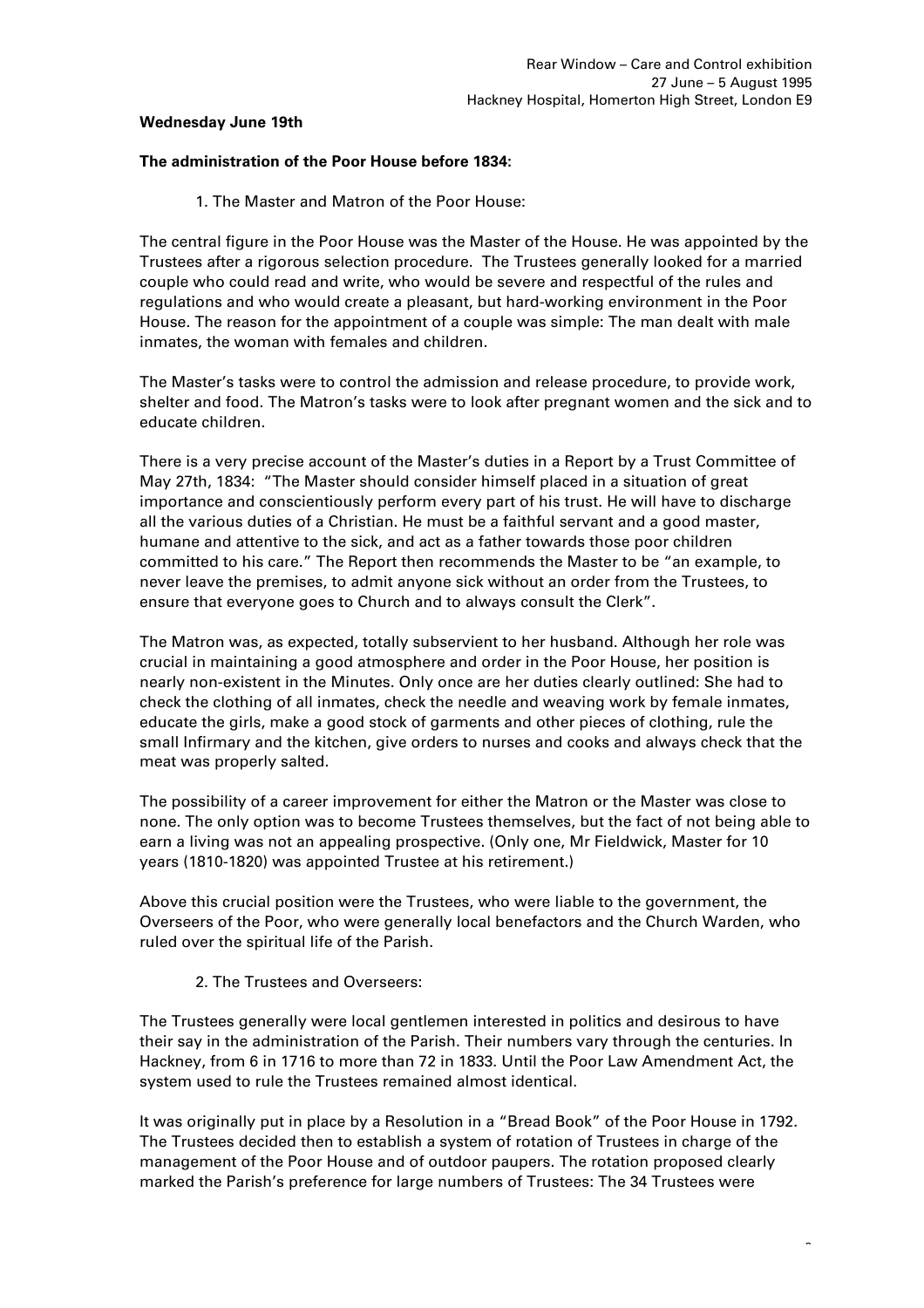divided in committees, each in charge of four meetings a month, every Saturday. Any Trustee who was unable to attend a Saturday meeting when in rotation was required to find another Trustee to attend the meeting in his place.

These Committees were complemented with a series of sub-committees: for surveys and general purposes, for the examination of accounts, for the employment of labourers, &c.

Any change in the history of the Poor House was taken by these committees, their reports and resolutions. As a resolution of November 9th, 1799 shows: "On account of the high price of provision, that a committee of 5 Trustees be appointed to take into consideration what mode may be best to adopt for the regulating and victualling of the Poor during the approaching season."

With the Trustees stood the Overseers of the Poor. Their main activity, as is shown in the next chapter, was the levying of the rate. Otherwise, they supervised the activities of the Trustees and generally made sure that the relief offered indoors was not disproportionate compared to the outdoor pittance. They served as guarantors of the fairness of the relieving system. They were always present, but with a less active role than Church Wardens or Trustees.

3. Other Positions in the Poor House:

The Church Wardens had a very powerful role in the Poor House. They could order the expulsion of paupers if they estimated that their conduct was unchristian. (An example of this can be found in the Minutes of November 29th 1816, where a Church Warden forced the Trustees to expel a pauper "deserving excommunication.") They generally made sure that the Parish paupers received all the necessary religious education and went to church every Sunday. However, their role changed drastically over the centuries, from a very powerful position in the eighteenth century, where they were actually the initiators of the Poor Relief system, giving out weekly allowances to the deserving poor, to an honorific position in the bureaucratic, centralised 1834 system.

The other positions in the Poor House administration relate to the other functions of the Trustees of the Poor: the Clerk, who was paid a large sum of £400 a year in 1834 for liaising between the Poor House Master and the Trustees and for generally representing the Trustees at Parliament or at court, recording the Minutes and keeping the accounts; the Collector, who administered the Poor Rate (amongst others) and who was paid 3 pence in the Pound per rate received in the 1830's; and the Master Manufacturer in charge of the Poor House's Manufacture and the education of apprentices.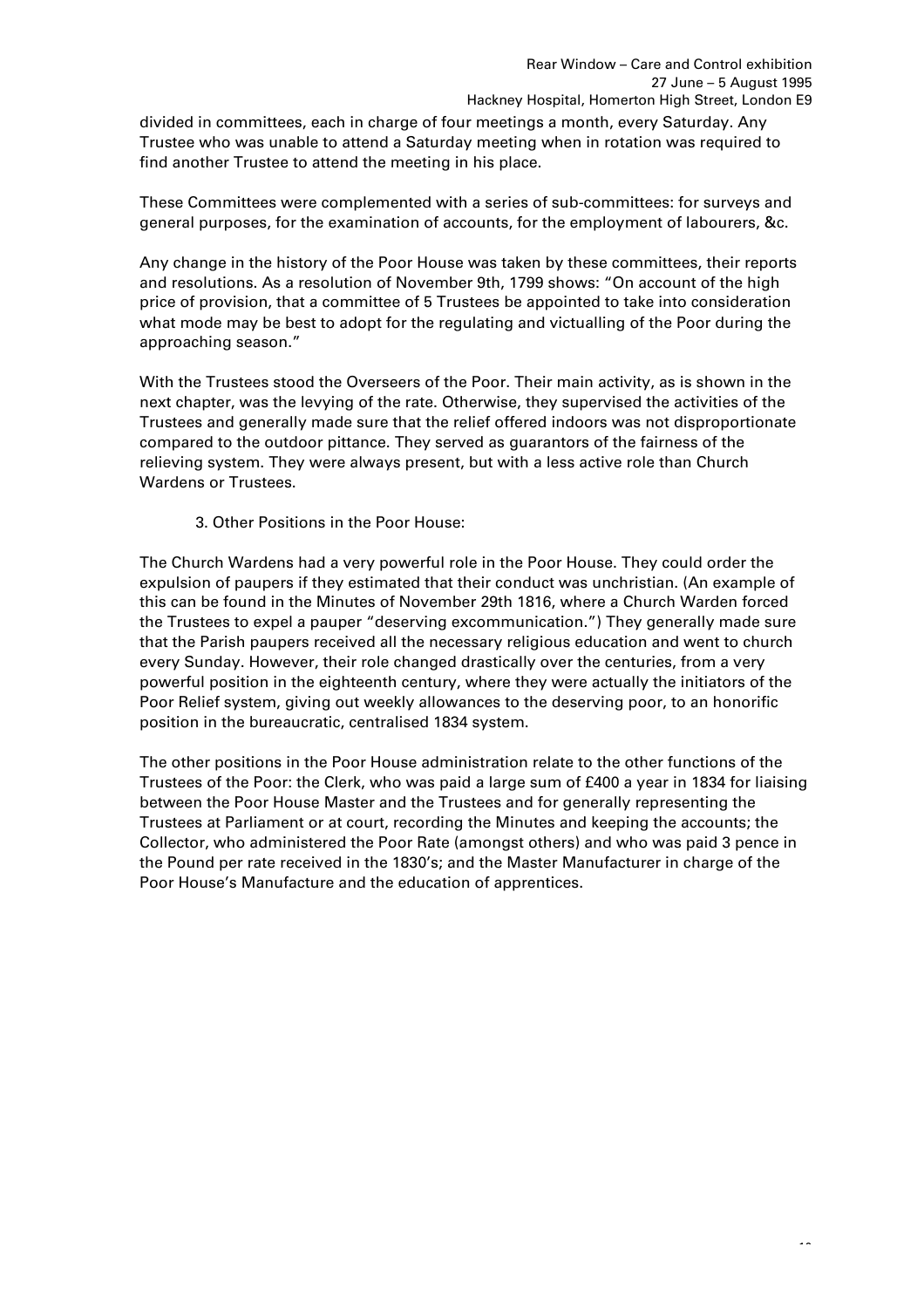#### **Thursday June 30th**

# **The Poor Rates at Hackney:**

1. The new Tax:

As we have seen, the Poor Rates were established by the Elizabethan Poor Acts of 1595, 1601 and 1662. These Acts entrusted the Overseers to levy a tax on each household in the Parish, called the Poor Rate.

This Poor Rate was yet another tax for the local inhabitant, alongside Church Rates, Police Rates, &c. On the other hand, the Poor Rate relieved him of the embarrassment of not fulfilling his Christian duties: in other words, of not giving money to beggars at the end of the Church service. The Rate was paid by every "household" in Hackney, i.e., anyone who possessed land. This could mean anything: a domestic house, offices, agricultural land, dwelling houses, mills, factories, warehouses, mines, iron works, canals, &c. Later the Parish extended the application of the Poor Rate to include Water and Gas Boards for passing pipes through Hackney (1835). The total number of paying householders in Hackney rose from 130 in 1716 to more than 2,000 in 1834.

The first trace of the Hackney Poor Rate appears in 1716 in a small leather bound Parish Book. On its first page it is written that the Poor Rate is levied "for the necessary relief of the lame, impotent, old, blind and other poor of the Parish. (43.Eliz.Ce)"

2. The aim of the new Tax:

Practically, the amount levied was destined to pay the costs of running a Poor House and of relieving outdoor paupers by giving them bread and medication, and in winter the rough comforts of the casual ward.

Its other aim was to establish the local rate per pauper. The balance between the income and the expenses against the number of paupers provides us with the local rate per pauper per week: 1 shilling and six pence in the Pound (1746). In other words, if the Parish relieved 30 paupers, as it did for example in 1746, it would have to provide £3.17.6 per week. Over a year the Parish expenses in outdoor relief would be £156, less than a quarter of the total levied in a year (£420). This average rate in maintaining the poor will increase steadily to 3 shillings and 1/3 in 1818 and to a maximum of 6 shillings in 1834.

3. Practical problems with the new Rate:

The main problem encountered by the Overseers of the Poor was to make sure that all householders in the Parish paid their Rates. In the Overseers' Minutes the list of reports from the Treasurer complaining about difficulties in collecting the Rate is endless. The same is true for the numbers of appeals to lower the rate.

This difficulty in collecting the Rate forced the Parish to perform regular surveys of the number of rate payers. The first survey was conducted in August 1813 and is described in the Minutes for that month. It establishes that out of 3,900 houses in Hackney, only 1,600 paid the Rate. The average rate for those Hackney rate payers varies considerably according to the income and the house occupied: a normal householder would pay a Poor Rate of roughly £4 per annum. The Overseers started complaining about this low figure, claiming that, unlike other Parishes in the neighbourhood, Hackney did not have enough powers to pressurise local householders to pay the Rate.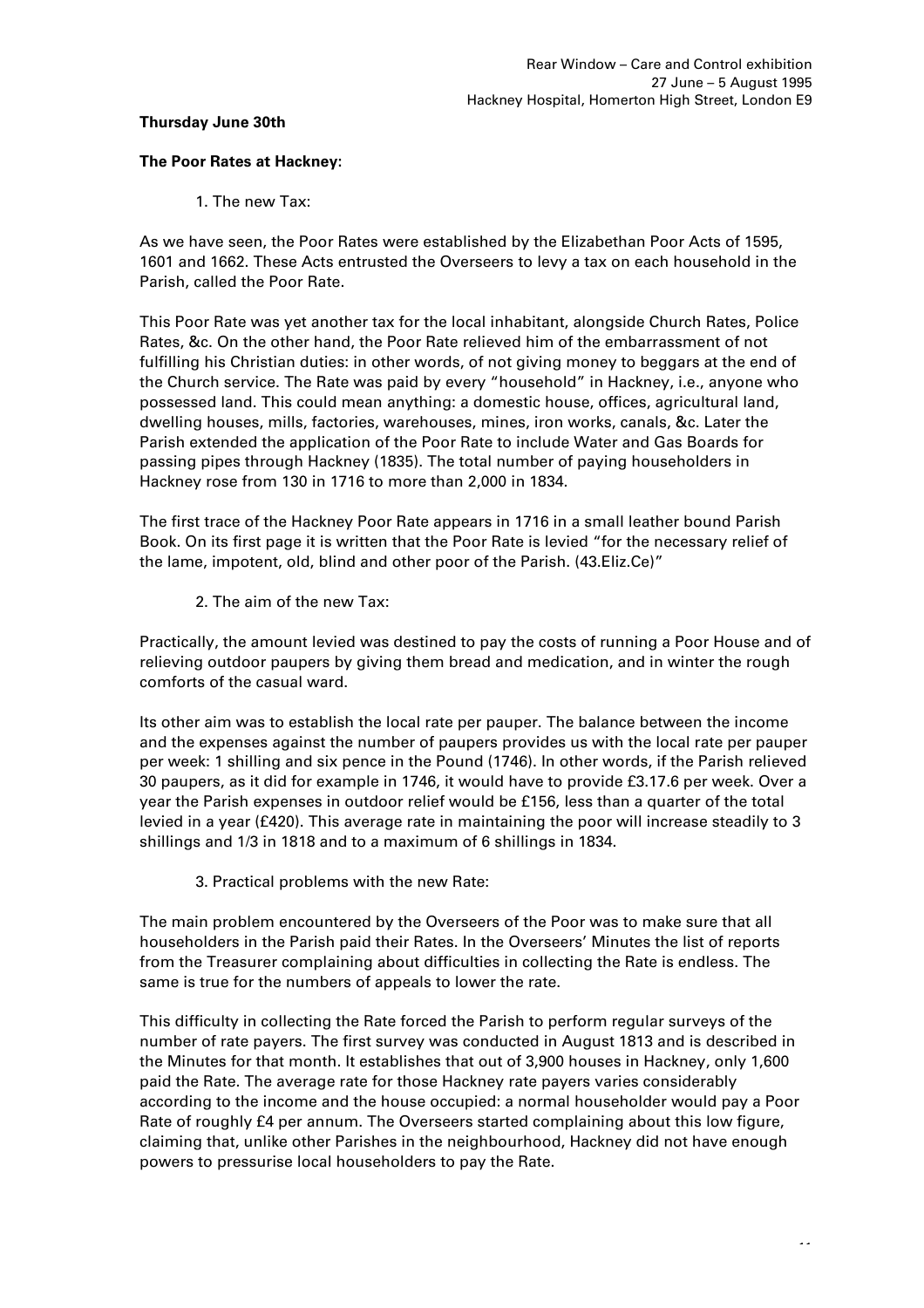4. Some temporary solutions:

The Parish took three measures to force their parishioners to pay the Rate.

The first one was to charge interest and annuities on unpaid Poor Rates.

The second one was to introduce a Police Station in Hackney (1830). The station was situated in an old building adjoining the old church yard and was designed to threaten anyone who refused to pay their rates. It enforced an old local Act of June 1826 that allowed the Rate Collector to summon a County Constable when a rate payer refused to pay the Rates.

And the third one was to call for a special meeting to establish a petition signed by all the rate-paying householders, requesting from Parliament an act that would give the Treasurer of the Parish the power to obtain payment of the Rate from all householders. The main system of enforcement requested in this petition would force householders' tenants paying less than £16 per annum in rent to pay the Poor Rate. This increase in the powers of the Overseers of the Poor was destined to enlarge the amount offered to paupers, but also to consolidate the Overseers' powers. Unfortunately, unlike Bethnal Green or Shoreditch, Hackney was refused the increase in power. The Police Station had already been enough of a concession. Two months after receiving the petition, Parliament refused to change the local Act. One can only guess that, Hackney being a wealthier Parish, this increase was considered unnecessary.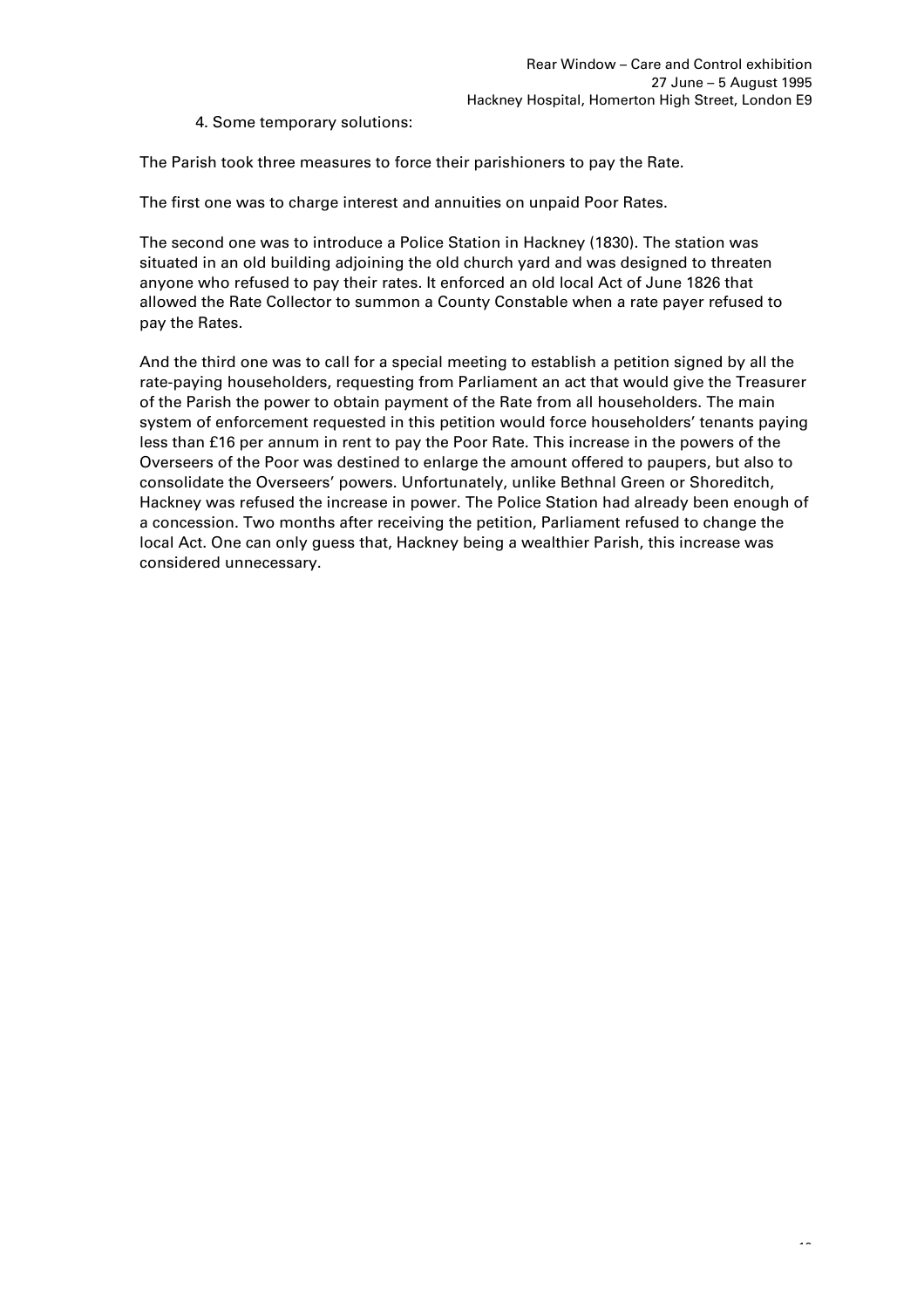# **Saturday July 9th**

# **The Poor House Population 1737-1837:**

1. Hackney's Working Class:

At about the turn of the century, the flight from sooty, ever-spreading London caused a rapid increase in Hackney's population, and the eighteenth century village surrounded by cornfields quickly became a busy suburban town. The real industrial Hackney started when the Lea Bridge Mills (1791) and the Silk Mills at the Wick (1811) were established, hiring highly skilled craftsmen.

In pre-industrial times, urban skilled and unskilled workers like those who worked in the craft streets slowly disappeared to create a single working class. In London, however, it is evident that certain craft streets and districts remained strongly defined throughout Victorian times, thus preventing the formation of a single urban working class. Hackney kept up that tradition until the end of the nineteenth century. It is roughly at that time that the old generation specialising in tile-kilns, brick fields, calico-grounds and the throwing and carping of silk disappeared.

2. Hackney's paupers:

Beyond the traditional imagery (sturdy beggars, mendicants, &c.), the only reliable source comes from the Poor House records: These show that all through the eighteenth century, Hackney's poor population only represented an average of 150 people. This figure will obviously increase in the nineteenth century, bringing dramatic changes to the relief system.

In a report by a Committee formed by the Trustees of the Poor of November 1822, the people of the Poor House were divided into the following classes:

"1. Men and women who are of good disposition, regular in behaviour and decent in their dress

2. Men and women of irregular behaviour, not clean in their person and of vagrant disposition

- 3. Mothers and their young children
- 4. Boys and girls capable of work
- 5. Children of both sexes not capable of work
- 6. Lying-in women under the care of a nurse

7. Sick women and men to be placed in a ward where they may have free air and the care of nurses."

Although the vagueness of the seventh category is worrying, the classification resembles the ones made in other poor or work houses.

It is part of the myth of workhouses that the number of inmates rose consistently ever since they were created. If a survey is conducted, it is indeed obvious that the number of paupers had risen. However, one must not forget that at the same time the urban population grew steadily all through the period (400 householders in 1716 against 35,000 in 1837) and that the conditions of admittance to the Poor House became more flexible. So here is the first set of dreaded figures taken from the various Minutes and Register Books of Hackney Poor House: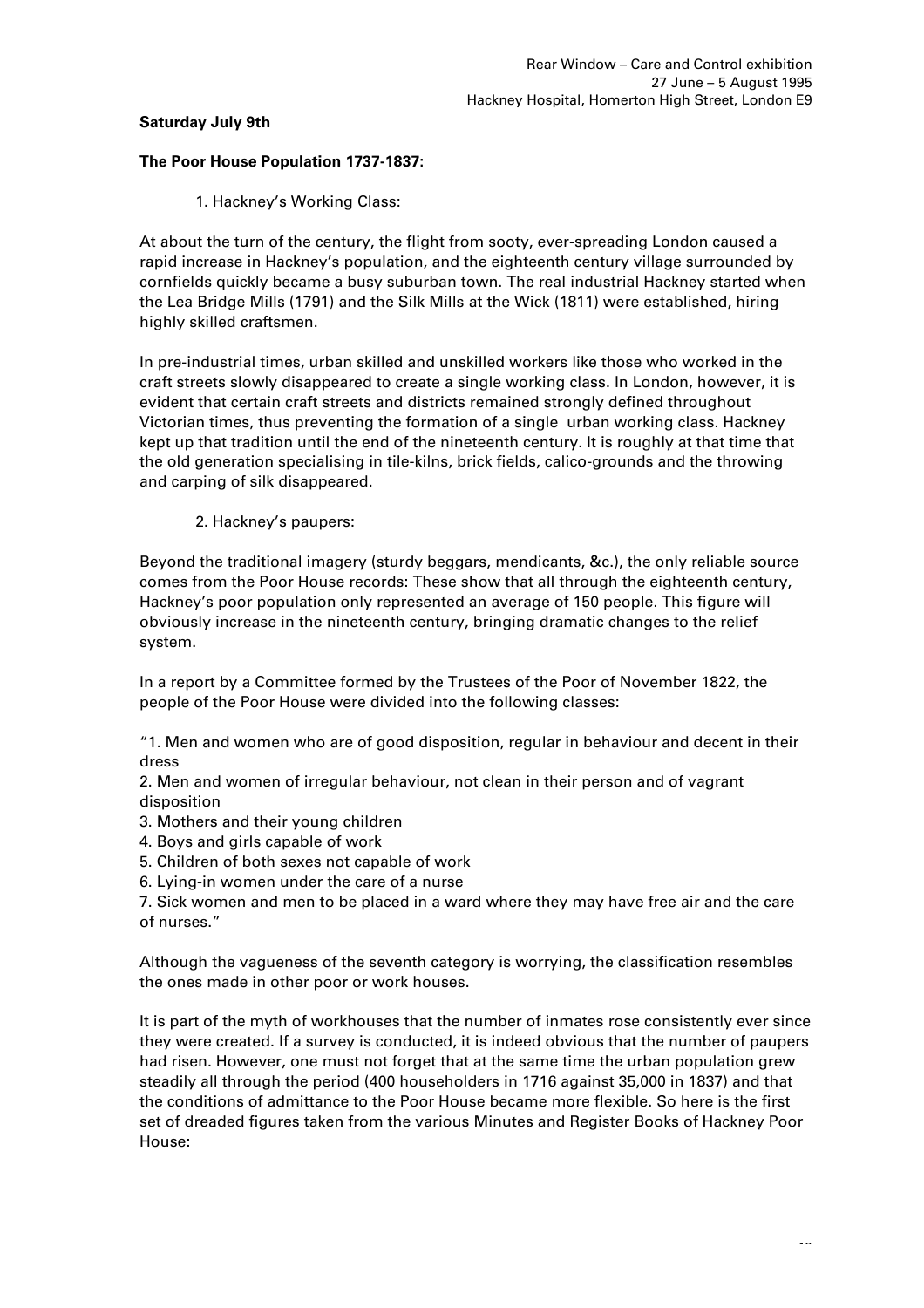|                                 |          | Rear Window – Care and Control exhibition<br>27 June – 5 August 1995 |
|---------------------------------|----------|----------------------------------------------------------------------|
|                                 |          |                                                                      |
|                                 |          | Hackney Hospital, Homerton High Street, London E9                    |
| <b>Adult Indoor Admittance:</b> | 1716: 56 | 1793: 77                                                             |
|                                 | 1742: 49 | 1800: 125                                                            |
|                                 | 1756: 56 | 1810: 203                                                            |
|                                 | 1764: 58 | 1822: 330                                                            |
|                                 | 1774: 75 | 1834: 350                                                            |
|                                 | 1786: 74 | 1837: 410                                                            |
| Adult Outdoor Relief: 1764: 31  |          | 1811: 120                                                            |
|                                 | 1793: 70 | 1821: 380                                                            |
|                                 | 1798: 87 | 1831: 543                                                            |
|                                 |          |                                                                      |

These figures do not indicate the exact number of paupers of Hackney Parish, but only the number of admittances and persons relieved outdoors (it excludes vagrants and those confined in hospitals or asylums).

The most important reason for this increase comes from the growth of the migrating population, from country to cities, but also within cities. The Act of Settlement of 1662 forced anyone seeking relief at a workhouse to wait for 40 days in the Parish or to serve as apprentice at a local craftsman for 2 years before applying for relief. This Act proved an administrative burden for parishes. It implied a new Register: the "Sworn Affidavits as to Settlement Book". It also implied endless letters, recommendations, expulsion orders... The cost of removing people from one parish to another was immense, especially in Hackney. In a report of a Trust Committee of May 24th, 1830, the Trustees underlined the fact that "the humanity of the Trustees and officers and the superior treatment paupers receive from this Parish is well known, (and that) this is a great inducement with many persons to desire their settlement to be in it." The decision to give relief to a "foreign" pauper was a complicated one. Most of the applicants pretended or proved that they had relatives in the Parish. Most of them were refused or were only admitted for a very short period and then discharged.

The Register Book of Hackney Poor House recording the admission of inmates, of which very little has been preserved, shows the age and sex of the inmates and the length of stay. In the eighteenth century, the records show a rate of 1 man to 4 women. The nineteenth century saw a reduction of this average, probably due to the increase in urban male orphans, but the difference between men and women stayed the same. In the 1760's there was an average of 25 women, 6 men, 10 girls and 9 boys admitted or readmitted in the Poor House every week.

A Report of a Trust Committee provides us with an insight into the average age of inmates: On June 25, 1821, the committee reported that a new building for the poor had been built in the Poor House Grounds dedicated to housing married couples. This report indicates the age group of the 6 indoor couples:

|                              |  |                    |                           | Mr. and Mrs Rose, 69 and 63 respectively, admitted in 1818 |
|------------------------------|--|--------------------|---------------------------|------------------------------------------------------------|
| Mr. and Mrs Ward, 72 and 49  |  | $^{\prime\prime}$  | "                         | in 1813                                                    |
| Mr. and Mrs Llovd, 63 and 57 |  | $\boldsymbol{\mu}$ | $\boldsymbol{\mathit{u}}$ | in 1816                                                    |
| Mr. and Mrs Graig, 60 and 60 |  | $^{\prime\prime}$  | $\boldsymbol{\mathit{u}}$ | in 1812                                                    |

Mr. and Mrs Berry, 70 and 68  $\mu$  " in 1818 Mr. and Mrs Briggs, 65 and 56  $\frac{1}{2}$  " in 1819

As a matter of fact, these couples were of great concern to the Poor House Trustees. In the same report, the Committee expressed their opinion that "the management of this part of the Establishment may be better left to the discretion of the Weekly Board, and that in the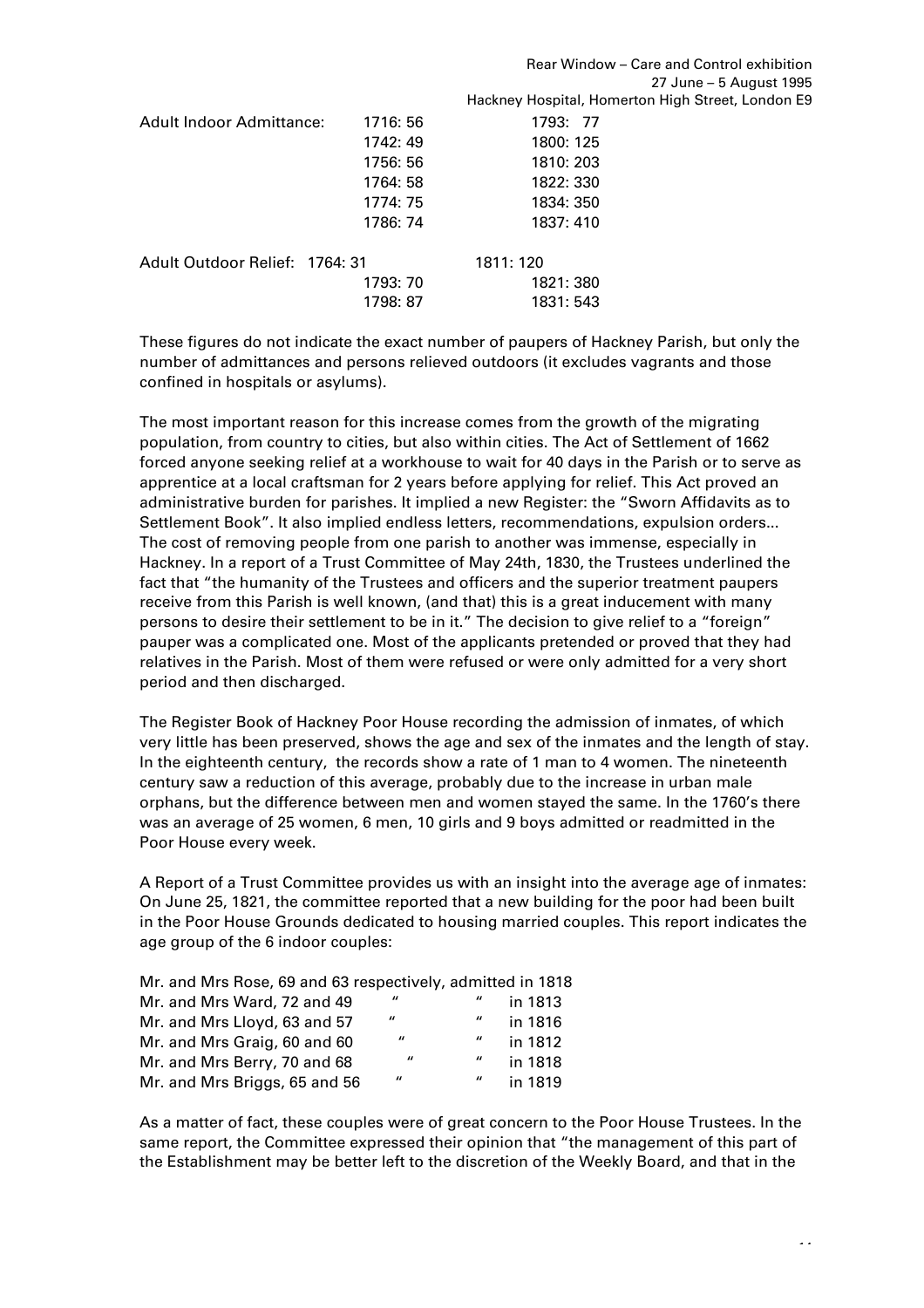Rear Window – Care and Control exhibition 27 June – 5 August 1995 Hackney Hospital, Homerton High Street, London E9 mean time, the Master should take great caution in future admissions of married couples into the House."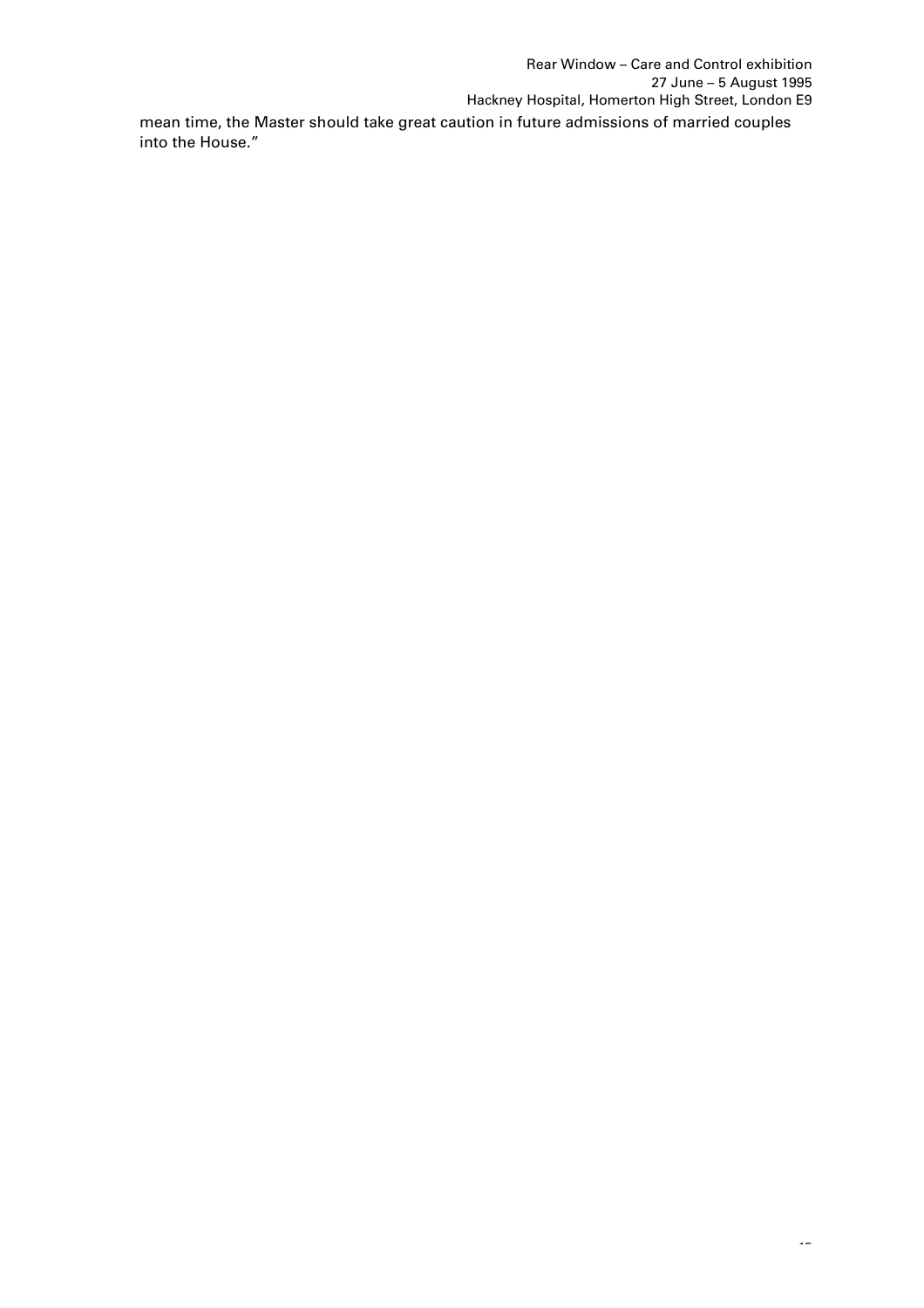# **Friday July 15th**

# **Outdoor Relief before 1834:**

Amongst the 150 Hackney paupers, half of them sought outdoor relief.

1. Outdoor treatment:

Before the 1834 Poor Law Act, the Overseers provided relief indoors for unemployed ablebodied paupers, medical relief indoors and outdoors, and relief outdoors for anyone from the Parish who needed bread, money or a shelter for the night.

This last form of relief represents, in a way, the unemployment benefit of today, and not unlike today, was a major subject of controversy. The main topics under discussion were who could apply for outdoor relief and who couldn't, what form the relief should take, and what the Parish had to gain from such a flexible form of charity.

In theory anyone in the eighteenth century could claim outdoor relief, provided they lived in their Parish "and had good causes to claim for it." This flexibility is shown in a Poor House record of 1756 where the Parish marked out two types of paupers deserving a little help: the "Poor at large" and the "Poor being sacrament money".

2. Forms of Outdoor relief:

The main form of outdoor relief was in money. The first Outdoor Relief Record Book in Hackney dates from 1723, six years before the establishment of the Poor House. At that time, relief was given out by the Church Warden. The average number of "relieved" persons was 50 all through the second half of the eighteenth century. Most of them appear over and over again throughout the years, every Saturday, at the same hour (10am) with touching punctuality.

The second form of outdoor relief was in bread or linen. In a report by a Trust Committee in the Minutes of January 23, 1815, it is stated that the outdoor bread allowances for casual poor were to be reduced and controlled: reduced so as to keep the cost of outdoor relief to a minimum, and controlled to avoid false or double representation. Sometimes the relief was in linen. For example, in the Minutes of August 5th 1793, "Sarah Dodson was relieved with an apron, a shift and a handkerchief."

The third form of outdoor relief was night shelters for the casual poor. These paupers were confined, especially in winter, for the night in the famous "casual wards". These wards only admitted "homeless" people for a temporary period (generally one or two days). At Hackney, the Minutes provide us with great insight: on August 5th, 1822, the Trust Committee reported that the walls and fences were not secure enough, and that there had been cases where outdoor paupers had entered the premises without the Master's authorisation with the aim of taking shelter for the night. The Committee then urged the Trustees to either appoint a night watchman or to rebuild the walls surrounding the Poor House. Such decisions show the growing concern of the Poor House Trustees and Overseers to separate the various forms of relief: Fiduciary, Casual and Indoors.

3. Statistics and Incidences:

The Outdoor Relief records show the difference in the number of women and men seeking relief. Over less than 100 years, between 1753 (when the differences in sex first appear in the Books) and 1834, the average number of women applying for outdoor relief was 30, the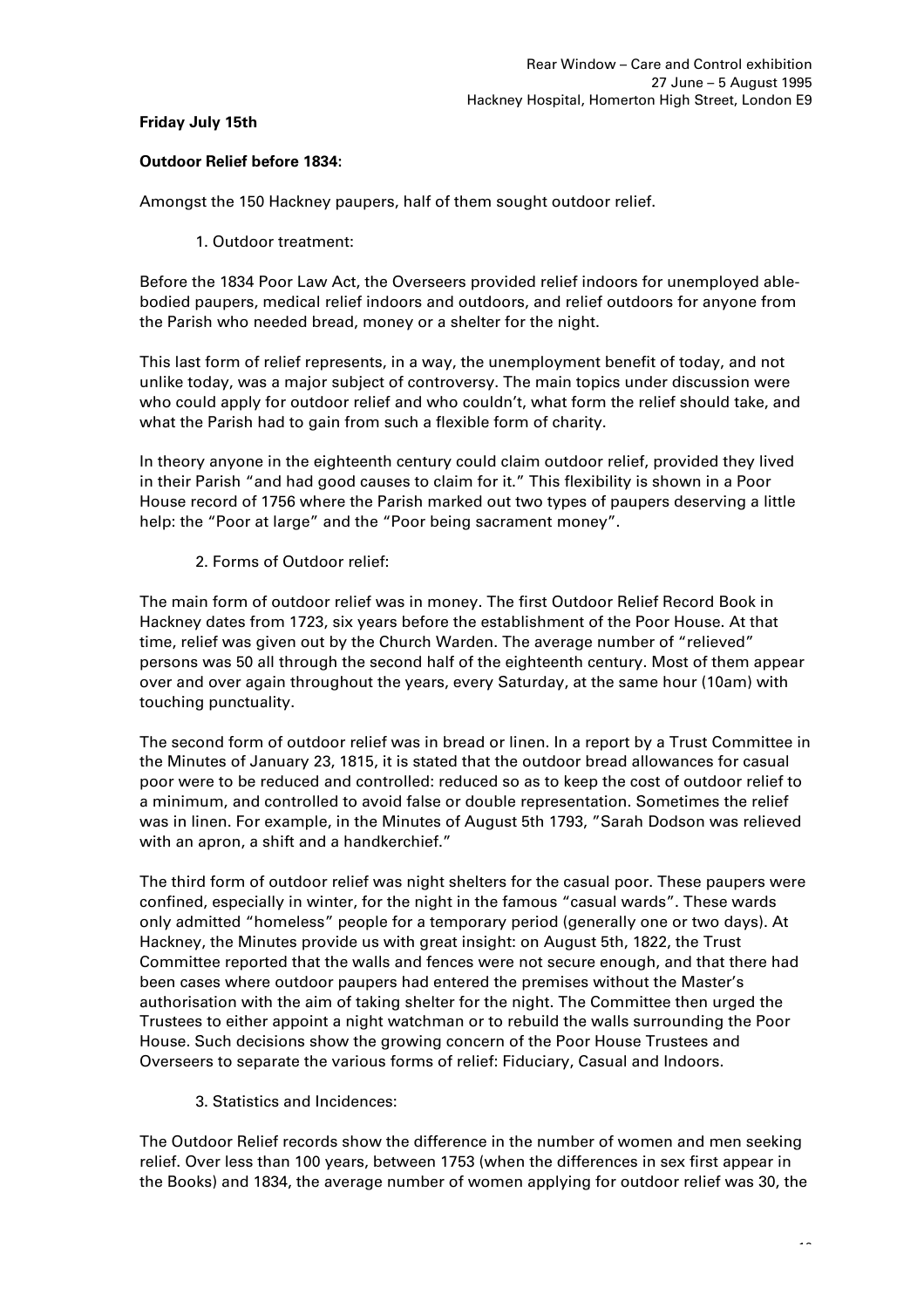average number of men was 12. To these figures we need to add an average number of 15 children of both sexes. The large proportion of pauper women in the Parish is altogether not surprising; living longer, women had to suffer the burden of widowhood (which is often associated with poverty) and living in a patriarchal society, women had to suffer the burden of temporary unemployment more than men.

These records also provide us with the age groups of the persons relieved. For the same period (1753 to 1834), the average age for both women and men is 60, the youngest being a one-year-old orphan and the oldest 94.

Over the years, this system of outdoor relief, as it is examined in the chapter relating the incidents before the new Poor Law of 1834, increased to such levels that the Parish could no longer keep track of who deserved to be relieved. An example of this problem is given in a recommendation of January 23rd, 1832, where the Trustees allowed the Master of the Poor House to relieve "casual cases between the weekly meetings of the Committee and to report such cases in a (now lost) Record Book". Another example of this is given some eight months later, when the Trustees for a time considered the "expediency and practicality of relieving the poor from more than one part of the Parish." (October 8th, 1832)

The abolition of the Outdoor Relief System by the Poor Law Amendment Act in November 1834 did not include the abolition of the casual wards. In a letter from the Poor Law Commissioners to Hackney Parish of November 1834 we are reassured that "the Act was passed not for the purpose of abolishing the necessary relief to the indigent, but for preventing various illegal and injurious practices." It is precisely the lack of these "illegal" practices that will call for an amendment of the law and the reintroduction of the Outdoor relief system in 1844.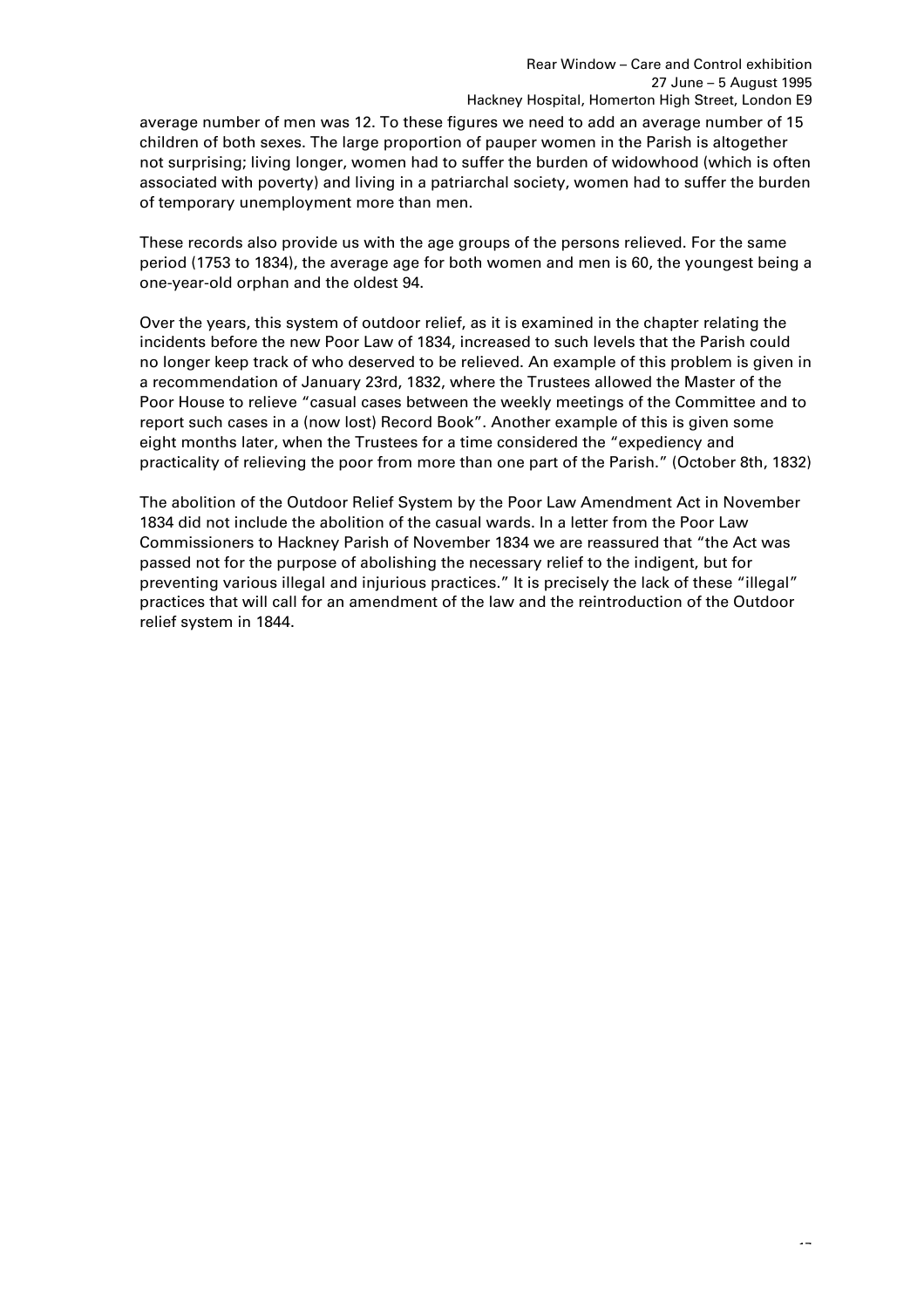## **Saturday July 16th**

## **Health Care in Hackney before 1834:**

One of the duties of the Trustees of the Poor of Hackney was to look after its sick paupers. The first local act dealing with such problems was passed in 1750 when the Trustees decided to add to the Poor House an Infirmary.

This infirmary constitutes the foundation stone of Hackney Hospital. Until the midnineteenth century it will only represent two sick wards and an "extra room": one for men, one for women and children and a small room for "lunatics". In addition to these two wards, exclusively reserved for inmates of the Poor House, the Infirmary also provided an outdoor medical service for paupers of Hackney who could not afford the visit of a doctor.

1. The Hackney Poor House Infirmary:

The Infirmary is very rarely described in the Minutes of the Poor House. A glimpse of its organisation only appears occasionally:

The admittance to the Infirmary of the Poor House was conducted either by the Matron, if the sick person was an inmate, or by the Trustees, with approval of the Medical Attendant, if it was a new case. The new cases were recorded in a special Register Book, held by the Matron and signed by the Trustees and the Church Warden. The first and only register left, which covers only 5 years (1759-63) gives us the types of illnesses that forced local paupers to seek asylum at the Poor House's Infirmary before 1834: "Bedridden (sic), Idiot, Lame, Aged, Suffering from cancer, Suffering from Sore Eyes, Sick and Crazy, Delirious, &c."

The majority of cases were classified "aged". This shows the actual use of the Infirmary: to provide, outside the alms house system also offered by the Parish, a "geriatric" asylum for "senile" paupers. The Register provides us also with the age and sex of the sick paupers. Over 5 years, the average age is 67 and the proportion of male to female is 1 to 4. Here again, the large number of female paupers is understandable considering the difference in the mortality rates between male and female at the time.

The Medical Attendant of the Poor House was the only person allowed to give medicine in the House. In a letter written by the Medical Attendant of the time, Mr. Hare (just before he died in 1832), we are told that the average pay for a Poor House doctor was £100 per annum, that the duties always included outdoor medical relief (covering a specific area and a set number of households, spreading over Kingsland, Stoke Newington and Clapton in our case). The enormity of the task and the smallness of the pay made the position a gruesome and purely charitable form of activity.

In a Committee Report of January 13th, 1833, we are given the exact list of the Medical Attendant's duties: "To attend the Poor House everyday, to visit the patients requiring medical assistance, to supply the necessary medicine, to give direction for future treatment, to keep account of all cases, to attend the Poor House every Wednesday from 11am to 1 pm (for outdoor relief on site), to keep at his own expenses a proper supply of medicine in the Poor House, to record all cases of death and to call for a surgeon when needed."

Besides the Medical Attendant, the management of the Poor House's Infirmary was exclusively conducted by the Matron, the Master's Wife. Until the mid-nineteenth century, there seemed to be no special qualification required to attend the sick paupers at Hackney Infirmary. Perhaps for this reason, the complaints are numerous: A Trust Committee on November 29th, 1822, reports in the Minutes that the sick wards were never visited by the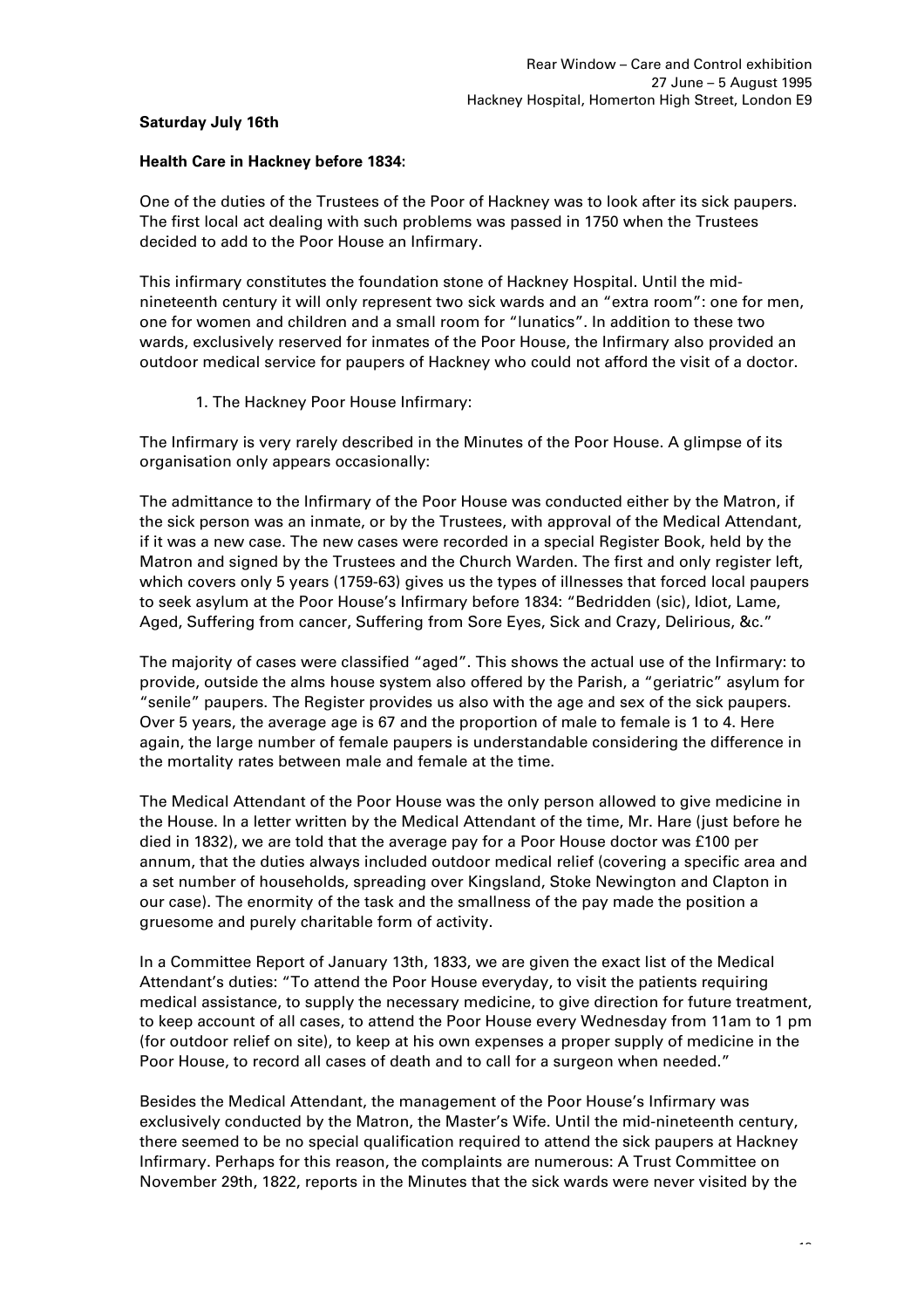Master or Matron and that the inmates were left without being looked after and that the Master "did never acquainted himself with their wants."

The ones really acquainting themselves with the patients' "wants" were the Nurses. There is a precise account of the Nurses' duties in the same Report: "Wash and comb their hair, put them in bed early, teach them to pray at night and day, wash their feet once a week, mend their clothes, give them the medicine ordered by the Medical Attendant, air the linen as often as circumstances require, remove corpses."

2. Outdoor Medical Relief:

The Outdoor medical relief was always a source of problems for the Parish. Not unlike cash relief, the questions were: Who was to receive free medicine, how ill had an outdoor pauper to be to claim relief, who could diagnose the state of illness, &c. The following examples provide us with an insight into the health care system used in Hackney in the early nineteenth century:

First of all a plague of Small Pox. In a Trust Committee Report investigating the ravages of Small Pox in Hackney, it is said that in 1820, 712 people died in Hackney of this disease. And this number was threatening to increase. Mr. Hare, the Poor House Medical Attendant, complains about the enormity of his task: "The average number of sick poor had been during the last year upwards 30 per week." (January 28th, 1821). Another Trust Committee report of February 24th, 1821, shows concern "that the labouring poor who suffer the most from the disease do not receive the benefit of vaccination" and recommends that the Trustees make vaccination compulsory for all paupers who present themselves at the Infirmary. This report is followed by the history of the Small Pox vaccine and several arguments in favour of the compulsory vaccine, giving the death rates since its introduction: 2,000 deaths in 1810, 803 in 1817 and finally 712 in 1820. (Later in the nineteenth century paupers were sent to the Small Pox Hospita,l which in return required from the Guardians a £1 fee for admission.)

Secondly, a plague of Cholera. Cholera arrived in Hackney in 1831, ten years after the epidemic of Small Pox. In a letter, the Privy Council Officer announced the need to take drastic measures to prevent the introduction of the disease and the establishment of a Board of Health set up by the Vestry Clerks of the different parishes within the District of the Police Office. A letter from the Secretary of the Newington Dispensary shows that most cholera cases (in the area) "arose from various local causes such as the absence of all proper drainage from accumulated filth from foul cesspool water and other similar nuisances." The Medical Attendant, in answering this letter, reported that "the neighbourhood is not an unhealthy one, by any means, not is it habitually infected with malaria."

These examples show the importance of the role played at the time by the Infirmary's outdoor Medical Relief. If the local Poor House "doctor" was to administrate the vaccine to all paupers of the Parish or to order the creation of a proper sewage system, it shows that this was the only institution in the neighbourhood to do so. The Medical Attendant served as the local health authority, dealing with matters as varied as providing a remedy for a cold and designing a new sewage system for the Parish.

The importance of the Poor House Medical Attendant is confirmed in a report from a Trust Committee on May 28th, 1821, in which it is declared that the administration of medicine from the Poor House Infirmary to parishioners is an essential Parochial activity. However, the report limits this activity by stating that the cost of each poor person's recovery to the parish should not exceed 3 shillings and 6 pence per week. And the main recommendation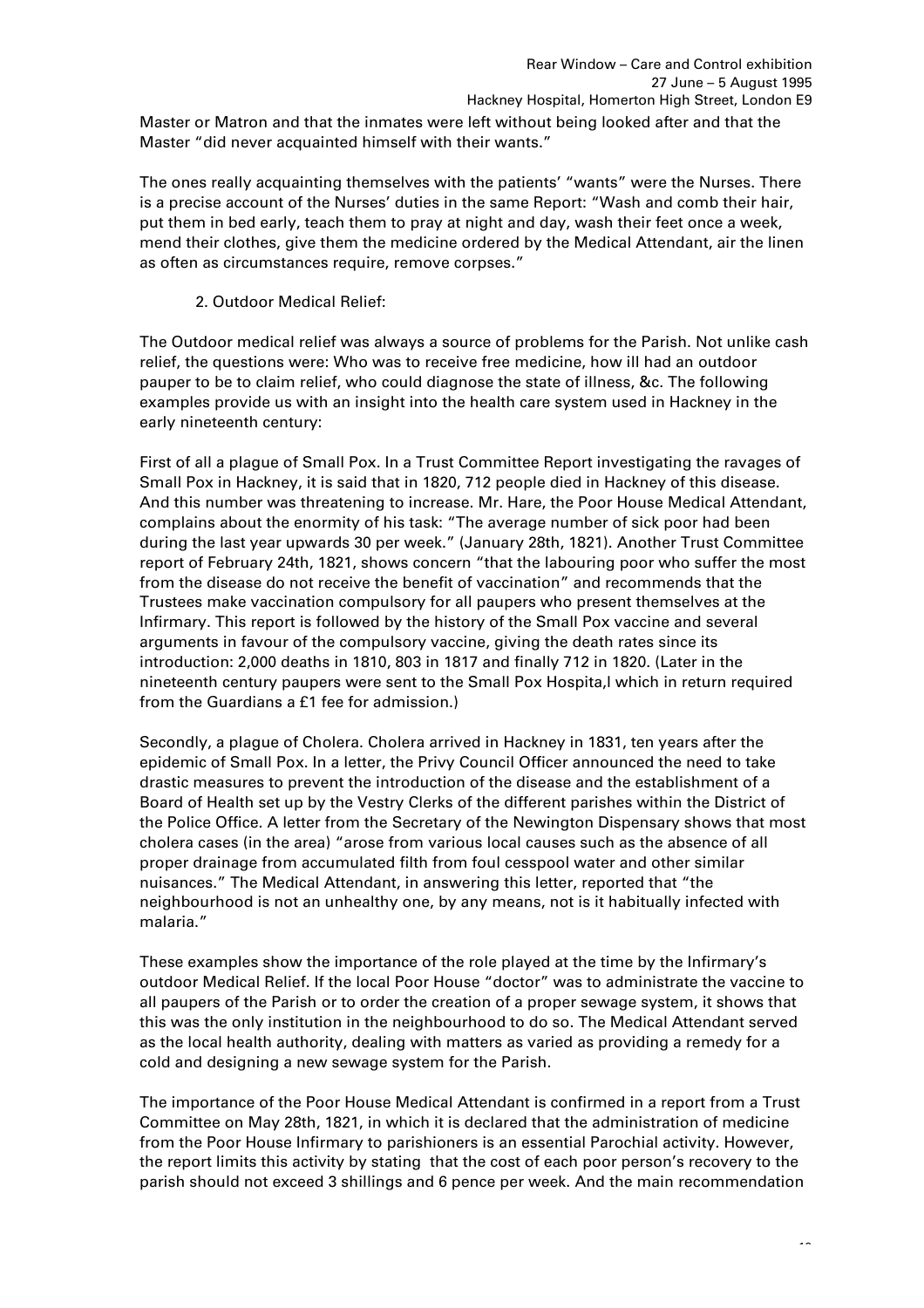to the Trustees carried on: "give medicine to the ones he thought needed it and refuse in all cases when he did not think them really needed."

b. The tasks of the Medical Attendant outdoors:

This leads us to ask who this Medical Attendant, Mr. Hare, was and what qualifications were required to fulfil his obligations. In a report conducted ten years later, in June 1831, and reported in the Minutes, the Trustees recommended redefining the tasks of the Medical Attendant. The present one, Mr. Hare, then aged 71, and his son assistant aged 18, were to be the last not to require the qualifications detailed here:

"[The Poor House's Medical Attendant's] duties are reduced to only give medicine to paupers from Homerton and Mare Street, [his] annual salary (renewable every three years) will be of £100 per annum plus 7 shillings and 6 pence for each midwifery case. [He] should be a married man of good character and have been resident housekeeper in the Parish for not less than 3 years and [he] should be a member of one of the Royal Colleges of Surgeons."

The change of status and the geographical limitation of the duty highlights the growing concern over the expansion of the Parochial medical responsibilities of the Parish for its poor. It will end up with a local Act passed on January 5th, 1833, where it is noted that one medical attendant is not enough for Hackney and that the Medical Attendant of the Poor House, who is also in charge of Homerton and Mare Street, should only concentrate on the inmates of the Poor House.

This foresees the change that occurred through the new regime imposed by the Commissioners of England and Wales and the Board of Guardians in 1837, when the Parish was divided into six and then nine medical districts.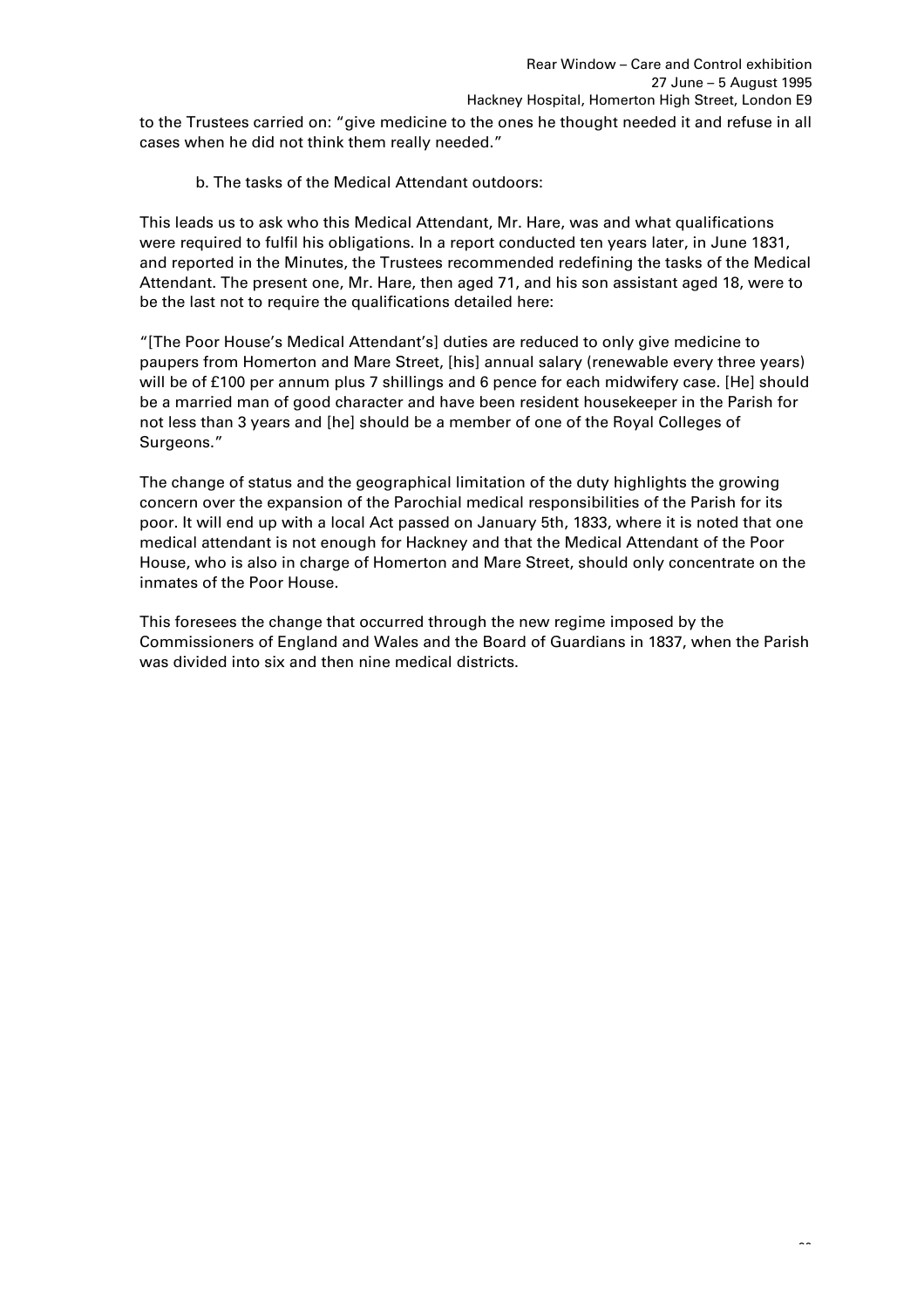# **Sunday July 17th**

# **Insanity - XVIII - XIX Century - Overview**

It is very difficult to establish how many people lived with mental health problems in Hackney in the nineteenth century. It is even more difficult to find out what sort of "illnesses" they might have been suffering from. Between the paupers who had "lost reason" after the death of a relative, or after the occurrence of a dramatic event, and the paupers with real mental health problems, the line at the time is a thin one.

To try to understand what was going on in Hackney when there was no County Asylum, no monitoring of what was once considered a form of deviance, it is imperative to analyse first the general social and legal changes concerning insanity that occurred all through the nineteenth century. This will then force us to see the consequences of the various changes in the law regarding insanity for Hackney.

First of all, the wider set of causes relating to the confinement of the mad in the eighteenth century.

1. General causes for the Reform:

As is well known, the eighteenth century saw a dramatic change in the perception of madness. For the first time, the "insane" population was defined in less than 100 years as a "problem" population, a population that needed to be looked after, monitored and controlled. It is therefore not surprising that within workhouses the insane also needed to be separated and kept confined apart.

There are generally two sets of general causes given for this incarceration. The first set explains the confinement of lunatics by referring to the increase in urbanisation, the rise of state responsibility and the progress of science. This view is the one adopted by traditional historians specialising in the history of psychiatry. The second set of causes, which were explored in the late 1960s and of which Michel Foucault is the most famous protagonist, claims that the confinement of lunatics is due to a change in the perception of Reason and Unreason. The eighteenth century saw a drastic reappraisal of what was right and what was wrong, reassessing the values prescribed by the old faith and redefining traditional values. As Foucault could have put it, the Age of Reason came to terms with Unreason.

Others attributed the sudden confinement of lunatics to a desire originating in the middleclasses to put into practice the values explored by the philosophers of the Enlightenment. If one tries to elucidate, without justifying what happened in the eighteenth century, all these various explanations are equally valid and none of them can be separated from the other.

So after a century of trying to redefine the concept of madness and poverty, several Parliamentary Acts were ready to establish a system of care and control.

2. Parliamentary Investigations and Acts, 1815-1845:

The first Parliamentary Inquiry (1815-16) established the situation and proposed a new view of the problem and a possible solution. The main focus of the inquiry was to establish the conditions of inmates in madhouses, charity asylums and workhouses. Overall, the situation was critical: The licensing of madhouses needed controlling and, as a consequence, the poor lunatic lived in horrendous conditions.

a. The 1828 Lunacy Act: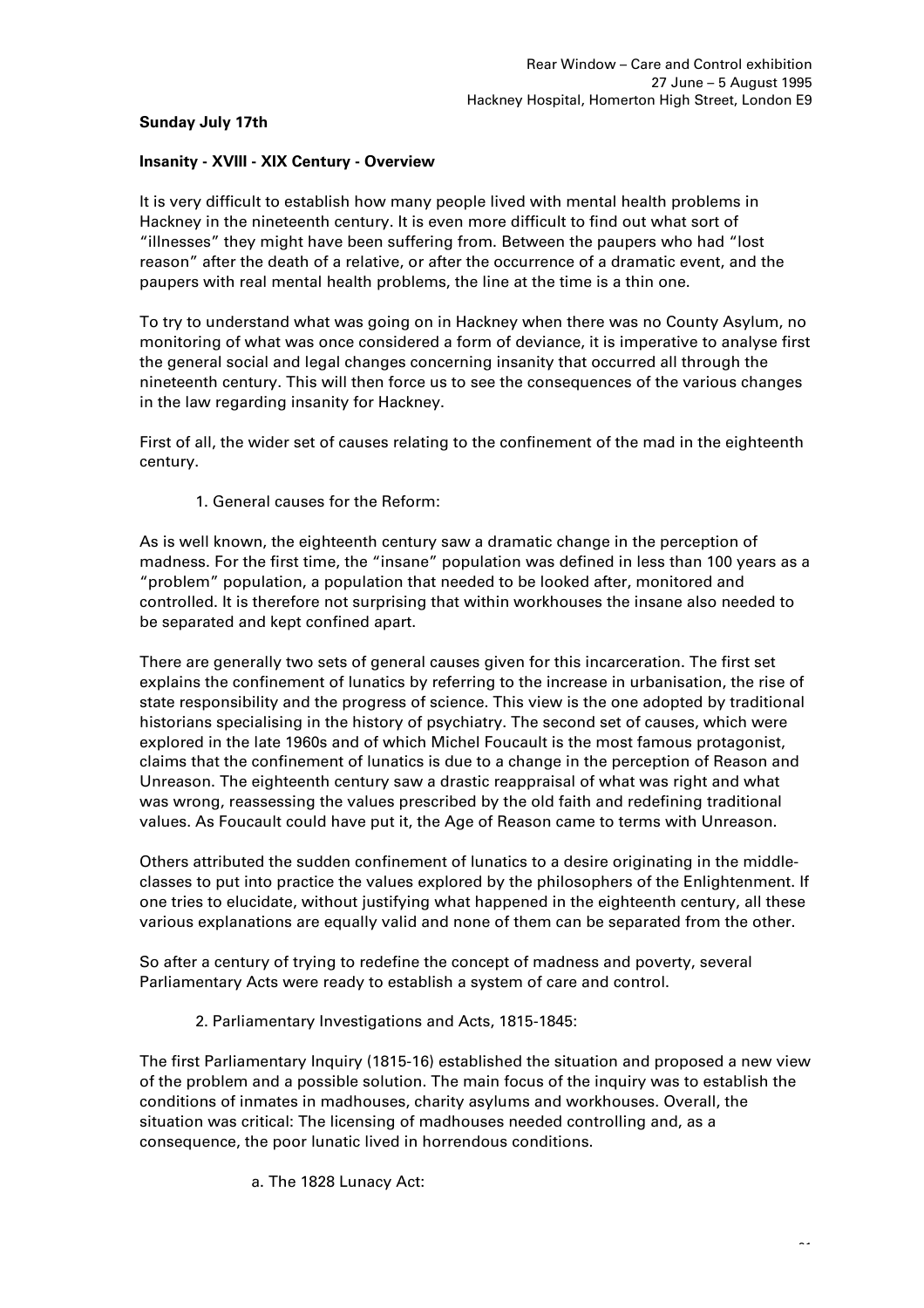After several parliamentary debates, an Act was finally passed: The 1828 Lunacy Act. This Act is the first one to indirectly abolish the old family-based response to madness. All through the Middle Ages and up to the end of the seventeenth century, the "insane" were either confined in special "psychiatric" institutions like Bethlem, or, in the majority of cases, looked after by their relatives or tutors. There was no such thing as an asylum for insane paupers before the nineteenth century.

Because of the socio-economic constraints imposed by nineteenth century industrialisation, the 1828 Act served to define the "insane" as non-productive individuals incapable of sustaining themselves. They were therefore required to leave the economically burdened households who supported them and seek outdoor relief.

Under this new law, once outside, the "insane" were straight away recognised by Parishes as worse than the idle or unemployed person, worse than orphans, and were either sent to madhouses or, if already linked with a workhouse inmate and of moderate nature, accepted in the workhouse but confined away from all able-bodied idle individuals. But this was rarely the case. The workhouses were specifically designed to deter the able-bodied undeserving poor from seeking relief, so that within its walls the strictest regard for economy was highly functional. The insane in workhouses were the least attractive "client group" and the most difficult to maintain. In the traditional classification, they were the last group of deviants a Parish had to differentiate. The first three traditional ones were: ablebodied workers vs. able-bodied unemployed, able-bodied unemployed vs. idle people, and finally idle people vs. lunatics. The fourth differentiation was the separation of moderately insane people left to wander in the workhouse from acute lunatics sent to county asylums. The reasons behind the structuring of this heterogeneous unwanted population have to do with an increase in the insane population - which incidentally increased all throughout the eighteenth and nineteenth centuries at a far more rapid rate than the general population of the time.

Above all, besides acknowledging the need for county asylums (and opening one in Hanwell), the 1828 Lunacy Act served to classify the various categories of deviants and to license madhouses. The Lunacy Asylum Act of 1845 would serve to confine them in centrally controlled institutions.

# b. The 1845 Lunacy Asylum Act:

This Act forced counties to provide adequate asylum accommodation for its pauper lunatic population. This enforcement -which took more than 10 years to be actually completedwas considered a salubrious and wise financial investment in the solution of the "problem of insanity". The main achievement was that to retain lunatics in Workhouses wasn't a salutary solution; it did not provide a medically controlled framework. So the Lunacy Act of 1845 forced workhouses throughout the country to get rid of their unwanted and costly pauper lunatics. "By the turn of the century, a local Metropolitan Union could save up to 60% of its monetary obligations to maintain paupers if they were transferred to county asylums".2

The confinement of the insane in Asylums or in Workhouse Infirmaries, and the emergence of a new profession (Psychiatrists), are part of a broader moral architectural plan which fought to attempt to moralise the dangerous and the defective; in other words, the Other. However, whether or not one takes the revisionists of Psychiatry History "a la lettre" or not, the fact remains that Medical Attendants and Workhouse Matrons looking after lunatics did little more than act as caretakers of custodial dumping institutions, in which the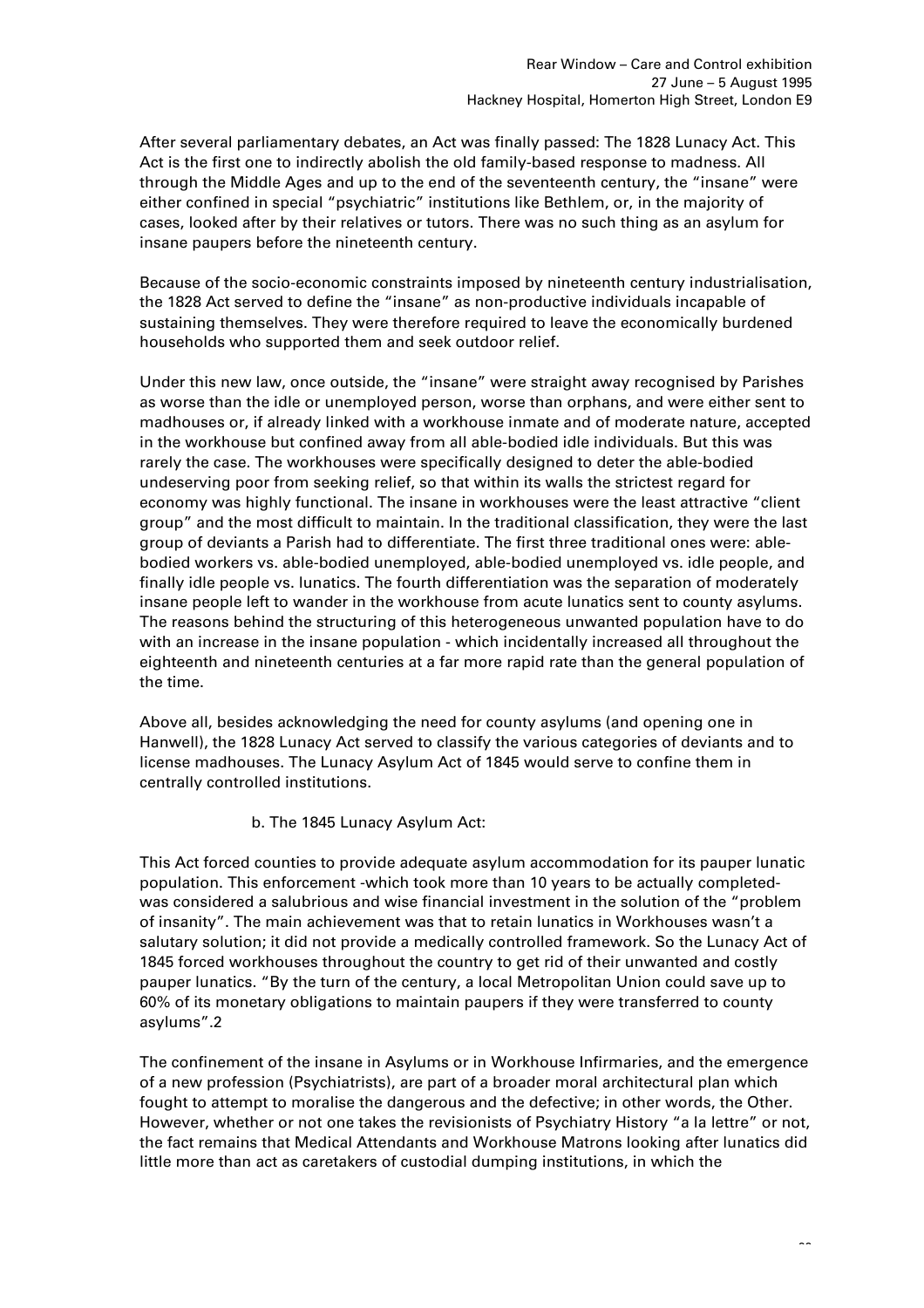relationship with the patients was based on the abolition of his or her own reasoning capacity.

With the turn of the century and the abolition of the Workhouse system came the new concept of neurosis and the advent of psychoanalysis, allowing mad-doctors to practice outside the asylum system, in out-patient clinics and in office-based practices, thus enlarging the scope of the profession and therefore its authority in dealing with the insane.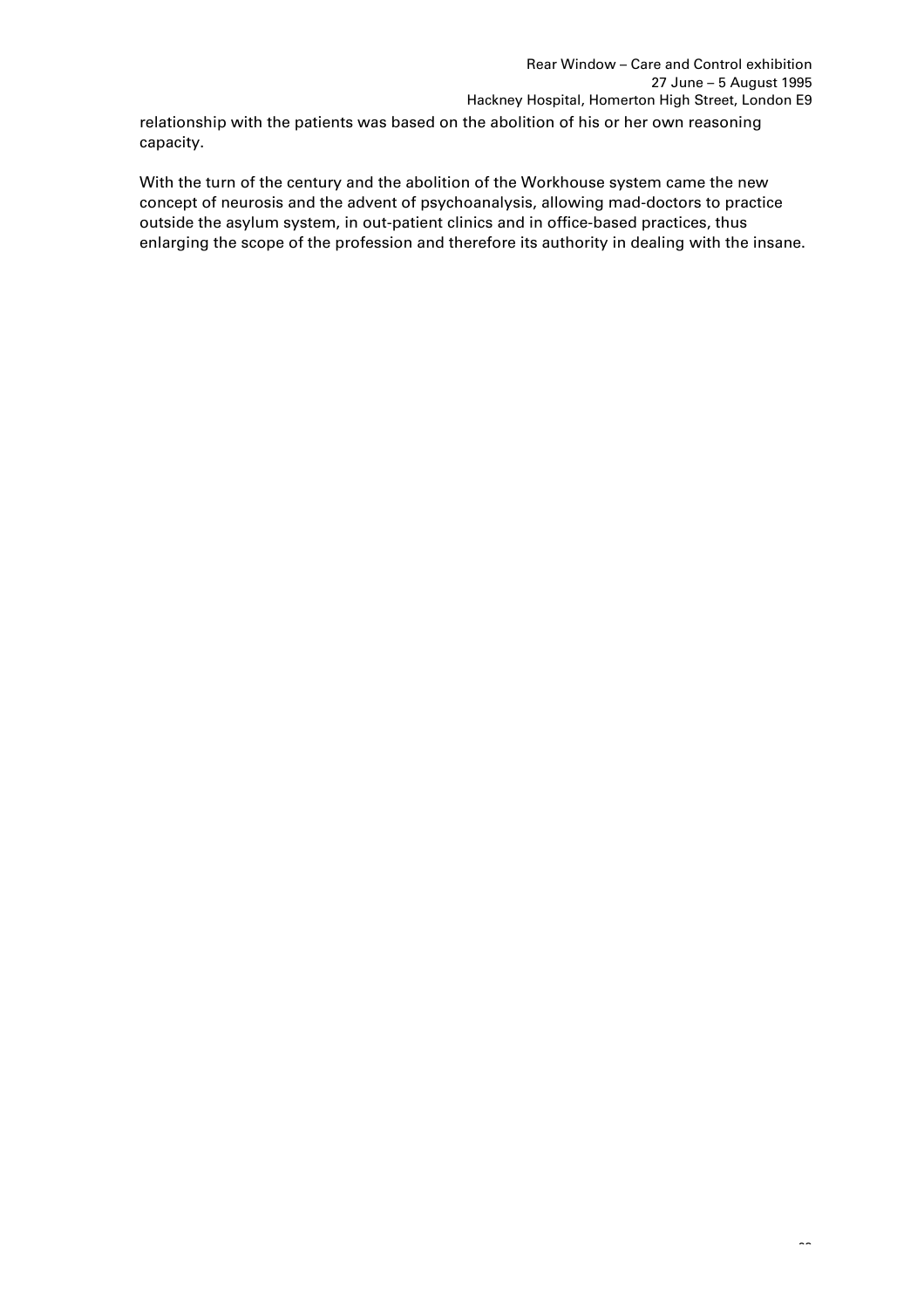## **Thursday July 14th**

## **Insanity at Hackney Poor House:**

One of the first acknowledgments of the presence of "lunatics" in the Parish came from an enquiry led by local Parishes during the Parliamentary Enquiries of 1815-16. The Hackney representative of this local enquiry complementing the national one was Mr. L. Taylor. After a meeting of several parish representatives of the County of Middlesex, held at the Queen's Tavern in Holborn, he reported that it was recommended that the Middlesex Parishes "will soon contemplate a portion of a bill for the erection of a gaol and of a county lunatic asylum". The total cost of such institutions would be £200,000 for the gaol and £150,000 for the Asylum.

The clerk of the Hackney House Committee answered that such an expense was "premature and unnecessary ... and that the Trustees feel that the Parish lunatic paupers were principally maintained at Mr. Warburton's House in Bethnal Green [which could hold as many as 570 patients], at as moderate an expense and received as much care and attention as it was possible for persons in their unhappy condition, and the Parish officer and all the Trustees were highly satisfied with their treatment." This answer was quickly followed by a resolution on March 26th, 1827, stating that "following the fact that a large number of parishes in the county of Middlesex were perfectly satisfied with the treatment of their pauper lunatics, [we] therefore deem the establishment of a county asylum uncalled for and unnecessary."

Unfortunately, against their recommendation, the asylum was eventually built in 1831. Middlesex, like the majority of counties in the country, had its own asylum, at Hanwell, before 1834.

This first acknowledgment helps us to map out the situation at Hackney regarding insanity. At the turn of the century and until the establishment of a proper "psychiatric institution" at the end of the nineteenth century, the Parish "lunatics" were either sent to the local madhouse or asylum or were kept within the Poor House grounds. Hackney lunatics were, until the mid-nineteenth century, sent to the following institutions: The private mad-house of Mr. Warburton's in Bethnal Green (one of the four he privately owned), the private madhouse of Sir John Miles in Hoxton, Aubin & Co in Camberwell and, from 1831, the Middlesex County Asylum of Hanwell (now St. Bernard's Wing, Ealing Hospital).

1. The Hackney "lunatics" sent to asylums:

As soon as a pauper was diagnosed by the Medical Attendant as a "lunatic", the Parish had two options: either keep the person in the Poor House —which was costly— or send him or her to a lunatic asylum and pay regular pensions for maintenance —which was less expensive. There are several examples of paupers being sent under a Trust resolution to local madhouses.

A letter dating from 1834 from the Superintendent of Mr. Warburton's Madhouse in Bethnal Green gives the number of Hackney "lunatics" under his control as 70. These paupers were kept at the Asylum at Parish expense. In 1838, the Guardians of the Poor paid for the maintenance of Hackney pauper lunatics an average £54 to the County Asylum at Hanwell, £2 to Mr. Warburton and £1 to Sir John Miles in Hoxton, and for the maintenance of Stoke Newington's pauper lunatics, £19 to the County Asylum and £1 to Mr. Warburton.

Every Trust Account Book, and later every Guardian Account Book, lists these amounts with great precision, often followed by investigative reports. An example of such an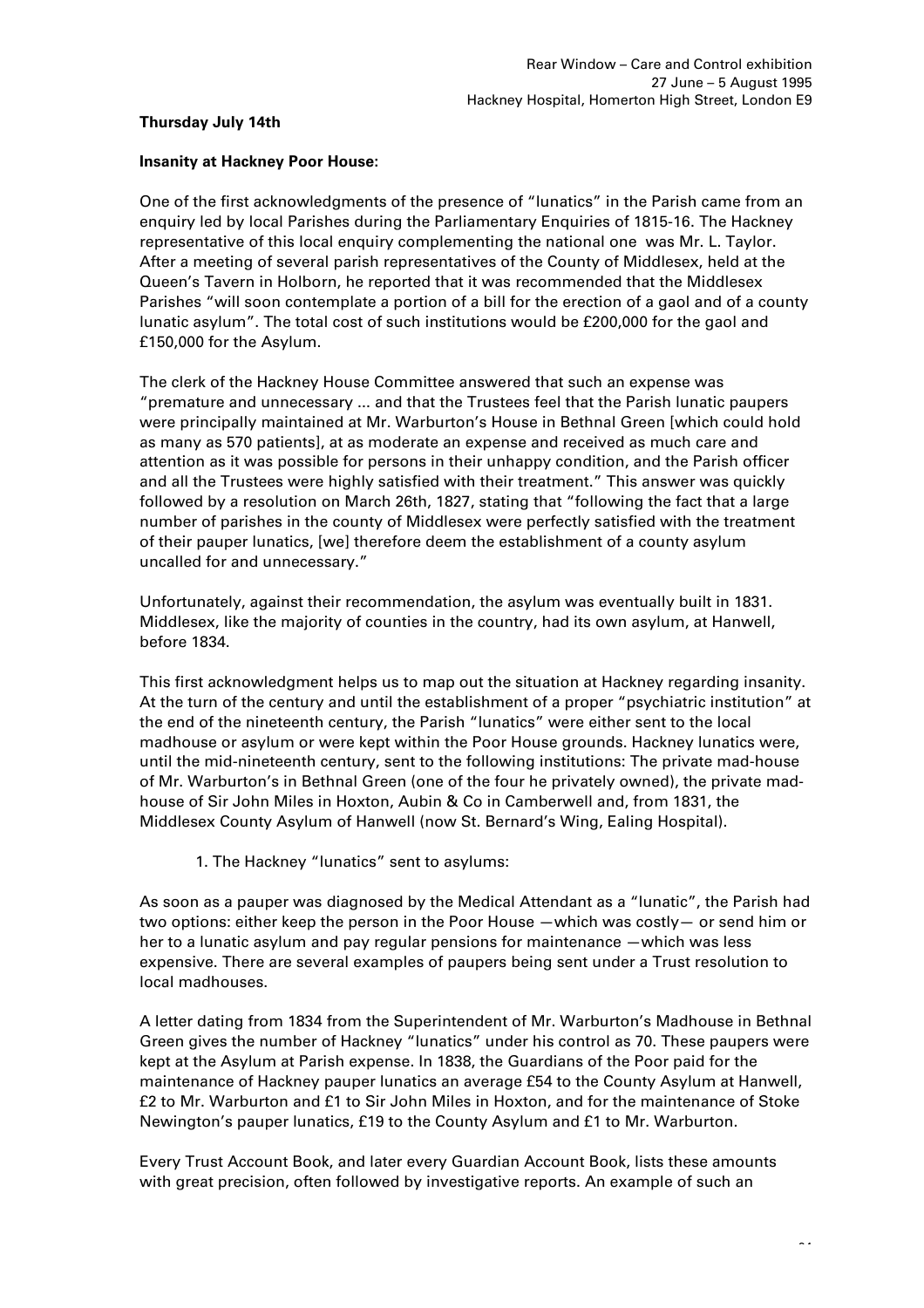investigation is given by the Church Warden to the Trustees after a visit to the asylum at Hanwell and to Warburton's House in Bethnal Green: The Church Wardens "found that the Parish patients at Hanwell were taken good care of and were as comfortably provided for as could be expected, that the arrangements are excellent and that we only observed one thing: we suggest that more blinds for the purpose of keeping the sun from the apartments on the south side should be installed ... but overall we highly approved of the care and treatment of the parish's patients at the lunatic asylum of Bethnal Green [who] appeared as comfortable as their state would allow." (August 24th, 1835) This state of affairs will change dramatically after the Amendment Act.

Other sources provide us with a relevant insight into another of those famous madhouses used by Hackney to look after their "insane" paupers. Here is an extract of a crossquestioning of Sir John Miles by Dr. Rose of Brockhall Hospital, chairman of the Select Committee appointed to draw the Parliamentary Inquiry of 1815:

-Dr. Rose: Is any medical attendant particularly directed in your establishment to the cure of insanity?

-Sir Miles: None. Our house is open to all medical gentlemen who care to visit it. -That is at the expense of the patient?

-It is.

-How many are visited by their medical attendant?

-I cannot tell.

-Do you suppose that there are 20?

-Yes from 20 to 30 probably.

-Is it your opinion, then, that there are above 300 persons in your house who receive no attention or account of particular complaint for which they are confined? -Certainly.3

2. The Hackney Poor House "Lunatics":

If the Trustees and the Medical Attendant decided that certain poor Parish lunatics did not need to be sent to a local asylum, they would keep them in the Poor House. But this was very rare. As in the following example, most cases were refused:

In a report by a Trust Committee of February 25th, 1835, it is recommended that after an enquiry and an examination, the said "Elizabeth Billings, a pauper passed on to Hackney by the Parish of Hoodford, is an idiot and has been so from her birth and is incapable of entering into a contract of hiring or service ... and that her removal to this parish should be refused." Another report "begs that the orders of removal from the Parish of Shoredith of William Dennis, an attorney supposed to be a lunatic, should be refused... It is recommended that the said William Dennis seeks relief at the local Lunatic Asylum."

The "incarceration" of insane paupers in the Poor House was therefore exceptional. To send the insane to specialised institutions was the "healthiest" and most economical solution. However, some people stayed in Hackney, in an "extra room" in the Infirmary of the Poor House.

As the Poor Law Amendment Act of 1834 will prove, the paupers who inhabited the Poor House Infirmary's "extra room" before then were, obviously, of a "moderate" nature. But how can we identify these paupers? It is probably the most difficult sector of the population to define, especially when one is confronted with the following report (Minutes of August 5th, 1822):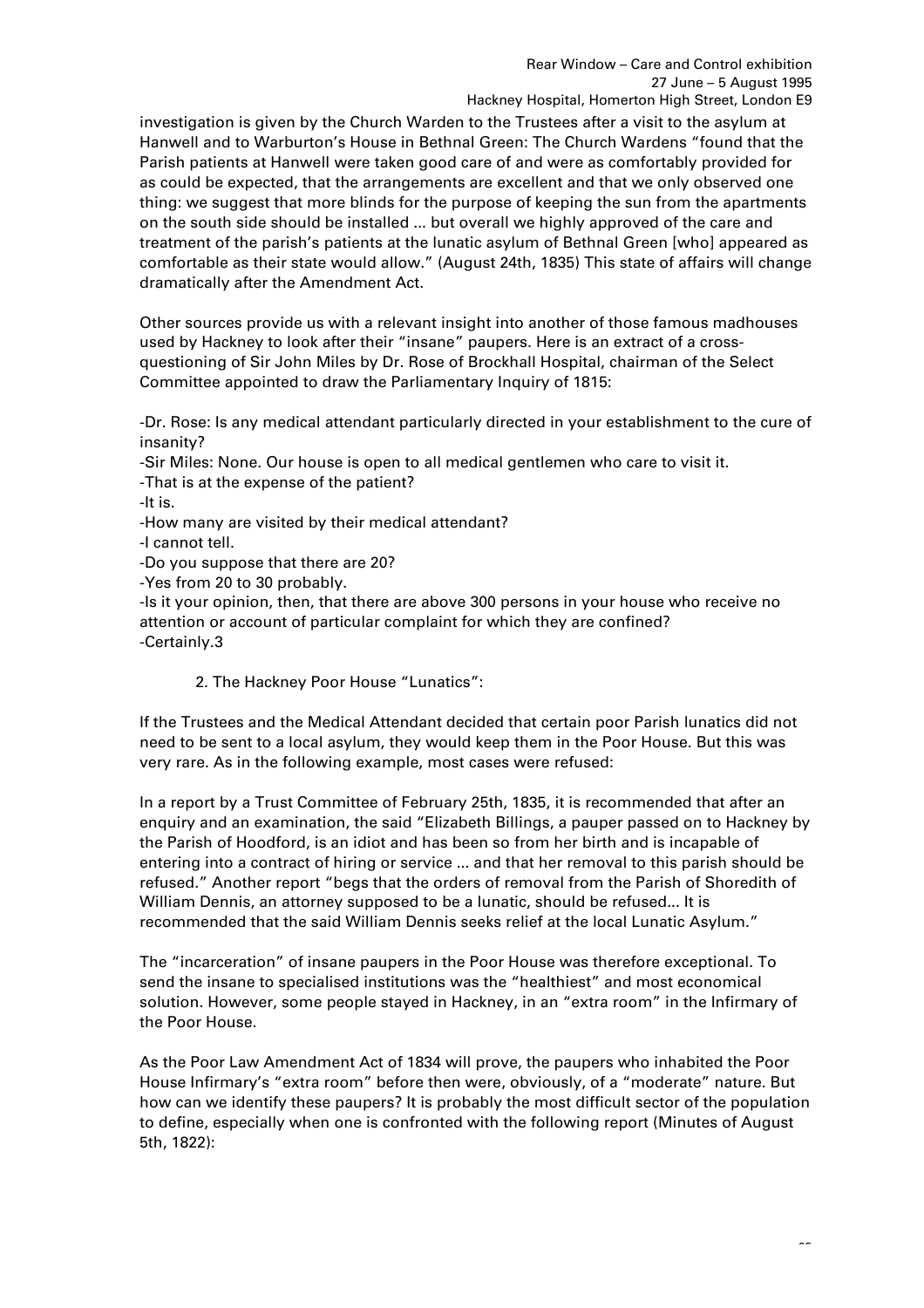"It appears that a considerable sum has been spent in the erection of a shed without the approval of the Trustees and that of the 2 single rooms, one of them is occupied by a woman labouring under some mental disease."

The House classification seemed to incorporate three types of "lunatics": the elderly relatives, the gentle "idiots" and the aged who can no longer look after themselves.

The room was situated at the far end of the West side behind the laundry and was run according to the Minutes from 1801 until 1820 by a man called Moses Rhodes. This "matron" was regularly paid (a minimum sum of about £70 a year) by the Trustees for his work of caring for the insane in the Poor House grounds. What had originated the building of that room, and who was Moses Rhodes?

There is no indication that the Room for the Insane was built before the building of the Infirmary in 1750. It is therefore fair to presume that the "extra room" was purpose built at the time the sick wards were erected. It is also fair to presume that the reason for this "extension" was purely practical.

We are told in the Minutes that the "Matron", Moses Rhodes (who, like his successor, Mr. Matthew Davis, who looked after the lunatics until 1850) was part of the local gentry: They both eventually became Trustees.

The Lunacy Act of 1845 will dramatically change this situation. It will generate a system of classification and immediate internment, and will set the foundation stone of the "mental hospitals" of the future.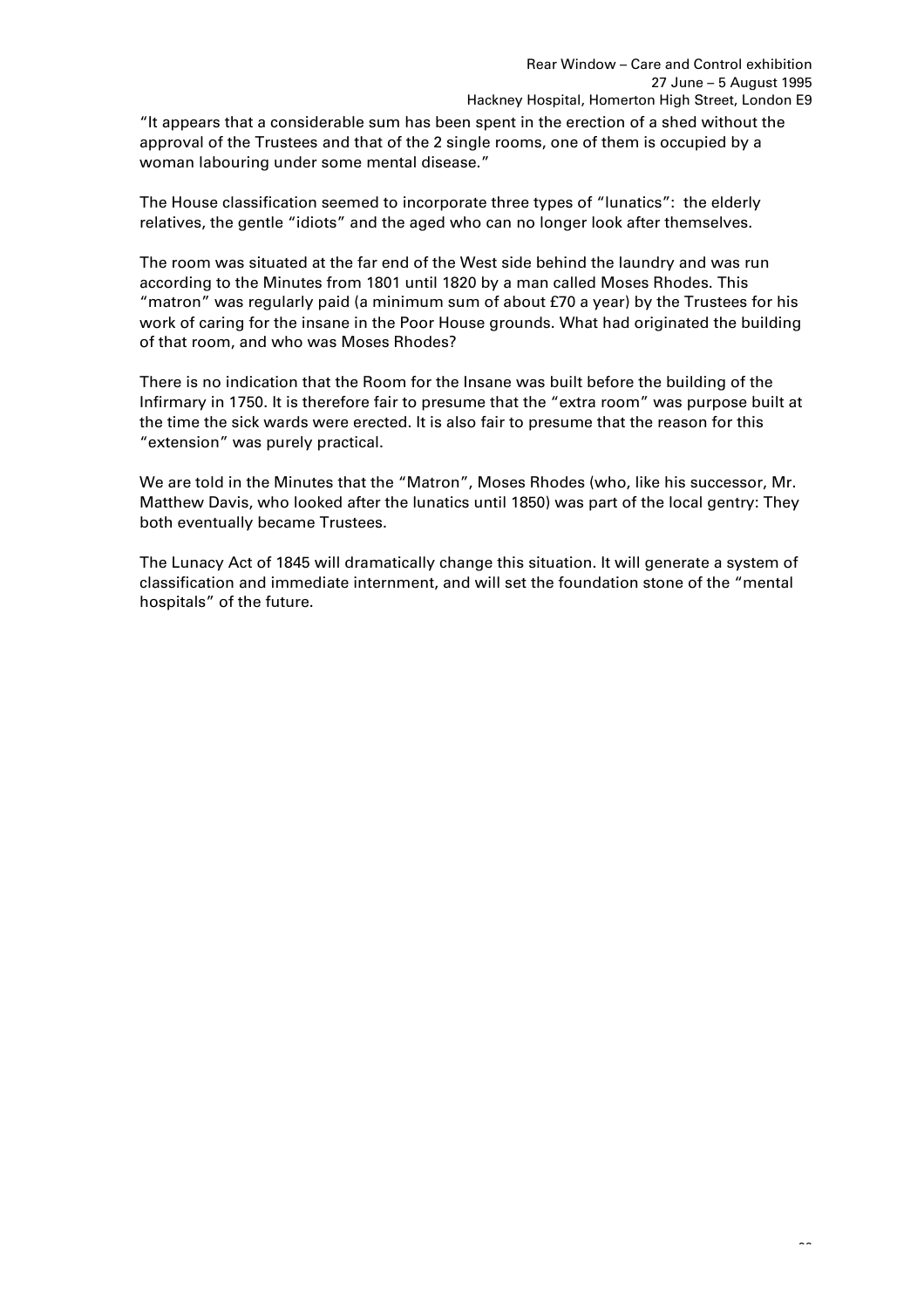## **Monday August 8th**

# **Poor Children of Hackney, 1720-1840:**

# 1. Orphans:

An Act of Parliament of May 5th, 1761, ordered each Parish to keep a regular Register of all Parish infants under the age of 4, "within the bills of mortality". The Hackney Register of Parish Poor Under 4 Years, which starts in 1762, gives the name of children admitted to the Poor House, the date of birth if born in the Poor House or the date of admission if born in the Parish. The name of the mother rarely appears; most of them were orphans. The various volumes of this Register tell us that the Poor House housed an average of 15 abandoned orphans in the eighteenth century, that this number increased to 24 over the first half of the nineteenth century. The majority of cases were girls (the rate here is 1 boy for 6 girls).

Orphans were considered the most endangered category of pauper. They were the least "cost-effective" pauper for a workhouse. For that reason, the law (since the Act of Settlement and Removal of 1662) forced the Trustees, and then later the Guardians, to organise and pay for the emigration of any orphan seeking relief at the workhouse.

Emigration seems to have started around 1810. In the minutes of September 26th of that year, The Master of the Poor House reported "that Maria Adams and her illegitimate child had been passed by an order of Removal from the Parish of Chipping Barnet in the county of Hereford to this Parish". The resolution taken by the Trustees after hearing the report was "that the said order be immediately appealed against".

The process of emigration took on an international dimension in the 1830s when it became a common practice throughout the country to send children to the colonies. In a letter to the Trustees from the Society for the Suppression of Juvenile Vagrancy of November 13th, 1833, the Secretary recommended that children should be sent to British Colonies "for the future comfort and welfare of the children ... and thoroughly recommend Cape Town, a colony most thriving and blessed with a peculiarly temperate and salubrious climate." The Society, after dealing with the applicants, providing them with a passport and a boat ticket, generally kept the Parish informed on how "well" their orphans were in the new world: "The Hackney Pauper named Charles Ball, who had been sent to Canada by your Board with the consent of his father, was placed with Howard & Thompson of Montreal as a store servant and is doing well." (January 27th, 1835)

# 2. Bastards:

Another problem posed by children were the cases of bastardy, or of illegitimate children. This can be clearly illustrated with an example taken from the Minutes of July 20th 1833, four years before the crowning of Queen Victoria: A special Trust Committee investigated into the "cases of bastardy which has formed so enormous a feature in the Parish expenditure for several years ... The Committee recommends that a more thorough record of cases be conducted". The report states that in the year 1832, 133 cases of bastardy were recorded. But several weeks later, overwhelmed by the nature of the investigation, the Trustees took a discreet resolution: "the cases being so complex, it is recommended that the Master carry on only holding record of such cases in the Register Book"

If emigration was considered too expensive or too harsh for the child; bastards and orphans were either sent to the Army (for boys) or to households requiring cheap servants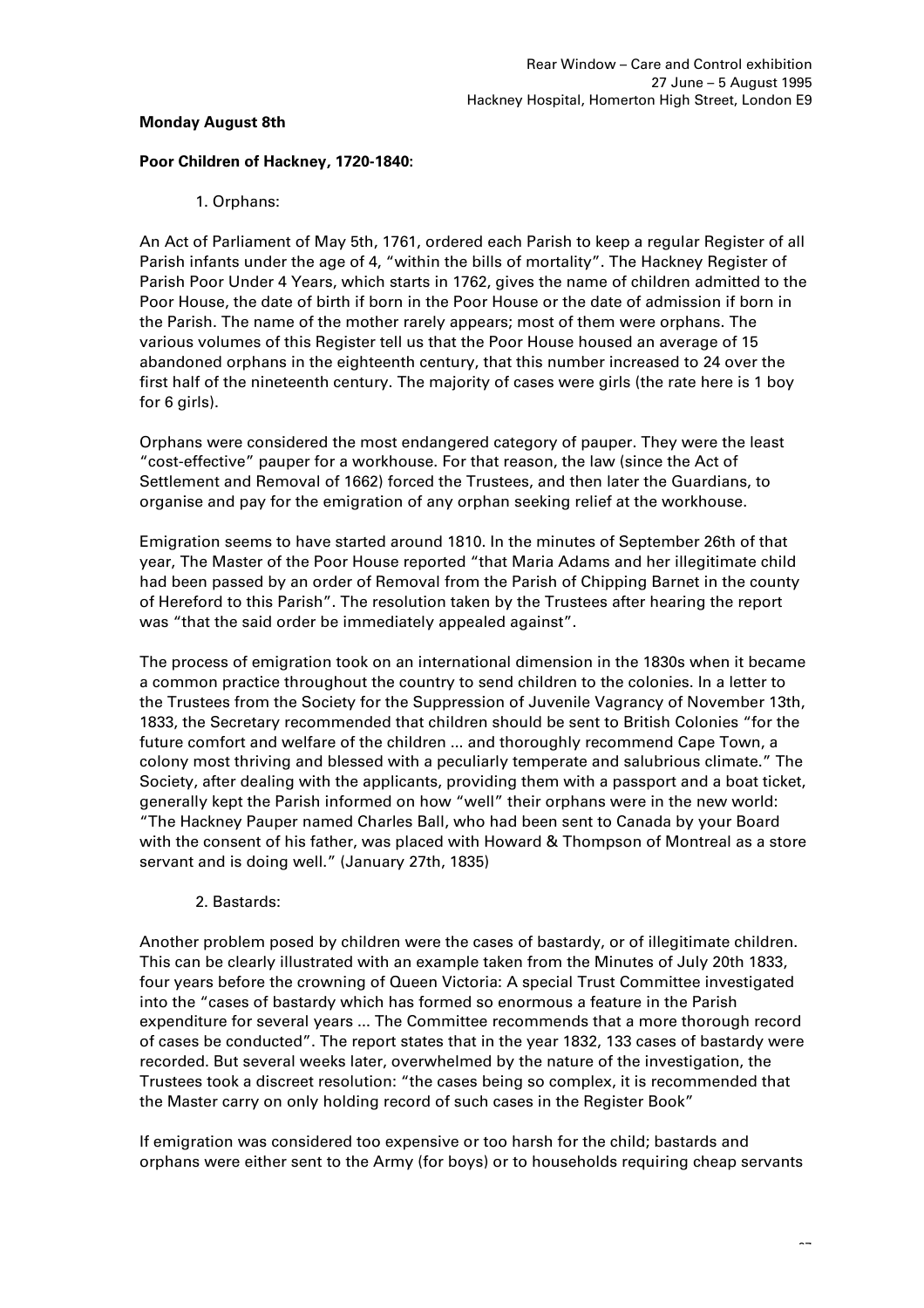(for girls). The aim was, above all, to get rid of starving and unskilled children. But it was also -again- a humane way of saving children from the conditions of the workhouse.

3. Instruction and Apprenticeship:

The Poor House provided a school for those who were not orphans or bastards. The instruction of children took place on site until 1823. An Act of Parliament of "the 2nd and 7th year in the reign of his majesty King George III" ordered the Trusts in charge of the Poor of all Parishes to hold a Register of Parish Poor Children. The various registers available from Hackney provide us with some information on the education and life of these children. The first step in the life of poor children was to receive a good (therefore Christian) education. One of the main duties of the Poor House Trust was to provide children with a teacher and an apprenticeship.

From the age of 5, children were originally educated indoors. But a Report conducted in May 1822 by a Trust Committee indicated clearly the problem: "Mrs Tyer (The Master of the House's wife) is a very good workwoman, but to be greatly addicted to swearing and drunkenness and to be filthy in her person, but is the only woman in the House qualified for instructing the children." After the dismissal of the Master, and subsequently of his wife, the education of children took place until the 1840s outside the Poor House. They were sent to an establishment in the Parish of Lambeth where they were educated and looked after. This exile "removed them from the contagion of bad examples, but as affording additional facilities for the cultivation of early habits of industry and subordination, and also for laying the foundations of moral and religious principles at that season of life."

Apprenticeship began at the age of 10. After instruction, young children were generally sent as placements in a neighbouring factory or household, where they became apprentices. Until the end of the eighteenth century, the average age of apprentices is 13. Here is a list of the most common types of placements offered at Hackney in the last quarter of the eighteenth century: at a fisherman, a baker, a warehouse man, a peruke maker, goldsmith, weaver, silk dyer, shoemaker, bricklayer, white smith, bookbinder, &c. The length of placement was generally 7 years (or "until 21 or marriage") and until 1834, anyone taking on a placement was requested to pay an average fee of £2. (1763, £4 in 1833)

3. The figures pre-1834:

Overall, the child population (excluding orphans) admitted to the Poor House is a shifting one. From 16 in 1742 to 111 in 1775, to 56 in 1823, &c., children of paupers vary in number. The strict rules around the admittance of vagabond children (Act of Settlement) limited the number of indoor children to only the ones from the Parish or already belonging to an indoor pauper.

At Hackney, unlike other workhouses, and until the 1834 Amendment, children were generally looked after. There are numerous examples in the Minutes of stories of children being protected by the Master or the Matron against villains and evildoers. The Trustees generally looked after their flock: "The child Henry Slayer was unjustifiably and cruelly beaten on July 28th 1831 by Mr Hughes ... it is therefore resolved that Mr. Hughes be fined 20 shillings".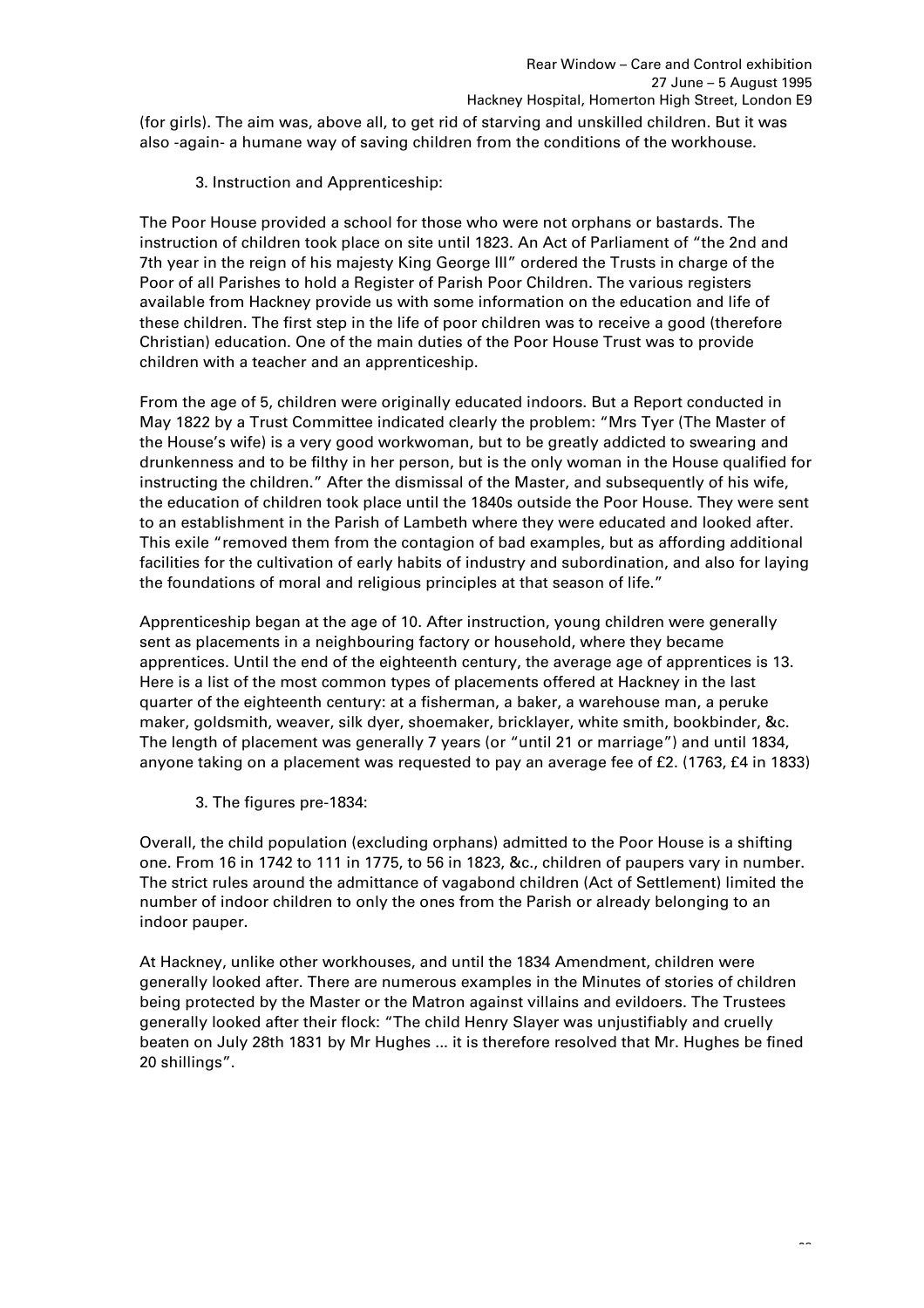# **Thursday August 18th**

#### **Life in the Poor House:**

Could the life of paupers at the Hackney Poor House have been better than at other more infamous workhouses in the East-End? To answer this question, one must analyse the legends that surround workhouses and the reality that existed at Hackney before the change in the law in 1834.

1. Life in workhouses: the traditional image:

All over the country the various categories of inmates described earlier were always admitted to workhouses in the same manner every morning:

First of all, they entered their name in the Workhouse Registration book, then they were given an average of six ounces of bread and one ounce of cheese. For some workhouses, the vagrants were searched and bathed (except in the cold season) and then allocated to their particular wards. George Orwell gives an endearing account of an admission to a workhouse in his celebrated book *Down and Out in Paris and London:* 

"After registering at the office, we were led into the spike by an official known as the Tramp Major (his job is to supervise casuals, and he is generally a workhouse pauper) ... The spike consisted simply of a bathroom and lavatory ... It was a bare, gloomy place of stone and whitewash, unwillingly clean, with a smell which, somehow, I had foreseen from its appearance; a smell of soft soap, Jeyes' fluid and latrines - a cold, discouraging prisonish smell. ... The scene in the bathroom was extraordinarily repulsive. Fifty dirty, stark-naked men elbowing each other in a room twenty feet square, with only two bath-tubs and two slimy roller towels between them all. I shall never forget the reek of dirty feet. Less than half the tramps actually bathed, but they all washed their faces and feet, and the horrid greasy little clouts known as toe-rags which they bind round their toes. Fresh water was only allowed for men who were having a complete bath, so many men had to bathe in water where others had washed their feet. The porter shoved us to and fro, giving the rough side of his tongue when anyone wasted time. When my turn came for the bath, I asked if I might swill out the tub, which was streaked with dirt, before using it. He answered simply, 'Shut yer f- mouth and get on with yer bath!'. That set the social tone of the place, and I did not speak again." 4

After the common bath, the new inmate was taken to the wards or cell. Margaret Harkness gave in this instance a precise account of the first visit of a casual in one of these wards: "He was then taken into a cell measured 8 feet by 4 feet, at the end of which was a small dark hole called the stone pit. The cell was lighted by a jet of gas, and the first thing he saw there was an inscription, written in uncouth letters on the white-washed walls opposite the entrance: 'I've served my Queen and my country for 15 years, and this is what I've come to."5

After this first admission, which was common to all workhouses, life in such an environment was limited to work and what was available. There were few books or other amusements and card games were strictly forbidden. The food was usually adequate but unappetising and often cold after being carried long distances from the kitchens. The inmates' diet did not change from one century to another; they mainly ate mutton, bread and beer, but never vegetables or fruit, until an official diet was imposed on all workhouses from April 1st, 1888: "Breakfast: 5 ounces bread, 1/2 ounces butter, 1/2 pint of tea. Dinner: 4 ounces cooked meat, 8 ounces potatoes, 2 ounces bread. Supper: 5 ounces bread, 1/2 ounces butter, 1 pint of gruel or meat broth". 6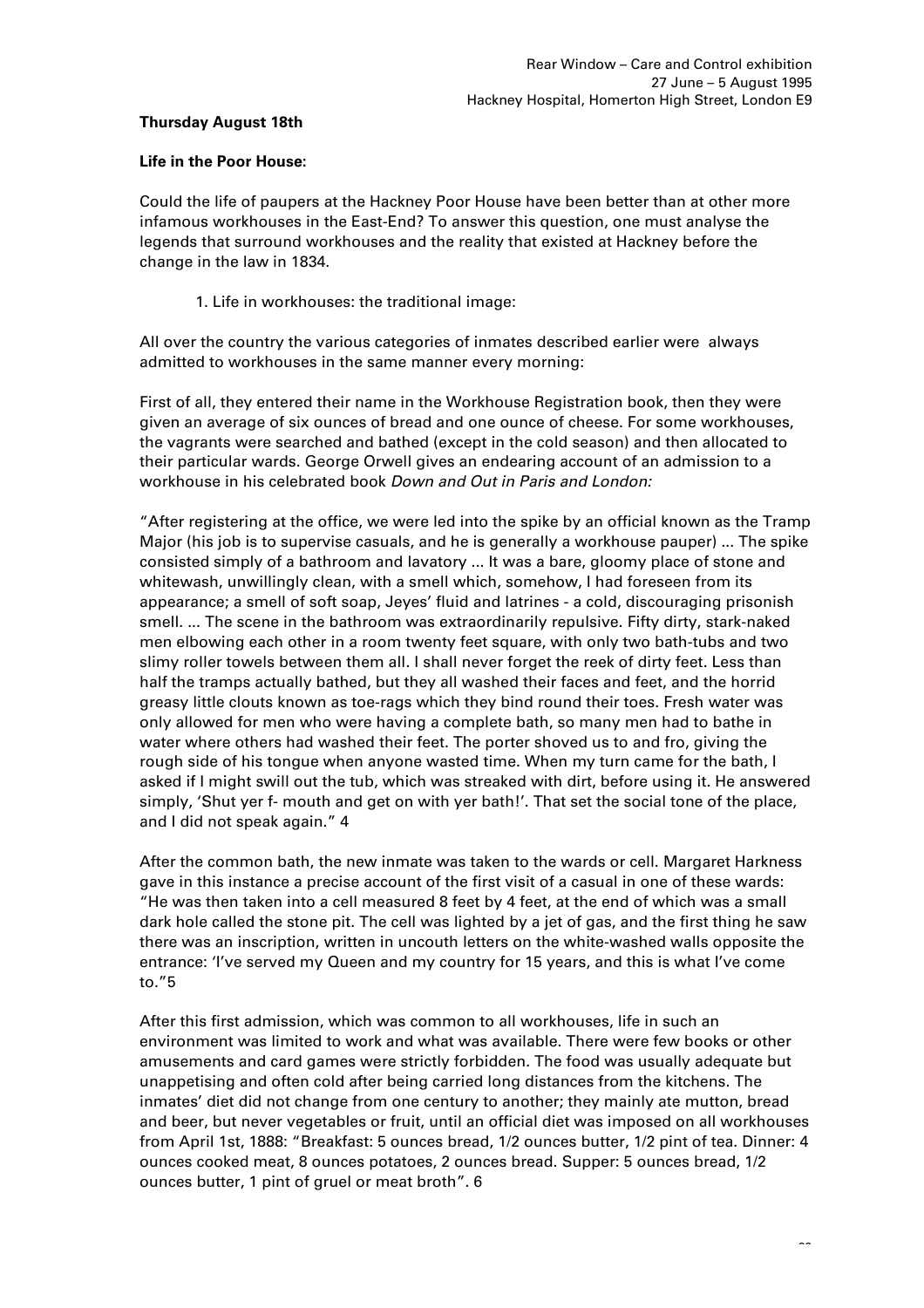# 2. Life at Hackney Poor House:

Many other accounts of the admission procedure and of the life in workhouses have given vivid pictures of how the nineteenth century dealt with poverty. In Hackney, the most precise account of the daily life of the Poor House is given by the old rules and orders provided by the Overseers of the Poor and drawn up as early as 1750:

"Rules and Orders to be observed by every person belonging to the Work-House of the Parish of St. John, at Hackney, in the County of Middlesex:

"1. To pray every morning, every evening, and to say Grace before each meal and Thanks after each meal... Those who do not attend lose their next dinner.

"2. To go every Sunday to Church. Those found loitering or begging by the way to lose their next meal.

"3. To not bring into the House distilled Liquors. Those disturbing the House by brawling, quarrelling, fighting or abusive language shall lose one Day's meal.

"4. To be kept to labour from six of the clock in the morning to six at night. Those who refuse, to be kept in bread and water or expelled from the House. "7

These rules confirm the information found later on, in the Minutes. Here is one which relates to the 1750 "Rules and Orders":

In a resolution following a Committee Report of September 3rd, 1822, "it is decided [amongst other things] that the gates should be locked between 9pm every night in summer and 8pm in winter, that Sunday is a day of rest and worship, that the wards should be cleaned once a week, that the inmates perform morning and evening prayers, that the leave-day should be Wednesday for men and Thursday for women, that the bread allowances should not exceed 1/4 ounces, that not more than a pint of beer should be consumed during meals", &c.

Life at Hackney Poor House, like at any other workhouse, was as regulated as clockwork. The main occupation of the inmates was work. From the eighteenth century, there were two types of work at Hackney: The breaking of granite or the various works of the Manufacture. These two types were exclusively selected so as not to clash or compete with the various activities of the neighbourhood.

The breaking of Blue Guernsey Granite was a "speciality" of Hackney Poor House. The stone yard, the shed housing the stone and the tools to break it were situated on the lefthand side of the Poor House, behind the men's ward. Every month there was a delivery of large blocks of granite (as much as 500 tons in the 1830s and up to 1,000 tons in the 1840s) and a collection of finely broken down blocks and sacks of gravel destined for construction (as much as 20,000 bushels of broken stone in one year in the 1840s). The method of transport of the Granite was by boat, over the Regent's Canal basin. The various deals with the quarry providing the stone for breaking occupy a lot of space in the Minutes all through the two centuries. The granite was bought and sold per ton (12 shillings and 3 pence per ton unbroken against 12 shillings and 6 pence per ton broken up - circa 1830), creating a cost/price balance that only a workhouse could have afforded.

The Hackney Poor House Manufacture was a fully equipped factory established in the eighteenth century. In 1834 it employed 76 inmates and 18 boys. The main occupation for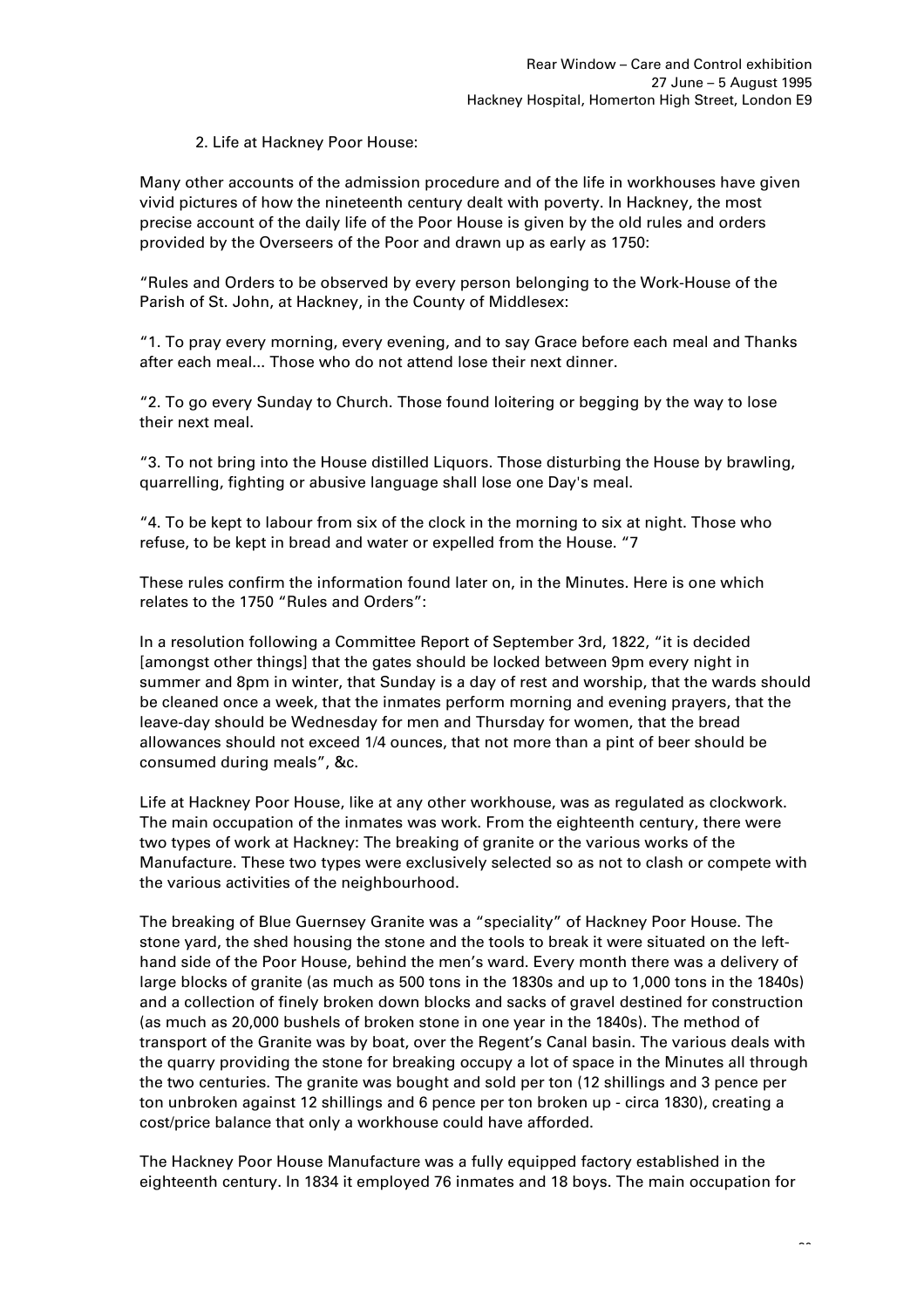men was the breaking of flax and for boys the breaking of wool. The task for women was to thread and weave the flax or the cotton. The Master of the Manufacture was a very busy and very respected man who had to administer the factory, buy the raw materials, provide the linen for the Poor House, sell the remainder to shops on the High Street and keep very strict accounts of his activities. But his duties also included the training of young children. A report written by The Master of the Manufacture and transcribed in the Minutes of December 24th, 1835, tells us than in 18 years (at a salary of £78 per annum) he trained 379 children in the profession of breaking and spinning flax and cotton.

Besides work, there was very little at Hackney for inmates to do. The main objective of the Trustees was to keep them as busy and productive as possible. Any breach of the rules was severely punished.

3. The System of Punishment at Hackney Poor House:

Judging by the descriptions of the 24 cells at the Poor House and by the complaints of the Master, often comparing his duties with those of colleagues from other workhouses, it seems that Hackney was a rather severe workhouse:

In an inquiry into the persons "who are generally the most obnoxious to good order and decent behaviour", the Trustees complained that "it is from the females (apparently healthy young persons) that offences principally proceed, by violent and vicious behaviour, ... and that good order can be effected by removing and thereby reforming the offenders. [We] are of opinion that the females with bastard children should be subject to wear the dress [i.e. a special uniform], according to law". (July 23rd, 1819) Another example of tough punishment in Hackney is given in a letter written by Trustee Sean Leblanc and inscribed in the Minutes on August 22nd, 1819, in which he asks the other Trustees to revise the 48 hours of confinement for offences and lower it to 36 hours, as at Bethnal Green.

Overall, it is difficult to quantify the severity of the crime with the apportionment of the punishment. An earlier example shows the difficulty Trustees had in punishing the inmates: "Mr. Gill be confined in the Close Room for one week for accusing Mr. Taylor of having starved the poor and that he be fed on bread and water only during that time ... Mrs. Gill behave very abusive to Mr. Taylor on her husband being taken into confinement ... and she was called in and reprimanded and told if she ever came into the House again and was guilty of the like behaviour, she would receive the same punishment. Resolved that Gill and family being discharged, having applied for that purpose and that if they come into the House again, with their family, their eldest boy be sent to the Manufacture without the knowledge of his parents." (January 19th, 1793)

The one-week confinement was (and will be until the end in 1929) the main type of punishment. It is interesting to compare the consequences of Mr. Gill's bad language with the activities of Mr. Woodhouse, who was "confined in the Close Room for 6 days for confining himself in a room with Sarah Townley one of the girls in the House, when he should have been at prayers." (February 2nd, 1794)

So can we, at this stage, ask if these tough punishments show that the life at Hackney Poor House until the mid-nineteenth century was worse than at other workhouses in the East End? What is certain is that the life of paupers who were forced to enter the workhouse was not an easy one: A Report in the Minutes Book of March 1826, relates the story of James Sayer, his wife and 6 children: [They] "entered the House on November 9th 1825 and remained there until February 1826, when Mr. James Sayer found work while on an errand." The said Sayer knew that as soon as he found work, he had to take his wife and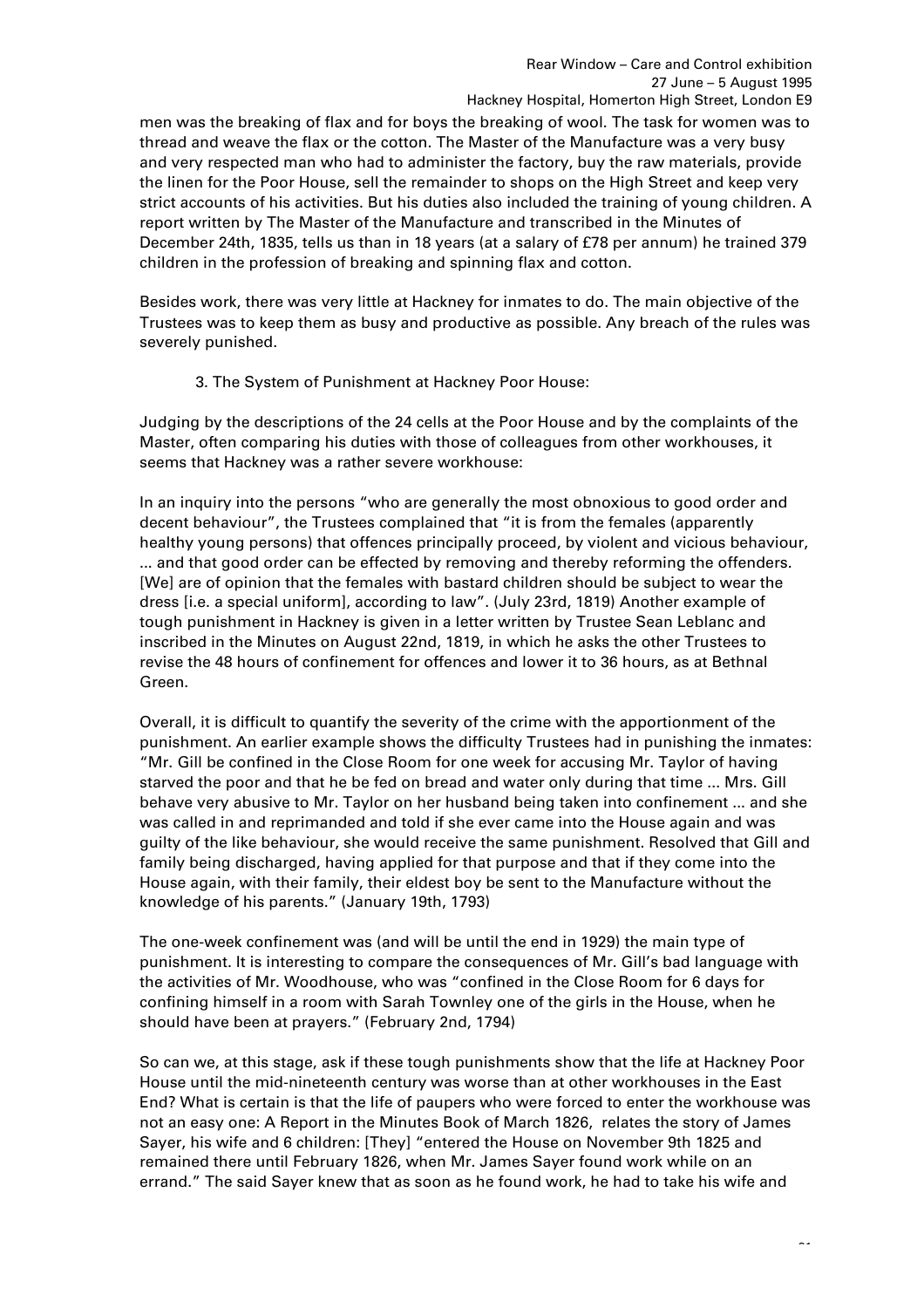children with him, but failed to do so. So the Trustees recommended that "he should not be permitted to visit his wife and children in the House [where he had abandoned them] or to hold any communication with them."

4. Other Rules at the Poor House:

Because of their limited number, the inmates at Hackney Poor House were perceived all through the eighteenth century and until the mid-nineteenth century as a big family. It was like a small community of deviants, the unfortunates of a once wealthy Parish. And as in any community, a series of small rules is the most important thing in everyday life. Some examples of these small rules provide us with several possible narratives of the life at Hackney Poor House, and of Hackney paupers in general:

On August 24th, 1793, the Minutes report that the Trustees have ordered that "females in the House wear only such caps as the Master of the Poor House provides for the House and that no other pattern of caps be permitted to be worn."

On December 12th, 1794, the Trustees ordered that any wedding happening between two inmates of the Poor House "be granted a special relief of 2 guineas."

On October 27th, 1799, a complaint is being made against Matthew Wilson because "he will not suffer any person to lay in the bed with him, contrary to the order and direction of the Master and Mistress of the Poor's House, who being present was told that room was wanted, so he must consent to it, but he absolutely denied it."

On June 22nd, 1829, the Trustees ordered that "a day of non-attendance" at the Poor House be punished by a fine of 2 shillings per day."

These various examples show the various concerns of the Trustees, but also what preoccupations filled the life of inmates.

5. Diet at Hackney:

The diet described earlier when surveying the general image of workhouses corresponds perfectly to what the various Minutes report over 200 years. The meals were almost identical every day and did not change over the two centuries: Breakfast: either bread and gruel or porridge; dinner: either cooked meat and potatoes or soup and suet pudding; supper: bread and cheese or bread and broth. (As reported on February 20th, 1837) For inmates over 60, there was tea, bread and butter instead of gruel or porridge for breakfast. Women saw their rations cut by a quarter compared with men. The Poor House tea was made every day in the following manner: 1 gallon of boiling water, 1 ounce of dried tea, 5 ounces of sugar and 3/4 pint of milk.

Only in exceptional occasions was there a change in diet, as this example proves: "The coronation of the Queen [Victoria] brought the Guardians to allow a special meal to be given to the inmates on such occasion: a dinner of roast beef, plum pudding and beer." The only extravagance here is not the beer, which was allowed to all the inmates (an average of 1 pint per meal), but the roast beef, which was rare and expensive.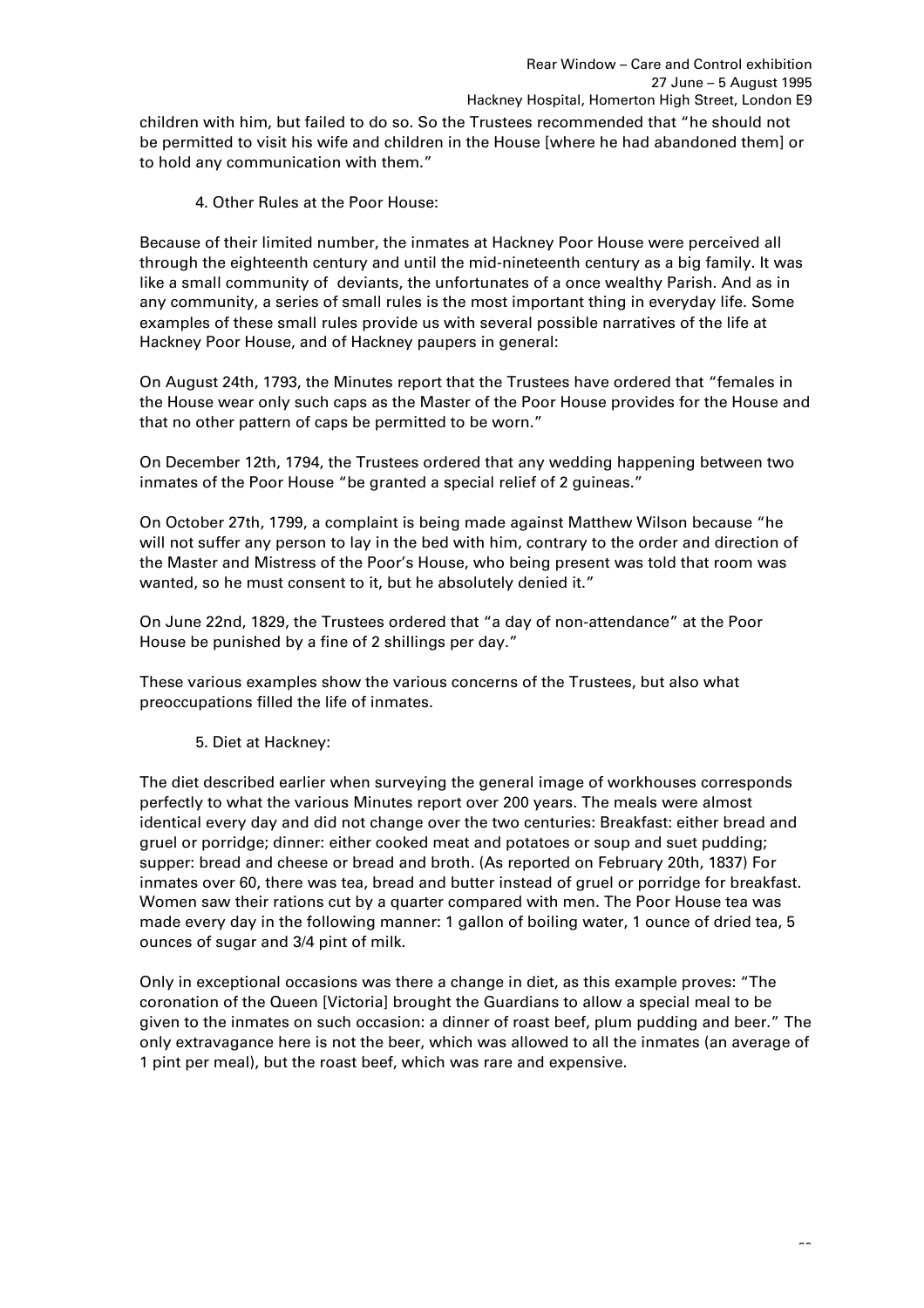**PART 2:**

**HACKNEY UNION WORKHOUSE 1838-1967**

- **1. The 1834 Poor Law Amendment Act**
- **2. Hackney's Response to the 1834 Poor Law Act**
- **3. The Building of the Union Workhouse**
- **4. The New Administration**
- **5. The Parish Trustees, their life and duties after 1834**
- **6. The Battle for the Outdoor Relief**
- **7. Health Care in Hackney after 1834**
- **8. The Workhouse Population 1837-1867**
- **9. Children of the Union**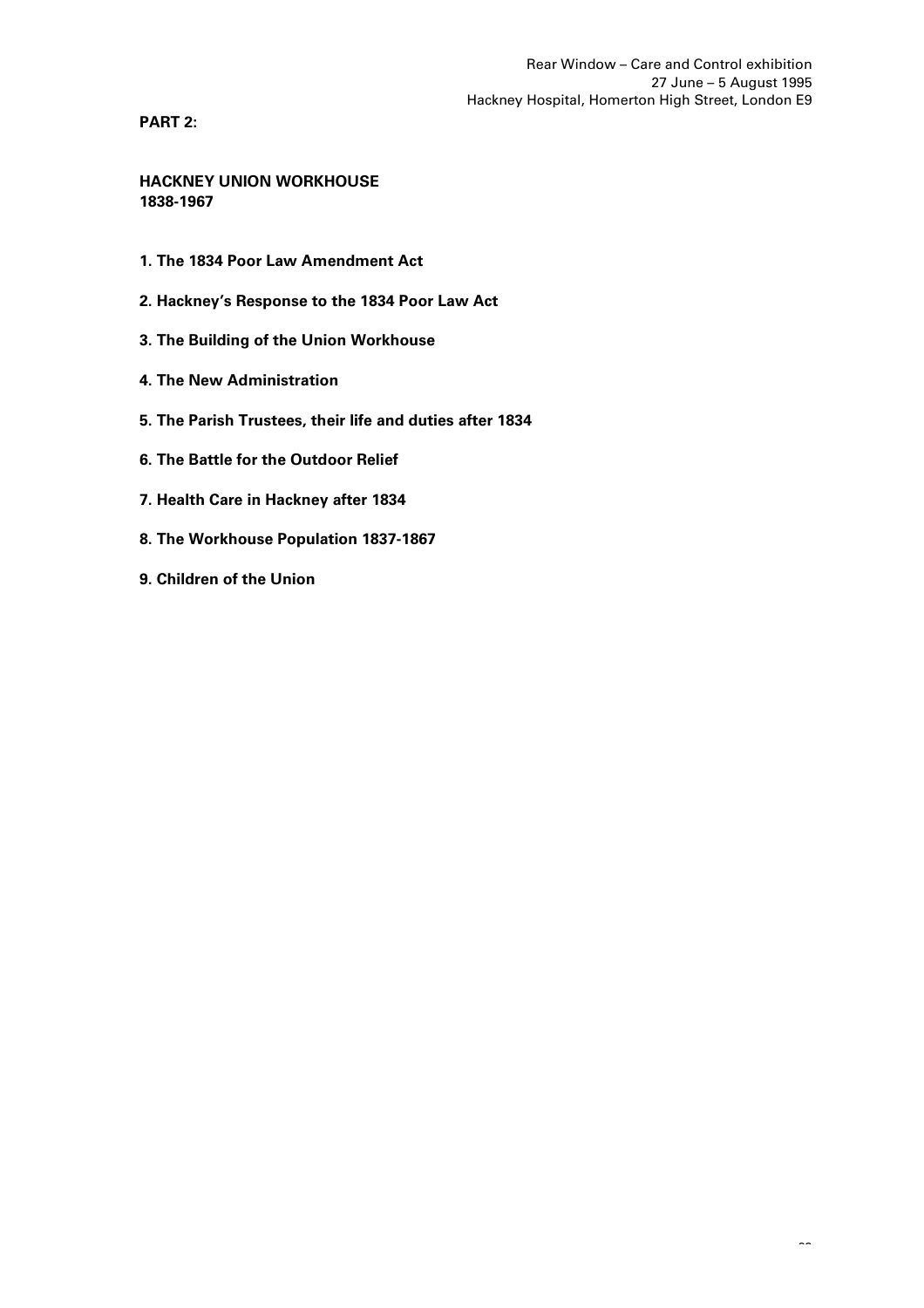## **Monday August 29th**

# **The 1834 Poor Law Amendment Act:**

1. The Revision of the Tudor Poor Law:

By 1834 there was mounting disquiet over the way in which the cost of Poor Law rates had risen during the wars against France, had dropped and again risen by 1831. The see-saw game of depression and growth prompted Members of Parliament to feel that the Tudor Poor Law should be reformed.

It seemed clear that something had gone wrong with the old Poor Law System and with its timid subsequent modifications. The economist Rev. Thomas Malthus was the first one to argue that "any great interference with the affairs of other people is a species of tyranny." Other objections came from David Ricard,o who believed that only a certain percentage of national wealth was available for wages and that the more that was spent from national resources on poor relief, the less was available for wages. Despite these objections, the system of workhouses was to be reinforced.

In February 1832, a Royal Commission on the Poor Laws was appointed. Its aim was to discover how the old Tudor Poor Law was administered throughout the 15,000 parishes of England and Wales. The commissioners' Report attacked the old system of allowances and promptly recommended a reform in which the workhouse became not a house to shelter and relieve the poor, but a deterrent to poverty. The main idea was that the person relieved must not be made more comfortable than the worst paid labourer in work, and all relief outside workhouses was declared unlawful. There is no doubt that, although it became a manifesto for governments of the time, the Report ignored the economic causes of such widespread poverty and that it put all the blame on the "endlessly over-indulgent individual".

# 2. The Amendment:

The Report was published in early 1834 and the Poor Law Amendment Act was promptly passed a few months later. The Act required the appointment of three Poor Law Commissioners and of local Poor Law Authorities (The Guardians of the Poor). For efficiency and control, the Act forced the parishes to work together on the task of relieving the poor, creating 350 artificial unions, amongst them the Parishes of Stoke Newington and Hackney.

The Act was a triumph for the new ideologically centralised, utilitarian middle class rate payers. The new Poor Law allowed them to control the relief of poverty and to force the paupers to practise self-help.

The planning of new workhouses followed the traditional ideology of public buildings of the time: "Conceive a spacious building resembling the palace of a peer, airy, and elevated, and elegant, surrounded by extensive and swelling grounds and gardens. The interior is fitted up with galleries, and workshops. The sun and the air are allowed to enter at every window, the view of the shrubberies and fields, and groups of labourers, is unobstructed by shutters or bars; all is clean, quiet and attractive. The inmates all seem to be actuated by the common impulse of enjoyment, all are busy, and delighted by being so." W.A.F. Browne: "What asylums were, are and ought to be", 1837:229 8 Saturday September 3rd

Hackney's Response to the amendment: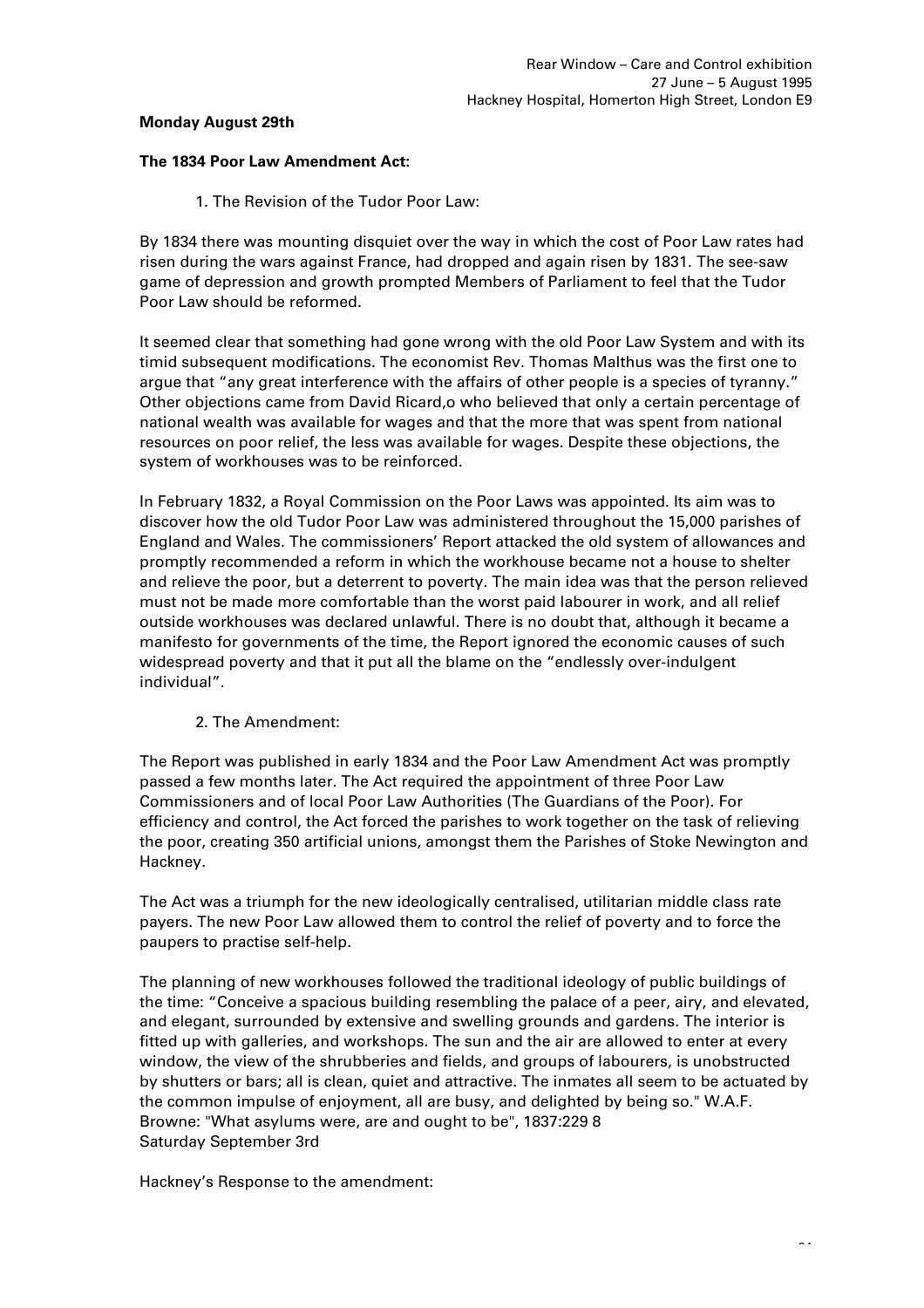1. The Trustees' final responsibilities towards local paupers:

The first notification of the possible change in the law regarding the relief of paupers appeared in the Minutes on October 21st, 1833. The various investigations set out by Parliament prompted a local debate amongst the gentry of Hackney. The main area of discussion was how to manage the workhouse and the "about-to-be-banned" outdoor relief system better. The democratic system in place implied that after several meetings, the Trustees decided on November 13th, 1833, to print 500 small posters relating their opinions on the matter of the management of the workhouse and fly-post them all around Hackney. There is no mention in the Minutes of any private response to this fly-posting.

Its outcome appears four months later, in May 1834: "A committee is appointed by the Board of Trustees of the Poor to watch the progress of the Poor Law Amendment bill and to oppose any clause therein that they may think prejudicial." (May 27th)

No opposition came from Hackney. The clerk conscientiously rewrote the various articles of the proposed bill in the Minutes and took note of the various comments of the Trustees. The only points of contention seem to have been over the idea that owners of tenements under £10 a year rent were made liable for the Poor Rate and over details regarding the applications of mothers with illegitimate children.

Overall there was no strong disagreement over the amendment. It was only later, when the Act was finally put into practice, that the Hackney Trustees of the Poor reacted. For example, the Trustees wrote a letter to the newly appointed Commissioners on January 23rd, 1835, requesting some clarification over the mode of election of Trustees. At another time, the Trustees requested a more precise analysis of the relationship between Trustees and Guardians.

2. From Trustees to Guardians:

The establishment of the Union with its Board of Guardians was another problem altogether. The Trustees accepted in good faith the marriage of their Parish with Stoke Newington, which officially took place on January 9th, 1837. They also accepted without any comment the establishment of a common relief rate of 1 shilling and 4 pence per pauper per week, which was lower than the one offered at Hackney. The only concern came over the actual transition date. They requested from Parliament a delay before passing on the responsibility of the Poor to the Guardians so as to levy the Rate on time.

Besides these minor details, the Parish of Hackney seems to have accepted the Amendment with stern optimism. After all, a new Board was taking responsibility for its poor, a new workhouse was planned, a more responsible future lay ahead.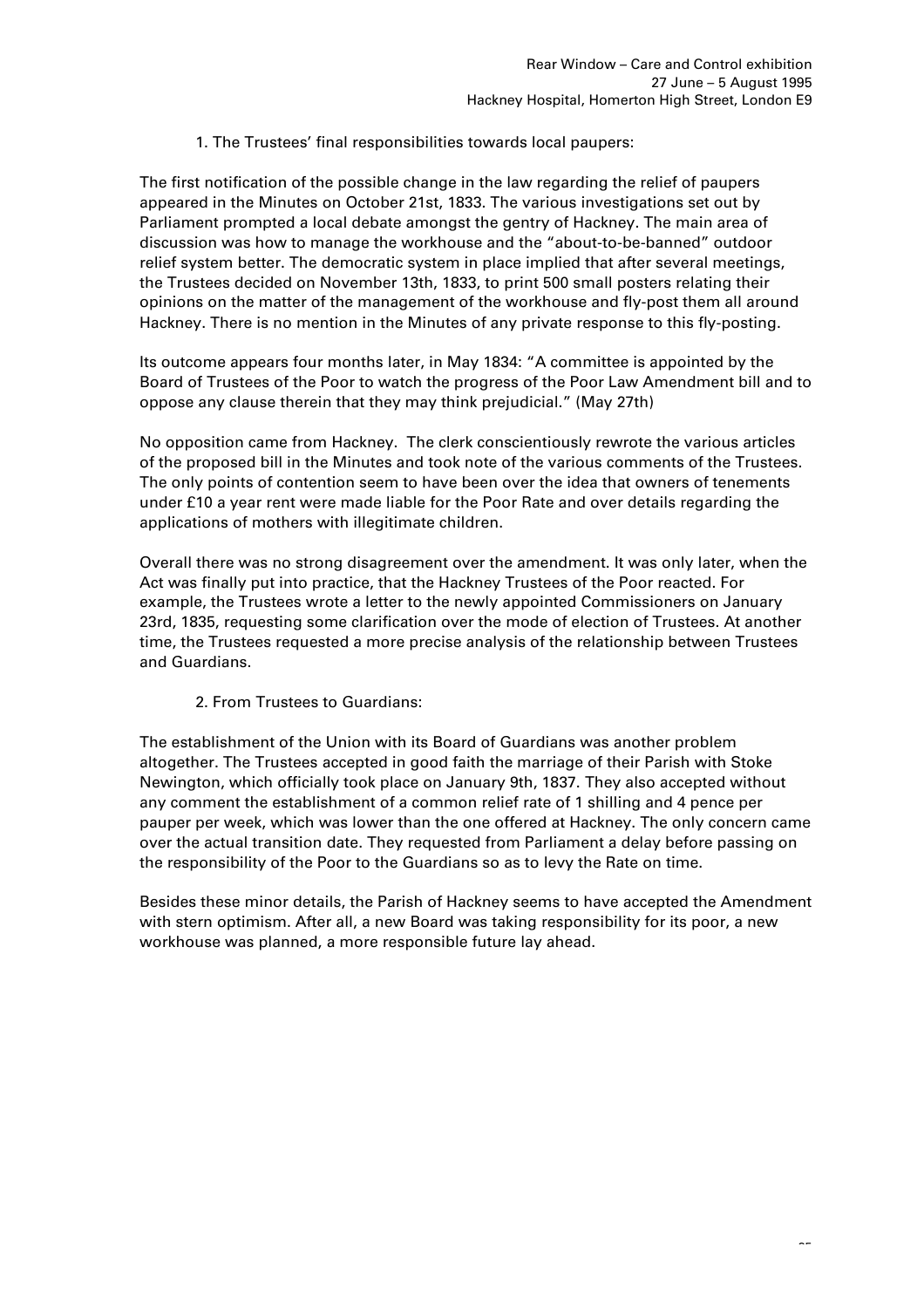# **Friday September 9th**

## **The building of the Union Workhouse (Infirmary excluded):**

1. The Social and Economic local Context:

Before any attempt to understand the reasons for the erection of a new Workhouse, it is important to clearly articulate the social context in Hackney. As for many other parishes, the nineteenth century was for Hackney the century of expansion.

Most of Hackney was built in the second half of the nineteenth century. If one analyses the various figures laid down by the Parish Trustees in their Minutes regarding the total rateable value of buildings in Hackney (on which the Poor Rate was based), the following increase appears:

1800 : £40,000 1834: £75,000 1862: £165,000 1882: £819,000 1900: £1,234,000 1930: £1,945,000

This expansion obviously was also accompanied by an increase in population: Although the land area covered by Hackney did not dramatically change over the centuries (more or less 2,000 acres), the Hackney population on the other hand rose as follows:

1801: 14,192 1831: 34,527 1861: 83,295 1891: 186,462 1901: 204,342 1931: 297,128

Thanks to the increase in the number of rate payers, the Parish contribution to its paupers never failed to materialise. The Trustees paid the Guardians a contribution to poverty every quarter. This increased as follows:

| 1827: | £6,200  |
|-------|---------|
| 1834: | £12,430 |
| 1852: | £19.930 |
| 1877: | £29,740 |
| 1882: | £42,540 |
| 1885: | £50,230 |
| 1890: | £62,150 |
| 1900: | £99,200 |
|       |         |

It is remarkable that there were never any complaints from the rate payers about the various extensions, refurbishments, or building works carried out by the Guardians, which were costly and for obvious reasons quite controversial. (The only one took place around the construction of C Block, in 1909, at a time when the administration of poor relief was critically put into question, and the threat of a change in the law was imminent.)

2. Expansion of the Workhouse: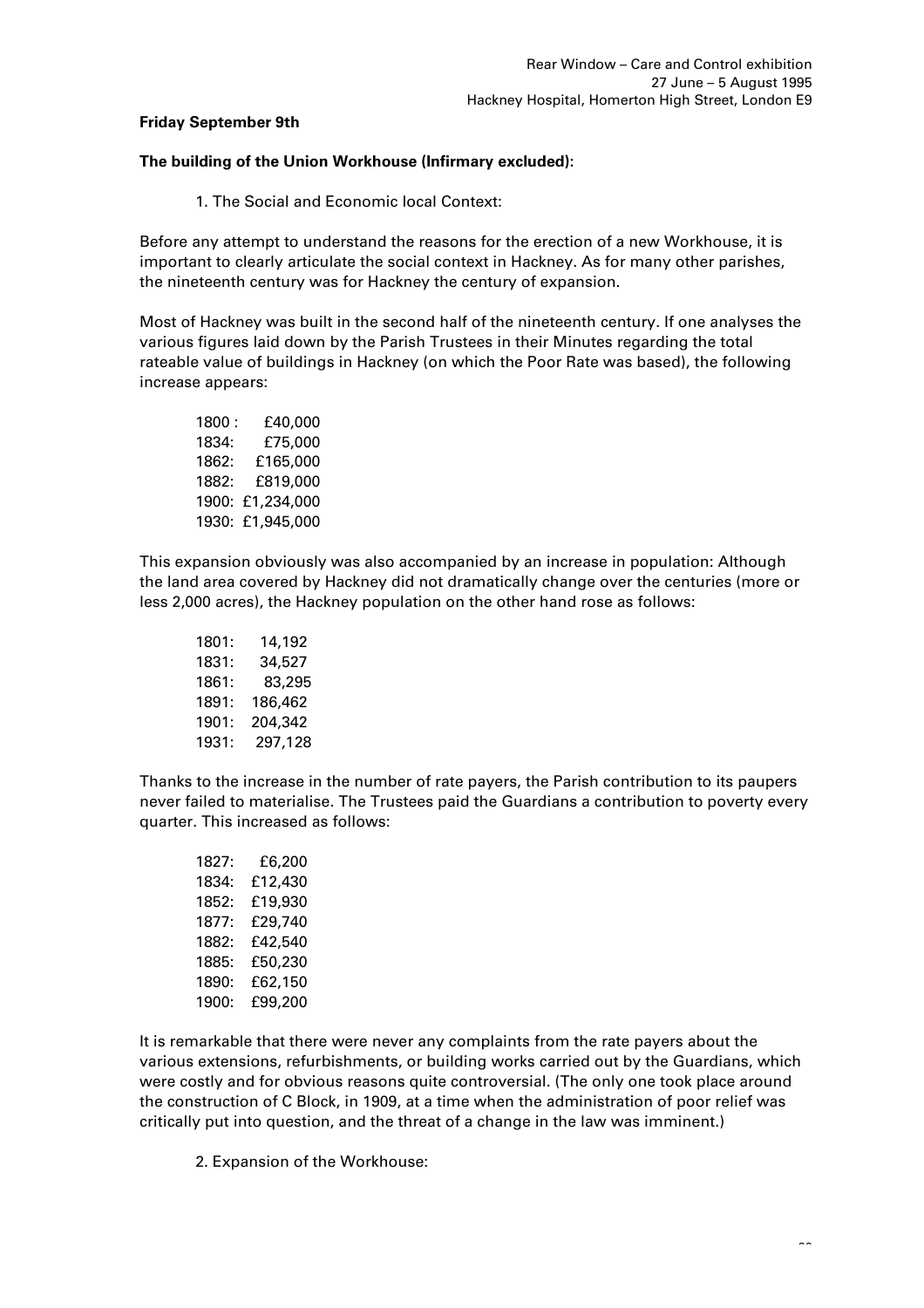The Poor Law Amendment Act of 1834 established the union of Hackney and Stoke Newington. This change in the law and the increase of paupers seeking relief prompted the two Parishes to plan new buildings to house the paupers from both parishes.

This task was administered by The Guardians, the new "local Authority" imposed by the 1834 Act. The Guardians served as a link between the centralised Commissioners (based in Somerset House in London) and the Master of the Workhouse. They replaced the Trustees in the day-to-day running of the workhouse. The Trustees were left with the task of making sure that their paupers were properly treated in the Union Workhouse and, above all, with the task of levying the Parish Poor Rate.

The Stoke Newington and Hackney "Guardians of the Poor" did not pull down the entire old eighteenth century Workhouse in 1836 and then rebuild it. The process of enlarging the workhouse and Infirmary spreads over the entire nineteenth century.

The first step was to replace the eighteenth century front block of the workhouse. This block was situated on Homerton High Street where the Infirmary Administration block now stands. The new building, after the remains of the old building were sold, was erected in 1841. This new U shaped building, which was to be pulled down some 70 years later, took exactly the same proportions as its predecessor. It housed, on the ground floor, the Committee Room, a lobby, the kitchen with its larder and pantry and the Master's store room. On the first floor was the Master's bedroom with its dressing and dining rooms and two storage areas. The top floor housed the servants' quarters, the bottle store room and the bread room. On either side of the inner courtyard stood the men's and women's respective dining rooms and sleeping areas, and 6 small cottages which included the potato cellar, the coal and lime sheds, the pig sties, the dye house, the flax shop, the carpenter's shop, the weaving room, the school rooms, the dead house, the garden and tool sheds. As in the old workhouse, the Infirmary stood behind the women's quarters. It housed the nursery, two infirm wards, an "extra ward", a mother's ward, a laundry and drying room, a chapel, a lodging and a needle room.

# -F, G&H, and other Blocks

This main core of buildings was supplemented over the years by new houses on the south side. There seems to have been a general consensus to expand in that direction, with the old laundry, the chapel, and what are now called "G&H Block", E Block and F Block.

The reasons for calling one building "G&H Block" was that the Local Government Board recommended, just before its erection in 1881, that "instead of having very large wards and a staircase at either end, the building should be divided by 2 supplementary staircases. By this the number of inmates in each ward would become much more manageable". G&H Blocks were respectively for able-bodied men and bed-ridden elderly men. F Block was a female "pavilion".

A lot of other buildings were erected and pulled down all through the nineteenth century. Here is a non-exhaustive list of the buildings which have now disappeared: The old Porter's Lodge, The Stables, The Cells with above them The Master's House, The Bake House, The old Stone Yard, The Tea Room, The Wood Store, The old Carpenter's Shop, The old Workshop Unit, The Manufacture, The Counting House, The old Nurse's Room, The old Lunatic Ward, The old Mental Block and several latrines and privies.

-Outdoor Expansion: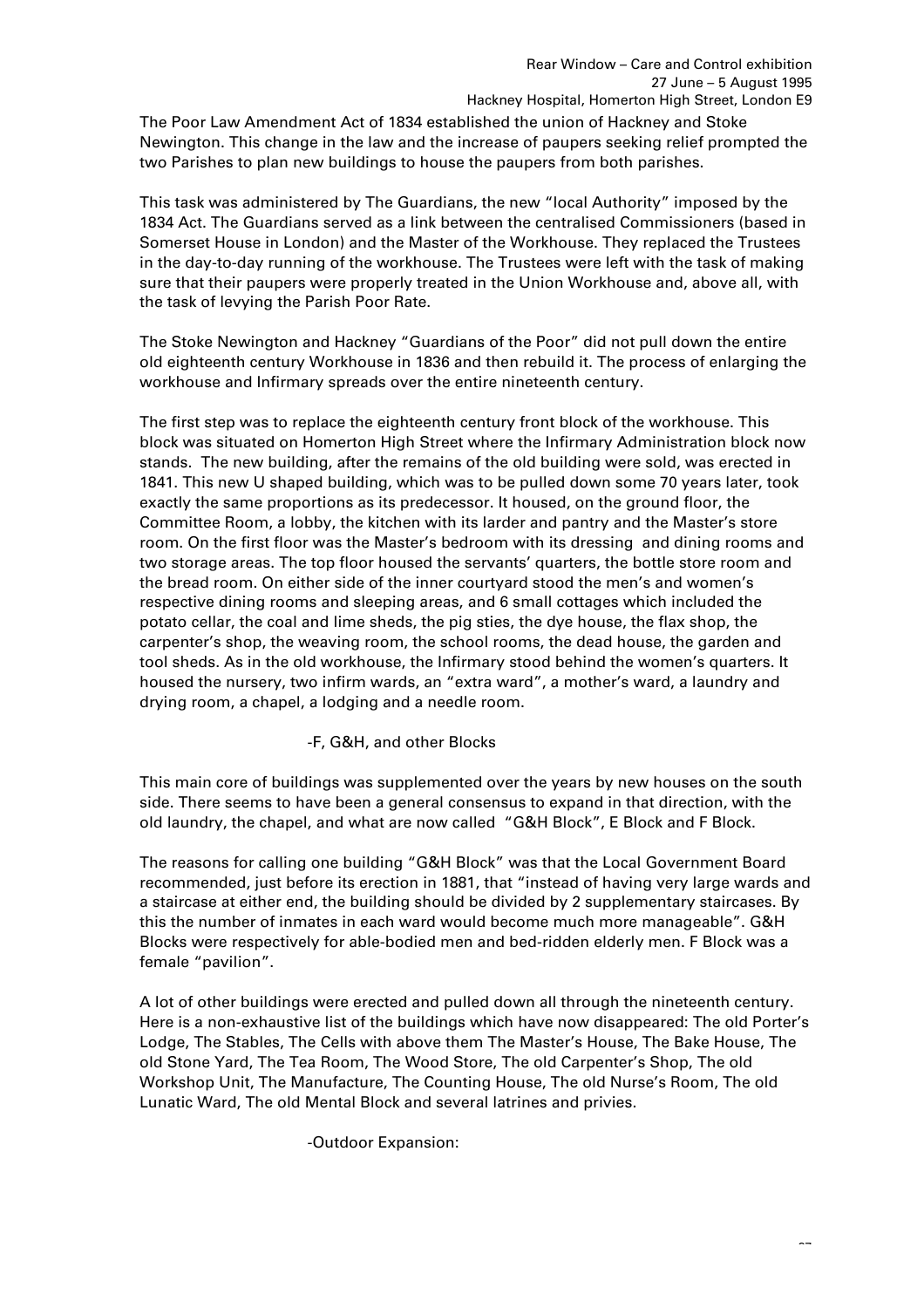The Hackney Workhouse was not confined only to Homerton. During the overcrowded years and until the end, the Guardians expanded in various directions. The most important expansion were the building in Essex of schools in Chipping Ongar, of an extra workhouse in Brentwood and, in London, of Labour and Casual Wards on Gainsborough Road (now East Way).

Situated on the road to Colchester, the "Brentwood Branch Workhouse", as it was called, housed able-bodied men and children. Built in the 1890s, the site offered accommodation for 340 adults and 107 children. It also provided a 20-bed Infirm Ward. There is very little information or records on this "branch", it seems that the Branch was in fact a farm whose crops and products were separately regulated by the Agricultural Act of 1896. It traded, amongst other things, in cows, horses and pigs. The fields were used for hay making. During and after World War I, the "Branch Workhouse" also housed "sane female epileptics".

Chipping Ongar's schools were on the same road. It appears in the Minutes that the Guardians first took over the provincial school, and then bought it and rebuilt it. It ended up boarding an average of 1,000 children.

Closer to Homerton were the "Gainsborough Road" Wards, situated on the slope towards Hackney Marsh. Nothing remains of these buildings, very little information and no photographic records. Even the site has been erased by the M11 extension. The only reliable source comes from the Minutes, where it appears that these wards were for the temporary shelter of non-settled poor. They were passed on to the Metropolitan Asylums Board for administration on March 28th, 1912.

# c. Improvements:

Not unlike the various additions to the workhouse, improvements were staggered through the century. One of the most important was the installing of gas light and later of electricity. Here is an extract of a letter from the Electric Light and Power Co. Ltd of Battersea Foundry of October 20th, 1890, which summarises a step to progress undertaken by the Guardians. The letter states that "in February of the present year, the Guardians permitted to tender for the lighting of the Union by electricity from a dynamo to be fixed on the premises ... but a more advantageous scheme would be to light the premises from a site in Hackney Wick on which to erect a central station for the supply of electricity to factories and other large consumers."

# d. The Architect:

The main architect who was commissioned to plan most of the workhouse's changes (excluding the Infirmary blocks) was Mr. Arthur Ashpitel. In a letter of November 15th, 1845, referring to the planned Boiler House attached to the Chapel and to an extension to the Board's Room, he proposed "that everything shall be done in the most substantial, but plain manner, consistent with the purposes for which the building is intended." Everything indeed was done to that prescription, except perhaps the new steam apparatus: "It appears that some communication has been made with the drains of the water closets at the back of the building and that as soon as the pipes of the drying room become hot, a smell of the most powerful and disgusting kind fills the whole basement storey". (February 28th, 1846)

All the changes that occurred throughout the nineteenth Century were ratified by the Poor Law Commissioners or Board and later by the Local Government Board. The sums borrowed, the application to the Exchequer's Bill Loan Board, the application to lending bodies (which incidentally with the expansion of the Infirmary ended up involving colossal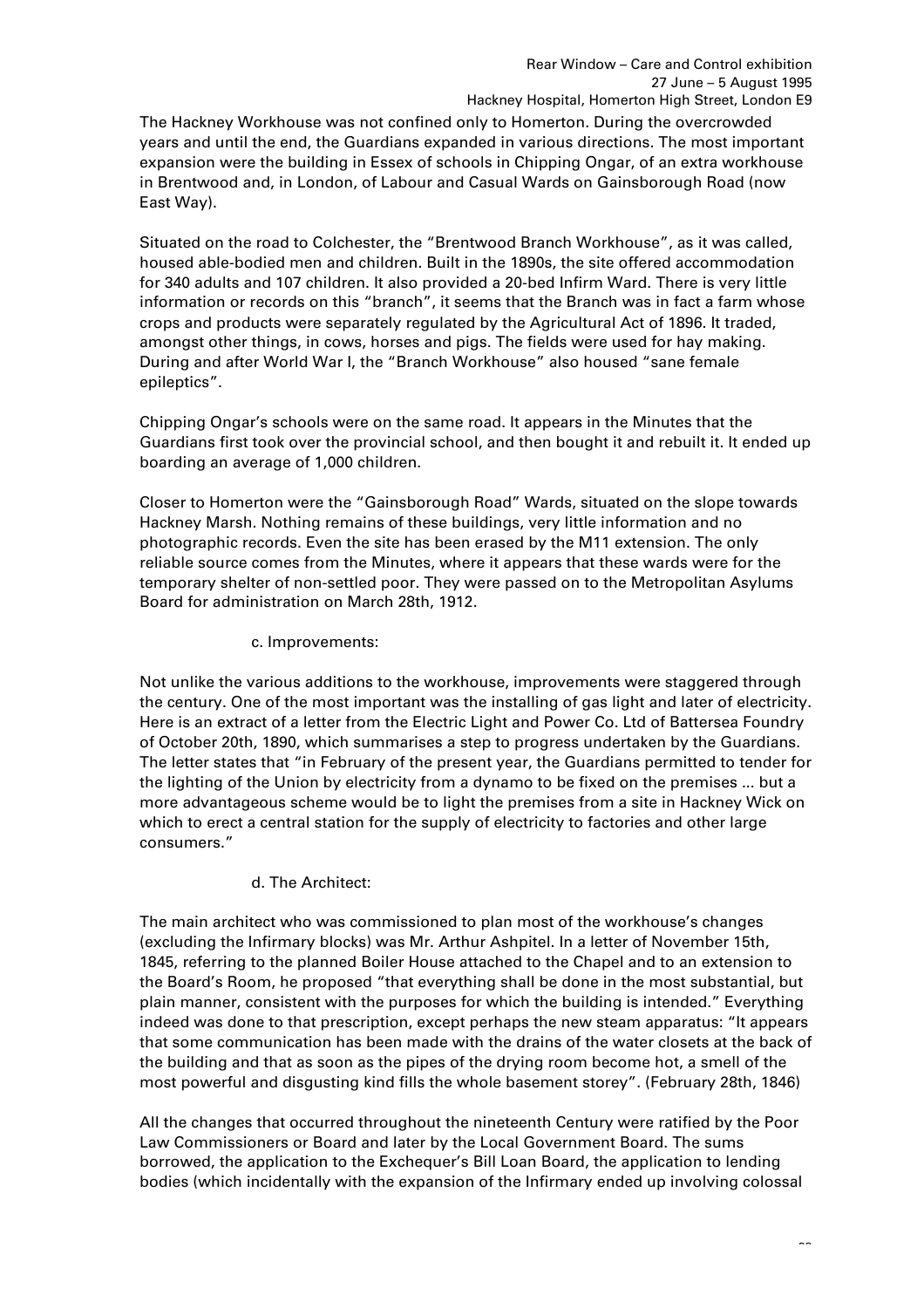amounts borrowed from the Atlas Assurance Society, the Liverpool Victoria Legal Society, the Metropolitan Board of Works, the Public Works, and much later the London County Council), the repayments and various instalment arrangements over these loans, the contract with the Architect, the relationship with the contractors —everything had to receive the seal of approval from the central authorities.

2. Capacity Accommodation:

An important element here needs elucidation. Figures relating to East End workhouses always mount in thousands. Tales reporting overcrowded wards with often as many as four paupers per bed were not true for Hackney. The workhouse only provided a set number of beds; it could not —for obvious financial and social reasons— admit more than its capacity provided for. It is true that the Guardians of the Union looked after thousands of paupers, but these were spread amongst the various institutions in their charge —children's homes and schools, alms houses, lunatic asylums, &c.

On October 2nd, 1850, the Guardians expressed their pride in providing spacious accommodation for all the poor. The House could shelter 655 persons and could receive up to 580 outdoor paupers. This means that when the house was full, more than 1,200 people thrived behind its walls. But this, at least until the end of the century, was rarely the case. On a summer day of 1850 there were only 337 indoor inmates, but this excluded the sick paupers confined in the Infirmary.

The new Union Workhouse accommodations were as follow: 156 men's beds, 23 infirm men's beds, 68 women's double beds, 7 women's single beds, 38 infirm women's beds, 4 single and 3 double beds for idiots, 7 double beds for couples, 24 double beds for boys, 44 double beds for girls, and 10 double beds for infants.

The old Infirmary accommodation provided 22 sick men's beds, 19 sick women's beds, 10 single beds for the "lying in", 20 mothers' single beds, 10 single beds for boys and girls and 12 beds for nurses.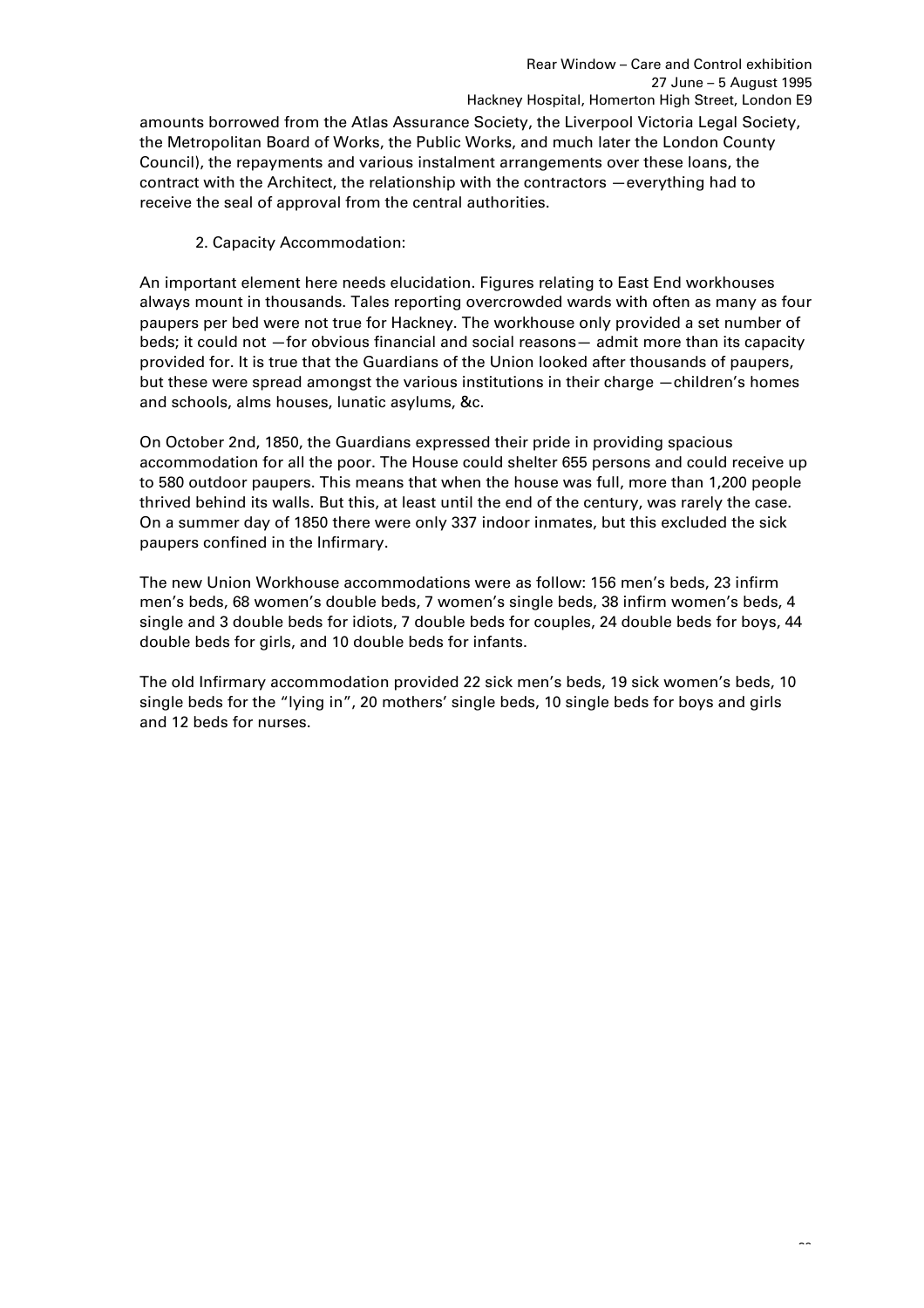# **Thursday September 22nd**

# **The New Administration:**

As soon as the Poor Law Amendment Act was passed in 1834, the newly appointed Commissioners for England and Wales required that each parish should constitute a board of guardians. This board was composed of local gentry in charge of "social affairs" in Hackney and in Stoke Newington.

It took three years for both Parishes to constitute their first Board. After several debates and uncertainties over the nature of the relationship between the two parishes (the extent of Stoke Newington's involvement for example, which was fixed at a ratio of 1/10), the very first meeting of the newly appointed Guardians (most of them also Parish Trustees) took place on Monday January 30th, 1837, at 9.30 in the forenoon.

1. The Poor Law Commissioners and their successors, the Poor Law Board:

In the new hierarchy, the Commissioners represented the key decision-makers in the administration of Poor Relief in every Parish. Although it may seem strange now that every detail of the daily life of a local workhouse should be checked by unknown strangers from the Central Office, at the time there was no other alternative. The three Commissioners appointed to run the huge organisation of Poor Relief in Britain were based in Somerset House, in London. They had a secretary and 26 assistants to run every aspect of the 350 newly created united parishes.

The pressures from the Anti-Poor Law Movement (most of which came from the north of England during the mid-1840s) forced the Commissioners to resign in 1847. They were replaced by the Poor Law Board, which this time included members of the Government. The new Board ran the Poor Law Institutions until 1871, when it was replaced by the Local Government Board, a less centralised administration also in charge of public health. The Local Government Board was dismantled in 1919 and the Ministry of Health was created.

# 2. The Guardians:

The Guardians were constituted under the new Law as representatives of each Parish of the Union. To be more precise, each Guardian represented a "ward" within his Parish. For the purpose of electing the first board of Guardians, the Hackney Union was divided into 6 wards: Hackney church provided 3 Guardians, Stamford Hill 2, West Hackney 3, South Hackney 3, Dalston 1 and Homerton 1. These wards and their respective number of Guardians will increase in number over the years, the wards, being further divided, requiring more Guardians, and so on —from the 13 original to 29 in April 1859, to more than 56 in 1897. The election of Guardians was strictly monitored by the Commissioners. Each applicant had to own a property in the Parish. Most of them were classified under the category "quality and calling" as "gentleman or esquire". At Hackney in the 1840s, there was one attorney, one plumber, one manufacturer, one physician, one wine merchant, one coal merchant and several "gentlemen".

The Guardians did not replace the Trustees, they just took over some of their responsibilities. These were ratified by the General Consolidate Order of June 24th, 1847, and mainly covered the running of the following institutions: The Workhouse, The Infirmary, Chipping Ongar Children's House, Brentwood School, Hackney Training School for Nurses, Sydney Road (now Kenworthy Road) Children's Homes, Dalston Dispensary, Thomas Wyles Charity, Dalston Relief Office, all the local Medical Attendants and the wellbeing of parish paupers in lunatic asylums. All these various duties were conscientiously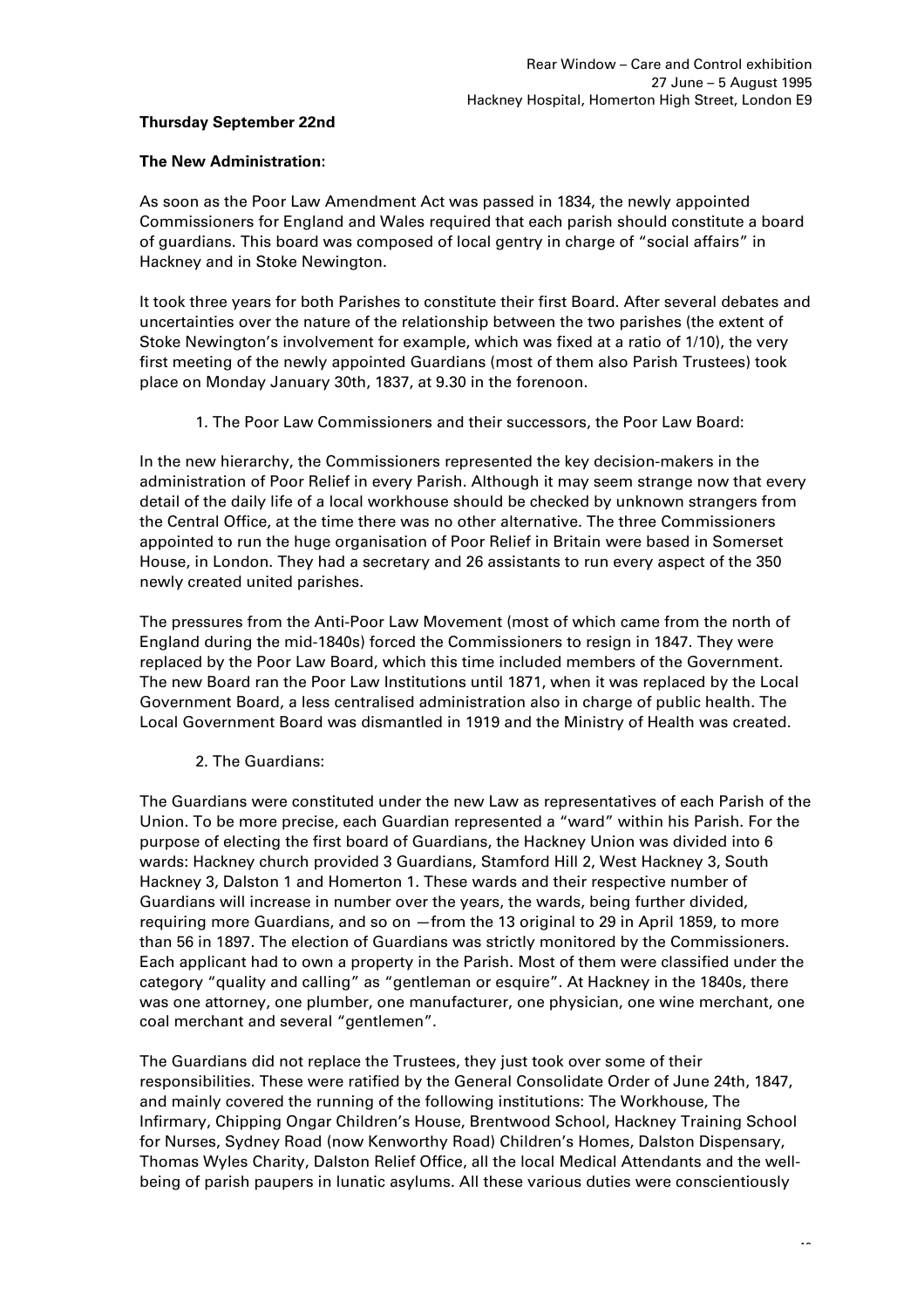reported to the Commissioners, Board and later the Local Government Board on a regular basis. The commissioners controlled every activity of the Board, from the admission of "foreign" cases to the form of election of the Board.

Not unlike the previous system, the Guardians divided themselves in Committees and Sub-Committees to perform their duties. The number of these committees will increase over the years, but the most important ones were: House and Visiting Committee, Stone Yard Committee, Infirmary Visiting Committee, Building Committee, Emigration Committee, District Visiting Committees (for outdoor relief), School Committee, Brentwood Branch Committee with its Farm Sub-Committee, Gainsborough Road Committee, Audit and Finance Committee, Union Assessment Committee, Settlement and Lunacy Committee, Store and Stock Committee, the Joint Committee for the Management of the Old Town Hall, &c.

These committees closely linked the Guardians to the actual inmates —much more so than the Trustees, their predecessors. They had a board meeting room on site and often had lunch at the Workhouse.

The Audit and Finance Committee had the heavy responsibility every quarter to claim the Parishes' contributions towards the running of the Union. This contribution represented in the first year £10,000 for Hackney and £2,430 for Stoke Newington. The vast difference between the two parishes is understandable if one considers the numbers of paupers from each parish: for the same year, 377 from Hackney and only 23 from Stoke Newington.

This system implied a perfect relationship between Trustees, who provided the money, and Guardians, who relieved the poor. Although it did not occur at Hackney, the system was enforced so as to avoid possible conflicts. In 1871, the Guardians, in the eventuality of the non-performance of the Trustees' duties, reorganised their financial bodies by creating the Metropolitan Common Fund, which paid for the maintenance of poor children, and the Metropolitan Asylum Fund, which paid for the maintenance of sick paupers.

These Funds were in fact set up by the 1871 Poor Law Amendment Act, which amalgamated the Poor Law and the Public Health Board into the Local Government Board. This new set-up, which implied a different and separate organisation of the Management of the Infirmary, is analysed in the chapter "Towards Hackney Hospital".

Overall, the duties of the Guardians did not change throughout the century. They performed their role with a solemn if not boring attitude, obeying the orders of the central authorities with a passive resignation.

3. The Administrative Body:

The administration of the workhouse was greatly expanded after the change in the law.

a. Employees:

In 1888 when the workhouse accommodated more than 800 inmates, there were roughly 150 employees and an average of 30 temps:

-Administration of Outdoor Relief: 9 Outdoor Relief Officers, 2 Outdoor Relief Attendants, 1 Outdoor Relief Office Cleaner, 9 Outdoor Medical Attendants, 2 Outdoor Dispensers of Medicine, and 1 Assistant.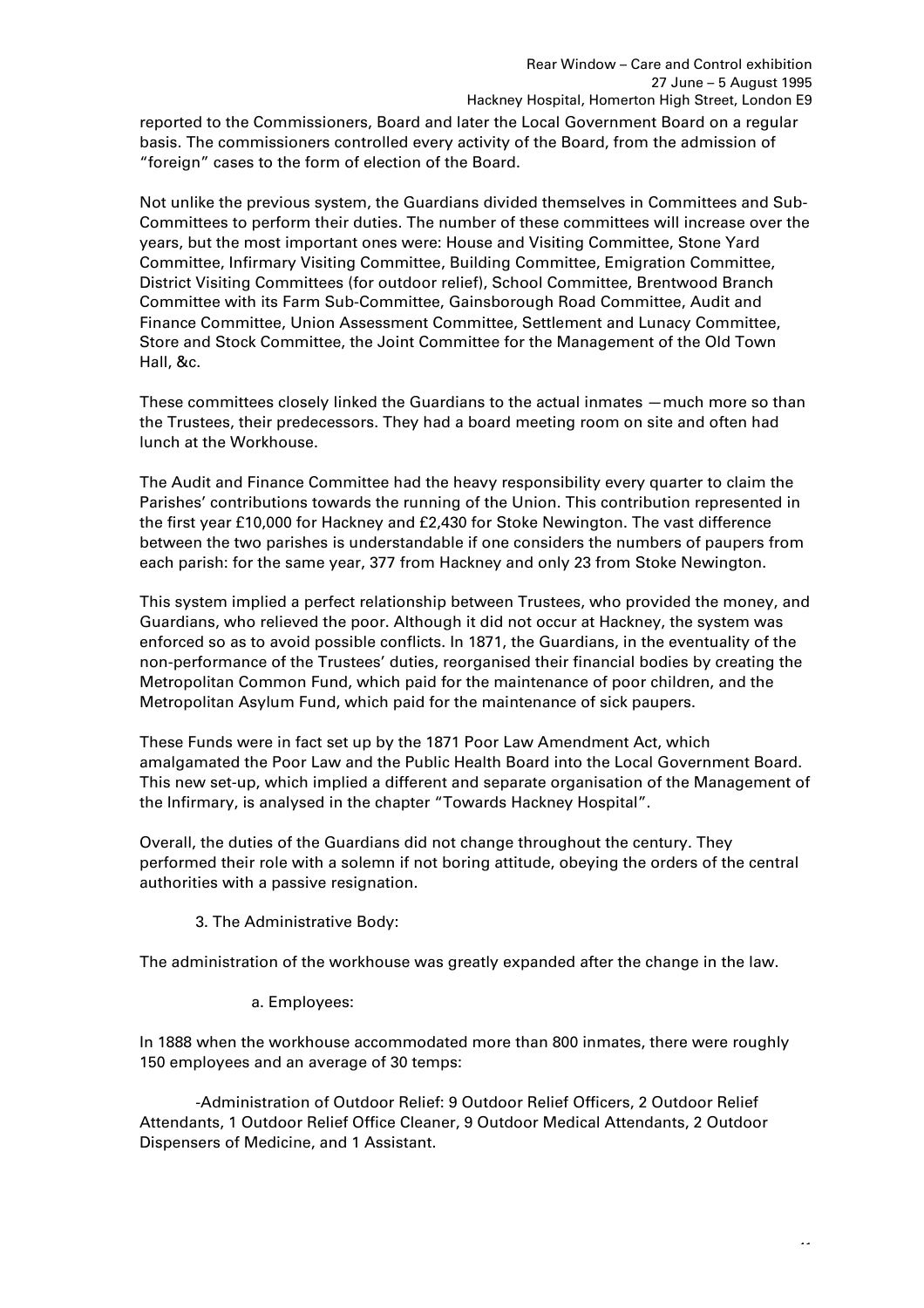-Administration of the Workhouse: 1 Clerk, 2 Clerk Assistants, 1 Master, 1 Matron and her helper, 3 Labour Superintendents, 12 Nurses, 15 Wash women or Scrubbers, 1 Cook, 1 Kitchen Assistant, 1 Scullery Woman, 1 Bread Woman, 1 House Servant, 1 Bed man, 2 Bricklayers, 1 Chaplain, 1 Relief Overseer, 2 Labour Superintendent, 1 Labour Yard Porter, 2 Casual Ward Keeper, 2 Messengers, 2 Gate Keepers, 1 Night Porter, 2 Painters, 1 Coachman, 1 Hairdresser, 1 Organist, 1 Stocker, 1 Gardener, 1 Watchman, 2 Laundry Superintendents and their assistant, 7 Laundry Women and a Fireman.

-Administration of the Infirmary: 1 Resident Medical Attendant and his servant, 1 Medical Officer, 1 Steward and his servant, 1 Steward's Clerk, 1 Chaplain, 1 Superintendent Day Nurse, 1 Superintendent Night Nurse, 28 Nurses, 1 Infant Nurse and her helper, 1 Nursery Attendant, 4 Lunatic Attendants, 2 Ward men, 1 Cook, 1 Infirmary Engineer, 1 Infirmary Hairdresser, 1 Ironer.

-Administration of the School: 2 Schoolmasters, 1 School mistress and her helper, 1 Infant School Mistress, 1 Shoe Master, 1 Master Tailor, 1 Sewing Mistress, 1 School Chaplain, 1 School Medical Attendant, 1 Matron, 1 Cook and 1 Store Keeper and Clerk.

This list, which does not include the staff in charge of areas such as vaccination, will be greatly expanded with the addition of the four blocks at the Infirmary and the creation of a separate management, bringing in professionals like surgeons, theatre sisters, radiologists, anaesthetist, electrical masseuses (sic), dentists, &c., raising the number of employees to an average of 250.

#### b. The Clerk:

The Clerk occupied under the new system a key position in the administrative system of the workhouse. The particularity in Hackney was that he fulfilled the same position for the Guardians and for the Trustees. His duties are clearly outlined in the Trustees' Minutes of March 24th, 1846: The following activities are to be performed for both organisations: "Summon and attend all Committee Meetings, prepare 2 sets of Poor Rates, write all summons against defaulters, prepare the accounts, attend all appeal meetings, represent the Guardians in Court, prepare all notices, establish the list of voters and claimants, examine and ascertain the settlement of all poor persons applying for relief."

While before 1834 this key role in the administration of the workhouse was held by the Trustees and the Master, after 1834 it was to become one of the most powerful positions in the workhouse system.

4. Complexity of the Union tasks:

There seems to have been great confusion over the various changes in the Poor Law. Two examples illustrate this:

Regarding the relationship between the two parishes: After endless discussions between the Guardians of both parishes over the repartition of the workhouse's effects, "The commissioners desire to state with reference to the Workhouse effects which have been valued at £1,572, that the Parish of Stoke Newington will have to pay the Parish of Hackney the sum of £122 as its proportion of the amount." (June 20th, 1837)

Regarding the abolition of the Out-Door Relief for all: A letter from the Guardians asking for reassurance over the fact that the relief of paupers residing out of the Union is possible, "because the Board is at a loss to know in what way relief of this nature can be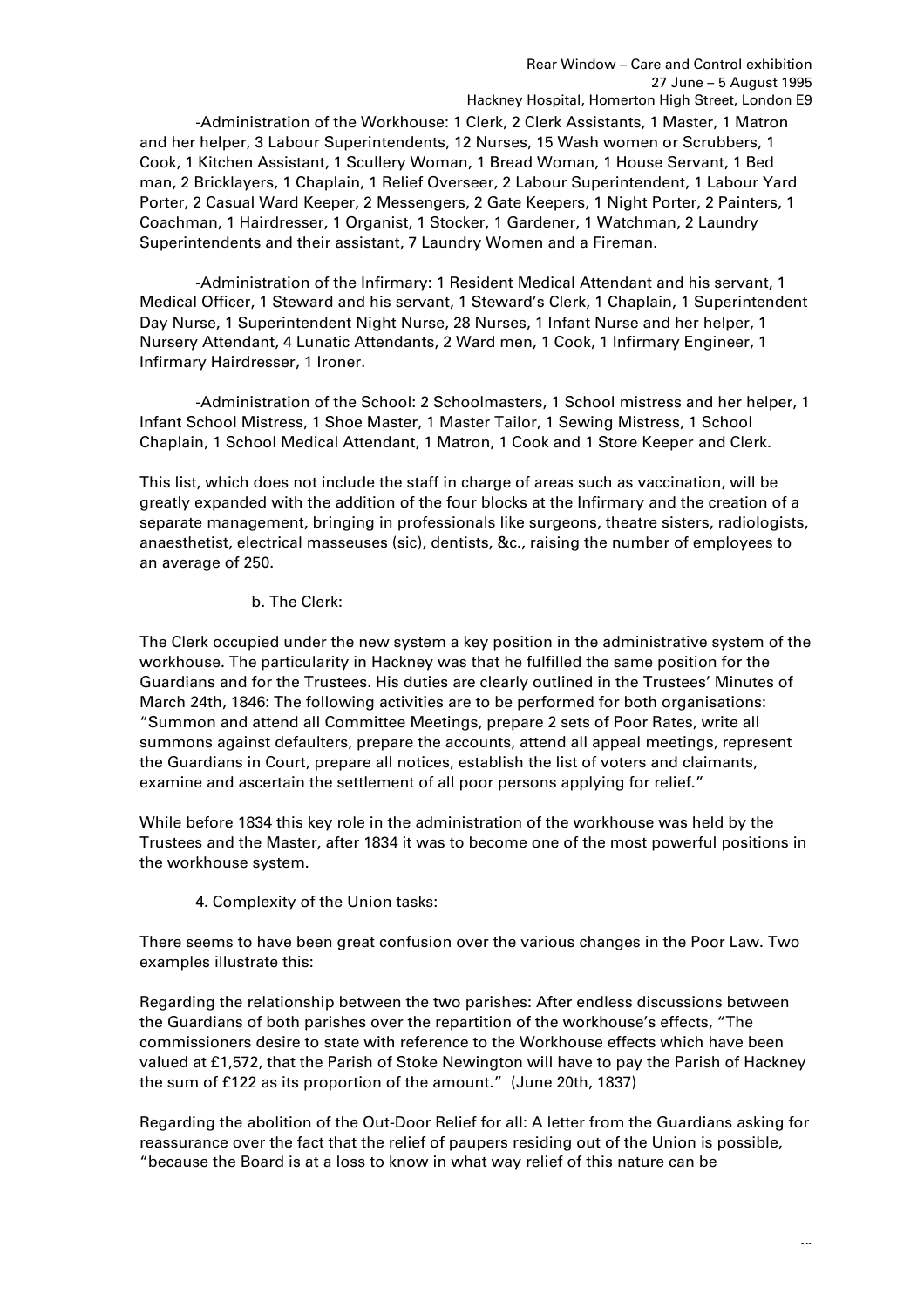administered so as to prevent imposition and great expense and inconvenience and requesting an early reply as the case requires immediate attention."

These two example show the level of control of the Commissioners and the confusion created by the new system.

5. Other Charitable Organisations within the Union:

Besides official poor relief, the Union and its dreaded workhouse, the local community provided paupers with an alternative. All through the nineteenth century there was a flourishing market of charitable institutions, some of which received the approval and even the support of the Union.

Amongst the charities which collaborated with the Union in relieving the poor in Hackney, it is important to highlight the role played by the Thomas Wyle Charity, which was set up through a will in favour of the Guardians and which aimed at providing an annual income for 10 childless widows above 60 years of age and resident in Hackney. This charity, which was run by the Union, will subsist until the abolition of the Poor Laws.

Another institution worth mentioning is the Salvation Army, which maintained men chargeable to the Union in a "farm colony" at Hadleigh.

Other charities include the East-London Apprenticing Fund, the National Association for Promoting the Welfare of the Feeble-Minded, the National Society for the prevention of cruelty to children, the Brabazon Employment Society, the Clapton Home for Girls of Feeble-Mind, &c.

Alongside these formal organisations, there were also many charitable persons providing occasional charity in kind. The most common gifts were old newspapers, books and flowers. "On June 22nd, 1915, a lady who desires to remain anonymous gave strawberries and sugar to the aged female inmates of the House. This lady has for some years past given the old ladies this annual treat." (July 6th, 1915)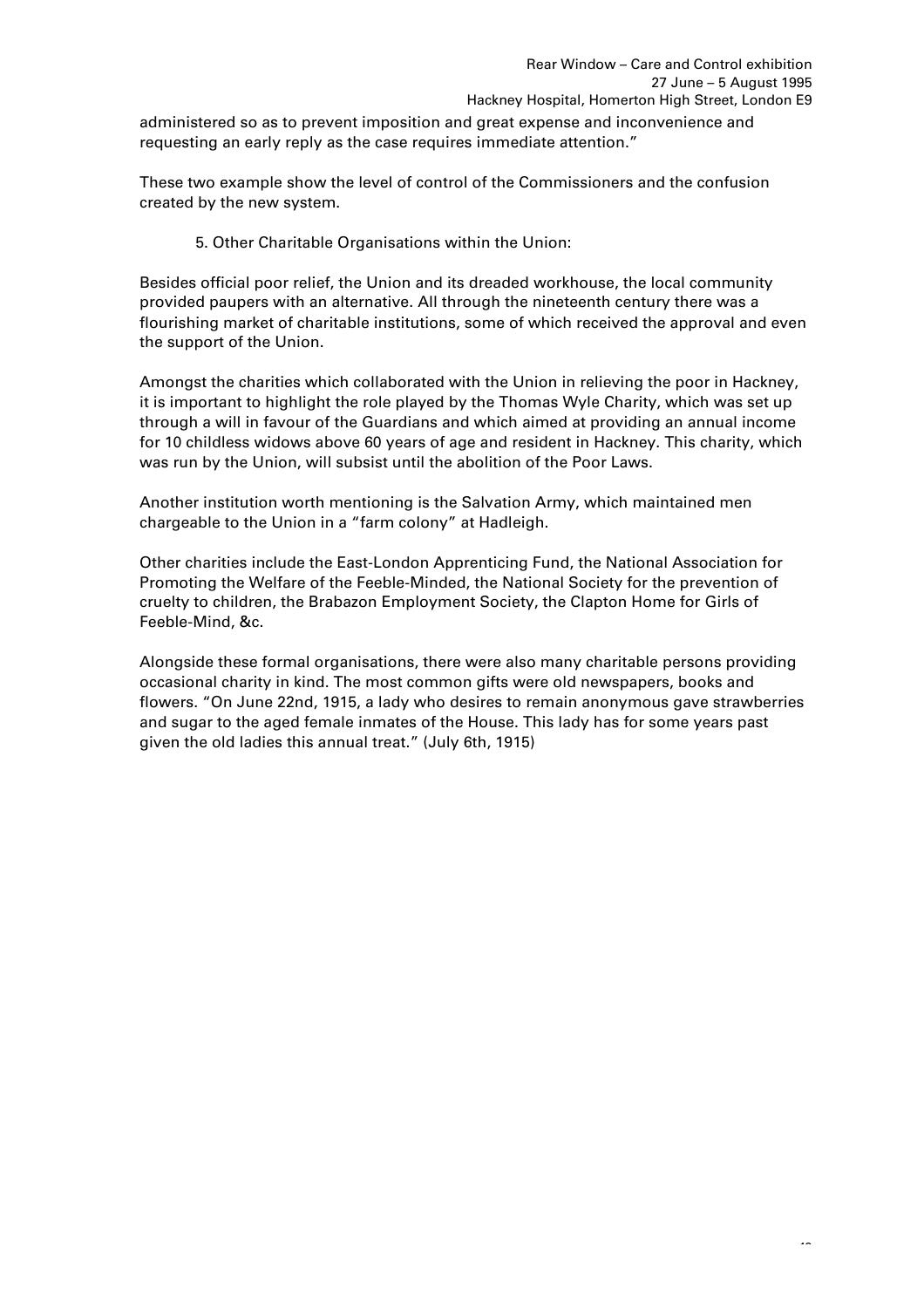# **Tuesday September 26th**

#### **The Parish Trustees, their life and duties after 1834:**

1. A Restructured Board of Trustees:

The composition of the Board of Trustees changed as soon as the 1834 Poor Law Amendment Act was passed. The system had to compete with the other parishes in the Union and Hackney had to provide the majority of the income for the Union.

### a. Division of labour:

Like the Union, Hackney Parish itself was divided into "wards", each providing a set number of Trustees. There was Hackney "Central", West Hackney, South Hackney, Stamford Hill, Dalston, Homerton and De Beauvoir. Each of these wards provided one or two Trustees and one or two Rate Collectors. In 1837 there were 13 Trustees and 8 collectors and in 1858, 25 Trustees and 17 Collectors.

These Trustees represented the rate-payers of Hackney. In 1856 there were, for a population of 41,000 people, 250 Rate-payers in West Hackney, 388 in South Hackney and 800 in Hackney Central, which at the time included De Beauvoir and Dalston. Thus the Rates were levied on 1,438 land or property owners in Hackney in the mid-nineteenth century.

Not unlike the Guardians, the Trustees were divided into Committees and sub-Committees. Amongst the most important ones were: the Finance Committee, the Warrant Committee, the Survey and Assessment Committee, the Fire Engine Committee with 40 people, &c.

b. The Various Rates levied by the Trustees:

The Trustees, with the help of the Collectors who called in at every rate-paying house every year, levied the following rates: General Rates, Poor Rates, Police Rates, Lighting Rates, Sewer and Consolidate Rate, and later Board of Works Rate, &c. The Church Rates were abolished by order of the Poor Law Board and by the mid-century Parochial Assessment Act.

These rates were proportional to the value of the property. This meant that for every pound of property value, the Trustees would levy 1 shilling towards the Rates. This implied a constant reassessment of the various properties in the Parish and of their value. The total parish property value was an important factor in determining how much money was available to the Guardians. Every half year, either at Lady Day or at Michaelmas, the Parish would establish the total figure representing the rateable value of all the properties in Hackney. This figure increased tremendously every time the Parish accepted the provision of new terraces, new streets and new buildings. Overall, the rateable value of Hackney alone (this excludes Stoke Newington) increased from £140,000 in 1837 to £950,000 in 1890. This increase naturally corresponds with the expansion of Hackney and will carry on increasing with the addition of compound houses, rented houses, &c. It will be less significant after the change in the Law required parishes to establish their Poor Rate not on the property value, but on the number of paupers.

But before this change, the system implied that the Trustees kept a vigilant eye on all new properties or developments in their Parish. The number of surveys all through the second half of the nineteenth century is incalculable, and their sophisticated thoroughness included every detail of the house and owner.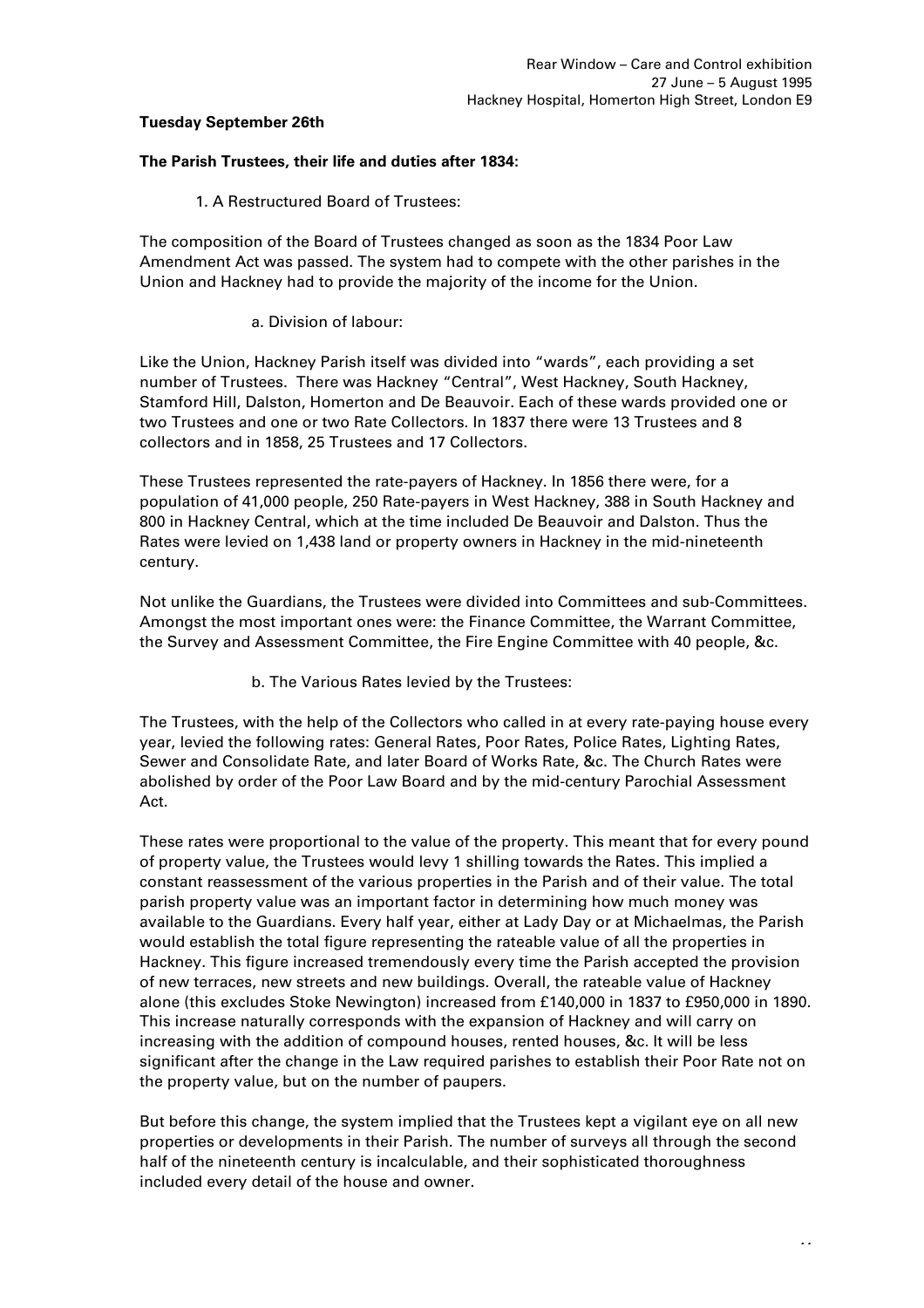# 2. New duties for the Trustees:

The system in place also forced the Trustees to clearly mark out what and who belonged to the Parish. This implied the new task of delimiting the geographical boundaries of Hackney so as to force all the land owners to pay their rate and to provide relief only to the poor residing in its districts. These boundaries were set amongst others at Cock Castle Lane, Kingsland Green, Union Row, the Ditch (of Shoreditch), Brickfields, Jolly's Farm, &c.

Besides the obvious improvements to Hackney and the subsidising of the Union Workhouse, an other task for the Trustees was to assist the various charities established in the Parish financially. They held bonds which were deposited in an Iron Safe at the Parish House, they financed and looked after the fire engines, they paid the Police their share of the Rate, &c.

Levying the rate and paying the Guardians were the major tasks of the Trustees. It occupied most of their time and ultimately enforced the Poor Law system. It is they who will later occupy the Town Hall and become Hackney Council.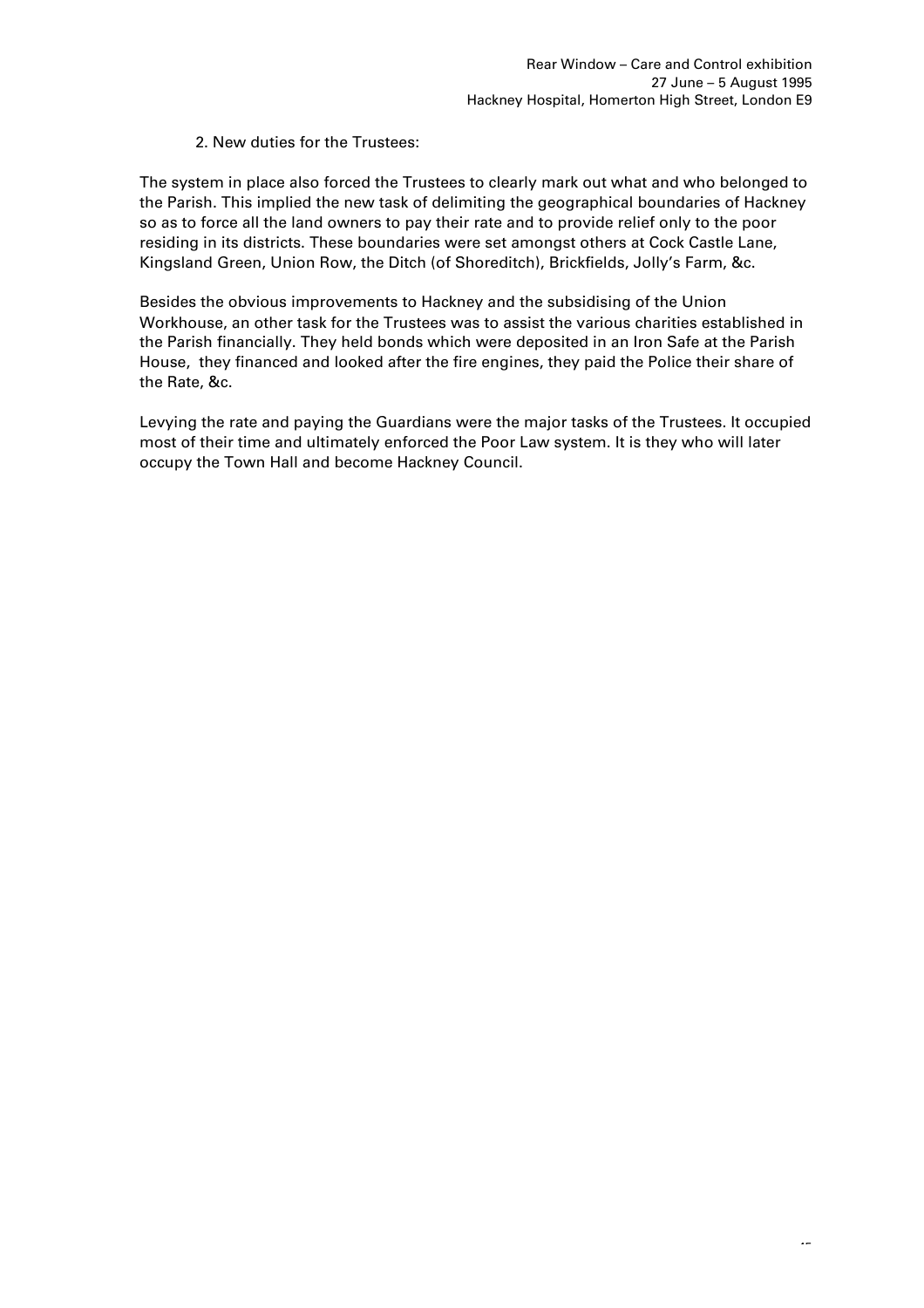# **Sunday September 2nd**

### **The battle for outdoor relief:**

Established since Elizabethan times, outdoor relief was virtually abolished by the Poor Law Amendment Act of 1834. As we have already seen, the Act did not abolish all the various forms of outdoor relief. What was abolished was the relief in money to paupers not belonging to the relieving Parish. In other words, all relief to non-residents, which oddly included parish mothers with illegitimate children, ceased in 1837. This implied a more severe control of who received money and who didn't. It also implied a better use of the workhouse.

The other form of relief abolished was the outdoor pittance, i.e. the allocation of bread to paupers during harsh winter days. This was replaced, in typical capitalist fashion, by work at the stone yard. The work was rewarded in the 1830s with a pittance of 1 or 2 shillings, some bread and some gruel.

- 1. The Parish Pension Scheme:
	- a. The Pensioners:

What was accepted was the payment of relief to local paupers, generally elderly invalids (pensioners). The number of pensioners in Hackney was 480 in 1834, the number of outdoor paupers in Stoke Newington was 25. This redefinition of the pension scheme forbade outdoor relief to local vagrants and therefore created the effect wanted by the Poor Law Commissioners: a drastic drop in "unnecessary expenses". Unfortunately, the rise in outdoor "poor" will be such that it will force the Commissioners to revise the system and ultimately to reassess the return of outdoor relief.

b. The Outdoor Relief Officers:

Not unlike today, the weekly dole to pensioners was provided by "agencies". At the time, they were called Relief Offices and were run by the Guardians. In the various offices scattered around Hackney (9 between 1837 and 1894 and then 11 until 1929), Officers and Attendants respected the following duties, first once a week, then four times a week: "Keep order in the waiting room, regulate the applicants who appear in front of the Outdoor or Workhouse Relief Committee, answer enquiries, register and pay the established relief, &c." (October 20th, 1840) When the number of outdoor applicants reached dramatic levels by the end of the century, the Guardians, with the approval of the Local Government Board, organised for the first time the relief to pensioners at the post office.

- 2. The growth in complaints:
	- a. The emotional reality:

This system, which refused relief to any "migrating" pauper, was to end very soon. The reasons for going back to the old system of outdoor relief for all were quite obvious. The industrialisation of towns and the increase in urbanisation explain it quite well. But what prompted the Commissioners to readjust their position were endless reports of cases like this one: In a letter to the Commissioners of August 6th, 1839, the Guardians asked advice regarding the future of "two abandoned children who did not belong to this Union and to whom we were forced, because of the law to refuse relief." The Guardians themselves were in a critical position, often receiving letters stating: "that several parishioners have lived as respectable housekeepers and have contributed to the rates for more than 50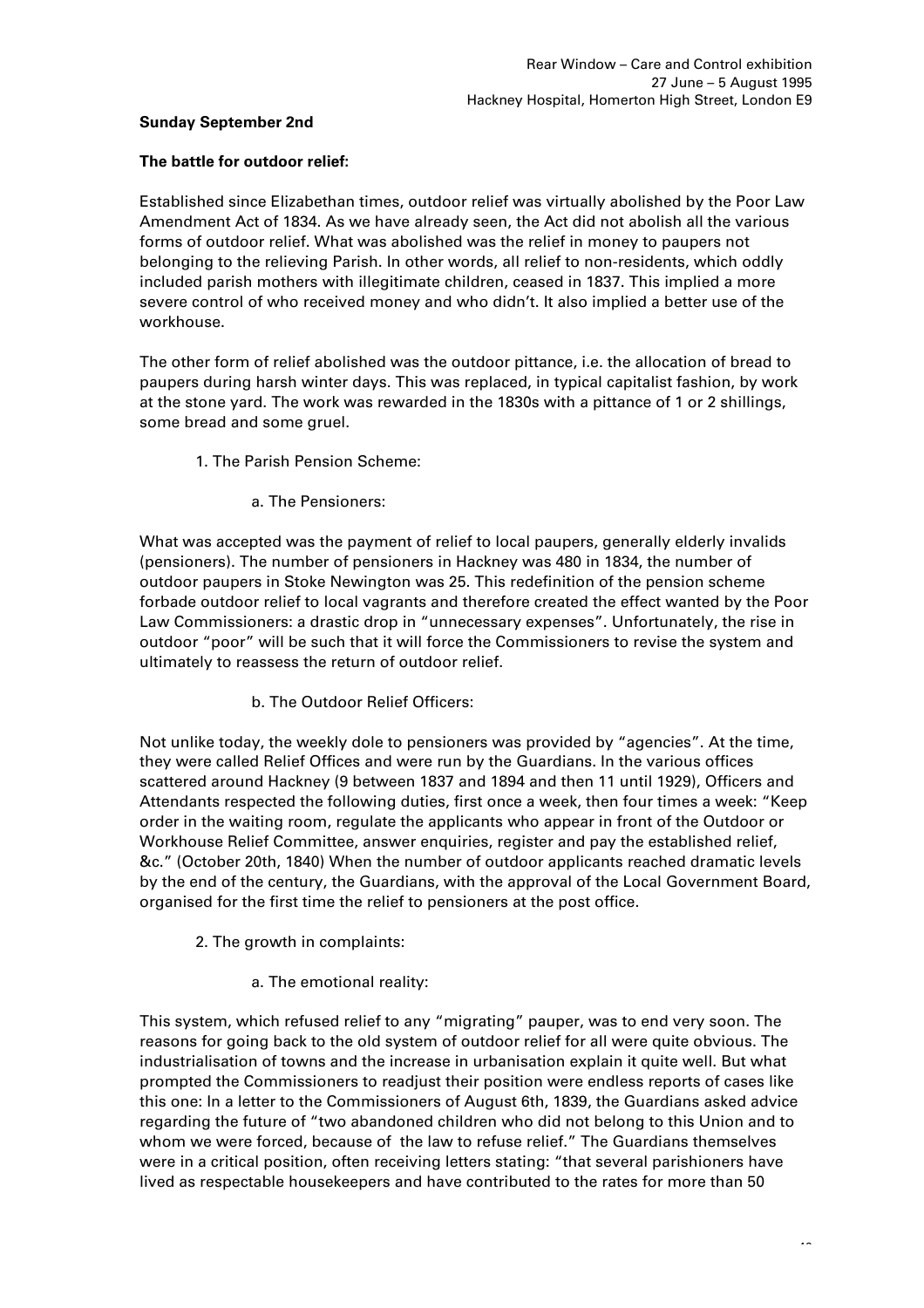years, surely they should not in their extreme old age be inadequately aided by the mere pittance of 1 shilling per week. Are you gentlemen so restricted by Poor Law Commissioners that you are unable to afford more efficient support to persons whose claims require more sympathy than mere paupers can excite?" (Letter by J. Young, Hackney, November 15th 1842)

b. The Imbalance:

After a lot of rebellion and critical reports from the Press, the Commissioners, pressurised by the severe depression and the epidemic of cholera of the early 1840s, drew a survey of the life in the newly United Parishes' Workhouses (1842). This survey established that of 1.33 million paupers only 199,000 were in workhouses —that is, about 85% were asking for outdoor relief. These figures are confirmed in Hackney: in 1840 there was 490 indoor paupers and more than 1,000 outdoor paupers, double the figure indicated earlier on for 1834.

c. The crisis over the Settlement Act:

This imbalance was accentuated by an increase in orders of removal and refusal of "migrating" or "unsettled" paupers. These orders were drawn by the Guardians on a daily basis. Here is an example: "As I am the Chief Payer to the Poor Rate of the Parish of Norton, to which Parish a woman named Esther Terry has been recently removed from your Parish, I was consulted by the Overseers on my return on Sunday as to the propriety of appealing against the said order —the woman does not belong to us, nor do any of the inhabitants know her" (July 27th, 1840)

The imbalance between indoor and outdoor poor, between pensioners and "unsettled" paupers led Parliament to realise that outdoor relief was of prime importance. It forced the Commissioners to issue an outdoor labour test order which allowed outdoor relief to all "able-bodied" men in return for work —generally of an unpleasant nature such as working on roads, breaking stones at the stone-breaking yard at Gainsborough Road (now East Way), oakum-picking or grinding bones.

- 3. The reasons and the change:
	- a. The Reasons:

Overall, the reasons behind the Commissioners' reluctance to change the system so as to accept outdoor relief for all lay in the fact that most middle-class people at the time were strongly opposed to the outdoor relief system. They feared that allowing a "dole" would automatically pervert the idle mind of the labouring poor. As Reverent Barnett puts it: "The weekly dole, or 'O.R.' (Outdoor Relief) administered by a Relieving Officer bound to suspect every assertion, brings out the greed of the applicant, destroys his self respect, checks his energies and has a distinct effect in keeping down wages."9

There were two other practical reasons for the change. First, the cost of outdoor relief was generally higher than the cost of indoor relief, as these figures in Hackney testify: Indoor Maintenance, £1,340 vs. Outdoor Relief, £2,214 (for the year ending on Michaelmas 1846). Secondly, the number of outdoor paupers was higher than the number indoors: 1024 (885 in Hackney plus 139 in Stoke Newington) vs. 437 for the same year.

This change of attitude in the Commissioners obviously threatened their credibility, to the point that in 1847, the Poor Law Commissioners were replaced by a Poor Law Board, of which certain members belonged to the government.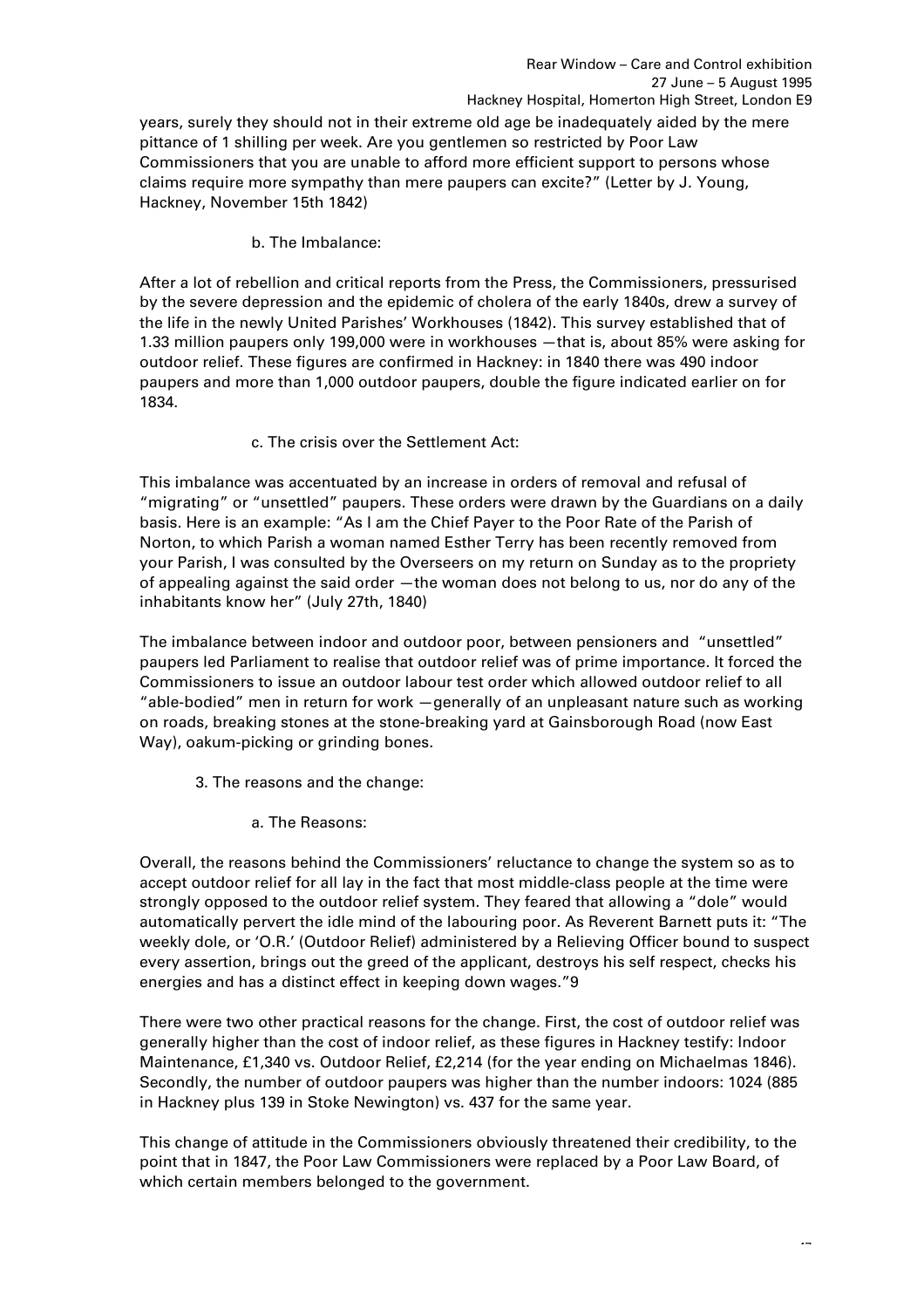# b. The actual changes:

On a practical level, the changes meant that each Parish revised its Outdoor system. Hackney reorganised its relief and distributing system to local "pensioners" five times:

In October 1848 by relieving paupers three times a week: on Mondays to paupers whose names started with the letters A to G, on Thursday from H to R and on Saturday from S to Z plus Stoke Newington "pensioners".

In 1861 when the Parish contributions to the Union were assessed on the basis of its relief expenditure and not on its rateable value: on its poverty rather than on its property.

In December 1852, by officially regulating the Outdoor Relief system in the Relief Regulation Order of December 14th, 1852.

In the summer of 1872, when the Poor Rate distribution was reorganised with the addition of the Metropolitan Common Poor Fund (which paid for schools, ambulances, fire station, &c.) and the Metropolitan Asylum Fund (which paid for local hospitals like the Eastern Hospital and the Infirmary).

And in December 1872, by working closely with the Parish Trustees in their work of defining the boundaries of the Parish, created in the same way that Trustees created "wards" and districts and appointed Relief Officers.

4. Comparison between Indoor and Outdoor maintenance:

As we have already seen, the cost of outdoor relief overtook the cost of indoor maintenance. However, the cost of maintenance per head remained obviously superior indoors. The traditional view that a pauper in the workhouse cost the average rate payer (in the second half of the nineteenth century) 4 shillings a week compared to 2 shillings for an outdoor pauper condemns the workhouse system as too to expensive, but at the same time it points out to the increasing number of paupers claiming their weekly "dole".

This is particularly clear if one analyses the figures given every half-year by the Guardians. For the year ending Michaelmas 1882:

| Indoor maintenance Cost of 888 inmates:                      |        |  |  |
|--------------------------------------------------------------|--------|--|--|
| Outdoor maintenance Cost of 4,400 paupers:                   | £6.204 |  |  |
| (includes Outdoor Relief + Lunatics + Children + Acute Sick) |        |  |  |

This means that it cost the Union £7 per pauper per year to maintain them in the workhouse, and only £1.30 per outdoor pauper. This clearly shows that the workhouse system was inevitably doomed, and that outdoor relief was again the only solution for the future.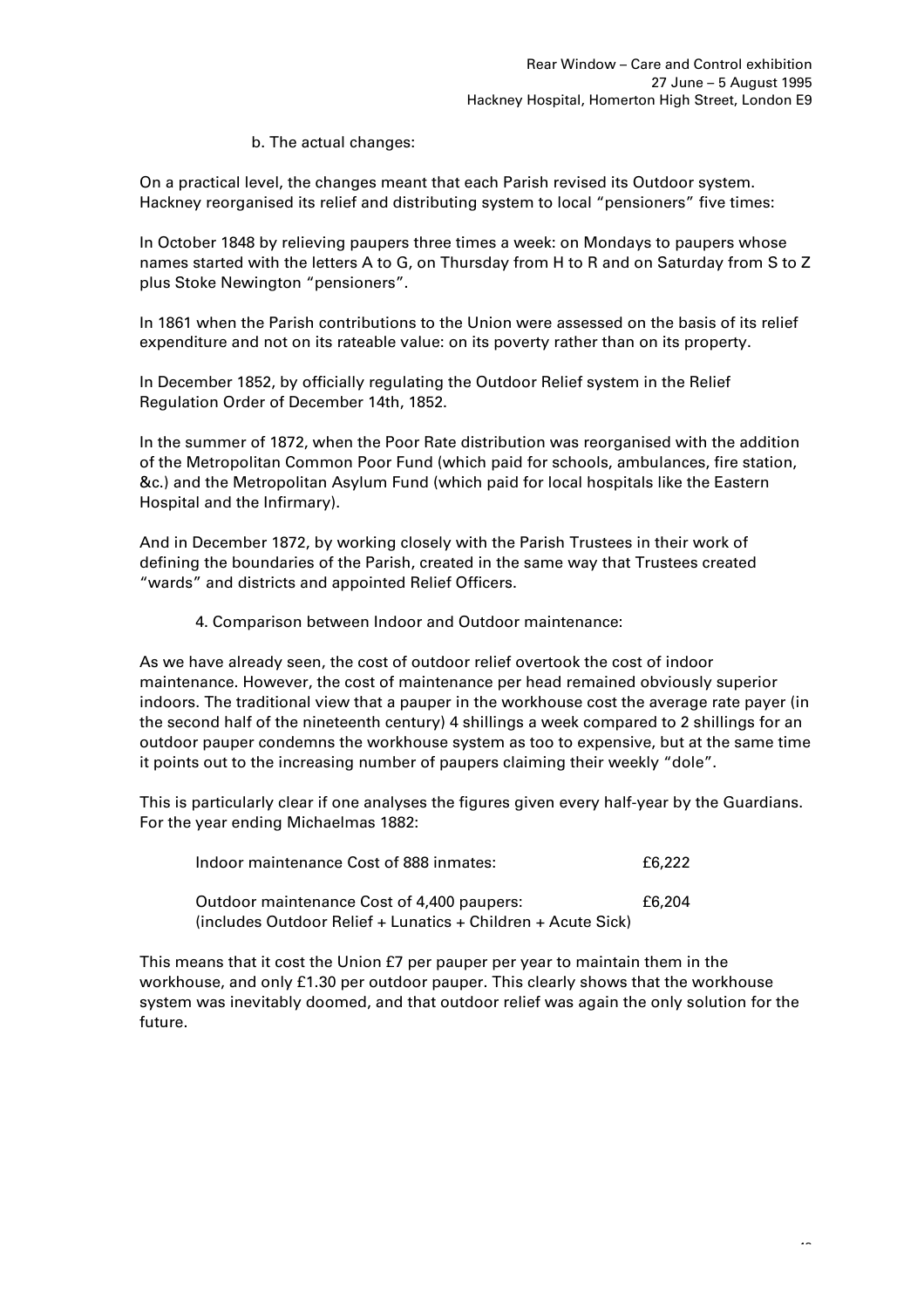# **Tuesday September 13th**

### **8. Health Care in Hackney 1834-1867:**

The 1834 Poor Law Amendment Act will bring some changes to the health care system in place in Hackney since the eighteenth century, especially outdoors.

### 1. Changes in Outdoor Medical Relief:

After several inquiries into the management of Medical Attendants of various other institutions, the Guardians decided to divide both Parishes into 3 Medical Districts: The whole of the Parish of Stoke Newington, all from Church Street to Upper Clapton and the rest from Homerton to Kingsland Road.

These districts were precisely divided. Each Medical Attendant had a set number of houses to attend and would frequently refuse to attend a neighbouring house if it was outside his district. The average number of cases dealt with by one Medical Attendant in the 1840s varied from 368 to 536 a year.

Every Medical Attendant was elected by the Board of Guardians and was responsible in front of them.

Under the new Poor Law, the Guardians' Medical Attendants also covered three new areas of work: The administration of vaccine, the establishment of a local sanitary administration and the removal of acute cases to specialised institutions.

The administration of vaccines to all parish paupers was imposed on the Guardians by the Vaccination Act of 1840. Throughout the second half of the nineteenth Century the Hackney Guardians provided free vaccine against small pox, cholera, &c. to all local paupers. The Medical Attendant was paid 2 shillings per vaccination. This situation, which created an increase in the work of the Guardians and especially of the Clerk employed by the Union, remained the same until the Ministry of Health took over the responsibilities for vaccination.

The duties of the Medical Attendant also included the establishment of his "sanitary area". Part of the job was to check the housing conditions of local paupers. In this instance, Hackney marked itself out from other Unions in London by expressing its opinion on this aspect of the Guardians' duties: Dr. Trip, the Medical Attendant, stated in an official paper that "there is considerable doubt in my mind as to the extent to which the [sanitary] regulations should be enforced in providing and keeping the sanitary arrangements of the poor in an efficient state". But besides voicing their doubts on the usefulness of this function, no change will occur.

The third new area of work is a consequence of the "sanitary" arrangements: the removal of acute cases amongst paupers, which was originally dealt with by the parish doctor. From 1834 until 1867, the Guardians handled the matter. Over that time, the Medical Attendant in charge of paupers only dealt with chronic cases. Any acute case, like any lunatic case, was immediately sent to specialised hospitals like the fever hospital, the small pox hospital, the lunatic asylum, &c.

However, the differentiation between acute and chronic remained vague, as this example testifies: A deaf and dumb Parish pauper was found on April 26th, 1848, after having swallowed a whole bottle of whiskey and without any further analysis of his case: "The 3 Medical Attendants in consultation, advised directly the Hackney Union Relieving Officer to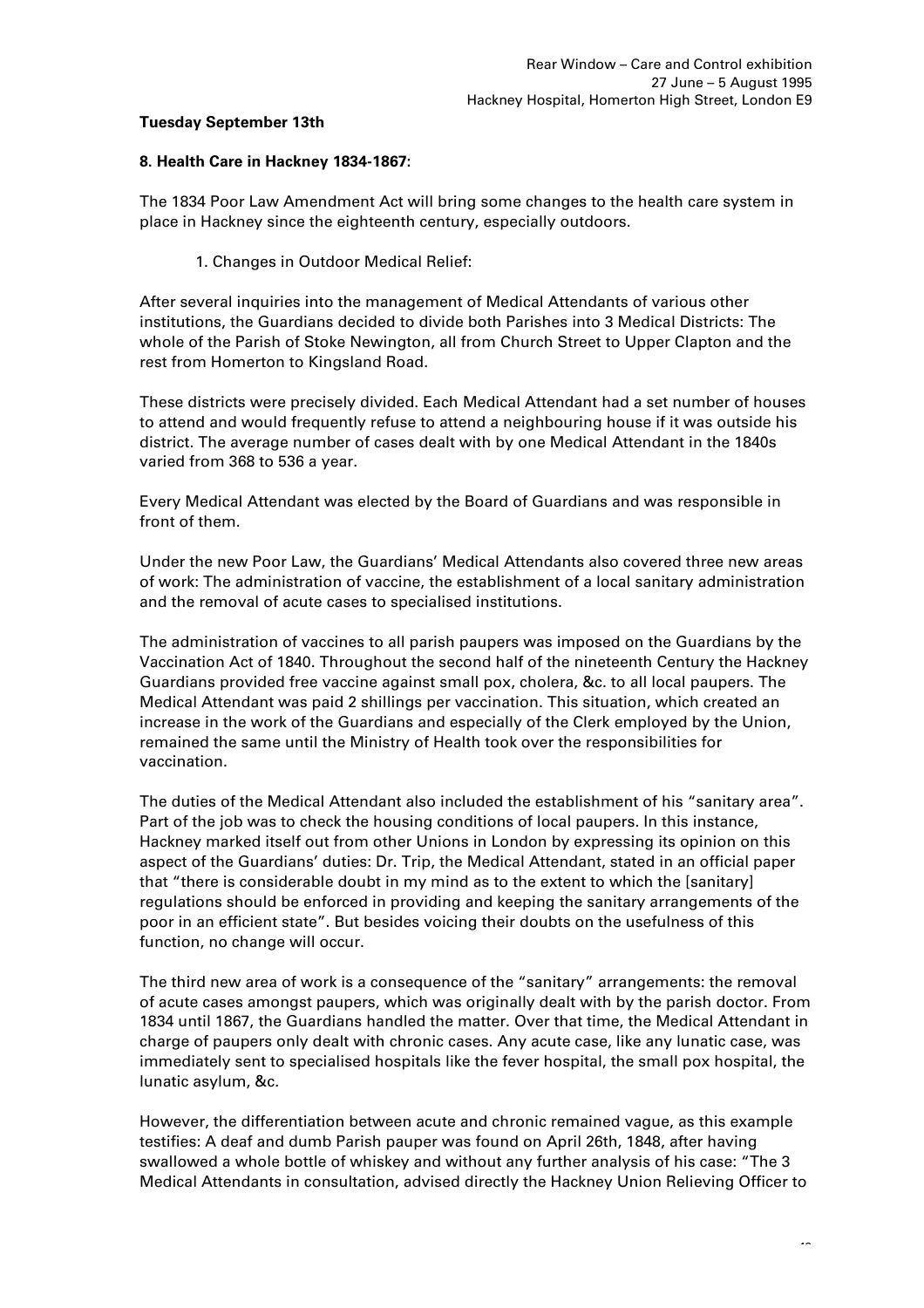convey the case to the London Hospital having first used the stomach pump and extracted the liquor from the man's stomach."

2. Indoor Medical Relief: The Workhouse Infirmary:

The 1834 Poor Law Amendment Act did not change the small, old workhouse Infirm wards, which formed the eighteenth century Infirmary. It is only much later, in 1867, that the Metropolitan Poor Law Act transformed it into a large local Infirmary, but this will be analysed in Part 3.

Until 1867, the Hackney Workhouse Infirmary carried on being managed by the Guardians, and more specifically by the Guardians' Infirmary Committee. This Committee supervised the work of the Steward, the Resident Medical Officer, the Medical Attendant and the nurses.

As before, the old Infirmary only dealt with indoor cases. These cases were never recorded in the Minutes, but from 1847, the Clerk took charge of listing every case. Here is a list of the general illnesses suffered by paupers and "cured" by the Infirmary, as defined by the Medical Attendant: "Fever, debility, debility from want, bronchitis, rheumatic gout, internal tumours, unable to work, natural decay, diarrhoea, consumption, mental derangement, mortification, organic disease..." (extracted from 52 reports from the Medical Attendant between 1847 and 1848) Although still primitive, the diagnosis of these cases is relatively better than for the first half of the nineteenth century.

Another epidemic of cholera swept through Britain in the 1840s. As we have already mentioned, Hackney Infirmary was not equipped to deal with the disease. However, the Commissioners this time ordered the Board of Health to create temporary infirmaries for the sick all through the county. The Medical Attendant, in turn, recommended a certain number of measures which seem to have had good results. These measures were to recommend brandy to anyone suspected of nurturing the disease, to discontinue watering the Parish road with sewer water but to take it from the water companies, to rub dry instead of washing the floors, and to provide enough ventilation throughout the House. The official returns of number of cases for this second wave of cholera show a substantial decrease, which could be attributed to these measures.

The period 1837-1867 was for the Infirmary a period when changes were being nurtured. The average number of beds remained small: between 30 and 40. An indication of the need for a new Infirmary is given as early as 1840 in a survey conducted by the Infirmary Committee suggesting the benefits of a possible extension to the Infirmary, but without giving proper directions.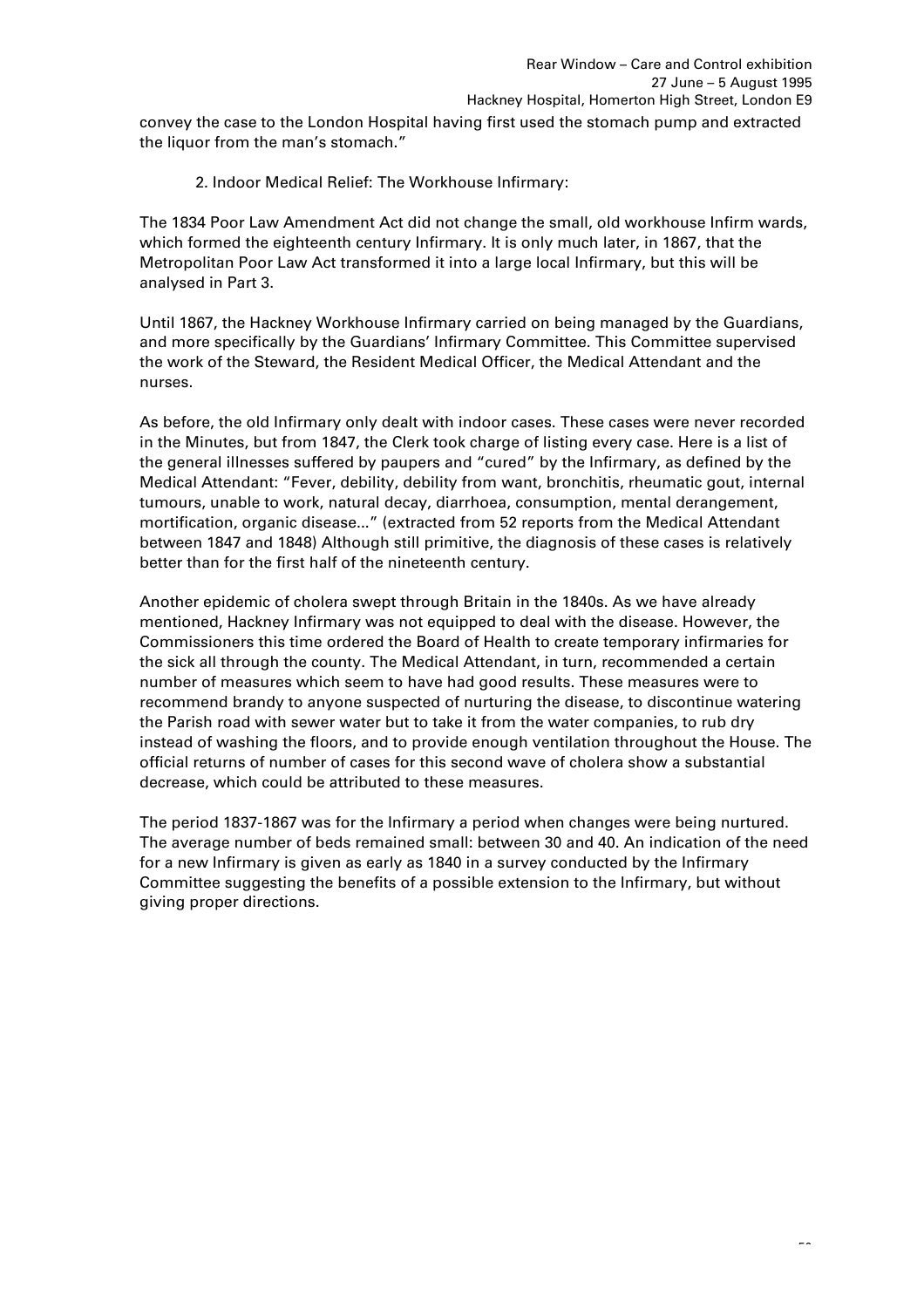# **Saturday September 17th**

### **The Workhouse Population 1837-1867:**

1. The Victorian poor population:

If we believe the Victorian popular imagery, the poor who lived in Union workhouses were, as Mayhew puts it, "of the lowest and most miserable class." They looked like a menacing crowd of ragged shivering people "with bare feet, blue and ulcerous with the cold, resting for hours on the ice and snow in the street, and the bleak stinging wind blowing their rags."10

Mayhew, who probably drew the first 'sociological' study of London paupers in his *London Labour and the London Poor,* calls the poor population susceptible to ending up in a Union workhouse the 'street-people'. Among them are several categories: the street seller (of flowers, of ballads...), the street buyer (of old rags), the street finders (dogs' dung, cigars), the street performers (acrobats, clowns...), the street artisans (mending things), the street labourers (crossing-sweepers, dustmen...).

To these categories Mayhew adds an alarming number of vagrants, vagabonds, mendicants, prostitutes, homeless wanderers and beggars who constituted the majority of applicants seeking relief from Union workhouses.

Not unlike the present day, there was in Victorian England a radical hatred and fear of this last category. The socialist and feminist writer Margaret Harkness noted in her novel, *Out of Work* (published significantly under the male pseudonym of John Law) the message of an observer: "It was a nuisance for the public to see so much misery. The outcasts must hide away in prisons or workhouses. So much scum was dangerous." 11

This dangerous population was either very young (from 10 to 21 years of age) or very old. The young ones were generally robust and had learnt at an early stage to defend themselves in a society where very little was given to them. These abandoned children "as they grew old, became vagabonds or criminals and their shelter would then be the prison." The very old ones had lost their main source of income and were generally incapable of looking after themselves.

The Victorian workhouse divided its wards according to the social status of the poor seeking relief. The first category of paupers registered at the *Casual wards* of the Union Workhouses. As we have already mentioned, the casual wards only admitted homeless people for a temporary period (generally one or two days). They were destined for the migratory population of the city and included, vagabonds, mendicants, Irish vagrants, and young countrymen. The Irish formed a large majority of the applicants for casual relief. The majority of them came from Ireland after the failure of the potato crop, increasing the number of poor in Unions all through the country. The average number of vagabonds relieved in casual wards in one night in an average Union in the 1850s varies between 10 and 50. Mayhew recalls the following statement of an young ex-Casual Ward inmate: "...there were as many as forty in the casual wards, men, women and children; in some, only two or three. There used to be part boys, like myself, but far bigger than I was; they were generally from eighteen to twenty-three: London chaps, chiefly, I believe. They were a regularly jolly set. They used to sing and dance a part of the nights and mornings in the wards, and I got to sing and dance with them. We were all in a mess; there was no better or no worse among us." 12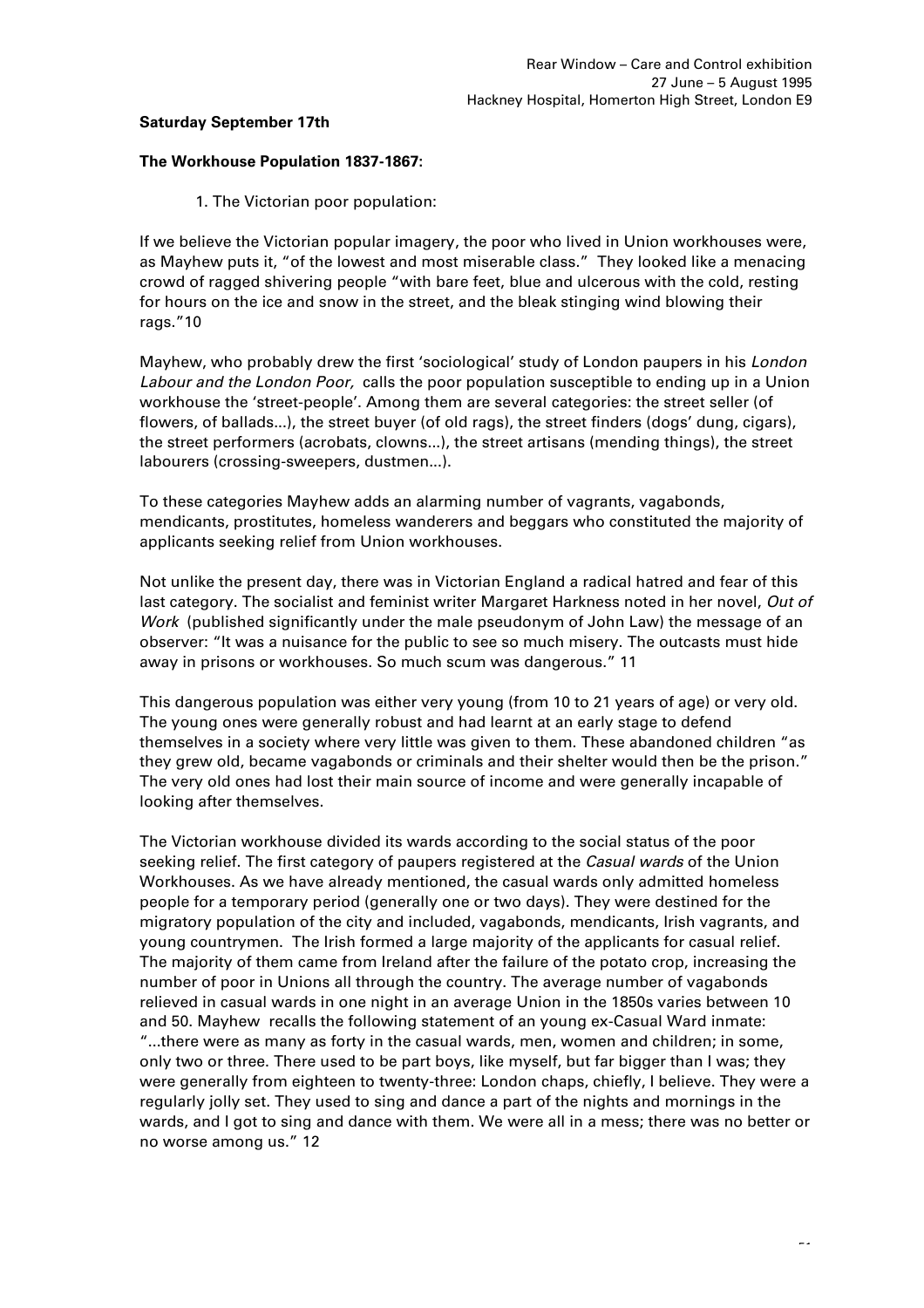The second category of paupers registered at the *Tramp-wards.* These wards, not always built alongside the main buildings, received the great majority of English tramps, beggars, prostitutes, returned convicts and petty thieves. "Of the age and sex of tramps, the general proportion seems to be four-fifths male and one-fifth female. Of the female English tramps, little can be said, but that they are in great part prostitutes. The proportion of really destitute women in the tramp-wards is greater than that of men. Girls of thirteen years old, who run away from masters or factory employment, often find shelter in the tramp-wards." 13

The third category registered for a longer period were looking for shelter, steady employment and enough to get by. For this category, the Commissioners established a seven-fold classification which resembled the one mentioned for the eighteenth century:

| -Aged and infirm men              | -Aged and infirm women             |  |  |  |
|-----------------------------------|------------------------------------|--|--|--|
| -Able bodied men and boys over 13 | -Able bodied women & girls over 15 |  |  |  |
| -Boys aged from 7 to 13           | -Girls aged from 7 to 14           |  |  |  |
| -Children under 7                 |                                    |  |  |  |

This system was openly segregationist. It separated the couples (who only represented 5% of the population in Unions), mothers and children and elderly couples.

# 2. In Hackney:

The various categories proposed by the Poor Law Commissioners are confirmed by the statistics found all through the Minutes. However, the Victorian horror pictures of workhouse paupers has in this context a slightly different tone: A survey conducted in May 1838 and reported in the Guardian's Minutes classifies these outdoor poor in order of importance: aged and infirm, wives of aged men, abandoned and illegitimate children without parents and finally able-bodied poor.

Amongst these pensioners were some casual paupers who, temporarily out of work, sought shelter at the workhouse. The Hackney Union Casuals varied according to the weather and the financial climate of the time. The statistics for these in Hackney vary between 30 on a summer night in the 1830s and 515 on a harsh February day in 1848. Winter always saw an increase in the number of outdoor pensioners, casual paupers and admittances at the Workhouse.

b. The Indoor Poor:

In the workhouse, the dreaded increase of the Indoor Population, already analysed for the eighteenth century and the first quarter of the nineteenth century, is followed on by a Tabular View reported in the Minutes on August 6th, 1839:

|      | Date Average | Men | Women |    | Girls Boys | Deaths |
|------|--------------|-----|-------|----|------------|--------|
| 1830 | 370          | 93. | 175   | 41 | 60         | 47     |
| 1835 | 345          | 86  | 153.  | 41 | 59         | 21     |
| 1839 | 410          | 112 | 186   | 56 | 70         | 48     |

With this came one of the first analyses of the inmate population. The first classification mentions the number of inmates who actually lived in the workhouse and the average number of paupers passing temporarily through it. If in the year 1839, there was an average of 410 inmates, the actual number of cases dealt with was in fact 702. This difference explains the various debates around the real number of paupers in Britain. (The submerged tenth or the submerged 1%, as newspapers at the time argued.) The second classification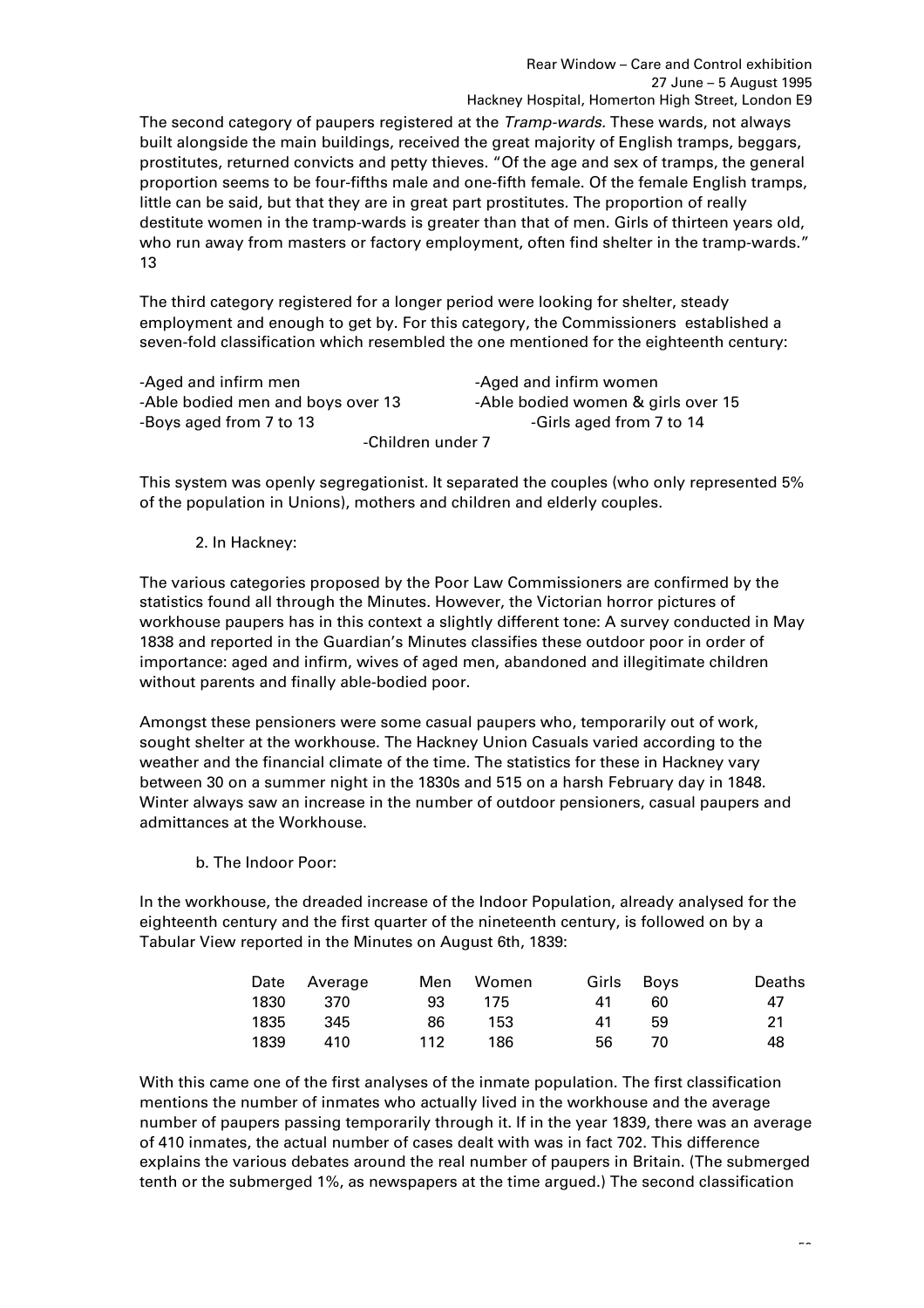gives us the marital status of the inmates: in 1835 there were 132 widows, 54 single, and 53 married.

A second analysis compares Hackney's inmate population of 410 in 1839 with those of other Union workhouses. A survey conducted by the Guardians of Hackney a year later, in 1840, shows that the Hackney Union was an average scale workhouse: Poplar had 330 inmates, Bethnal Green 566, Holborn Union 600, Shoreditch 650, Whitechapel 970, Stepney 987.

Overall, the Indoor Population will not dramatically increase between 1834 and 1867. It will stagnate between 400 in summer and 480 in winter, never more. The "Great Depression" of the 1870s will bring drastic changes to the running of the workhouse.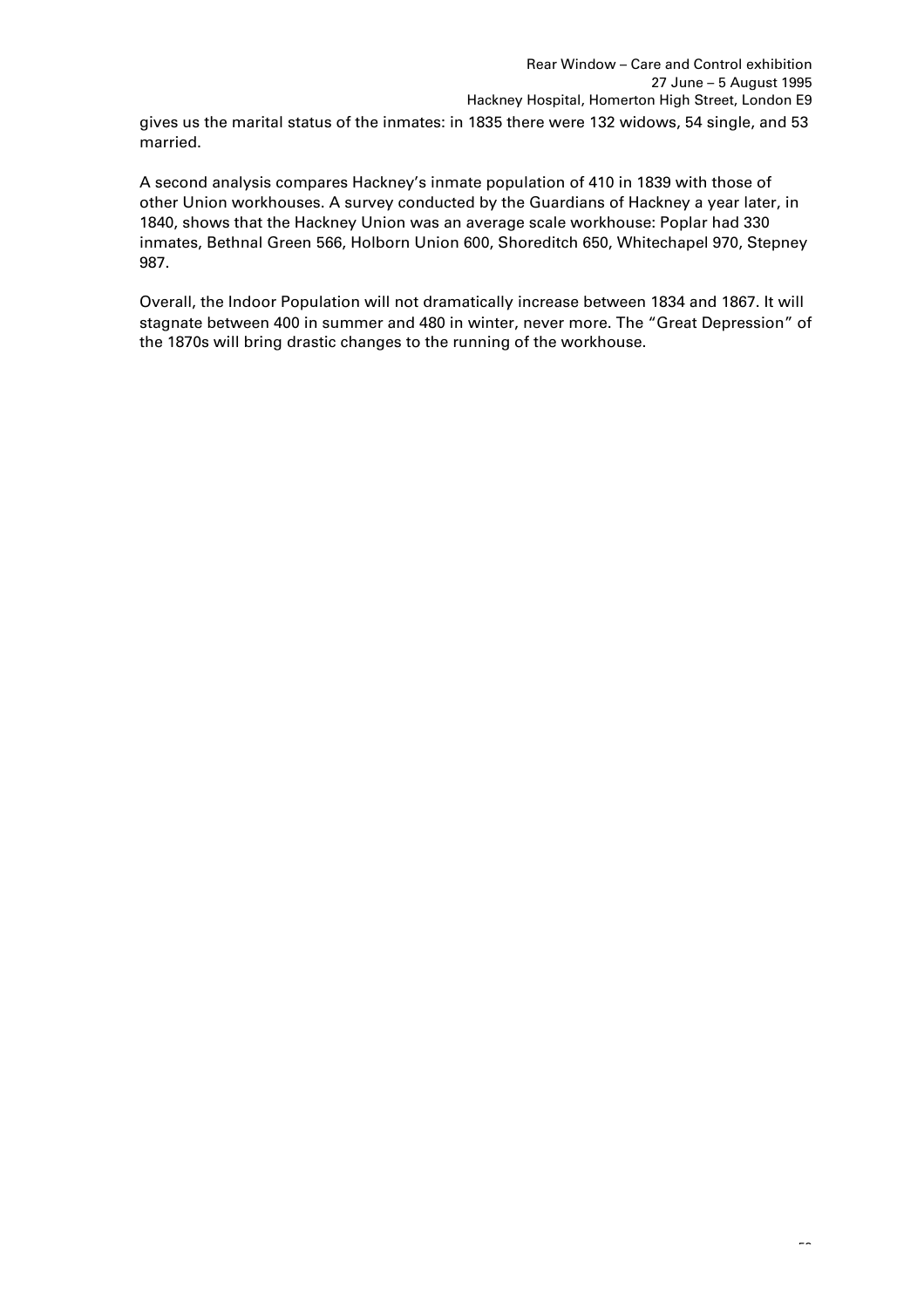### **Friday October 7th**

### **Children of the Union 1834-1930:**

As we have discovered, the workhouse population was mainly constituted of elderly women, widows and able-bodied adults. The child population will slowly increase all through the second half of the nineteenth century. It will become the second largest group of individuals relieved by the Guardians after the elderly and will always remains important in size and difficult to deal with. Here is as an example of how a child ended up in the workhouse: "The Chairman of the Workhouse Committee begs to report that a male infant was brought to the workhouse on the 5 of December, having been found abandoned on the doorsteps of 72 Children Road by P.C. 86J, and that following the instruction of the Guardians a reward of £2 was offered for information as to the whereabouts of the parents and that the child was named Thomas Clifden." (December 10th, 1902)

1. Categories:

The main categories already analysed for the eighteenth century are the orphans, the illegitimate children with no parents, and the children of inmates. The Guardians did not drastically change this classification but rendered it more sophisticated, as this Official Return from the Workhouse to the House of Commons of March 25th, 1850 testifies: Illegitimate children with mother: 15, Children of widows: 15, children of widowers: 5, children whose father and mother are dead: 20, children deserted by father or mother: 23, deserted by both: 1, children of fathers in prison: 0, children of mentally ill parents: 5, and finally, children of able-bodied: 13. Overall 97 children were kept in the workhouse midcentury. This excludes the larger number of children sent to Union-run boarding schools. Alongside the various restructurings of the Board vis-a-vis their children, two acts reinforced their authority over these small paupers: The Poor Law Acts of 1889 and 1899 which authorised Guardians to become legal tutors of orphans until they reach the age of 21.

The system in place to deal with these various groups did not change either. Emigration, instruction or apprenticeship continued to be the methods recommended by the Commissioners in dealing with children. However, overall the rules were to be enforced:

2. Instruction of Union Poor Children:

a. Indoors:

The Instruction of children in the new regime was to be more thorough and controlled. The Poor Law Commissioners required a precise account of the duties of the school master and mistress. They listed those duties in the following manner: "Instruct children in reading, writing and arithmetics, superintend that they are obedient and orderly, see that they are clean and neat in their person, hear the children reading the Lord's Prayers." (Letter from the Commissioners reported in the Minute Book, November 9th, 1839). A new duty was imposed "to sleep in a room which shall command a view of the boys or the girls sleeping room" (ibid)

The qualification of the schoolmaster was also checked by the Commissioners and later by the Board. An example of such examination is reported in the Minutes of February 28th, 1851, where The Government Inspector from the Committee Council on Education found that the Hackney Schoolmaster had: "Religious knowledge: fair, spelling: good, penmanship: moderate, arithmetics: good, grammar, history and geography: good, skills as a teacher: fair"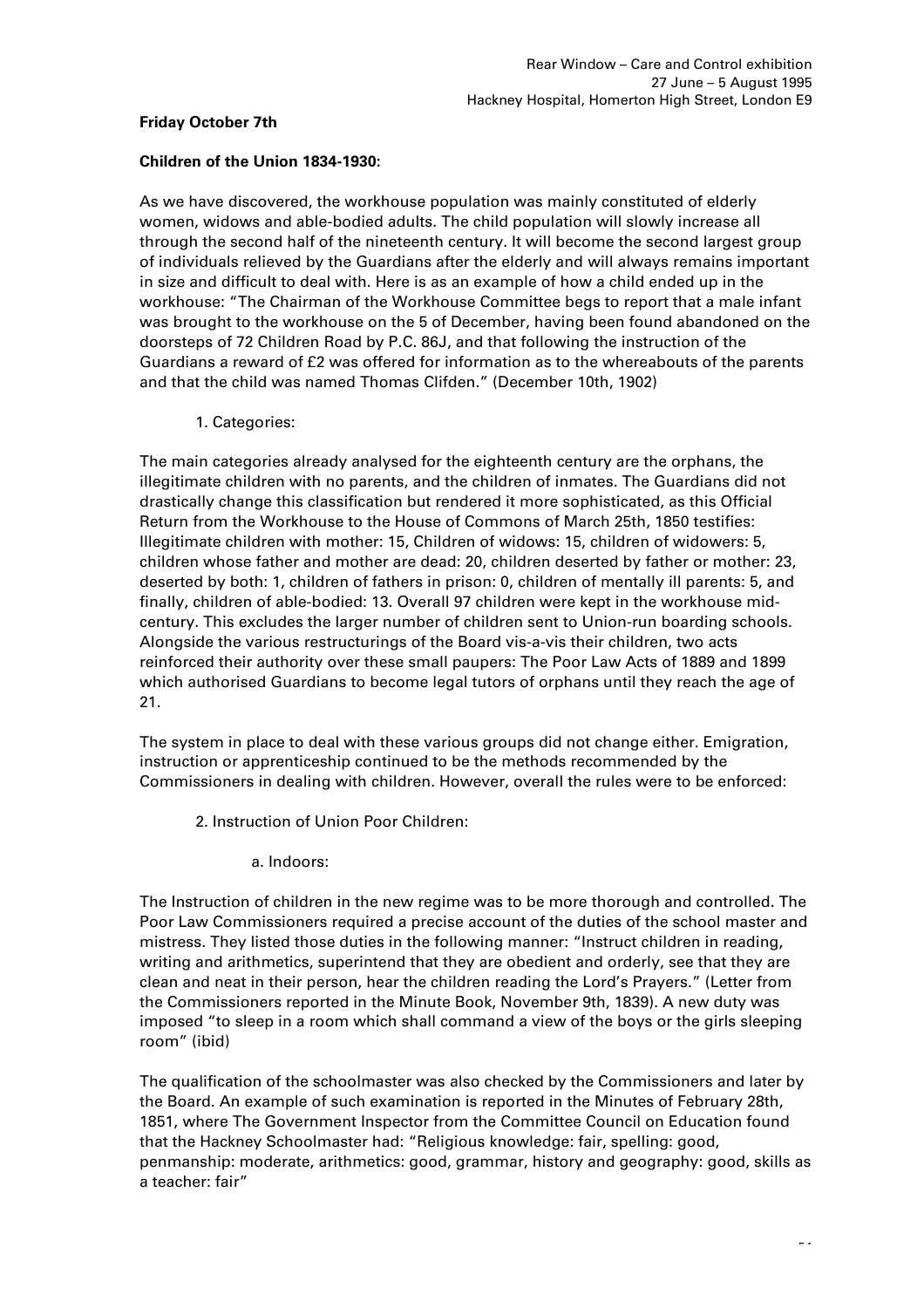Another request from the Commissioners was to regulate the hours of instruction: "2 hours in the morning (between 10 and 12) to be devoted to writing and arithmetics, and 2 hours in the afternoon to be devoted to reading."

After several months of this new regime, the Commissioners performed an inquiry, with a disastrous result: "A glance at your school is sufficient to prove that the instruction given is of the most limited character and the methods employed are not calculated to awaken the minds to activity and enterprise." This bad report was followed by a series of recommendations; amongst others, that girls "should be taught the art of washing and ironing".

This inquiry proved to be a severe blow for the respectable Hackney Guardians. They immediately ordered a Committee of Guardians to investigate other workhouse techniques in dealing with poor children. The result was a visit to Mr. Aubin's establishment at Norwood, where 900 poor children were housed, fed and taught. Unfortunately, the Guardians only came up with a series of vague recommendations: "[We] should give them an education bearing on their bodily as well as mental faculties. [We should] also prepare them for filling situations in life which will raise them completely out of a state of pauperism and degradation."

After several reappraisals of the Hackney Union teaching techniques, the Guardians managed to perform the duties ordered by the Poor Law Commissioners to their complete satisfaction. However, it seems that the lingering bitterness of this early Commissioner's complaint stayed and prompted the Guardians to organise the education of children outside the Workhouse.

### b. Outdoors:

The method employed was not, as in the past, to send children to specialised institutions, but to take over the control of schools and children's homes. The Guardians hence took over the control of Chipping Ongar Children's House and Brentwood School in Essex, as well as the next-door Sidney Road Children's Home (now Cardinal Pole Catholic School). They also united for a while with the Whitechapel Workhouse in the running of what was once called the Forest Gate School in the County of Essex.

These schools were under the complete supervision of the Guardians. They paid a proportional amount of money to have the Parish children looked after, dressed, educated and sheltered.

The official returns from these schools show an increase in the number of Parish poor children, from 117 when the 1834 Amendment Act was passed, to an average of 580 all through the second half of the nineteenth century. At the turn of the century the number of children chargeable to the Union will exceed 900, implying a more complex distribution of children and funds between various schools, homes, &c. The schools became then either specialised institutions like Chipping Ongar or Brentwood, which were "industrial" schools catering for the children of the working classes, or general boarding schools for orphans.

# 3. Apprenticeship under the new Poor Law:

After boarding school, grown-up children were sent to neighbouring merchants as apprentices. If the Guardians decided otherwise, they would stay in the Workhouse. An inquiry by a Guardian Committee in December 1838 established that "the best plan would be to select 3 boys to go into the shoemaker's shop, 3 boys in the tailor's shop and 1 boy to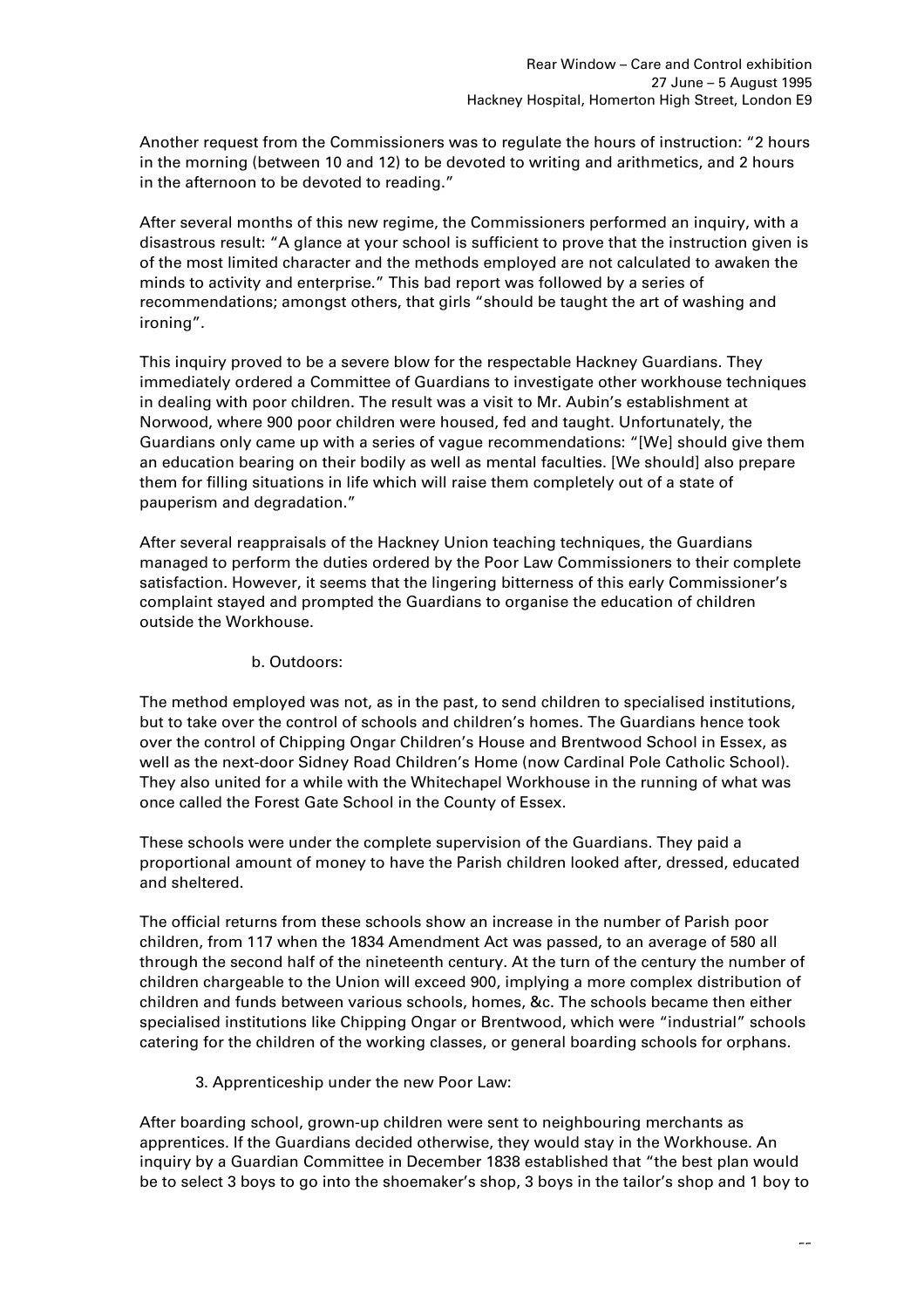attend the Indoor Carpenter". For girls, the training offered either at Ongar or at Homerton were: "house-wifery", needlework, laundry, cooking, store keeping. The remaining children, who had not being allocated a placement either outdoors or indoors, would end up working in the workhouse garden or employed in the stone or labour yard.

Another form of apprenticeship, which was not chargeable to the Union, was the allocation of girls as servants to neighbouring middle-class families. Their number increased the already huge proportion of the Victorian population who were employed as servants. Organisations such as The Metropolitan Association for Befriending Young Servants were constantly calling in at the Hackney Workhouse requesting that all orphan girls be given to them so as to train them into the "art" of being servants.

As the following example shows, the local gentry were also allowed to call in at the workhouse and ask for a girl: The Clerk once reported that "Mr. & Mrs. Carmichael are highly respectable and trustworthy and it was arranged that Mrs. Carmichael should go to Forest Gate School with the Master and select a child." (May 22nd, 1867)

When the "placement" was not successful, the Guardians had to take back the failed servant into the workhouse. This created a lot of problems as this report from the Maternity Sub-Committee shows: "Certain girls have failed to please their mistress, others came in through neglect of personal cleanness, feeble health, &c. ... [We] recommend to prevent as far as possible these decent young girls, on their return to the workhouse, from associating with the more vicious inmates." (June 23rd, 1909)

# 4. Imperial Emigration

From the accession of Victoria in 1838, transport to the Empire became a perfect way of getting rid of all that unwanted population which crowded mainland workhouses. An unprecedented number of charities established themselves as agencies for the new worlds, knocking at workhouse doors and begging for trade. One of these was the Emigration Home for Destitute Little Girls, who often wrote to the Hackney Guardians asking them if they had any girl who would "like" to join their "next party of children for Canada" (1872). Such parties were regulated by governmental organisations, not by the Guardians, so there is very little evidence of the future of these poor Hackney girls propelled by Victorian institutions into the new worlds. Obviously, the threat of prostitution did not cross the mind of the Guardians, eager to see the back of these girls who, even in the workhouse, did not pay their way.

When the number of children dramatically increased, the Union organised emigration on a grand scale: "parties of 12 children were sent to Canada under the supervision of Mr Merry of Miss McPherson's Home." (February 12, 1903)

Another way of getting rid of those "unfortunates" was to organise and pay "with their consent" the emigration of entire families to overseas colonies. The Guardians organised every step in the emigration process, because they knew that in the long run, to pay for fees, passports and fares would be cheaper than keeping whole families in the workhouse.

For these cases, the emigration procedures were generally dealt with by an Emigration Committee appointed by the Guardians. These, in turn, would contact emigration agencies, shipping agents, port authorities, and receiving bodies in the colonies. Hackney sent entire families to Canada, South Africa and South Australia. The average sum spent by the Guardians for a passage varied between £15 and £40 in the 1850s plus extra money which waried according to the size of the family and the port of destination. In 1851, 16 Hackney families, representing 60 people, were sent by the Guardians with the formal approval of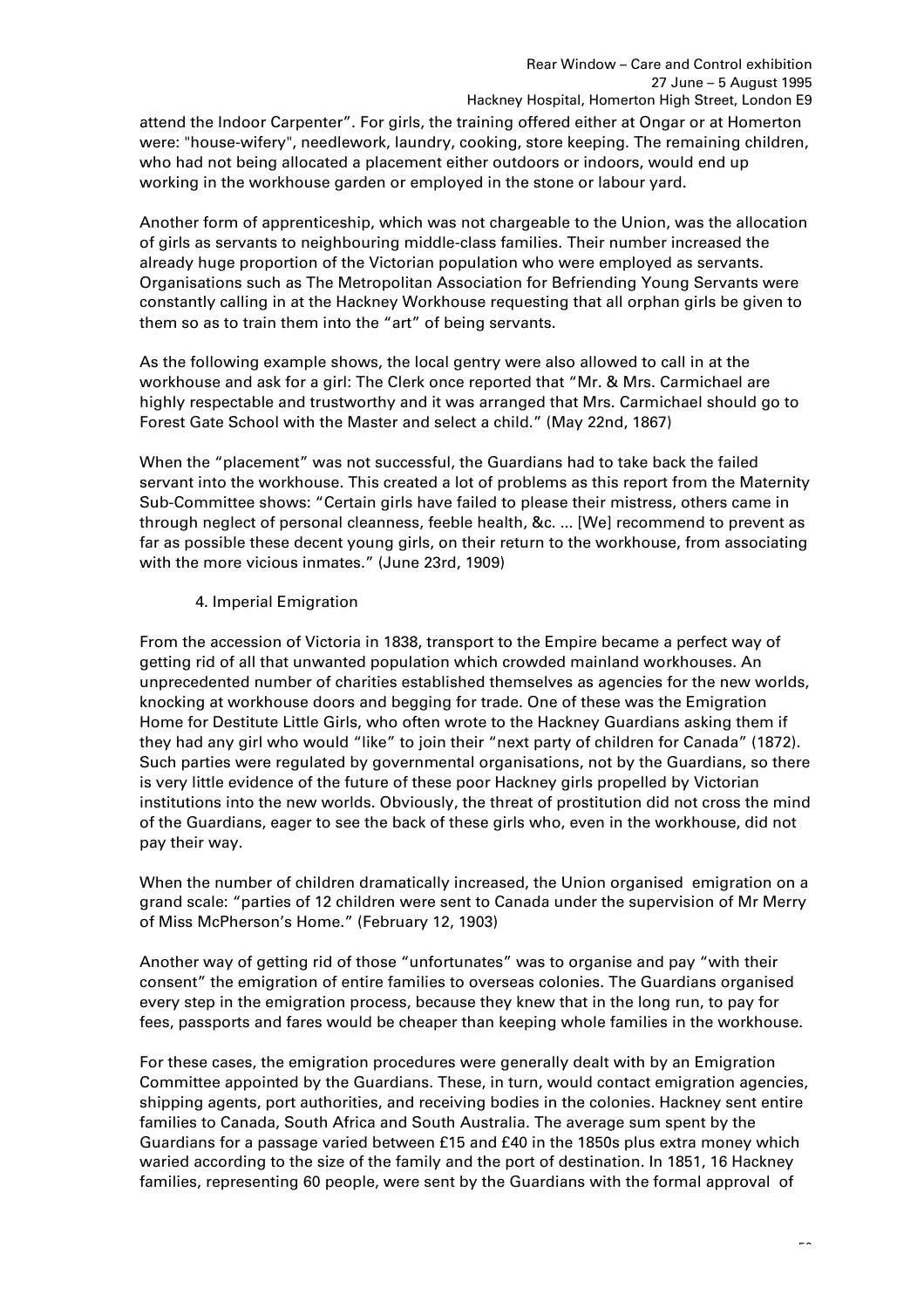the Poor Law Board to colonies. It cost the Parish £460, a modest sum compared to the cost of maintaining them in the workhouse for a year.

5. Other forms of Emigration:

Anything went as long as the Guardians saw the back of these unproductive children. Some boys were also sent to Army Bands: "Boys are now very much wanted for the Bands for the Army and the different Rifle Corps throughout the country, and those with a slight knowledge of music could forthwith get engagement in that line." (January 16th, 1860) Some others were sent with the help of the Association for Befriending Boys to coal mines at Brighouse in Yorkshire.

6. The final measures:

During the overcrowded years, the number of children was such that the Guardians urged the neighbourhood couples without children to become temporary foster parents to poor children. The deal was to look after a child until he or she would be of age to go boarding school.

The whole poor relief and educational system, with its complex Poor Law ramifications, was progressively dismantled with the passing of Children Acts (1903) and the numerous Education Acts.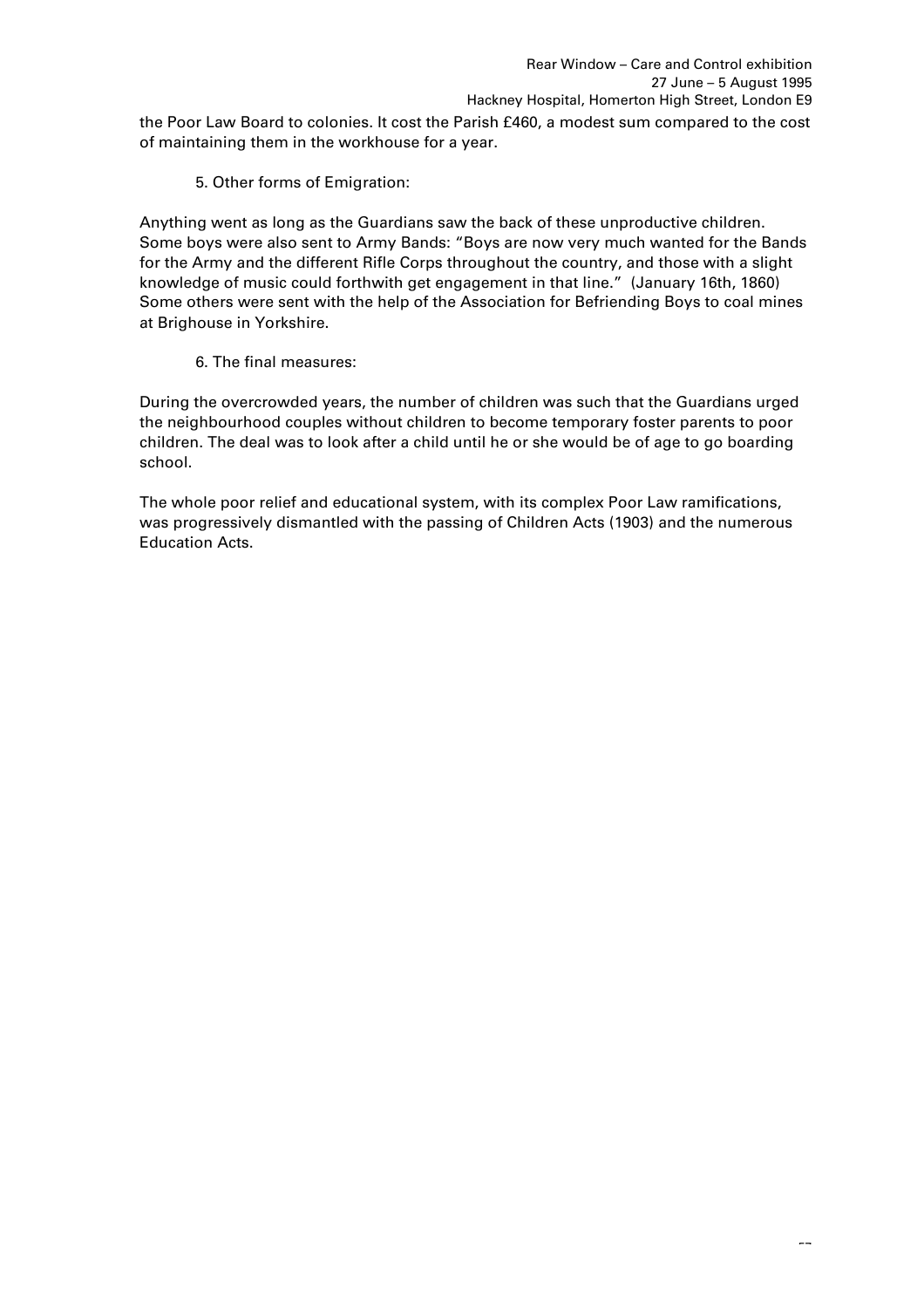**PART 3:**

**HACKNEY CENTRAL INSTITUTION 1867-1930**

- **1. The Workhouse Population 1867-1930**
- **2. Insanity under the Union 1834-1930**
- **3. Union Life**
- **4. Towards Hackney Hospital**
- **5. The beginning of the End**
- **6. Towards the Welfare State**
- **7. A Workhouse in War**
- **8. Post War Changes**
- **9. Votes of Thanks**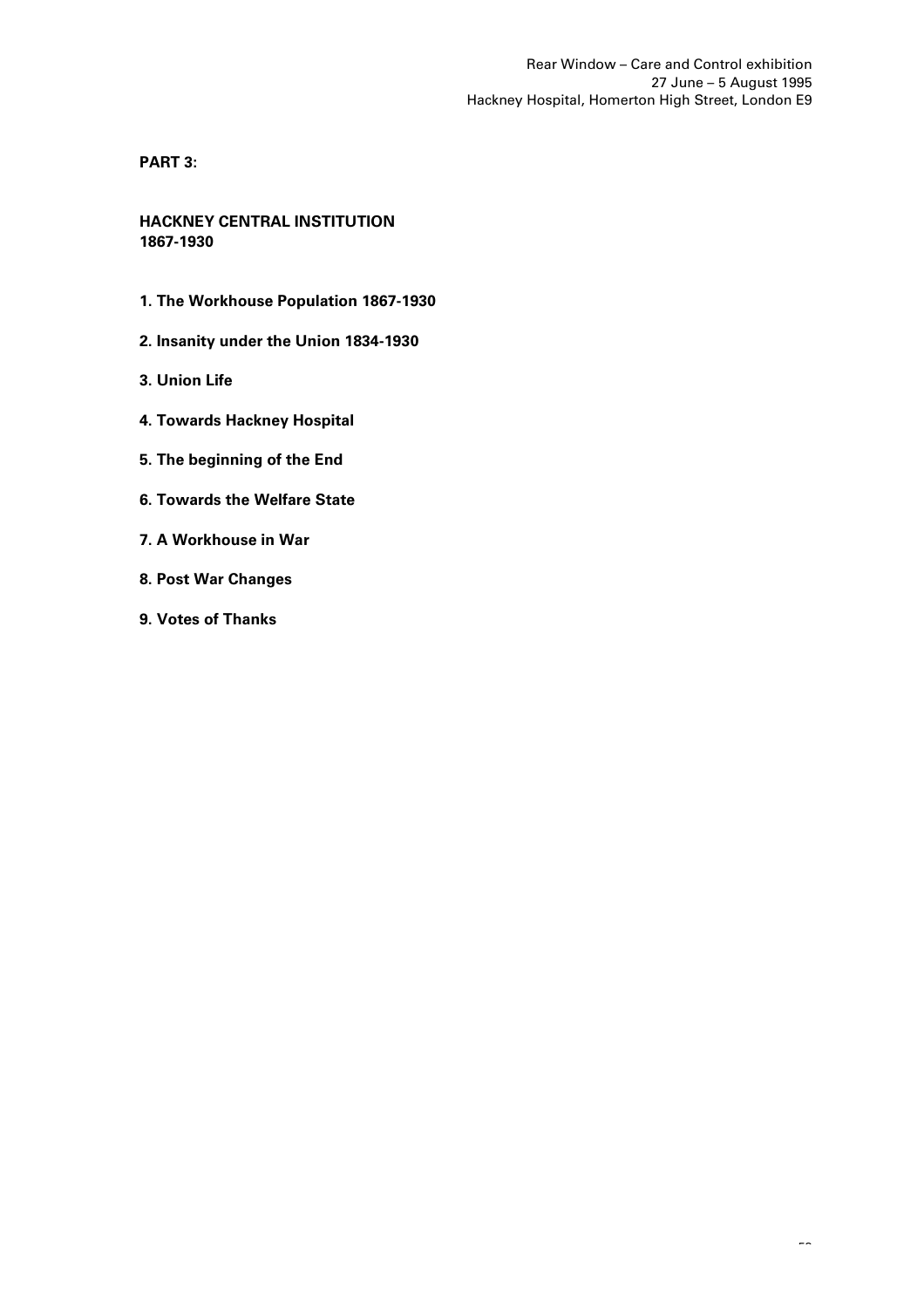# **Saturday October 22nd**

#### **Hackney Workhouse Population: 1867-1930:**

1. The Overcrowded years - 1867-1930

The last time we mentioned the number of adult inmates in the Hackney Union it was 1837: 380. This figure will slowly increase over the years:

|       | Inmates | Infirmary |  |
|-------|---------|-----------|--|
| 1845: | 436     |           |  |
| 1850: | 476     |           |  |
| 1856: | 420     |           |  |
| 1860: | 518     |           |  |
| 1866: | 564     |           |  |
| 1872: | 491     |           |  |
| 1877: | 775     | 294       |  |
| 1882: | 435     | 385       |  |
| 1885: | 997     | 382       |  |
| 1887: | 900     | 361       |  |
| 1890: | 997     | 435       |  |
| 1902: | 840     | 448       |  |
| 1912: | 836     | 664       |  |
| 1920  | 1056    | 653       |  |
| 1930  | 1030    | 663       |  |

The various Official Returns give us the total number of paupers in receipt of relief. In addition to the inmates and sick paupers at the Infirmary, we now must add the children sent to schools (in Essex), the Insane and Imbeciles in asylums, the acute sick in acute hospitals, &c. Some of the former figures then read:

|       | Inmates&Infirmary | <b>Schools</b> | Asylums & Hospitals | Total |
|-------|-------------------|----------------|---------------------|-------|
| 1877: | 569               | 243            | 390                 | 1202  |
| 1885: | 1192              | 460            | 577                 | 2229  |
| 1890: | 1432              | 479            | 990                 | 2901  |
| 1912  | 1500              | 846            | 1695                | 4041  |
| 1930  | 1693              | 293            | 1327                | 3313  |

These new figures exclude casual and non-settled paupers and the immense number of outdoor paupers, living on the Guardians' weekly dole.

Overall, the dramatic increase in the last thirty years of the nineteenth century is due to the famous "Great Depression" which brought an unprecedented number of farmers to the cities (the Lancashire Cotton famine of the 1860s), and created inflation, unemployment, &c. Another reason is the increase of immigrants from the continent which created the sweating shops, and provoked conservative reactions like: "The Board criticised the unrestricted system of alien emigration, saying that it is largely responsible for the present congestion of the labour market." (February 2nd, 1890)

The second wave of increase appears after the first World War, the reasons being here analysed in the chapter "A Workhouse in War".

These various increases forced the Guardians to constantly enlarge the institution so as to house all the paupers. A report from the Master of the Workhouse of February 29th, 1888,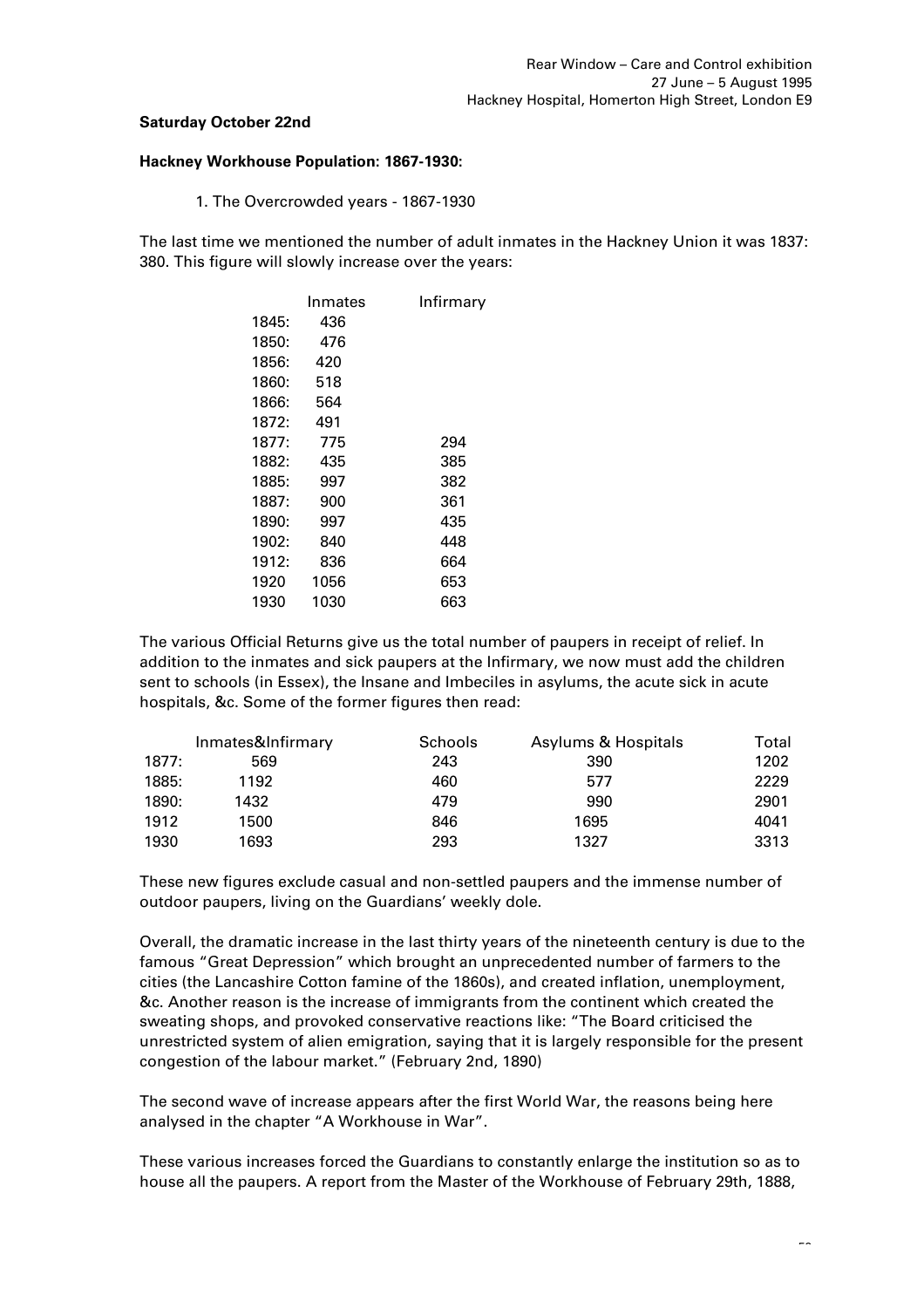clearly illustrates this: "that the number of applicants for admission to the casual wards is still increasing and the temporary provision made for their accommodation is no longer adequate. I would suggest that wooden platforms be fixed in the men's waiting room, which would give sleeping room to a far larger number that can at present be received. ... We also have a larger number of applicants from men who have been refused admission at other Unions."

This last remark in the Master's report is typical from an East End Institution at the time. The number of inmates sent over by Poplar or Whitechapel during the overcrowded years is incalculable and so are the orders of refusals.

2. The Religious Creed:

Church Records are in this instance a very reliable source in the analysis of population. According to the Religious Creed Register, held by the Infirmary, the majority of inmates were Church of England. Baptists, Catholics and Jews were a minority. This is not surprising; Hackney residents were 95% Church of England, 4% either Wesleyan, Methodist, Catholic Apostolic, Congregationist, Lutheran, Unitarian, Baptist, Salvationist, &c. The 1% remaining were Jewish.

Over the years, the Guardians accepted the visitation of priests for other religious faiths into the workhouse. (The first of such visits took place September 2nd, 1850, when the Guardians formally accepted that priests from the Wesleyan Methodist Society could enter the premises of the workhouse in order to distribute religious tracts and exhort people into their faith.)

The Infirmary Creed Register gives an insight into the inmates' religious creed. The few records left show the composition of the Workhouse at the turn of the Century: As in the neighbourhood, the majority of the inmates were Church of England. There were very few Jews at the Workhouse. The majority of Catholics, as Mayhew points out, were Irish.

The low percentage of Jews amongst the Workhouse inmates is normal. Jews had their own system of relief and their own shelters; however, such a low percentage is surprising. The coincidence of an army of unemployment, the competition with provincial factories, the influx of Russo-Polish-Jewish immigrants and the persistence of small-scale production created the sweat shops of East London. By the mid-nineteenth century, the scale of "sweating" became a major problem. Because of their number, the Jews were immediately associated with both the cause and the perpetuation of the economic evil -poverty. It is difficult to compare the living and working conditions of the "sweaters" with the inmates in the Workhouse. It is impossible to compare the life of a female inmate with the case of Elizabeth Killick:

"a poorly dressed woman of middle age, [who] stated that her husband, a boiler maker, had been in the Infirmary, three years paralysed, and that she received no money from his club because he had been 'scratched' there seven years. She was a trousers finisher, and could make 14d a day by working from 6 o'clock in the morning till eight at night, but out of that she had to provide trimmings —soap and cotton— and made only 1s a day clear. After paying 2s a week rent, she had 5 shillings a week to provide food, fuel, light and clothes for herself and three children."14

Both cases had their own histrionics and can only add to the tales of misery that afflicted East London at the time.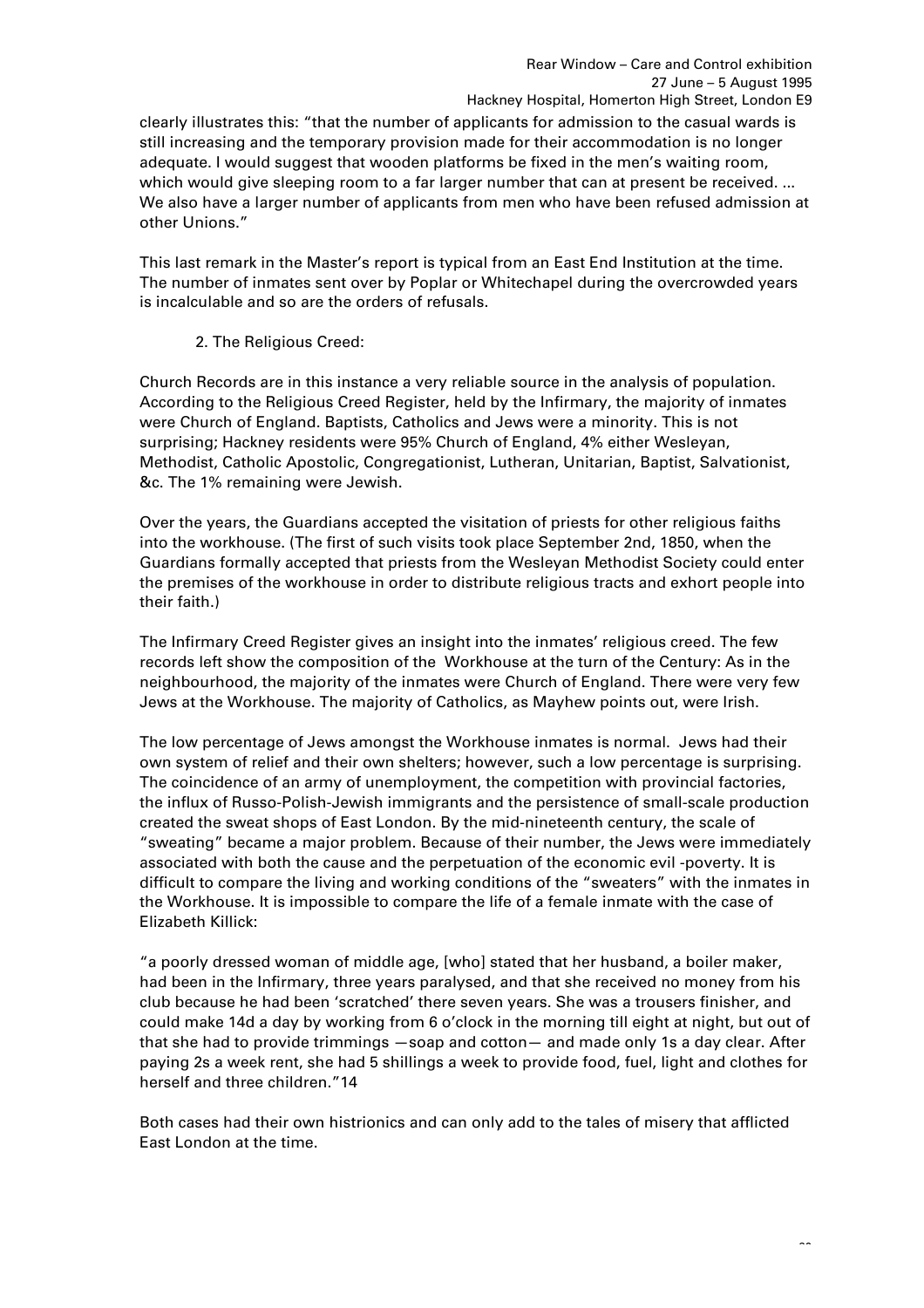Amongst the few Jews admitted at the Hackney Workhouse Infirmary, only 5% came from the Workhouse itself. And the majority of them were referred, not by a member of the family, but by a friend or by themselves. This confirms that the Workhouse only housed Jews who did not seek the Jewish relieving system in place. (Over the years this changed drastically. By 1930, the Hospital had a permanent Rabbi and hosted synagogue services.)

Finally, one case deserves to be mentioned: Hannah Game, who was born in 1829, who lived at the Workhouse between the February and March 1910 and who gave as a Religious Creed: "Independent".

3. The consequences of the Increase:

The increase in population did not change the politics of the Local Government Board who administered the Poor Laws at the time (1871-1919). In a circular issued in December 1871, the Local Government Board, in an attempt to reduce the number of paupers in statistics, recommended Boards of Guardians not to give relief so readily and without sufficient enquiry.

However, at a parliamentary level, several attempts had been made to curb the rise in the number of paupers:

The first one is the Public Works Act of 1863, which allowed local authorities to obtain loans so as to support public work schemes and to employ the "able-bodied" unemployed (a word which, it is significant to note, first came into use at the end of the nineteenth century).15

The second one was the Chamberlain Circular (set out by Joseph Chamberlain, President of the Local Government Board) in 1886, which encouraged different sorts of work for the poor looking for work.

The third attempt to modify the system came through the 1884 Reform Act, which had given the vote to working male householders in both the borough and county constituencies. This did change the position of the labouring poor in society, and will be the point of anchorage for the Welfare changes of 1906-1914.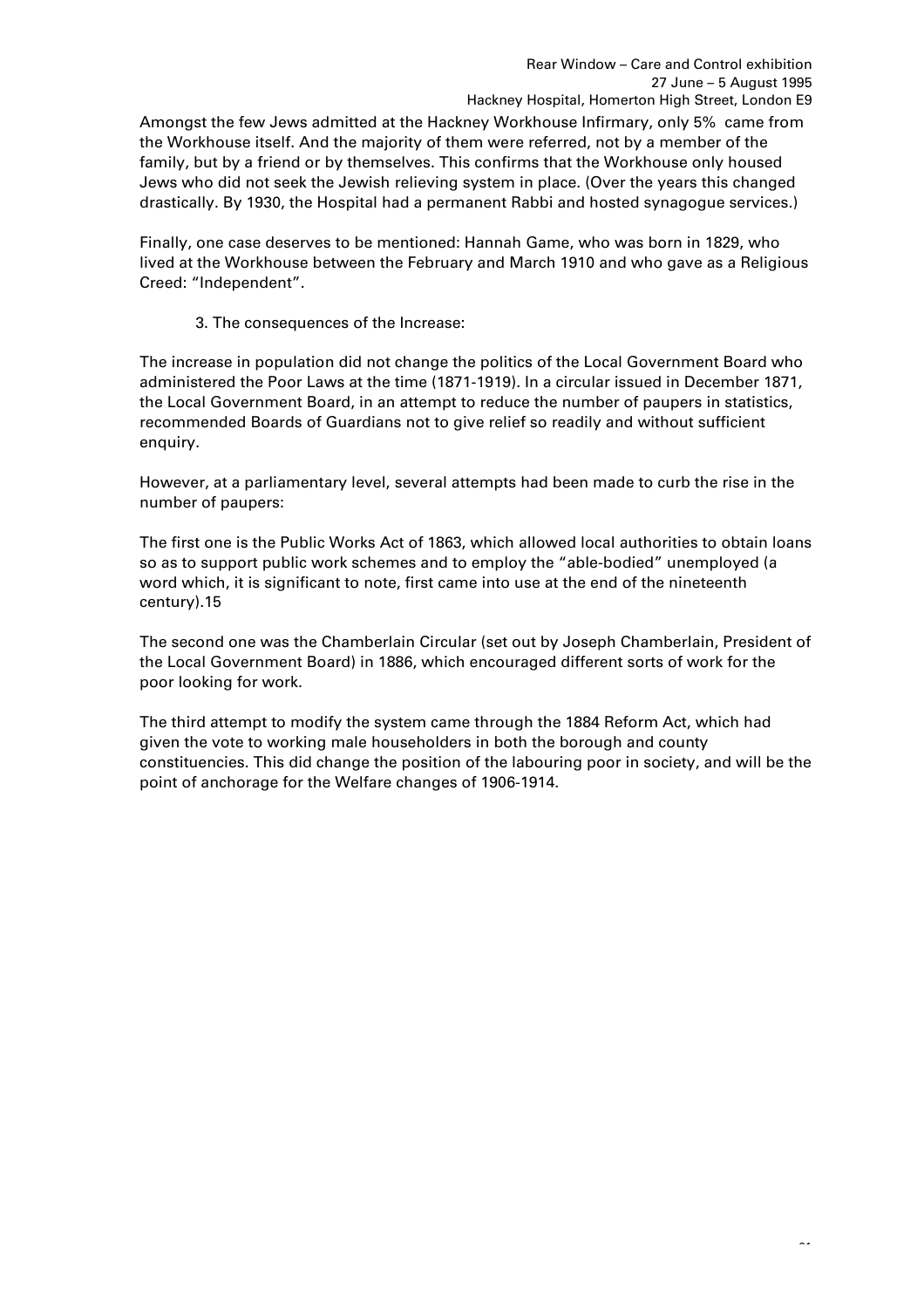#### **Wednesday November 2nd**

#### **Insanity under the Union System: 1837-1930:**

Part of the great "improvements" of the second half of the nineteenth century was the construction of purpose built county asylums. The first was at Hanwell in 1831, the second was at Colney Hatch in 1850, five years after the Lunacy Act, and much later the London County Lunatic Asylums of Banstead, Bexley, Cane Hill, Claybury, Epsom, Tooting Bec, Maudesley, &c.

- 1. The Union Lunatics in County Asylums:
	- a. Establishments looking after Hackney Lunatics:

As we already mentioned for the eighteenth century, Hackney poor lunatics were either sent to private mad-houses or county asylums, or they were left to wander in the workhouse. The ones sent to lunatic asylums had no control over which establishment they were sent to. When the various local asylums were full, the lunatics were sent wherever there was room for them. In 1846, after being refused at Hanwell and at several other institutions, Mrs May, a parish pauper, was sent to Langley Lunatic Asylum in Buckinghamshire. In 1888, the Union entered into contract with institutions as far away as Lancaster, sending there poor "patients who are not in the habit of receiving visits from relatives or friends." (February 27th, 1888)

But most of them were sent to local institutions in the County: A report from the Board of Guardians of October 1850 lists the number of lunatics in their charge and the institutions who looked after them: 29 at Hanwell, 21 at St. John Miles House and 2 at Aubin & Co (56 in total). It also gives individual remarks: "apparently rational, harmless, not seen, no appearance of insanity, quite inoffensive, willing to work, industrious, apparently recovered, unsettled..."

As the century progressed, the number and type of institution receiving Parish poor would expand and become progressively more varied. "Scientific progress" would imply a better classification of lunatic inmates, with the distinction of epileptics —sent to a colony at Ewell—, "feeble-minded poor" —sent to the National Association for the Feeble-Minded in Shepherd Bush, &c.

The other main institution in charge of Hackney lunatics was The Metropolitan Asylum for Imbeciles of Leavesden, which housed 115 parish poor in the 1870s. (The Lunacy Amendment Act of 1890 then eradicated all "imbeciles" from workhouses.) The Leavesden Institution, which received a lot of lunatic children aged 5 onwards, appears in the Minutes to have had a very bad reputation. Amongst the various negative reports this one stands out: "[The father of a poor lunatic] was grieved to find that his son was in a wretched condition in a half starved state, with a bad foot and which in his opinion was caused by the boy's having been neglected and that as he was deaf, dumb and blind he would not make any complaint himself." (March 12th, 1873)

b. The harsh reality of the nineteenth century improvements:

The main difference with the past (before the Amendment Act and the Lunacy Act) was that the Commissioners and later the Poor Law Board with the help of the Commissioners in Lunacy oversaw each case reported by the Union. In capitalist fashion, productivity was of prime importance: the Commissioners often ordered some cases to return to the workhouse on the grounds that they could sustain the burden of work.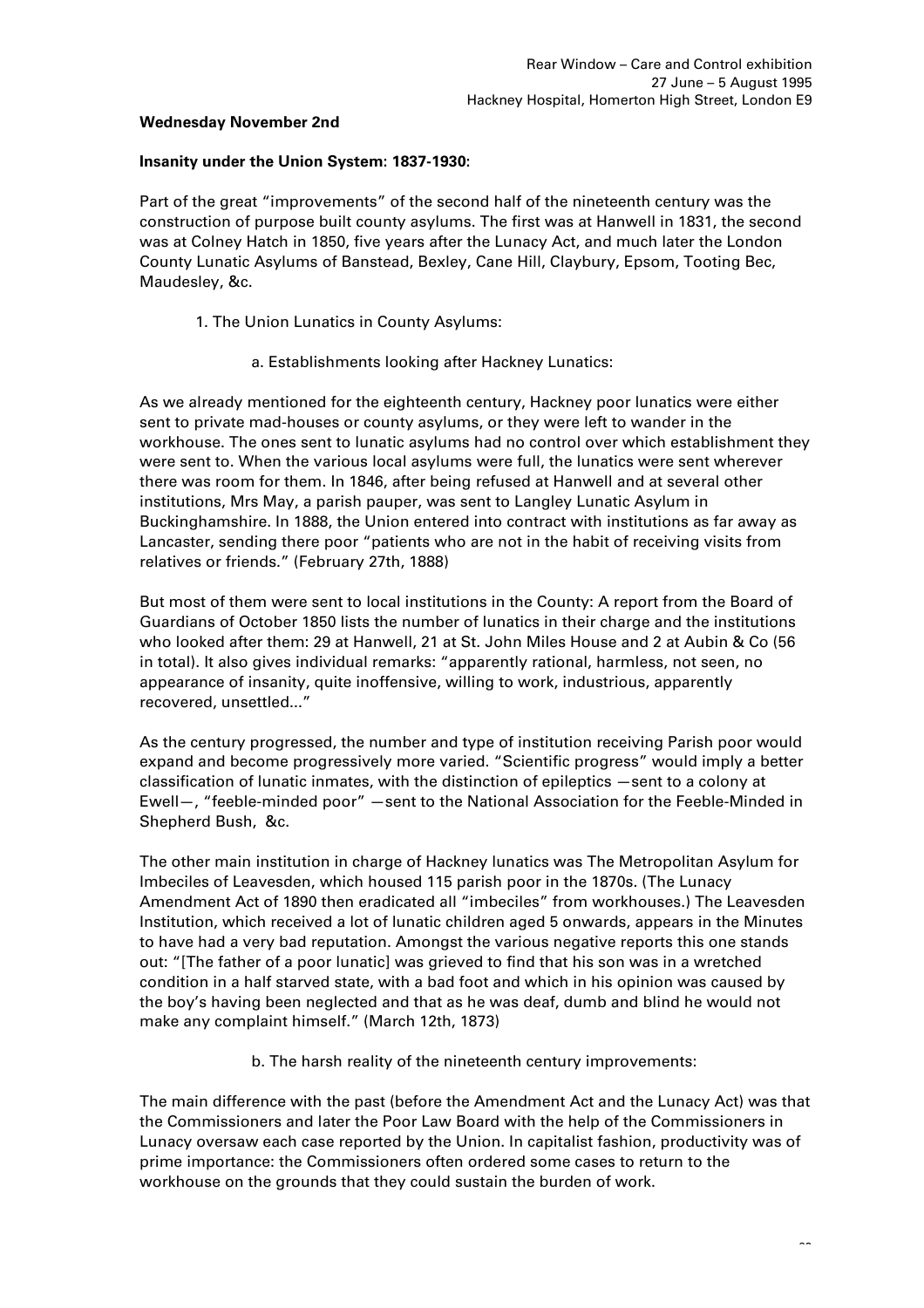Ironically, when the new Colney Hatch Lunatic Asylum opened in December 1850, its Medical Superintendent, in a desperate attempt to find "clients", came to the workhouse and without the approval of the Guardians selected its first "patients". The Guardians replied: "Some of them have been many years comfortably domiciled in the House and have been employed advantageously in a variety of ways and have been perfectly harmless, orderly and quiet and that unless they had hope of alleviation or cure, such persons might be seriously injured by removal to a Lunatic Asylum." (September 1st 1851) After a series of letters, a deal was done between the "empty" Colney Hatch and Hackney to pass over all lunatics already held in private mad-houses to the new "superior accommodations" provided by Colney Hatch. Here again, financial considerations took precedence over the well-being of the "unfortunates".

Until 1867, the Parish also kept a regular eye on these unproductive paupers. Nine years after opening, Colney Hatch housed 1,140 "inmates". Amongst them were "21 males and 31 females" belonging to Hackney. As expected, the first reports from Lunacy Committees mentioned that "the attention of Officer Wards men and servants throughout the Establishment must be praised worthy to produce so much order, regularity and cleanness". (October 19th, 1859) But 50 years later the reports were slightly different: "The Committee were not favourably impressed by the bedrooms of the female wards, which were dark and had only a small window, high up, the bedstead being very close to the ground, the room having a general depressing effect." (February 12th, 1903)

Over the years, numerous political changes transformed the relationship between the Parish and its lunatics in asylums. The most influential change happened when the Metropolitan Asylum Board took over the administration of Lunatic Asylums and established a "scheme for the classification of mentally defective persons, involving the transfer of cases to various institutions and colonies". (April 19, 1912) This takeover also meant that although still chargeable to the Union, lunatics were for the first time left under the exclusive care of centrally controlled health authorities.

- 2. Lunacy in the Union:
	- a. Definitions:

Indoors, the situation was different. A report from the Lunacy Commissioners of September 7th, 1857, clearly draws a picture of the type of indoor lunatic: "I have examined 5 inmates who are at present the only persons therein classed [by the Medical Attendant and the Guardians] as of unsound mind [3 males and 2 females]. The one named John Boys professes to have got rid of his delusions, but I am inclined to think that he merely disavows them, not wishing to be sent to the asylum. The nurse informed me that it is not a week since he gave expression to them. The other is a boy of 11, an imbecile. The third one is nearly 70 years of age and has a delusion that he is a grandson of the great Napoleon, but is quiet and harmless. The two females are young women congenitally imbecile who will soon be removed to a Metropolitan District Asylum. All these patients were at the time of my visit in various sick wards under the care of the ordinary nurses. This care appears to be adequate and satisfactory. The lunatic ward is now under the care of a paid attendant, but neither of them had any patient classed as of unsound mind therein." (Extract from a report from the Commissioners in Lunacy, September 7th, 1857)

No other medical report is given of their state. One can only imagine that these "tamed" individuals had a good capacity for work and/or perhaps a particular relationship with the workhouse (a relative, a guardians, &c.) and had not therefore been removed to a lunatic asylum. Overall, it seems that the workhouse only kept those it could contain. A late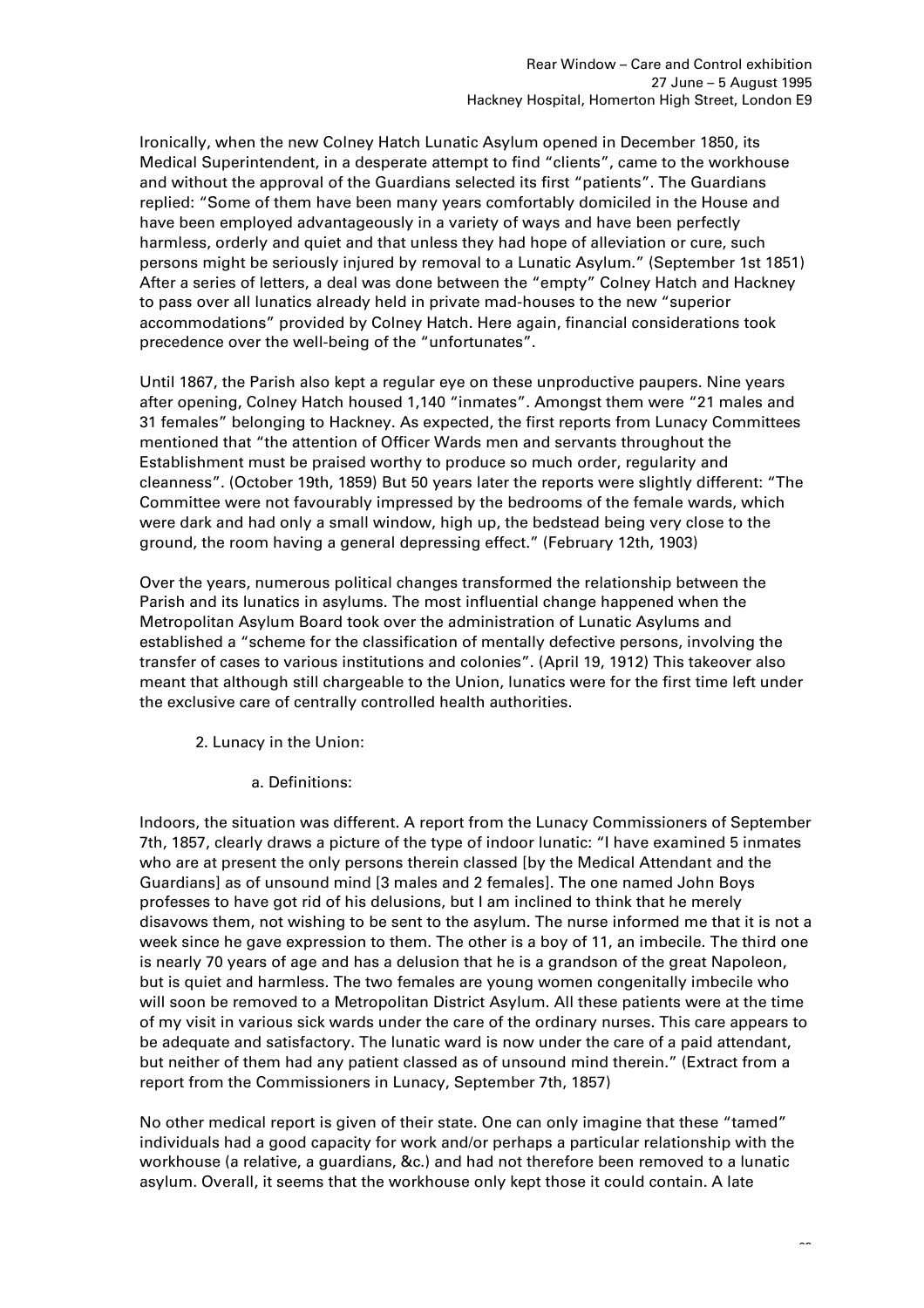example gives us a quite clear view of the in-house lunatic medical attendant's limitations: "John Jarrett was admitted to the mental wards with acute Delirious Mania on the 15th inst. On post-mortem examination it was found that the underlying cause was Cerebro Spinal Meningitis. Every precaution has been taken to prevent the spread of the infection." (June 22nd, 1915)

b. Medically Monitored:

However, there was growing concern over the superintendence of these "idiot" cases: A letter from the Medical Attendant of the Workhouse to the Guardians of June 26th, 1850, provides us with an example of such concern: "Last Sunday an idiot in the House attempted suicide. The reasons which more particularly induced me to make my report are: 1. That although taken care of as far as the arrangements of the House admits, they have no proper superintendence or any treatment to ameliorate their condition. 2. They want employment but in instituting this, the Master finds his other arrangements frustrated. 3. [Some of them] are dangerous, requiring removal. 4. There is no proper male Lunatic ward. ... 5. A workhouse is not adapted for a lunatic asylum."

These concerns from the Medical Attendant sparked off several internal visits from the Guardian's Lunacy Committee resulting in reports and recommendations such as: "Provided it is deemed expedient to retain our chronic cases of lunacy and idiots in the House, it should be borne in mind that we have to deal with a class of cases, that although unable to reason with, and judge of matters as rational beings, yet that nevertheless they are not devoid of human feelings, but on the contrary in many cases they are rendered more acute, our aim should therefore be to raise them from their dormant condition and elevate them to a social position by making them feel they are still fellow creatures and not outcasts from society and to this end I should recommend to pay a full time attendant to the care of males and another to the care of females; that the day wards of the Insane should contain at least 200 cubic feet of space to each person and be placed in a cheerful spot overlooking the garden and railway, they should have the walls painted and decorated with pictures, and books, chess, building bricks and such amusements should also be provided; that the sleeping apartment should be supplied with means of washing and bedding, that the beds should be 3 to 4 feet apart, that the means of washing and bathing should provide hot water in winter and cold in summer, and that in no account should teasing, punishing the patients or seclusion should be allowed."(June 6th, 1860)

These recommendations were met two years later when The Lunacy Act of 1862 required to "transfer all the insane inmates from workhouses to asylum and vice versa..." In effect, the Act forced workhouses' infirmaries to pass the responsibility of indoor "lunatics" to a Metropolitan District Board and the charge of their maintenance to a Metropolitan Common Poor Fund.

This, however, did not put an end to the care of lunatics at the Workhouse Infirmary. In actual fact, the various cases that emerged amongst local poor who were not directly sent to county asylums carried on being dealt with by the Medical Attendant. Until the end of the workhouse system, the Medical Attendant carried on his duties, confining a few "lunatics" in B Block, to its basement "padded rooms", and assessing at the Mental Observatory Block whether any new case brought to him should be sent to a county asylum.

3. Some reliable and revealing facts: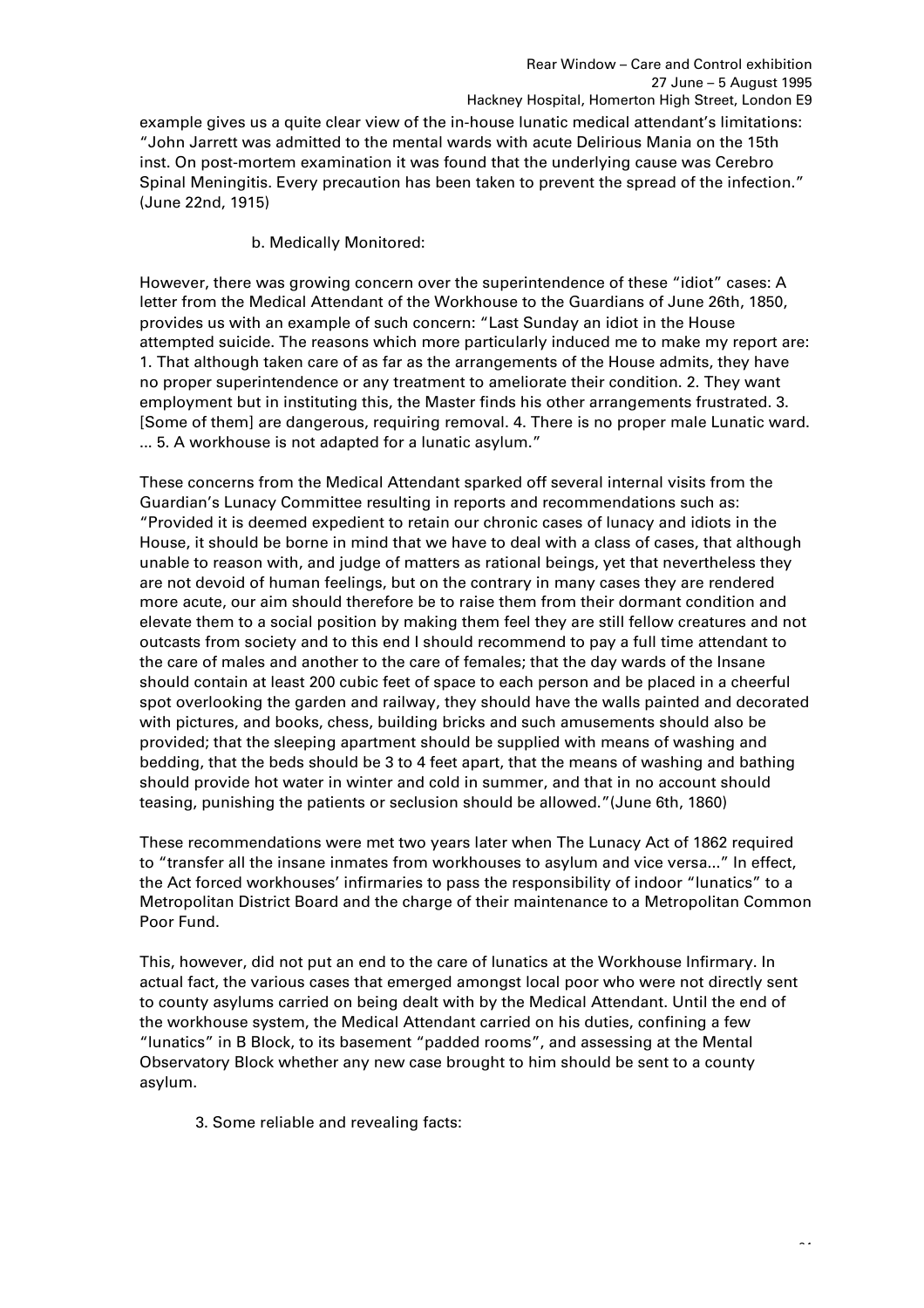A reliable but late source of information on these cases comes from The Infirmary Register of Death: 1896-7, 1914. A systematic survey of the causes of death at Mental Block of the Infirmary for the years 1896-7 shows the following causes of death:

-Delirium Tremens -Senile Decay -Cerebral Disease -Inanition -Cerebral Abscess

From 1914 each case at the Mental Block was submitted to a Coroner's Inquest. These Inquests led the Medical Practitioner responsible for the Register of Deaths to write down more specific causes of death, for example: cerebral haemorrhage, cerebral paralysis or softening of the brain. At the same time appear words such as 'microcephaleous' or 'epilepsy'. However, a certain number of causes of deaths remain vaguely mysterious:

-Suicide while of unsound mind -Cerebral apoplexy accelerated by an accidental fall at the bed side -Senile Dementia -Cerebral Softening -Senility -Contusion of the brain from a fall out of bed

Some examples from the 1914 Register of Death speak for themselves:

-Kate Wright, age 35, died of acute mania and exhaustion on April 2nd, 1914. -Louisa Walter, age 41, died of a fall in the ward, Accidental Cause, April 22nd, 1914 -Herbert Charles, age 12, died of 'marasmus, rejected by parents', October 4th,1914.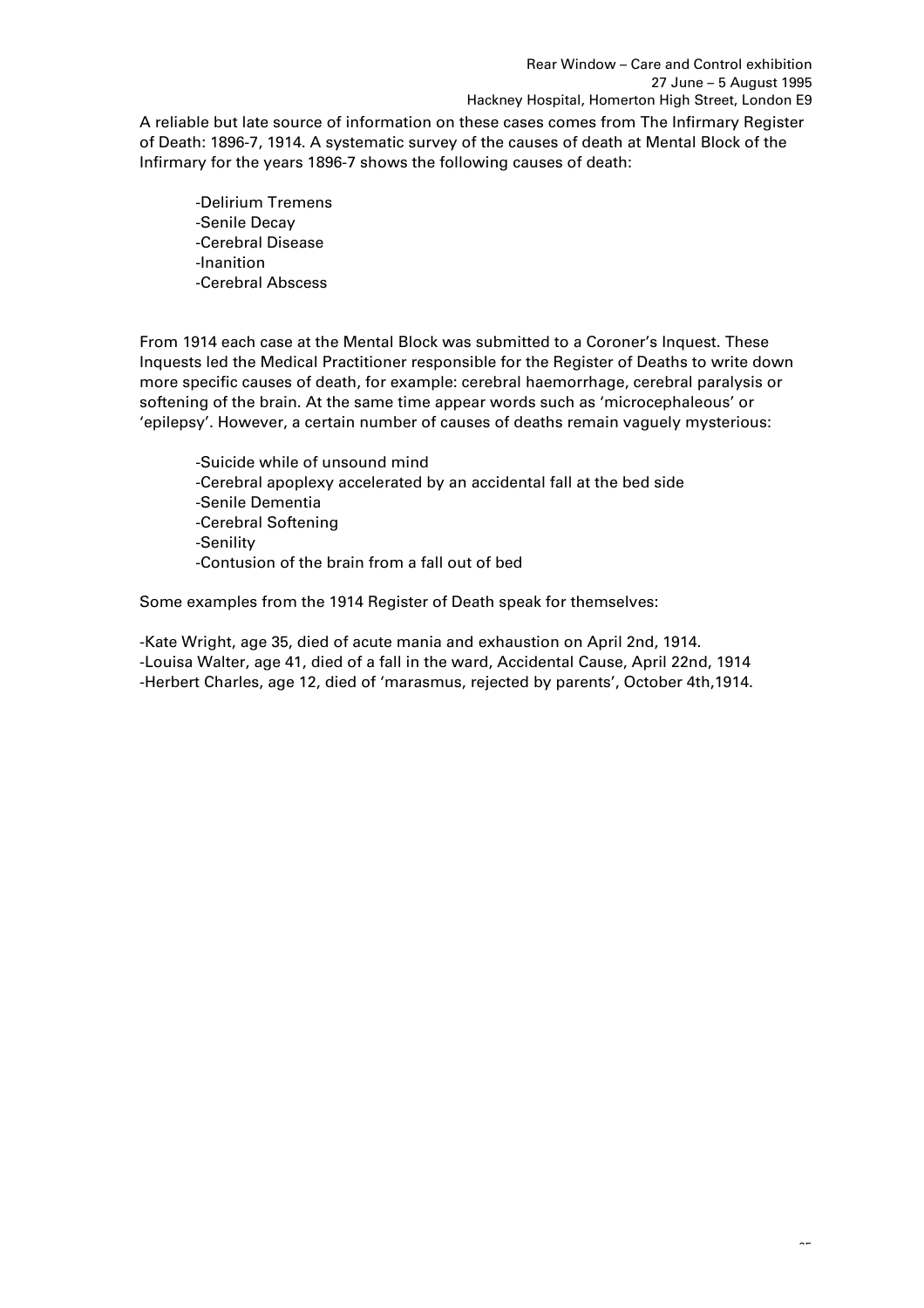# **Tuesday November 15th**

# **Union Life:**

1. The enforcement of the System by the Guardians:

Throughout the second half of the nineteenth century, the Guardians, pressurised by central government, enforced their system of care and control.

One of the first measures recommended by the Poor Law Commissioners to the Hackney Guardians is given in one of their letters of November 1839: "The Commissioners desire to point out that rewards to paupers for service performed by them in the workhouse are contrary to the regulations of the Commissioners. The Union being entitled to the full produce of their labour in return for the maintenance afforded to them." In the same letter they reminded the Guardians that "paupers make very bad nurses and are by no means trustworthy, especially where wine and other stimulants have to be administrated to the sick."

Amongst other changes ordered by the Commissioners was to allow only one day's holiday (i.e. outdoors) every month instead of one day a week when the Parish Trustees ruled over the workhouse, or to refuse applications for work in the casual —or vagrant wards to paupers who had already applied twice in the same month or again to require inmates to give "168 hours of notice before taking their discharge from the workhouse".

Outdoors, the system was also enforced: Until the change-over in the law, the Parish Trustees were able to subsidise charitable private ventures (like ambulant soup kitchens run by charitable ladies) which provided local paupers with additional relief. This was stopped by the Local Government Board on February 6th, 1873: "[We] do not recommend subscriptions being made to the aforesaid kitchens, but that the Guardians should provide such means of relief to be under their own supervision and control." The Guardians stopped subsidising and did not take control.

Although mean in aspect, these measures were only taken to reduce the cost of maintenance and to "fight idleness".

Another way of fighting idleness was to allocate the right punishment to the right crime. As we already said, until the Amendment to the Poor Law, there was great difficulty in assessing what punishment should be given to what crimes. The Commissioners resolved the problem by creating a whole list of new punishments: amongst the many of them, Hackney applied the following ones: Confinement periods in the workhouse: between 1 and 6 months; confinement periods in cells: 6 hours for minor crimes and 48 hours for serious offences (the stealing of ale was frequent and was considered a serious offence).

Confinement in the workhouse was another characteristic of the new regime imposed in 1834. The inmates who were before more at liberty to leave the workhouse whenever they felt like it were suddenly required to apply to the Guardians for a written authorisation before leaving the premises temporarily. This created an endless bureaucratic nightmare, with the Guardians sometimes being forced to write for advice to the Commissioners, giving all the details of the inmate's history before granting authorisation.

But beyond the severity of measures and the punishment of crimes, what characterised the new regime most was the severity of the treatment of inmates. For example, the Commissioners little by little forced the Unions which provided the activity of picking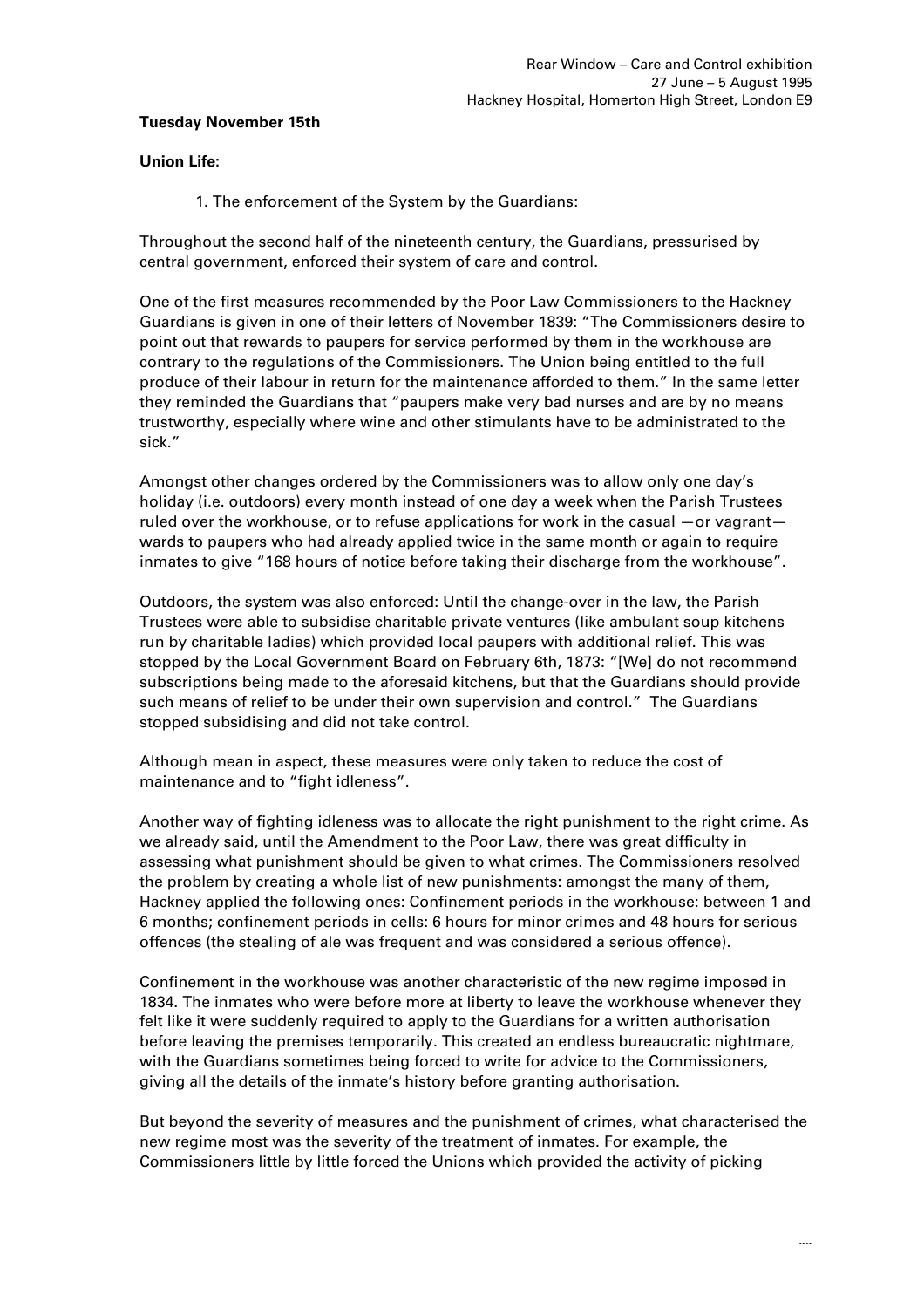Oakum to enrol "certain females, certain boys and certain infirm men". (February 23rd, 1842) They also reduced the visiting times from 2 hours daily to 2 hours twice a week.

It is not surprising then that the Medical Attendant provided the Guardians with the following report: "Of the first class of inmates a proportion are admitted under circumstances of bodily weaknesses from previous illnesses, I should say that generally beer or ale is necessary and upon then, it would be well bestowed. Others who are in a state of debility, a degree of malt liquor may be said to be a requisite article of support, and in my opinion for such of the children afflicted with scrufulous disorders, beer is equally necessary." (March 23rd, 1842) On this subject, it is worth noting that by the 1890s, paupers were allowed, on special occasions to drink gin ("Unsweetened - 6 Gallons for a year"), port wine ("14 Gallons") and brandy ("Good Foreign - 56 Gallons").

# 2. Poor women:

As can be expected, the condition of poor women in nineteenth century workhouses was not an issue. Women did not have statutory rights or even the right to claim for them. This is true for female paupers and for female workers.

The Board of Guardians was exclusively composed of men. The first woman ever to become Guardian in Hackney was nominated by the Local Government Board on May 2nd, 1885: on that day, Miss Henrietta Mallory took her seat at the Board alongside 21 men. Later on, when the suffragettes had their way, the Board of Guardians included 3 women in 1899 and 6 in 1902.

The administration was dominated by men. The Master had overall control over his wife and over every single female worker in the House. We have to wait until 1893 to see the first "Lady Committee" in the workhouse, 1899 to see the responsibilities of the Infirmary Matron separated from the Master's control and handed over to a Lady Infirmary Committee and 1910 to witness the creation of the Women Maternity Committee.

The condition of inmate women appears quite clearly if we compare the living conditions of women and men. On October 2nd, 1850, an analysis by the Clerk of the House of the accommodations provided by the workhouse shows that women did not even have the right to a single bed each. In this report, there were 156 able-bodied men sleeping in 156 individual beds and 143 women sleeping in 68 double beds and 3 single beds. Women with children often slept together, and sometimes with another female inmate. Besides the evident cut in linen costs, this situation was imposed by the Guardians puerly as a way of "understanding", under the circumstances, the needs of female inmates for warmth and reassurance, notwithstanding the possible conflicts arising from such intimacy. A report from a Guardian Committee once observed the "very great evil and inconveniences of the lying women with their children being allowed to mix and associate with other inmates". But besides these observations, no proper change in the attitude of the Guardians towards a more decent set-up for female inmates took place. We are far away now from the imposition of a uniform to mothers with illegitimate children, but the social conditions of women in workhouses will remain the same until the abolition of the workhouse system.

# 3. House distractions:

The distractions in Victorian workhouses were rare. There are very few reports on how the inmates spend their rare days off, evenings or weekends. Visitors were allowed in the workhouse from 10 in the morning to 3 in the afternoon only (from October 10th, 1838) and then only two days a week from 10 to 12. Sunday was spent preparing for church, going to church and then eating dinner. From time to time a travelling troupe performed in the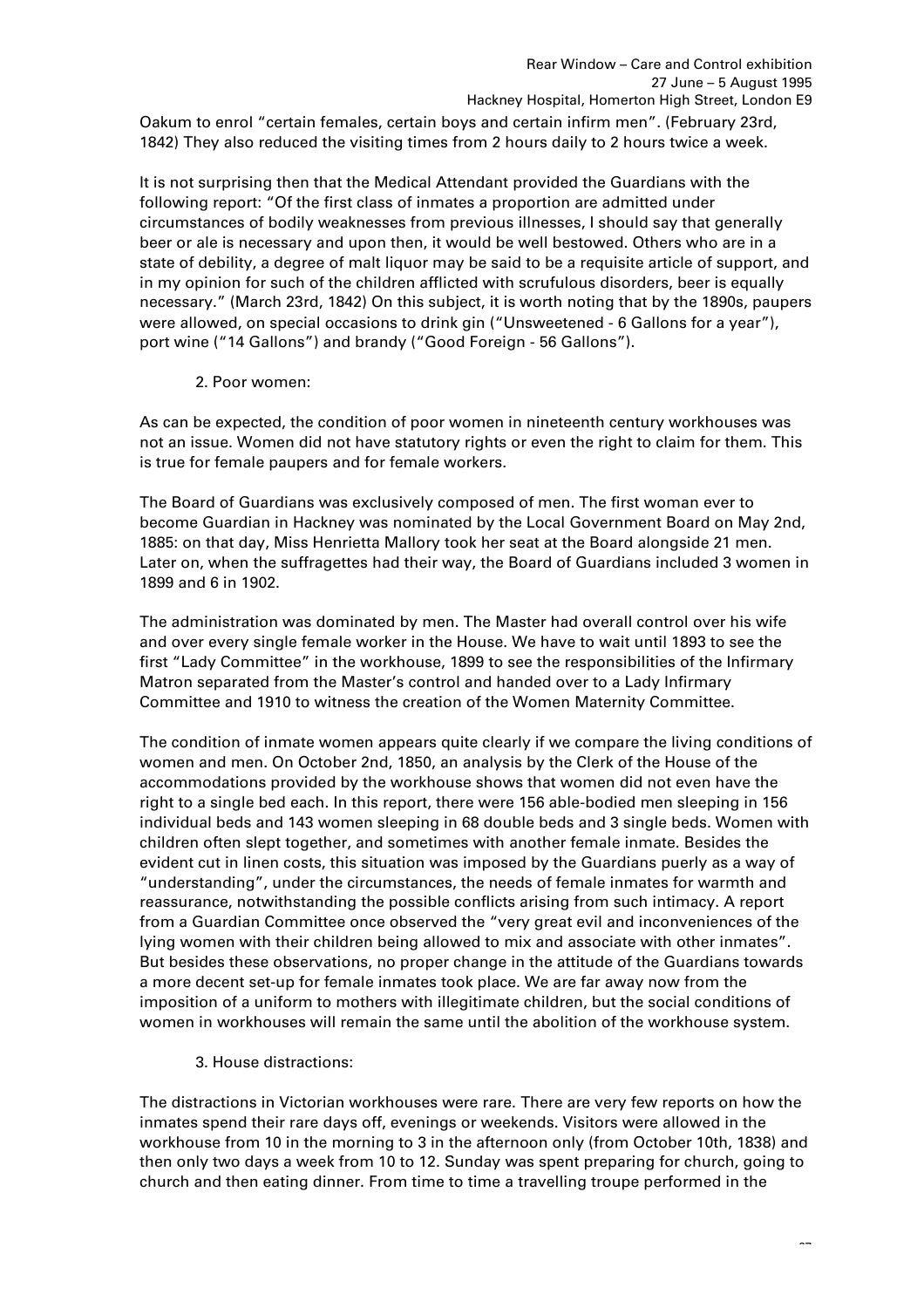House. Overall, that was it. Over the years, with the increase in social rights, the number of distractions became a more important issue, with visits to museums, to watch dress rehearsals at the Drill Hall, pantomimes at the Dalston Theatre, excursions to Clacton-onsea, &c. The most important point here is that there was no committee in charge of "entertainment", there was no occupational therapy. Any excursion, tea party or museum visit was the result of an external charitable act, (for example, the numerous types of entertaining work carried out in the Hackney Union by the Clapton Park Congregational Church).

The tools for distractions were also limited. It was only in 1839 that a lending library was introduced in the Workhouse. Before that, besides the Bible and Prayer Books, publications were not common items in the workhouse. The list of books provided by the lending library was sanctioned by the Workhouse Chaplain. And here is his first ever selection: "Homilies, Psalms, Gospels, Practices of True Devotion, Walton's Life, The Duty of a Man, Selected Sermons by Wibon, Evidence of Religion, Narratives of Shipwrecks, Natural Theology, Columbus, Captain Cook, Burton's History of the Church, Bingeley's Voyages, Beauties of History, Life and Death of Lord Rochester." (February 6th, 1839)

The Garden represented, for those who could work outside, the only real tool for distraction. It was considered a sane and wholesome way of spending time. Workhouse gardens were famous for being extremely tidy and well looked after. It is difficult to imagine now the extent of these gardens. Before the building of the Infirmary there was a garden on the corner of Sydney Street (now Kenworthy Road) and the High St. There was a field between the male block (now G&H block) and the northern railway link. There was another field and a garden at the back of the female block (now F block) and Crozier Terrace.

All these fields and gardens were looked after every day. Several reports from the House Committee insist on how "nice" they look and what an advantage it was for the inmates to "be surrounded by such cheerful surroundings".

With modern times, the indoor distractions increased and diversified. Some examples: On September 23rd, 1921, 130 inmates were taken in Motor Charabancs for a half-day outing to the beach. The same year saw the official introduction of a permanent indoor library (set up by C. Hewetson, Librarian of the British Red Cross Society, and ending up issuing 9,000 books a year in 1929). On June 18th, 1924, children over 10 years of age visited the British Empire Exhibition at Wembley. On December 11th, 1929, they purchased a Kodascope "to keep the mind of patients occupied", and several wirelesses. There were also annual concerts by bands from the Metropolitan Police.

# 4. Work:

The best account of the work routine in the Union Workhouse is given in the Minutes on November 9th, 1887: "Every person [employed in the labour yards] will be allowed 1 hour for dinner namely from 12 to 1 o'clock. The door will be shut at 5 minutes past 1 o'clock precisely. No persons will be admitted without a card. Every person will be required to break either eight bushels of stone or pick four pounds of oakum, as the superintendent may direct. Each person shall measure or weigh the task performed by him in such manner and at such time as the superintendent shall direct and wheel or carry the same to the place appointed for its reception. Every person will have to remain in the yard until 4 o'clock. No smoking will be allowed in the yard. The superintendent will have no power to allow any person leave of absence during the working hours. Any person neglecting to work or to obey the orders of the superintendent will be at once dismissed from the yard and will not be readmitted without an order from the Guardians. Should he or she in consequence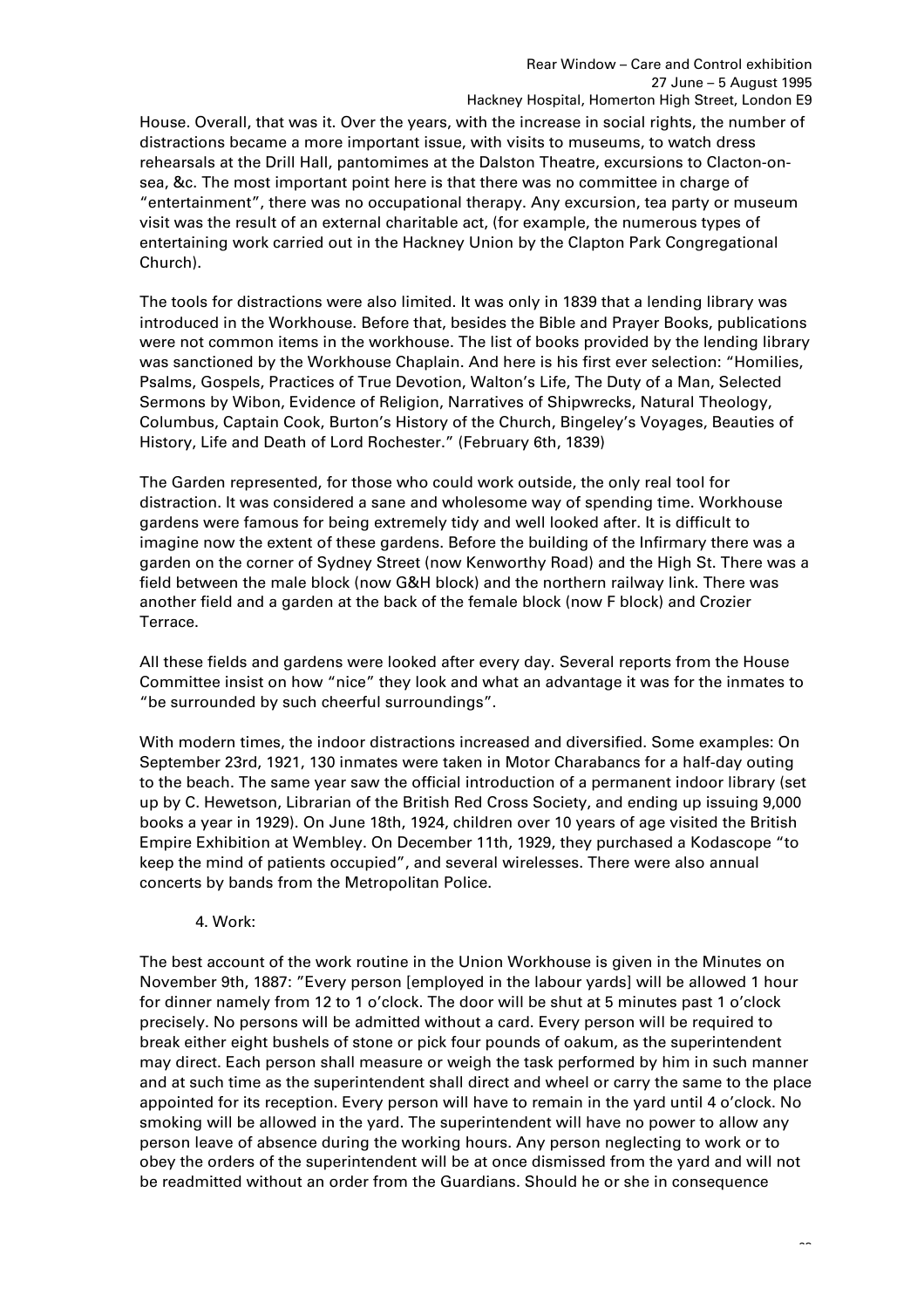become chargeable will be taken before a Magistrate and dealt with accordingly." The picking of oakum and the breaking of stone will be supplemented in the 1890s with the chopping of wood: "Every person is required to either saw sufficient wood for making 300 bundles or chop sufficient wood for making 900 bundles, or tie 500 bundles, &c."

5. Overall:

Overall, life in the Hackney Union Workhouse was better than in other workhouses in the East End. Although there was misery and drama, Hackney provided a secure, peaceful and controlled structure for anyone applying for relief. The gentrified area, the conservative Guardians, the high ground positioning of the House, the views, the gardens, made Hackney Workhouse, not a Victorian Rat-pit, but an economically constrained institution bound by puritanism and an over-powerful central authority.

As an illustration of this, we must point out that there was very little discord or violence in the workhouse. It was very rare to see the Master reporting a fight, a robbery or a crime. Here is one of the few examples found over 100 years: "that the Head Nurse had aided and abetted a pauper inmate in saucy language, abusive and insubordinate behaviour. She has been guilty of violent conduct, on the occasion complained of, by shaking her fist in the inmate's face"; the Guardians resolved that "the Head Nurse be suspended until next Board Meeting." (October 17th, 1866) The main source of problem seems to have arisen with the addition of the four blocks of the Infirmary. Apparently, unauthorised inmates frequently visited the Infirmary, turning the future hospital into "a loafing ground, [where they would be] soliciting, secreting food, lounging and smoking about the corridors and small rooms in the basement." (July 17th, 1912)

We must also mention here that although the system of punishment was enforced, the cellular wards in Hackney did not have the same effect in deterring casuals from applying as other cellular wards of other workhouses, which can probably be accounted for by the following causes: "the diet is better, there are neither locks or bolts on the door between the sleeping cells and the workrooms, and those detained on Sunday have 2 hours for exercise in the Yard." (from a report of the Superintendent Visiting Officer of the Metropolitan Casual Wards, October 7th, 1877)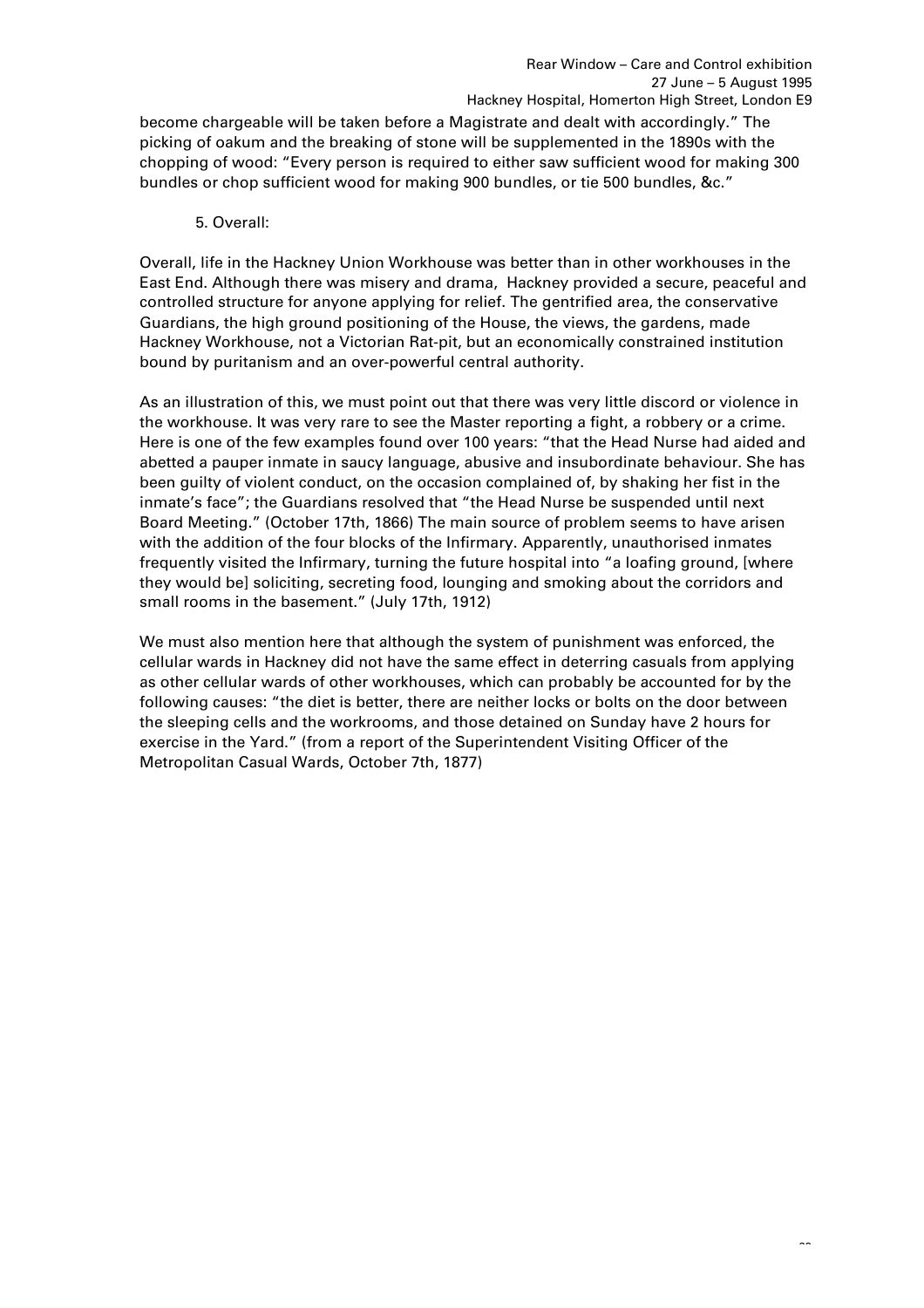### **Saturday November 26th**

#### **Towards Hackney Hospital: 1867-1929**

1. Political changes:

The Metropolitan Poor Act of 1867 is the first explicit acknowledgment of state responsibility for the destitute sick. It made provision for the establishment of separate asylums for the care of the sick.

Before 1834 the destitute sick were left in their own homes with a pittance of medical and outdoor relief. Those directly admitted to the Infirmary, if able-bodied and following the traditional self-help ideology intrinsic to the original day-to-day running of the Workhouse, had to pay in hours of work for the medical relief received. (The system in fact was quite elaborate: the Overseers had to keep a strict account of the cost of food and relate it to the work generated by each pauper. This ratio was then applied when the pauper claimed relief from the Infirmary.)

Between 1834 and 1847 the practice of admitting sick paupers instead of able-bodied men into the Workhouse become common and general to the whole country. After 1847 there was a sort of silent revolution in policy: the able-bodied were evicted from the workhouses because of the overwhelming necessity of admitting the sick. By 1867, the Poor Law Institutions had become the first public Hospitals.

Between 1867 —the year of the act— and 1929, the administration of lunatic and epileptic asylums, of hospitals for infectious and contagious diseases, of orphan homes and hospitals, and of workhouse infirmaries was given to a central authority in London: the Metropolitan Asylums Board. The aim was to combine into districts (the Metropolitan Asylum Districts) the parishes and unions of the Metropolis for the reception and relief of "poor persons infected with or suffering from fever or the disease of small pox or who may be insane."16

This new central authority meant a loss of power for the Guardians. For the first time, the Guardians did not control the life or future of their sick paupers. Locally, the new scheme created Permanent Medical Relief Lists (or "Street Lists") in each Medical District. Nationally, they lost even more power when the payment for the maintenance of sick paupers stopped being individual (i.e. X amount of relief per person chargeable to the Hackney Union) and became an annual subscription (1917). (This system, of course was more economical and less bureaucratic —roughly £10 to £20 per annum per hospital or asylum for the same year).

The change-over in the control of the running of the Hackney Workhouse Infirmary represented a major shift, which ended up creating Hackney Hospital.

Besides the Hackney Guardians' response to the new Metropolitan Act, which was that "it will cast an immense unjustifiable burden upon the rate payer" (August 29th, 1867), the Hackney Infirmary was considered as being built on the principles of scientific hospital construction and was therefore a perfect example of this change-over from workhouse to local hospital. But one element needed to change: Hackney Infirmary had been conceived as a hospital for the reception of elderly or sick inmates, not for local sick paupers, who were sent to Poor Law Hospitals. This change would only effectively take place when the cost of running the Infirmary became more important than the cost of running the Workhouse.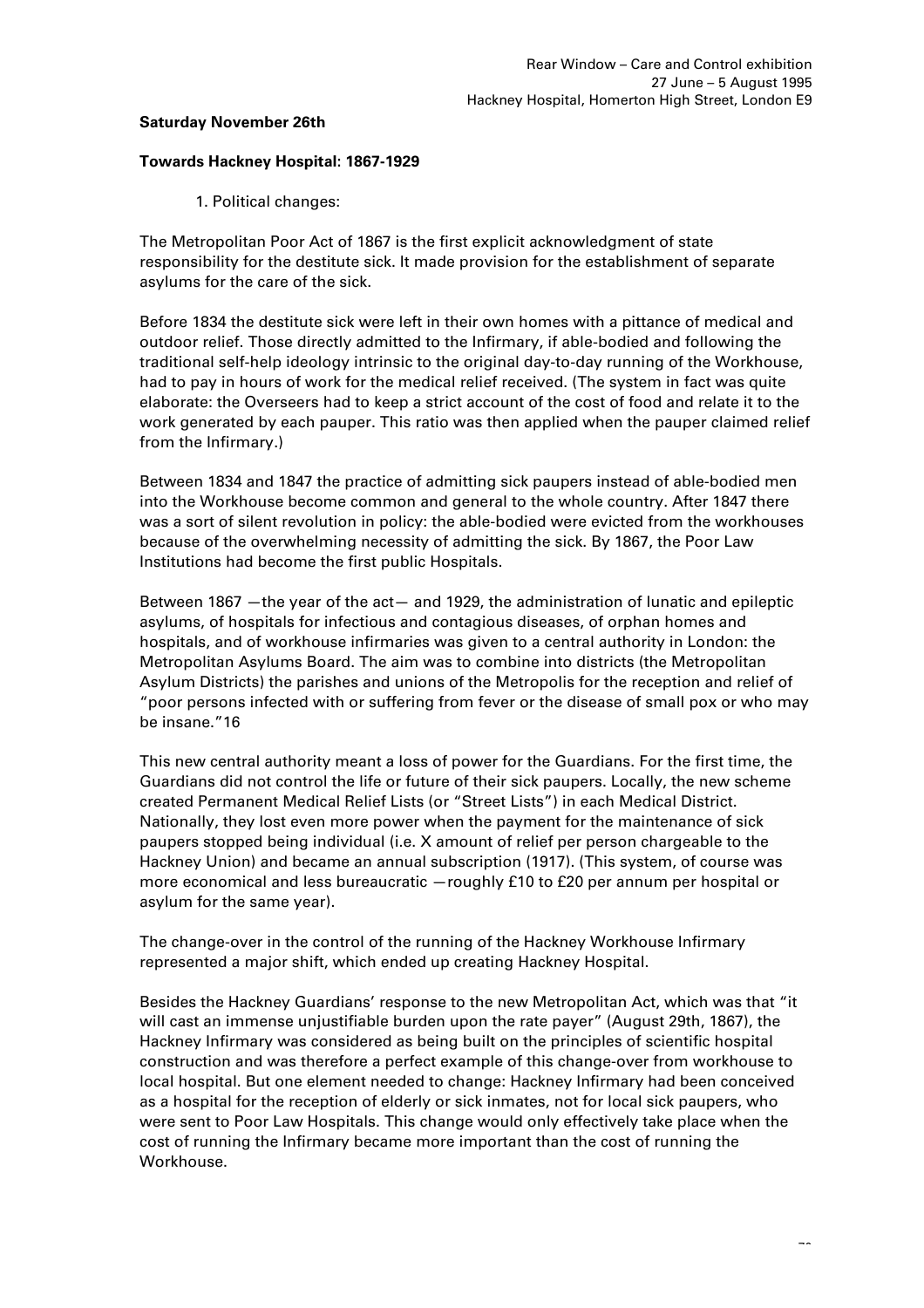2. The Erection of the Infirmary:

The erection of the Infirmary Blocks was not given to the architect in charge of the Workhouse modifications, but for A & B Blocks to W.A. Finch of Homerton and their contractors Mr. B.E. Nightingale *(sic),* and for C & D Blocks to Lee & Smith.

Both architects were local specialists in the building of institutions. Lee & Smith, for example, built institutions such as schools and alms houses in Hackney, Hoxton and Shoreditch (relief offices). Although prestigious, the profession of official architect for Boards of Guardians was badly paid. They generally received 5% of the total cost of the building work.

The building of the four blocks (A,B,C,D,) took over 40 years from 1869 to 1910. Over that period, the Infirmary was to turn itself from a small house with only four wards, each 21 feet by 19 feet, to a fully functioning, grand scale local Infirmary.

It was actually a recommendation from the Commissioners which prompted the concept of a large Infirmary: "The Commissioners are persuaded that it would be found more convenient and economical to have the sick wards together in one or two building(s) and not to have the patients dispersed in various parts of the workhouse. They suggest, therefore, that the new Infirmary, instead of being merely auxiliary should be made adequate to all the wants of the House and of the United Parishes." (September 2nd, 1846) The dates for the four blocks are respectively: A: 1896, B: 1869, C: 1911, D: 1907.

The first block to be built (now known as B Block) was finished in 1869. It was built on a piece of land previously occupied by an old pub called the Homerton Castle. (By no means a relic of feudal times, but an ordinary dwelling house with a castellated structure.) This first block received very positive reactions from the Poor Law Board. But the Local Government Board, which replaced the Poor Law Board in 1871 thought otherwise; they recommended "that although the new building has greatly improved the accommodation, the Infirmary is still inadequate to the requirements of the Union which, with a rapidly increasing population are becoming month by month more urgent." (January 15th 1878) This recommendation was to prompt the erection of three other blocks.

It is only when part of the main Workhouse block (the U shaped building) was pulled down in 1897, that A and D Blocks were built, as well as the Infirmary's new administrative building (1906). D Block took over 10 years to complete due to complicated purchase procedures of the whole row of houses on Crozier Terrace, and C Block was the last one to be built (finished in 1911). The uniformity of the four blocks was established a long time after A Block had been built. There was no original planning; when D Block was proposed, it occurred to the Guardians to build it following the same "style" as A Block. Lee & Smith, the architects of C & D Blocks were therefore forced to follow the specifications of his predecessor, W.A. Finch, who had built the first pavilion, B Block.

G&H Blocks, like E Block and F Block, were built by the Workhouse architect (Ashpitel & Co.) as wards for able-bodied paupers. (See the chapter: The Building of the Union Workhouse) They only became part of the Infirmary when the Workhouse system disappeared in 1929.

Although the building took over 40 years to be completed, the style was purposely chosen right from the start. In fact, the construction of the Hackney Infirmary is based on the ideas developed by the 1868 Official Memorandum intitled "Points to be attended to in constructions of workhouses and infirmaries." This memorandum insisted that it was no longer acceptable to separate the various classes of paupers within one building, but to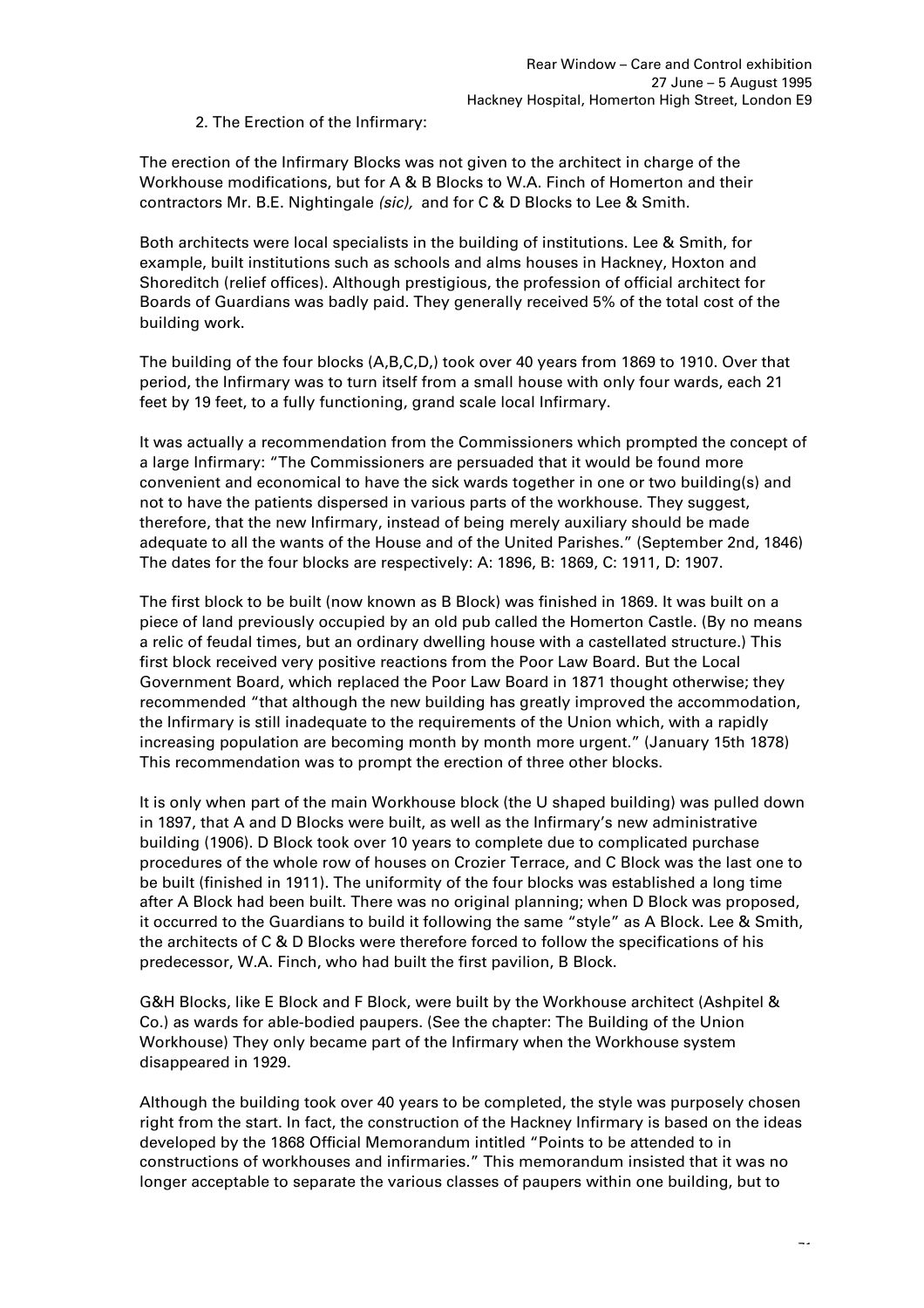provide separate buildings for different classes. To this effect, it proposed what was then called the Pavilion System. The main characteristic of the system was that the pavilions were blocks without halls which could hold a maximum of 200 healthy or 100 sick persons and were spaced out in parallel rows, connected only by walkways.

The actual planning of A & C pavilions, as they were originally called, received a great deal of attention, as this report testifies: The Visiting Committee of the Hackney Union Workhouse recommends that "the area of window space should not be in greater proportion than the rate of 1 superficial floor to every 70 feet of cubic space in the wards. ... The architect's idea of placing windows 12 feet apart from centre to centre implies having 2 beds between them, not more than 20 inches apart, which is objectionable." (March 31st, 1879) The Guardians also "believed that a good supply of light, food and pure air are important factors to restoration to health in those who have in a great measure lost it through imperfect sanitary surroundings." (April 14th, 1879) Overall, the main regulations were that the height of the wards should be at least 11 feet, their width should be 24 feet minimum, the wall space between the beds was fixed to 6 feet and the cubic space per bed should never be less than 850 cubic feet.

Each building was originally intended for specific purposes. The architects could never have imagined that their scientific, purpose-built pavilions would accommodate themselves to so many changes. Here are roughly the original purposes of each block: B Block was a poor sick "male" block with padded rooms for male lunatics in its basement, C Block was designed for poor sick "females", D Block was a maternity unit and A Block was for the elderly, except the ground-floor wards which were designed to treat the sick staff.

Overall, the construction of the Hackney Infirmary had been a long but easy venture. Although not originally intended, the four blocks became a sort of landmark in the area. There is Hackney Hospital with its castellated roof ironwork, its corner towers, &c.

There also seems not to have been much opposition to the construction of these "fortresses". The only one emerged from the Borough of Hackney Rate Payers Protection Association who complained about the construction of C Block. The Guardians' answer to this complaint highlights the spirit in which the four blocks were built: "For many years, the Guardians have received repeated complaints from the Local Government Board and the Lunacy Commissioners, as well as from their own officers as to the inadequacy, unsuitability and insanitary conditions of the old buildings at the Infirmary. [The remains of old Workhouse, pulled down in 1910] ... It is estimated that when Pavilion C has been erected, the accommodation for patients in the 4 pavilions will amount to 750 beds. ... In conclusion, the Guardians are confident that the rate payers of Hackney will agree with them that is is alike in the interest of economy and good administration, and necessary for the proper treatment of the sick poor that suitable and adequate Infirmary accommodation should be provided without delay." (June 2nd, 1909).

3. Social Changes vis-a-vis Medicine:

The first signs showing the desire of the Guardians to have an Infirmary running like a professional Hospital and not like another ward within the workhouse came with changes in the perception of health and illness.

Sterilisation, anaesthetics and general hygiene became major issues in the running of the Infirmary. The first of such basic health improvements was provided by the Certificate under the Sale of Food and Drugs Act of 1875, which forced the Infirmary to maintain, amongst other things, a regular analysis of the milk consumed in the Infirmary. Another improvement was the introduction of a series of specific diets for the Infirmary's various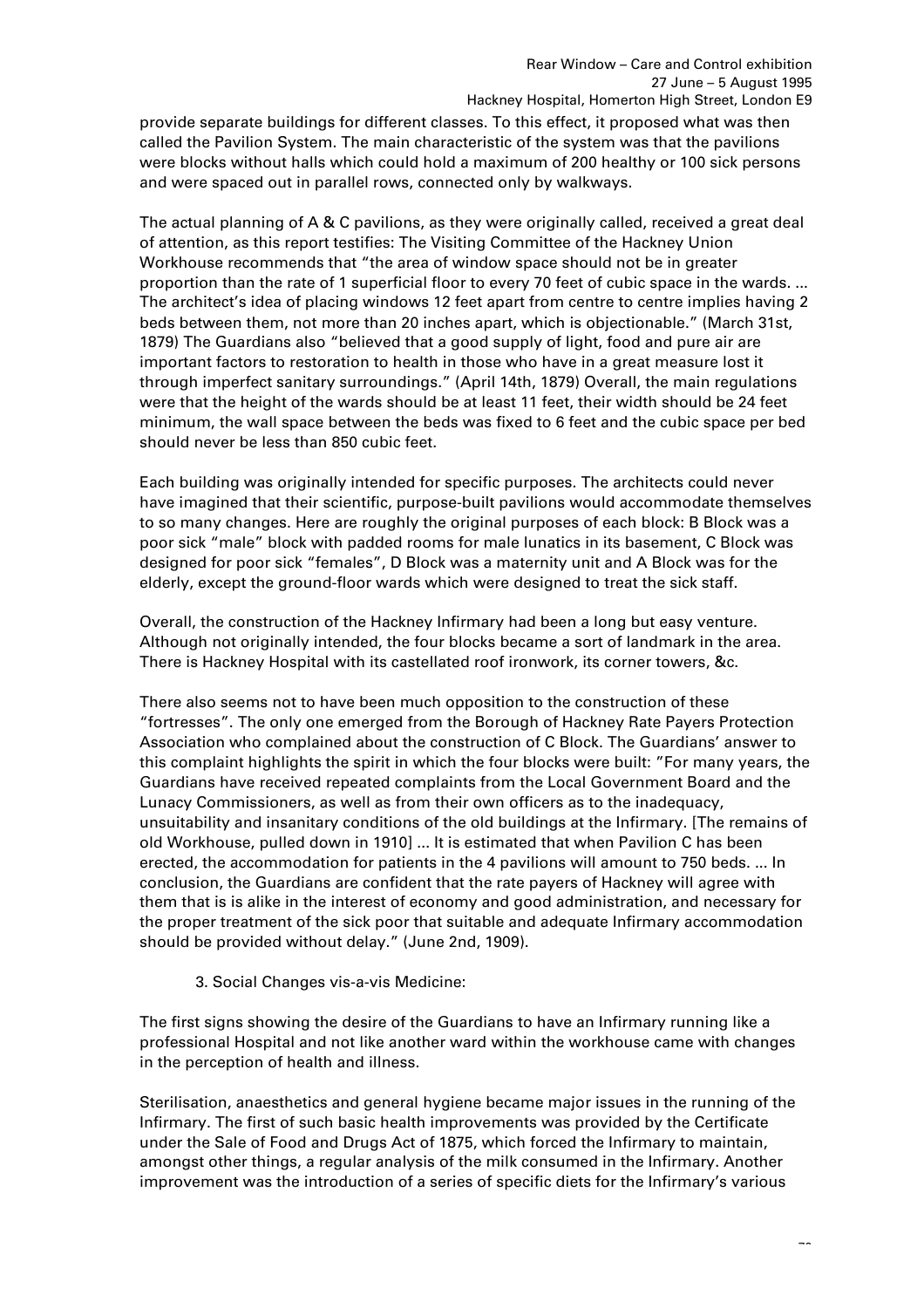sick cases. Unfortunately there is no indication of how different the Infirmary diet was from the one provided by the Workhouse.

These social changes also implied the introduction of new equipment. The laundry added to its wash and drying rooms, hydro-extractors, fan rooms, steam dollies, hand mangles, marking-linen machines, &c. The Infirmary introduced waterbeds, wheel-chairs, screens between beds, carrying stretchers, enamelled trays and bowls (instead of pewter), disinfectors, waterproof sheeting, rubber water-beds, fire alarms, &c. Obviously the most important improvement was the introduction of electricity and of the telephone in 1906.

With the advent of electricity came a laboratory in 1912; sterilisers, electrical lifts (instead of hydraulic), ultra-violet lights, the X-Ray department in June 1919, the motor ambulance the same year, an ice-making plant in 1921, a Bacteriological Incubator in 1926, equipment for a permanent indoor dental surgeon in 1930, new operating theatres in 1931, &c. It also meant a better understanding of equipment, medicine and forms of treatment. For example: "Owing to the uncertainty of many disadvantages attending disinfection by sulphurous acid gas, [The Medical Superintendent] recommends a solution of Formalin for future use." (July 17th, 1912).

4. From Infirmary to Hospital:

Before the formal change-over in 1929, which is analysed in the last chapter, two important elements mark the passage of the Union Infirmary to a local Hospital.

The first is the expansion of the training school for nurses which took place in June 1919, when the City of London Nurses, who studied at the Old City of London Union (appropriated by the War Office during the war), were transferred to the Hackney Infirmary. This implied a more rigorous selection of its staff, with examinations from, for example, the Central Midwives Board, the General Nursing Council for England and Wales, &c.

The expansion implied the planning of a proper Nurses' Home. Until 1929, of the 317 Infirmary and Workhouse nurses, 108 were housed in an old nurses' home on the west side of the site, 78 in a row of old cottages in Sidney Road (now Kenworthy Road) and 14 in the administration block. (The remainder were non-residents). The addition of the City of London Nurses was to prompt the erection of a new block: the existing Nurses' Home built after the change-over in 1937.

The other important change was the actual renaming of the Infirmary. This symbolic passage was celebrated with the erection of a new front entrance, new porter's lodge and receiving wards. Proposed in 1924, the new building's design was imposed by the Ministry of Health. Fearing a negative public reaction against the extravagance of a new building, the Minister recommended "that the new building should be erected in a form which would not so directly compete with housing, as for example a steel frame construction filled with concrete." (April 9th, 1924)

No longer administered by Poor Law Authorities, but by the Metropolitan Asylums Board, the Guardians inscribed on the new front entrance a new name: Hackney Hospital.

To celebrate the new front entrance, the Board of Guardians invited H.R.H. The Prince of Wales (the future Edward VII) to inaugurate the "reconstructed" Hackney Hospital on February 15th, 1927. The visit turned into a party of 500 guests with bands, drinks and the catering of 4,000 assorted pastries and bridge rolls. The Prince was given a steel key as a memento of the occasion.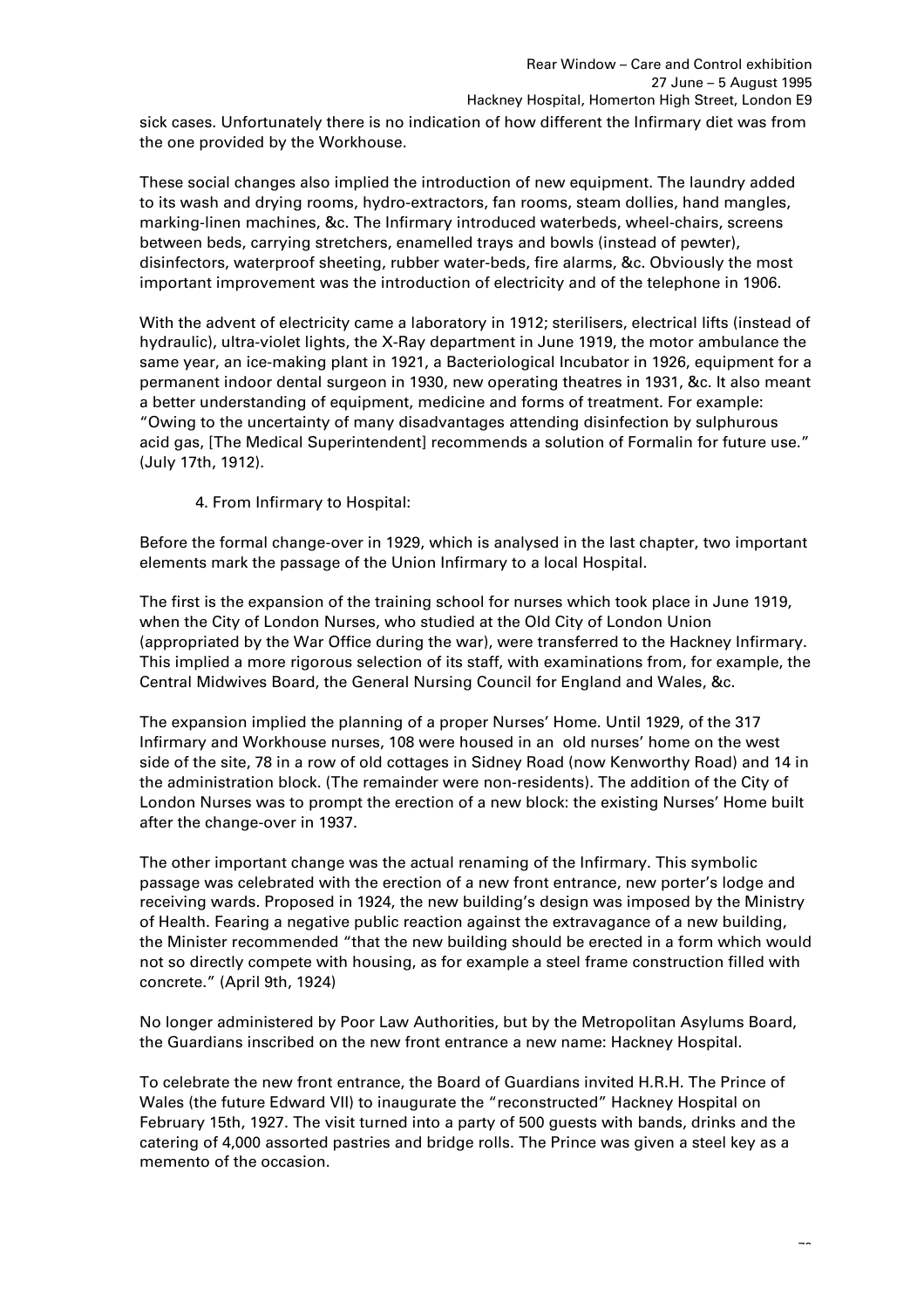### **Monday December 5th**

### **The beginning of the end:**

1. Firsts steps towards a Reform of the Poor Laws:

The Great Depression of the 1870s and 1880s, like the 1830s depression which led to the Poor Law Amendment Act of 1834, prompted Parliament to conceive another system to relieve the poor and to solve the problem of unemployment.

After 70 years of trying to deter poverty through workhouses, asylums and houses of correction, a new system was needed. The old 1834 Amendment to the Tudor Poor Laws did not match the economic and social realities of the industrial revolution.

The main point here is that the 1834s Poor Law approached the problem of unemployment and subsequently of poverty by trying to frighten the poor into work. (The workhouse still represented the ultimate failure for an unemployed person.) But by 1880, it was plain evidence that the workhouse system could not and would never meet the increase in population and that there was no point in frightening an industrial worker into finding work when there was no work available. All in all, the problem was not so much what to do with poverty but what to do to prevent poverty.

This appears to have been a major source of anxiety for the Guardians of the Hackney Union. After 60 years of the relief system, the Guardians were nearly overnight forced to reinvent their approach to unemployment. For the first time, their role was not to provide relief, but to provide work. A letter to the Guardians from Reverend J.H. Belcher of December 9th, 1893, highlights this: "[I] urge upon the Guardians the necessity of finding work for honest starving men and to impress upon them that the Statutory Law and Regulation of the Local Government Board recognise them as the authority to deal with this serious and difficult problem."

But this urge to change the role of the Guardians implied a completely new system of dealing with paupers. A few weeks after the Reverend's letter, the Guardians passed a resolution stating that they "decline to express their opinion on whether to grant a change in the policy and administration of the Poor Law in order to provide work and wages is a desirable thing or not, and whether, if so, it should be made without legislative authority".

Besides their reluctance to face the new reality, the Guardians were forced to take temporary measures, such as leveling the wages of men employed at the Labour yard with the rates put forward by the Trade Unions. Another measure was (after carefully conferring with the local authorities) "to arrange the execution of works for which unskilled labour may be employed" (the repairing of roads, Hackney Marshes, &c.). A few months later, the Guardians even hired 50 acres of land for spade husbandry.

2. Pressures and Local Changes:

As well as letters sent by the local gentry pressurising the Guardians to remove paupers from the street (the threat of "outcasts"), there was the progress of the working class in their battle for human rights.

These materialised in Hackney with a number of conferences, symposiums and meetings. Amongst the various talks to which deputies of Guardians were sent, it is worth mentioning the Society of Poor Law Workers Conference (1902), Greenwich Union General Conferences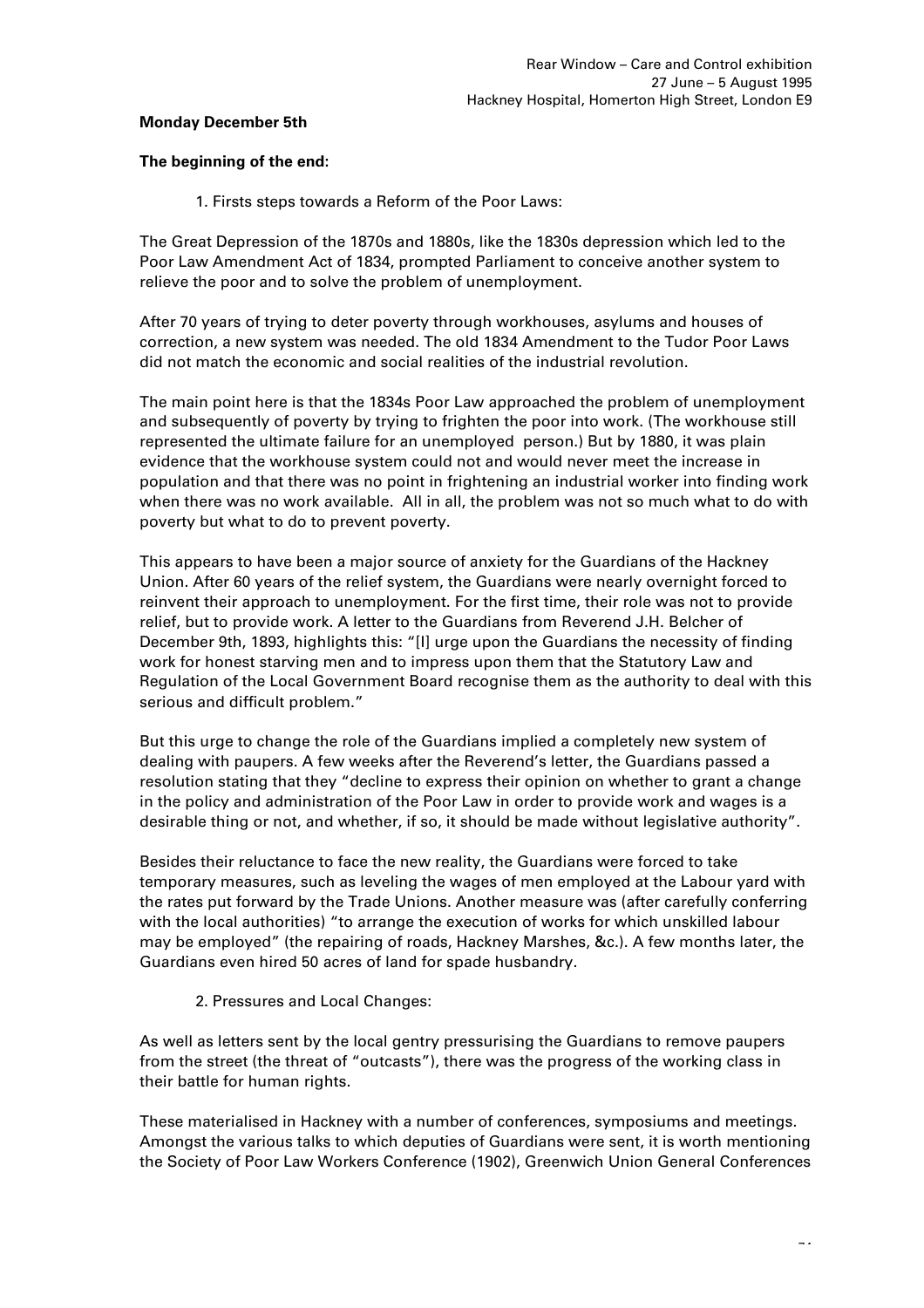of Guardians (1903), Metropolitan Poor Law Conference (1915, 1919), People's League Conference (1924), &c.

On a national level, several acts enforced the rights of paupers: The Children Act of 1904, which declared that no child under 11 years should be permitted to engage in labour, The Education Act of 1906, The Unemployment Workmen Acts of 1905 and 1927, The Factory and Workshop Act of 1907, The Old Age Pension Act of 1908, &c.

On an administrative level, the last important change to affect the Union was the changeover of Counties, and the creation in 1900 of the Boroughs of Hackney and Stoke Newington.

Until 1899, Hackney and Stoke Newington, like the rest of London, belonged to the County of Middlesex. From the turn of the century, the united parishes belonged to the newly formed London County Council. Although in appearance only an administrative changeover, this constituted an important step in the history of Hackney and of the Union in particular. To suddenly be attached to a smaller and more powerful county —London killed off all attempts to mark Hackney out from other Unions in the County. It was as if the inclusion in the County of London of a once distinctive and pleasant parish had generated a loss of identity, which would make drastic social changes less important elements in the daily life of the community.

The increase in the number of paupers within the newly formed County of London generated several local acts to alleviate the Guardians in their task of providing relief. Amongst the many acts, the most important one for Hackney was the Local Government Act of 1888, which provided the L.C.C. with the power of distributing grants to Unions within the County. These grants were purely destined to equalise the standards of maintenance of paupers indoors. Overall, the idea was to make sure that each Union provided an average maintenance cost per day per head.

3. The Balfour Royal Commission:

To provide jobs and not relief was the new issue in the debate around poverty, whether locally, through conferences, or nationally, through the passing of an Act. It led Balfour's Government to organise a Royal Commission in November 1905. As in 1834, the aim of the Commission (which was seen by most at the time as a socialist attempt to reorganise society) was to establish a report and propose a new system where poverty was no longer considered the result of idleness and drunkenness.

Their research was made easier by the numerous reports made at the time on poverty (Henry Mahyew, Charles Booth, William Booth) and on the working class in England (Benjamin Seebohn Rowntree, Sir Frederik Maurice for the Boer War Recruitment survey). These surveys reported that the main reason for the increase in poverty was not an increase in the deprivation of the poor, nor their idleness, but low wages, irregular work and the size of families.

It is important to note here that these issues were actually discussed by the Guardians. For example, a special Committee was formed for this purpose on December 3rd, 1890, to "consider some particulars of our administration of the Poor Law in the light of reform suggested in General Booth's Darkest England". A year later a Committee of Guardians attended a conference on Poor Law Reforms at the City of London Union, &c.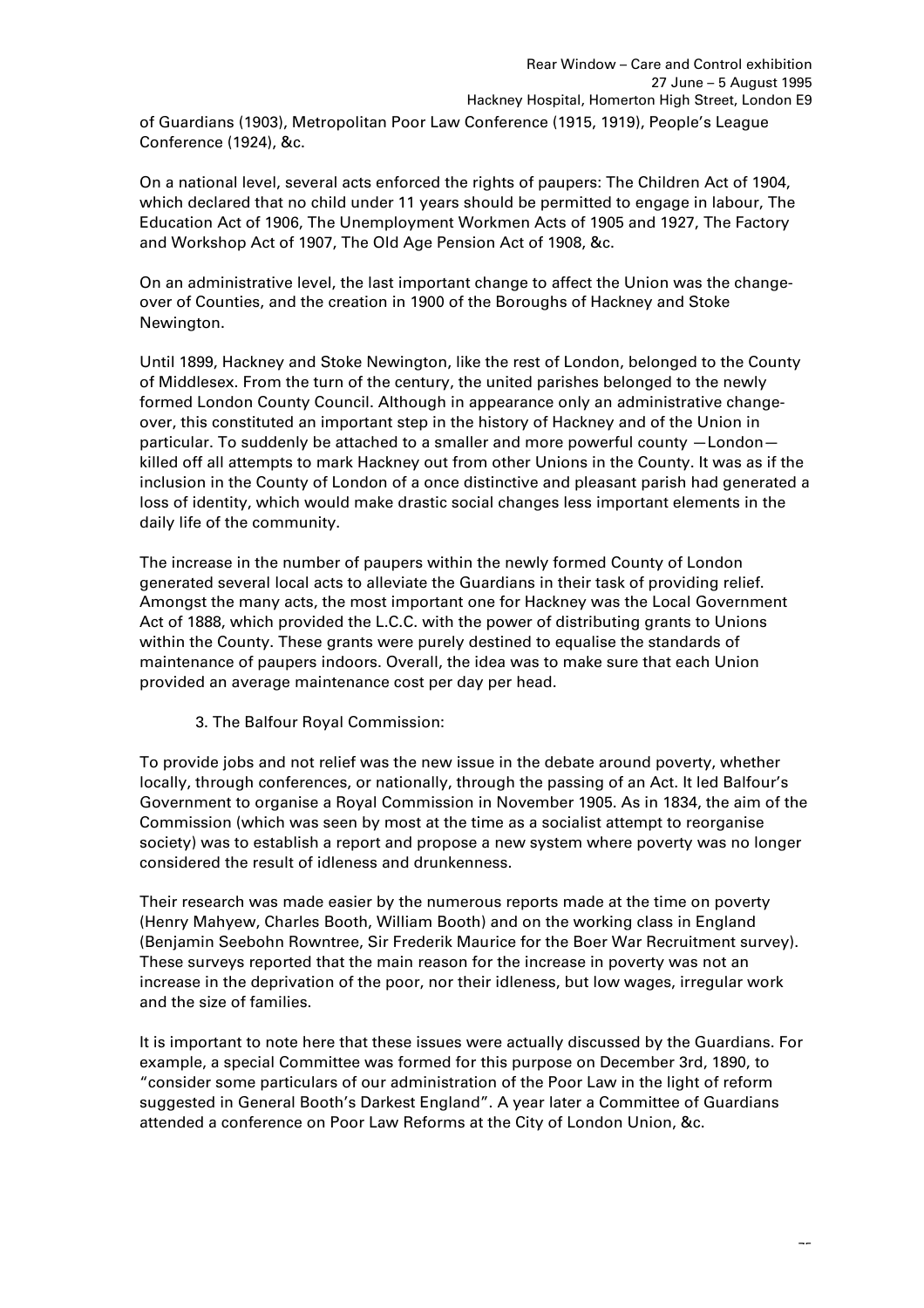Because of a schism amongst the members of the Commission and because of the extent of the survey, two reports emerged from their research: the Majority Report and the Minority Report.

As in 1834, both reports criticised the existing Poor Law system. The main criticism was that the 1834 system lacked uniformity and that lunatics had still not all been sent to asylums. Its most influential propositions were that poverty was reprehensible, that a new name should be given to "Relief" (Public Assistance), and that overall the workhouse system should go, that the treatment of inmates should be curative and restorative.

However, there were substantial differences between the two reports: one concluding with a restructuring of the existing Poor Law, the other seeking to dismantle the Poor Law machinery completely. In the event, neither report was put into effect; the reports only managed to antagonise both the Boards of Guardians and the Local Government Boards, and put into question the government's administration of poor relief and unemployment.

Besides sending letters of sympathy to the family of Colonel Charles Booth at his death, the conservative and rather puritan Hackney Guardians did not latch on to the new ideas proposed by the Royal Commissioners. They carried on using the old term "able-bodied", refusing to accept the new term "unemployed", and generally perceiving the purpose of the workhouse as a tool for deterring poverty. Commenting on the report, they thought that "any change in the Poor Laws should be made so as to obtain a more adequate control of able-bodied by means of compulsory detention where strict discipline can be enforced with suitable industrial training, and with the consolidation and codification of the laws relative to the relief of the Poor". (May 3rd, 1906)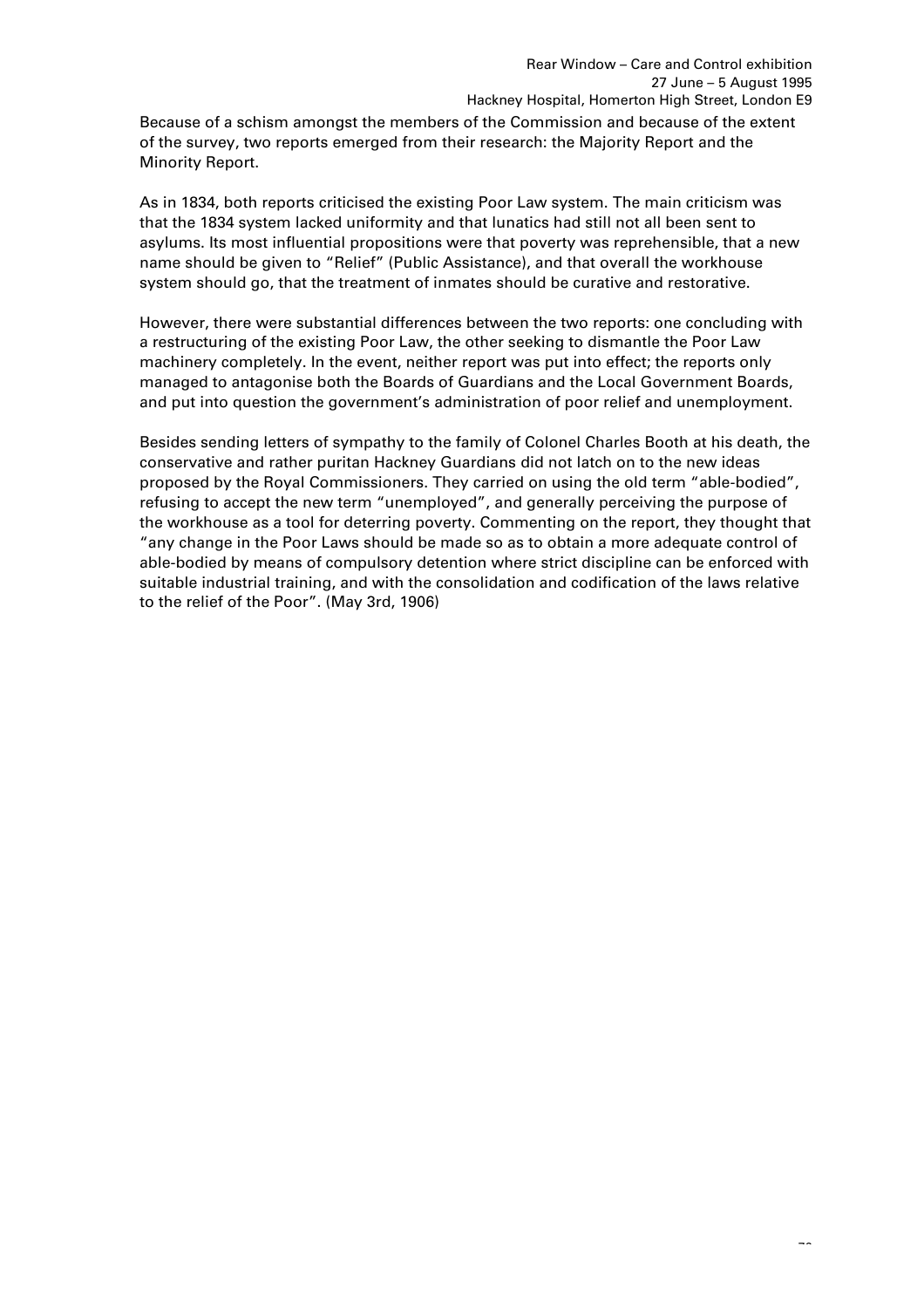## **Thursday December 15th**

### **Towards the Welfare State:**

1. The Context: the Liberal reforms:

The defeat of the Conservatives in the General Election of January 1906 brought about a number of extremely important social reforms, foreshadowing the end of the Poor Law system. These reforms were the result of the changing social attitudes of the time and the politics of the Liberals, Lloyd George and Churchill. Amongst the very many social reforms, three Acts need to be explored:

The Pension Act of 1908 is one of the first to touch the very much criticised Poor Law system ruling the Hackney Union. It brought in a non-contributing scheme of pensions (5 shillings per week to those of 70 years of age or over, with a reduction depending on any wages still being earned). The idea, as Churchill pointed out, was to provide a "life-belt" intended to help the poorest. The most important aspect of the new scheme was that pensions were to be provided out of national and not Parish funds, and paid at the Post Office. This was to change the concept of Poor Relief drastically. It allowed elderly people who refused to seek help from the poor law authorities to accept a pension scheme; it also —inevitably— reduced the number of indoor able-bodied elderly inmates in workhouses.

The Labour Exchange Act of 1909 dealt exclusively with the casual poor. It enacted a national system of exchanges which allowed men in casual employment to move quickly from one job to another, therefore reducing the number of casual applicants at workhouses. This also spared workers from tramping from one factory to another in search of work.

The National Insurance Bill of 1911 was divided in two: The second part complemented the Labour Exchange Act by proposing a solution for the long-term unemployed who, after applying several times for casual relief, were forced to enter the dreaded workhouses. The basic principle of the scheme was compulsory insurance against unemployment in trades where unemployment was known to be a common occurrence. In other words, it protected the worker of certain trades from ever becoming an indoor pauper.

The First part of the Act related to insurance against ill-health. The basic idea was that everyone earning up to £160 a year should be compulsorily insured against ill-health. In other words, wages were for the first time deducted by 4 pence, with the employer paying 3 pence and the state 2 pence towards the insurance against the ill-health of workers. This ended up changing how people perceived Infirmaries and Hospitals. They became places of last resort.

Although it is true that the new system only treated the illness when it occurred, and failed to improve the health of the poor, it changed the perception of medical relief. Workers who suddenly fell ill would enter infirmaries not as charitable organisations, but as places which they financially participated in maintaining.

Overall, the Liberal reforms were the first attempt to deal with poverty outside the Poor Law system. They did not seek to replace it, but to bring together the elements that would end it.

2. Hackney's Response to the Liberal reforms: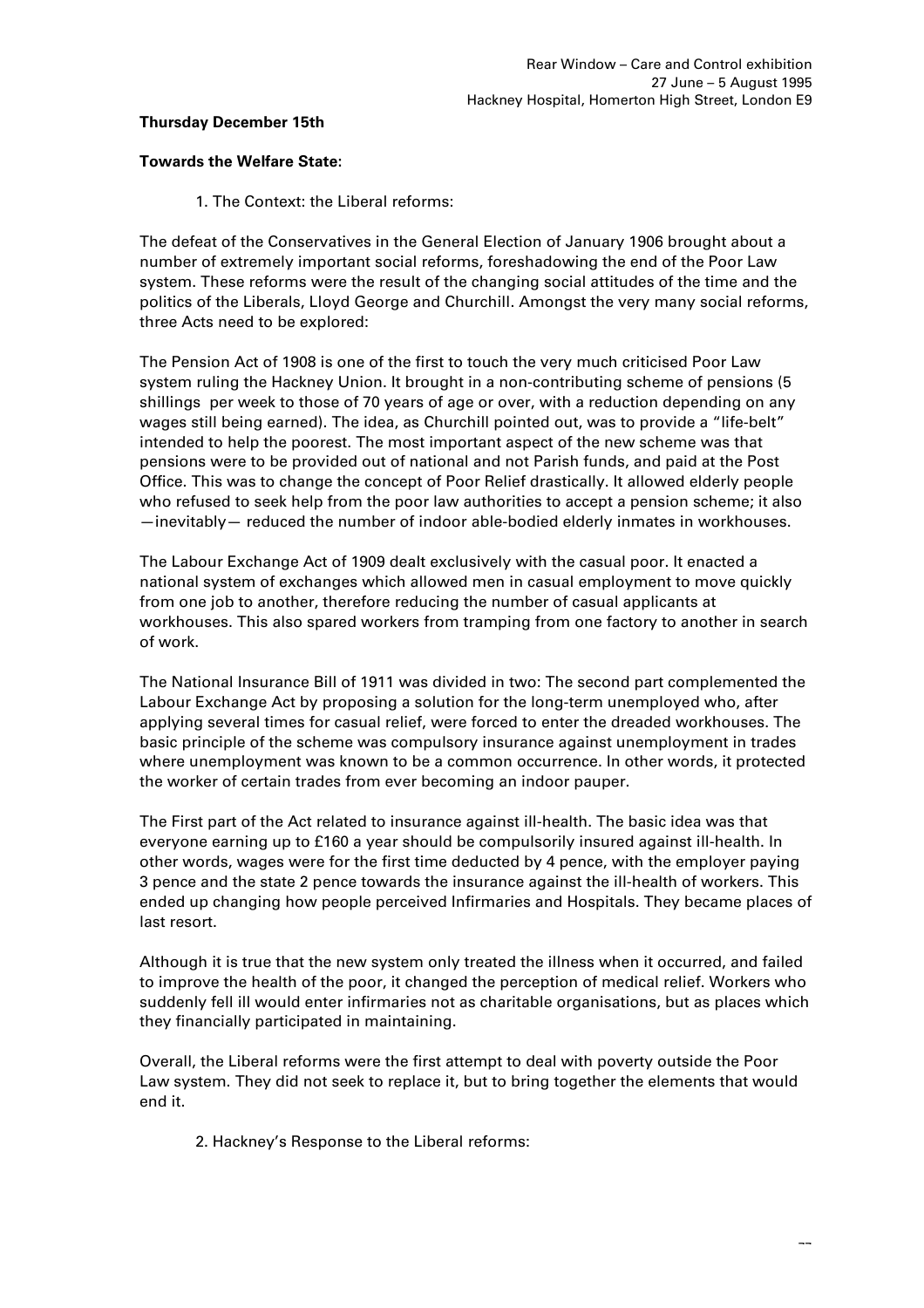Overall, the Guardians were not happy with these social reforms. They threatened their power and above all their future. The main arguments against these Bills were around the idea of transfering their powers to other authorities. The West Bromwich Union once joined forces with the conservative Hackney Guardians to "emphatically protest in Parliament and to urge the passing of a resolution providing that the powers which the Guardians already possess, be extended." (June 13th, 1912, in relation to the Mental Deficiency Bill)

Reluctant to change, but overall quite amenable when it came to collaborating with the government, the Guardians, after several years, finally acknowledged "the humane manner in dealing with the health of over a million men and women in the country at the various Labour Exchanges." (April 9th, 1924) They also noted later on that "the administration of relief other than institutional [therefore in work] to able-bodied men and their family consequent upon the present depression of trade and resultant wide-spread unemployment and the prolonged long period over which such relief has extended, constitute exceptional circumstances rendering it expedient to adopt." (May 23, 1924)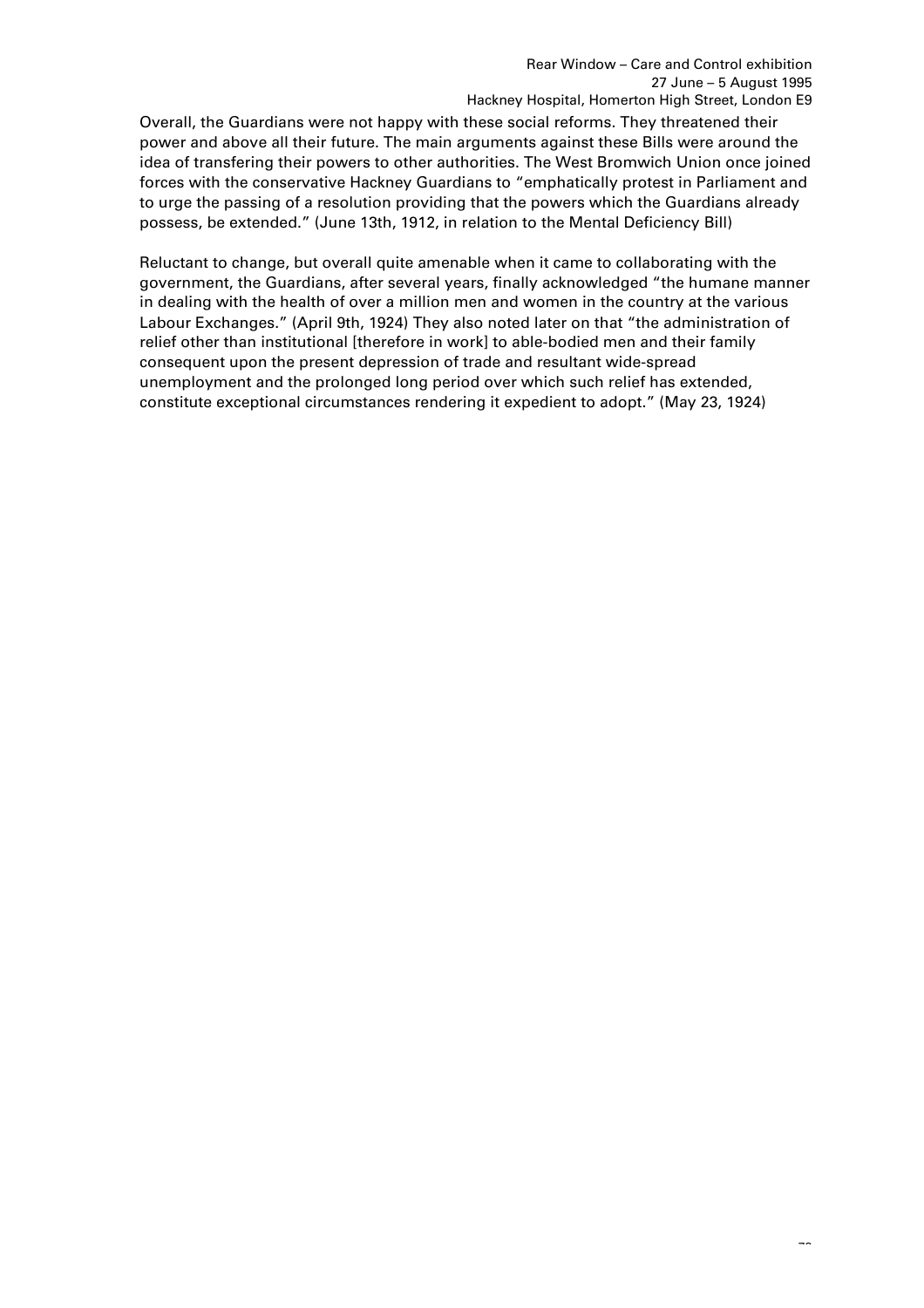## **Tuesday December 27th**

# **A workhouse in War:**

The social reforms were put to an end by the First World War. The end of the Poor Laws was postponed for another 10 years.

1. The Poor and World War I:

There was a good deal of popular support for the war; the announcement of the British declaration of hostilities provoked a rush to the recruiting offices. Above all, it provided unemployed and unskilled men and women with temporary work.

The basis of the economy at the time was exclusively geared to the needs of the armed forces. Overall, the various government-controlled railways, munitions factories and mines, the increase in the number of industries, the forced conscription, all contributed to a decline in pauperism.

It also appears that against the traditional belief which concentrates on the high cost of food during the war, the rise in wages kept up with prices over the war period. This was not good for Poor Law institutions. Unlike factories, their general income came from yearly established rates, and these did not take the increase in the cost of living into consideration.

2. Hackney and World War 1:

Patriotism aside, Hackney Union overall suffered from the war. They had to see their number of inmates rise to include paupers from other unions, they also suffered cut-backs in staff and in money. And they were forced to restructure themselves.

"It is generally admitted as a principle that all classes should at the present time join in bearing their share of the common burden laid upon the Nation." This sentence, written in the Minutes on April 14th, 1915, illustrates the spirit in which sacrifices were made. The types of sacrifices are quite obvious: The Guardians closed down the stone and labour yards and suspended all building and decorative work (because the Local Government Board urged them to refuse permission to enlist male labour of high quality), they suffered from the lack of eggs, cheese and general groceries (which implied a better garden out-put at Brentwood), they deprived themselves of land at Chipping Ongar's School, they lived without proper protection against air-craft attacks, they saw their staff leave to serve in the army, in the Red Cross and in munitions factories (which implied allowances for forced leave of absence) and above all they forced the remaining staff to contribute to the war by purchasing war loan vouchers.

On top of these sacrifices, there was an increase in the number of indoor poor. These were sent by other Unions. Between 1915 and 1919 they housed all the indoor poor from the City of London Union, which transformed itself into a temporary military hospital. For the same period they received an undetermined number of paupers from various horizons, such as the colonies, the hospitals and homes which were requisitioned temporarily by the War Office. (As mentioned earlier, they received "sane female epileptics" from the Kingston Union.)

The increase in the number of inmates was also due to orders of removal from the War Office. On May 31st, 1915, they were suddenly informed that they should receive indoors or pay relief or assistance to all Belgian, French and Dutch refugees. In theory, the cost of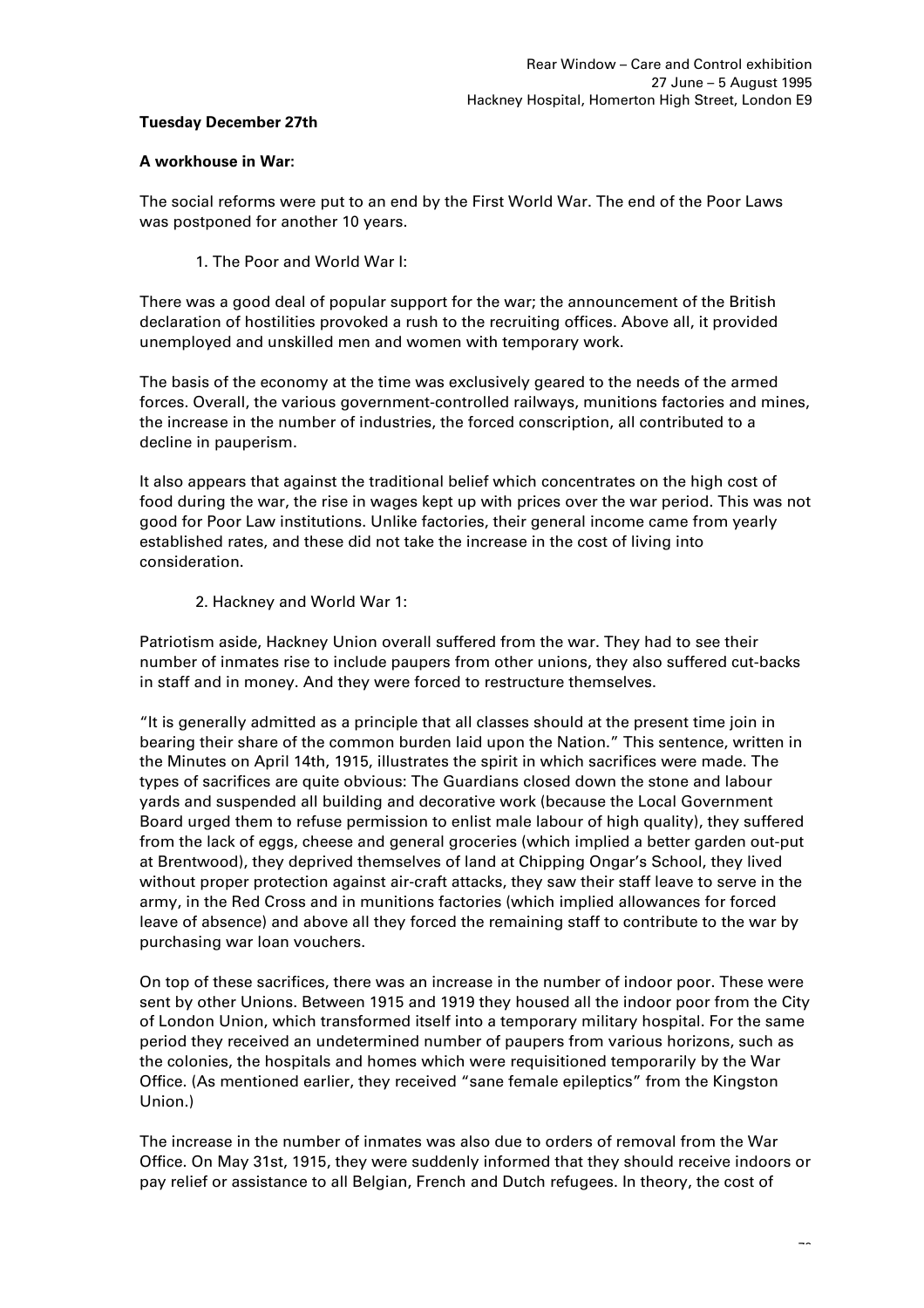maintaining such "alien" destitutes was repaid by the government, but it seems that the administrative cost incurred to deal with such cases implied a sacrificial restructurating of their relief system. In point of fact, it is worth mentioning here that the Prisoner of War Information Bureau once informed the Guardians "that they are wrongly giving assistance to the wife of an interned alien [i.e. German], and that assistance should be discontinued." (March 31st, 1915)

# 3. Patriotic Union:

Besides these restructurings and sacrifices, the Guardians kept up with the burden incurred by the war. On Empire Day, they invited the wounded soldiers stationed in the neighbourhood to witness their ceremonies and to be entertained at tea by the Matron. In the half-yearly report of the House Committee of the autumn of 1918, the Guardians stated that "the general good conduct throughout the House has been maintained, considering the large number of inmates from the City of London Union". The War ultimately ended, creating an unprecedented economic crisis, but with war bonuses and letters of thanks.

Overall, the war had revealed deficiencies in the organisation of the nation's health and poor services. As soon as the peace treaty was signed, the case for an integrated approach to the nation's health became accepted. This meant the take-over by the State of all Poor Law hospitals and schools, and the creation of the Ministry of Health in 1919 and of a centrally controlled Health Service.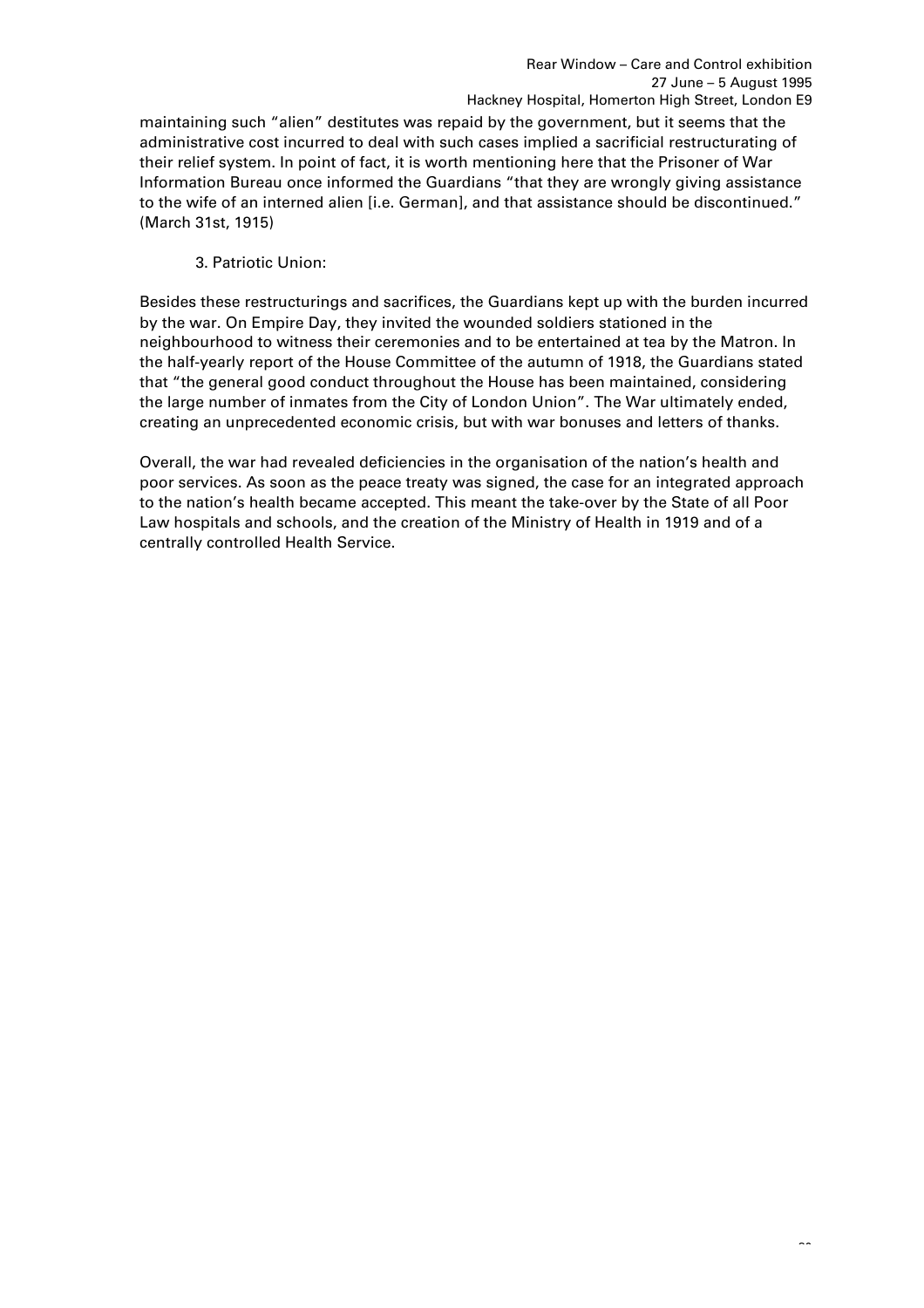## **Tuesday January 3rd**

## **Post-War Social Changes:**

1. The need for a new lexicon

It is well known that the period between the two World Wars was one of heavy unemployment. It also coincided with considerable economic growth. This paradox lies in the change in the social fabric of the time and the creation of a working class identity.

Between the wars, it also became slowly inconceivable that the unemployed should be sent to the workhouse for relief. The workhouses were becoming sick wards, infirmaries and, for some, general hospitals. The pre-War health insurance scheme remained and was run by approved insurance companies throughout the country.

The changeover from "relief" to "public assistance" implied not just the provision of a charitable donation, but a better understanding of the unemployed. Let us see how Hackney coped with this drastic change in the perception of the poor.

2. Hackney's efforts:

The most important change in the Guardians' books regarding the terminology used to describe the unemployed took place on May 13th, 1912, when the clerk announced that after a proposal from the Wandsworth Union, the word "pauper" in describing the chargeable poor was finally abolished.

The other main change took place on April 23rd, 1919, when again the Clerk officially barred the words "Hackney Union Workhouse" and replaced them with "Hackney Central Institution". (More or less at the same time, other institutions changed their names, for example, when the London County Lunatic Asylums became the London County Mental Hospitals.)

Besides these vocabulary changes there was no strong reaction to the various debates regarding out-of-work donation schemes. We have to wait until 1921, when the Minister of Health announced, in a circular letter to all Unions, the creation of Works of Public Utility for the relief of the unemployed. The Hackney Guardians reluctantly reported their efforts in trying to adapt their old administration to the needs of the new generations a few months later. The report states the ways "in which the Guardians relieved the distress prevailing owing to unemployment: by the usual out-door relief to the unemployed men and their families, by the creation of General Industrial Employment in respect of new building work carried out at the Institution": demolition of the old front block, creation of the Porter's Lodge, reconstruction of the old laundry, repairs to the roadway separating the Central Institutions from the Infirmary. (September 22nd, 1921) These General Industrial Employments were provided to an average of 150 local men every week. The average pay then was 10 shillings a day. Another new form of relief generated by the unprecedented crisis was a winter allowance of fuel at the value of 2 shillings per week.

But it wasn't enough. To be called "unemployed" instead of a "pauper" did not change the hard reality of the post-War out-of-work. Several deputations from the Hackney Unemployed Committee organised marches around the Institution so as to express their anger at the ways the Guardians dealt with their problems. One of them ended up by sending a deputation to the Board Room who addressed the Board stating that they "consider the relief granted to be inadequate and suggesting the following scale, viz:  $$ husband and wife: 18 shillings per week each, single men: 30 shillings per week each and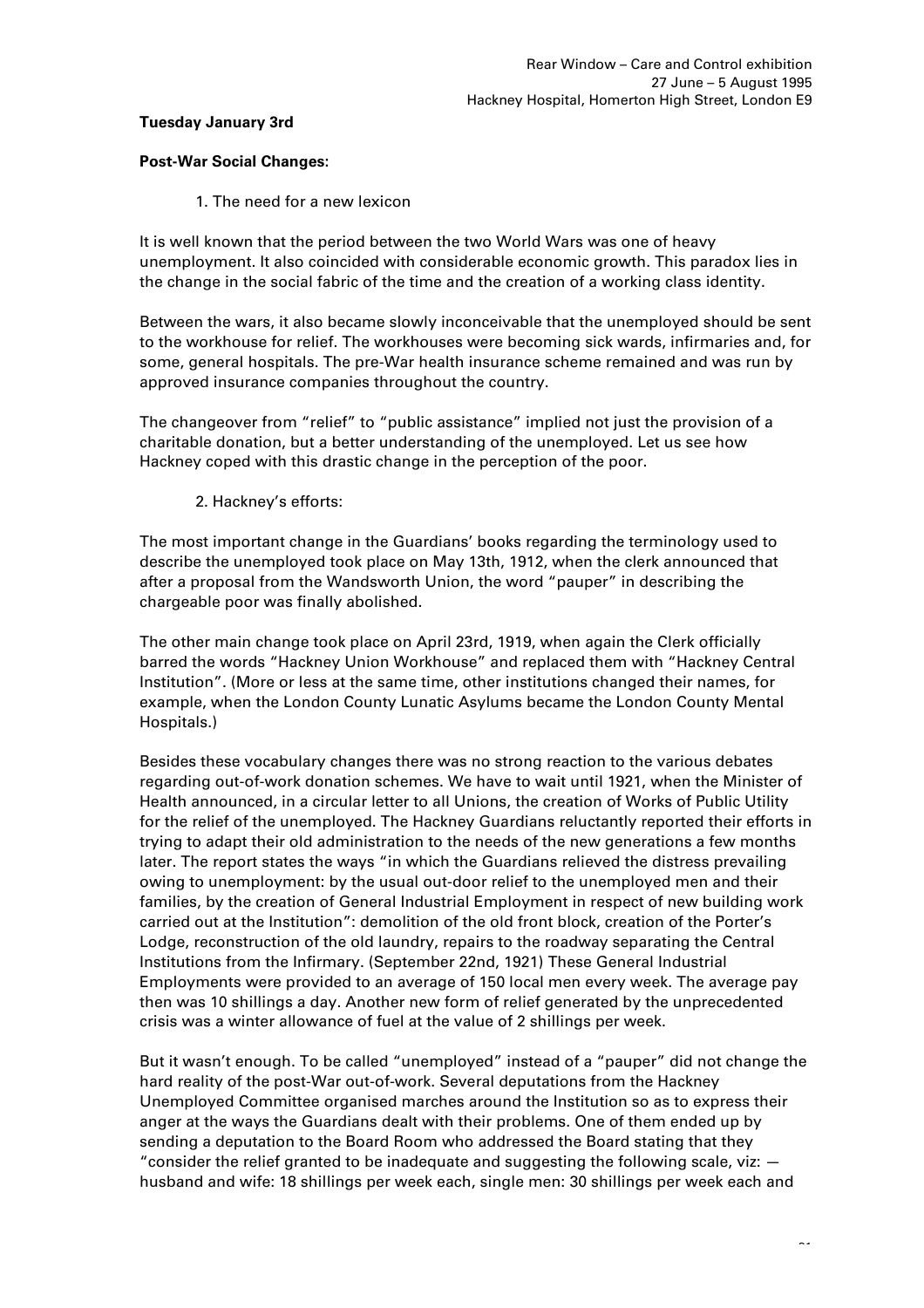children 5 shillings per week each together with fuel and rent; earning of wife to be ignored." The Chairman of the Board, in reply, stated that he regretted the position of the unemployed had not improved and that the Guardians were doing all in their power to relieve distress in the Union. (October 26th, 1921)

The Guardians were also pressurised by trade unions. The National Amalgamated Workers' Union kept sending letters to the Guardians requesting them to approve the reduction of the working week from 56 hours to 48.

However, Hackney's Guardians tried, and tried hard, to adapt to the industrial revolution and its social consequences. At their level, it meant small temporary initiatives, for example, the collaboration started with the Mayor of Hackney Distress Fund or with the Hackney Patriotic Ex-Service Men's Unemployment Organisation, a local charity. These small steps are proof that the Guardians, bound to their old dying system, were already aware of the end of their 200-year-old function.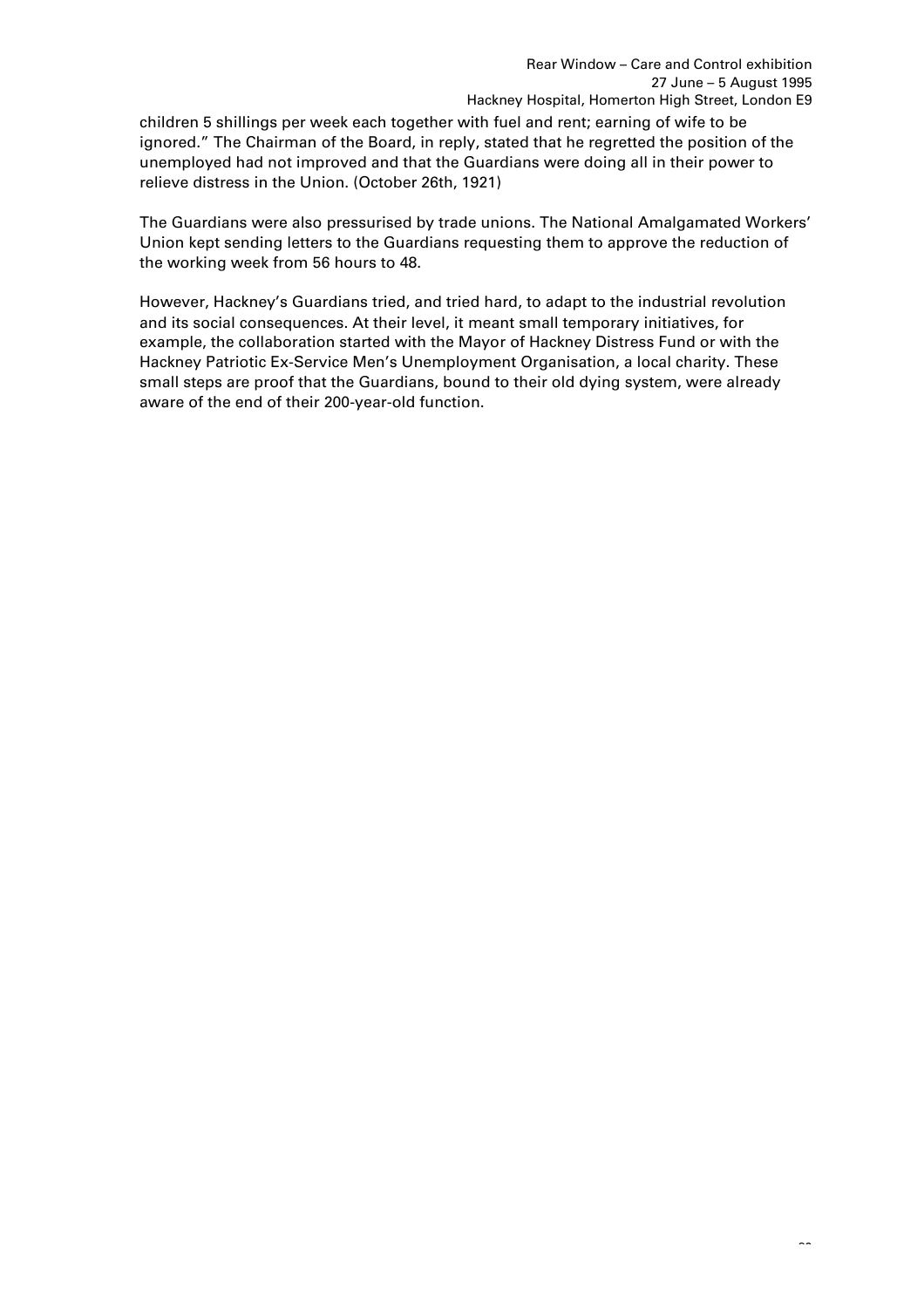# **Saturday January 26th**

### **Votes of Thanks:**

1. Final political changes:

In 1924, Joseph Chamberlain, President of the Local Government Board submitted a memorandum to the Cabinet outlining a reform of the Poor Law he wished to see enacted. Entitled the Local Government Act, it revised the rating system of the Poor Rate and made new regulations about roads, public health and other areas of work administered by the Guardians. Above all, it carried out the recommendations of the Balfour Commission, proposing to abolish the 642 Boards of Guardians and to transfer their duties to 62 Counties and 83 County Boroughs.

The Act was passed in 1929. The Guardians' duties were dissolved forever the following year, on April 1st, and passed on to the London County Council. The Act also included the transformation of workhouses into hospitals and the transfer of already existing Poor Law administered Hospitals and Workhouse Infirmaries to the London County Council, under which body they became Municipal General Hospitals.

The Local Government Act of 1929 did not, in fact, abolish the Poor Laws completely. The 100 year old amended Tudor laws only effectively died in 1948, when Parliament passed the National Assistance Act, which took all forms of cash relief out of the hands of local authorities and passed it on to a National Assistance Board controlled by the Minister of Pensions and National Insurance.

2. The end of the Guardians' duties:

The last year of the Guardians' life was an endless reappraisal of their role and duties. By virtue of the 1929 Act, the Ministry of Health tirelessly requested from them up-to-date statistics and inventories on their functions and powers. Their aim was to "unify the control of services under single administrative heads". 17

Practically, they forced the Guardians to formulate a general scheme for alterations and additions to the establishment. One was the replacement of the south end of the women's block (F Block). They also pushed for a restructured relationship between the two institutions: This led to the most important change: the acknowledgement that the Infirmary was a Hospital for the acute sick and that the "Institution", (i.e. the old Workhouse) was to become a Hospital for the chronic sick.

Regarding the other institutions and organisations managed by the Guardians, the Ministry of Health ordered that Chipping Ongar was to be passed on to the London County Council by the Board of Education, that the administration of the Old Town Hall, the Thomas Wyles Charity and the Saunders' Trust (another charity ruled by the Guardians) were to be made independent charities and that the administration of the Brentwood Branch was to be passed on to the London County Council.

Amongst the nine London "institutions" taken over by the L.C.C., Hackney Central Institution was probably the easiest to adapt. The Infirmary had already been renamed Hospital and the old wards on the south side, which formed the institution, were already receiving chronic cases. In a Ceremonial Pamphlet, the London County Council noted that the nominal bed accommodation provided by the addition of the Institution to the Hospital rose to 1272, that the average daily number of patients on the general medical and surgical wards was 632, that the maternity unit provided 52 beds, that there were 32 cots and 52